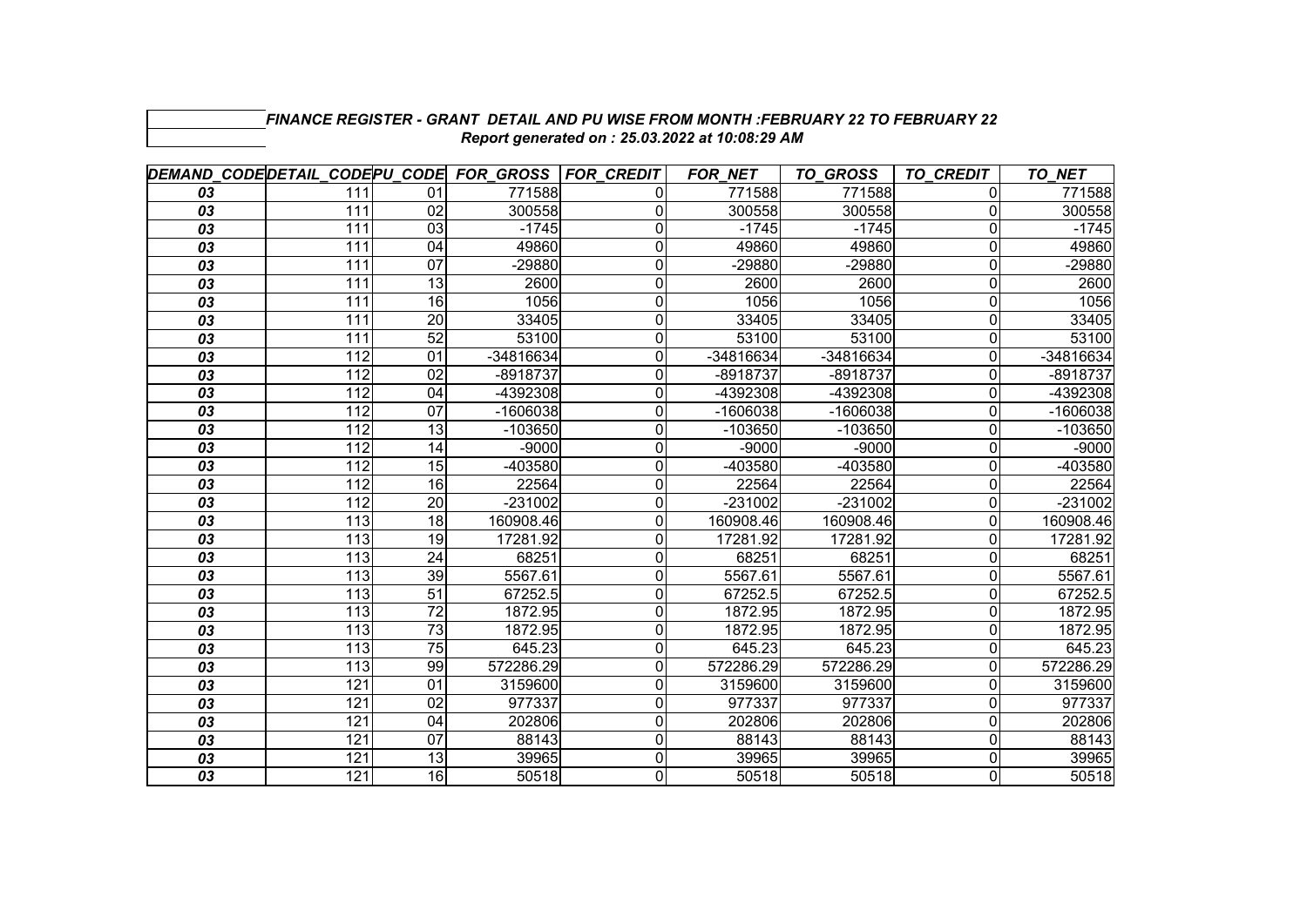| 03              | 121              | 18              | 8000      | $\mathbf 0$    | 8000      | 8000      | $\overline{0}$          | 8000      |
|-----------------|------------------|-----------------|-----------|----------------|-----------|-----------|-------------------------|-----------|
| 03              | 121              | 51              | 10880.14  | 0              | 10880.14  | 10880.14  | $\overline{0}$          | 10880.14  |
| 03              | 121              | $\overline{72}$ | 558.43    | $\overline{0}$ | 558.43    | 558.43    | $\overline{\mathsf{o}}$ | 558.43    |
| $\overline{03}$ | 121              | $\overline{73}$ | 558.43    | $\mathbf 0$    | 558.43    | 558.43    | $\overline{\mathsf{o}}$ | 558.43    |
| 03              | 122              | $\overline{01}$ | 74300     | $\mathbf 0$    | 74300     | 74300     | $\mathbf 0$             | 74300     |
| 03              | 122              | $\overline{02}$ | 23033     | $\overline{0}$ | 23033     | 23033     | $\overline{\mathsf{o}}$ | 23033     |
| 03              | 122              | 04              | 13374     | $\mathbf 0$    | 13374     | 13374     | $\mathbf 0$             | 13374     |
| 03              | 122              | $\overline{07}$ | 4716      | 0              | 4716      | 4716      | $\mathbf 0$             | 4716      |
| 03              | 122              | 18              | 20000     | $\overline{0}$ | 20000     | 20000     | $\overline{\mathsf{o}}$ | 20000     |
| 03              | 122              | 19              | 1950      | $\mathbf 0$    | 1950      | 1950      | $\mathbf 0$             | 1950      |
| 03              | 123              | 18              | 66206.16  | $\overline{0}$ | 66206.16  | 66206.16  | $\overline{\mathsf{o}}$ | 66206.16  |
| $\overline{03}$ | 123              | 19              | 5736.78   | $\mathbf 0$    | 5736.78   | 5736.78   | $\mathbf 0$             | 5736.78   |
| 03              | 123              | $\overline{28}$ | 255616.3  | $\mathbf 0$    | 255616.3  | 255616.3  | $\mathbf 0$             | 255616.3  |
| 03              | 123              | 39              | 5716.19   | $\overline{0}$ | 5716.19   | 5716.19   | $\overline{\mathsf{o}}$ | 5716.19   |
| $\overline{03}$ | $\overline{123}$ | 50              | 99926.2   | 0              | 99926.2   | 99926.2   | $\mathbf 0$             | 99926.2   |
| 03              | 123              | $\overline{72}$ | 24290.14  | $\mathbf 0$    | 24290.14  | 24290.14  | $\mathbf 0$             | 24290.14  |
| 03              | 123              | 73              | 24290.14  | $\overline{0}$ | 24290.14  | 24290.14  | $\overline{\mathsf{o}}$ | 24290.14  |
| $\overline{03}$ | 123              | $\overline{75}$ | 285.81    | $\mathbf 0$    | 285.81    | 285.81    | $\overline{\mathsf{o}}$ | 285.81    |
| 03              | 123              | 99              | 337387    | $\mathbf 0$    | 337387    | 337387    | $\overline{0}$          | 337387    |
| $\overline{03}$ | 127              | 28              | 974.58    | $\mathbf 0$    | 974.58    | 974.58    | $\overline{\mathsf{o}}$ | 974.58    |
| 03              | 133              | $\overline{18}$ | 11210     | $\mathbf 0$    | 11210     | 11210     | $\mathbf 0$             | 11210     |
| 03              | $\overline{141}$ | 01              | 96600     | $\overline{0}$ | 96600     | 96600     | $\overline{\mathsf{o}}$ | 96600     |
| 03              | 141              | $\overline{02}$ | 29946     | $\mathbf 0$    | 29946     | 29946     | $\mathbf 0$             | 29946     |
| 03              | 141              | 07              | 4716      | $\mathbf 0$    | 4716      | 4716      | $\mathbf 0$             | 4716      |
| 03              | $\overline{141}$ | 13              | 500       | $\overline{0}$ | 500       | 500       | $\overline{\mathsf{o}}$ | 500       |
| $\overline{03}$ | 141              | $\overline{16}$ | 3600      | $\overline{0}$ | 3600      | 3600      | $\overline{\mathsf{o}}$ | 3600      |
| 03              | 142              | $\overline{01}$ | 803906    | $\mathbf 0$    | 803906    | 803906    | $\mathbf 0$             | 803906    |
| 03              | 142              | $\overline{02}$ | 235501    | 0              | 235501    | 235501    | $\mathbf 0$             | 235501    |
| 03              | $\overline{142}$ | $\overline{04}$ | 132240    | $\mathbf 0$    | 132240    | 132240    | $\overline{\mathsf{o}}$ | 132240    |
| 03              | $\overline{142}$ | 07              | 32086     | $\overline{0}$ | 32086     | 32086     | $\overline{\mathsf{o}}$ | 32086     |
| 03              | $\overline{142}$ | 16              | 11406     | $\mathbf 0$    | 11406     | 11406     | $\mathbf 0$             | 11406     |
| 03              | 143              | 18              | 14344     | $\mathbf 0$    | 14344     | 14344     | $\mathbf 0$             | 14344     |
| 03              | $\overline{143}$ | $\overline{24}$ | 108292.86 | $\overline{0}$ | 108292.86 | 108292.86 | $\overline{0}$          | 108292.86 |
| $\overline{03}$ | 143              | $\overline{72}$ | 1608.57   | $\overline{0}$ | 1608.57   | 1608.57   | $\mathbf 0$             | 1608.57   |
| 03              | 143              | $\overline{73}$ | 1608.57   | $\mathbf 0$    | 1608.57   | 1608.57   | $\mathbf 0$             | 1608.57   |
| 03              | 152              | 01              | 3458860   | $\overline{0}$ | 3458860   | 3458860   | $\overline{\mathsf{o}}$ | 3458860   |
| $\overline{03}$ | 152              | $\overline{02}$ | 1053216   | $\overline{0}$ | 1053216   | 1053216   | O                       | 1053216   |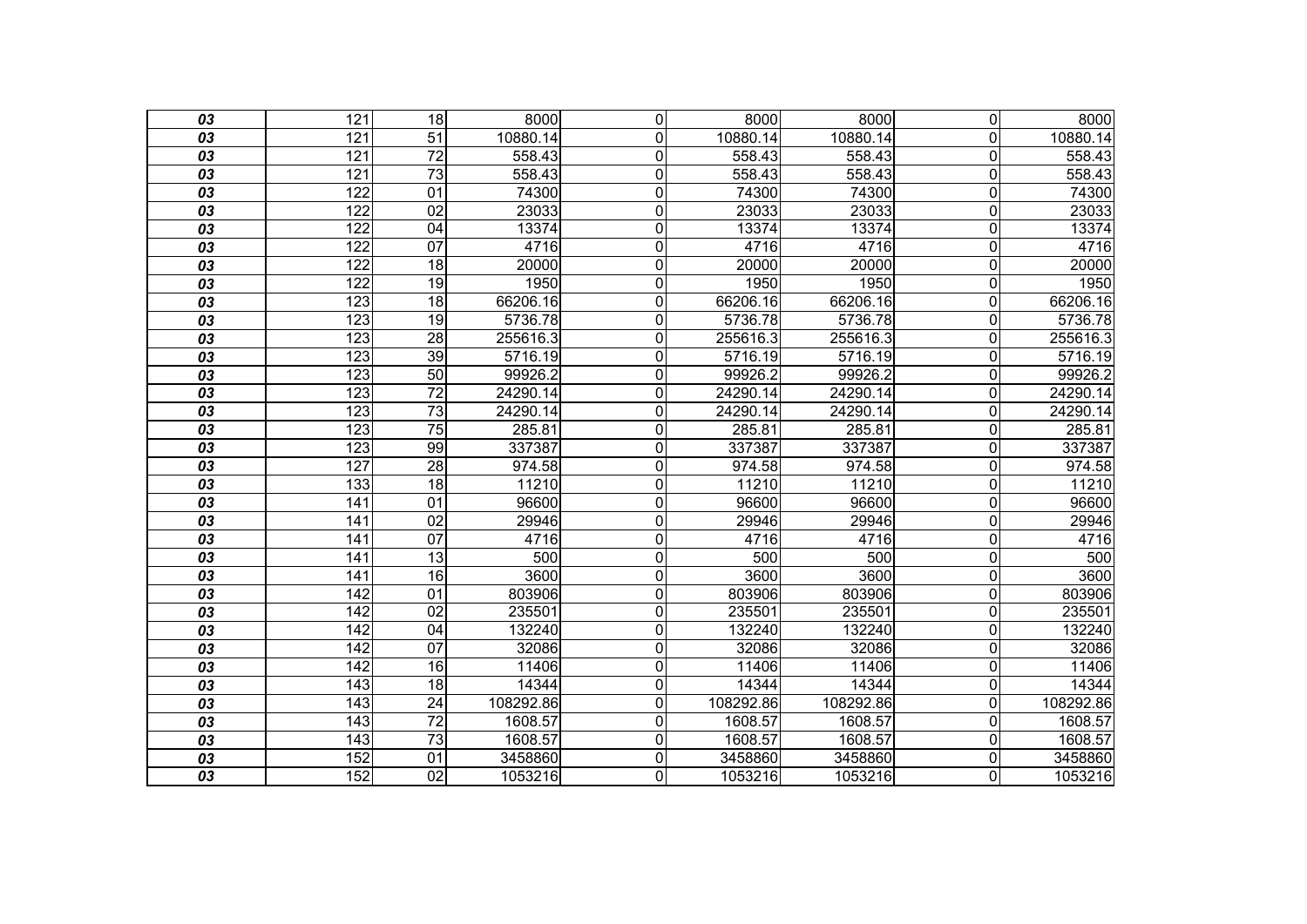| 03              | 152              | $\overline{04}$ | 474790   | $\overline{0}$ | 474790   | 474790   | $\overline{0}$          | 474790   |
|-----------------|------------------|-----------------|----------|----------------|----------|----------|-------------------------|----------|
| 03              | 152              | 07              | 176850   | 0              | 176850   | 176850   | $\overline{0}$          | 176850   |
| 03              | 152              | $\overline{13}$ | 3284     | $\mathbf 0$    | 3284     | 3284     | $\mathbf 0$             | 3284     |
| 03              | 152              | 14              | 7815     | $\mathbf 0$    | 7815     | 7815     | $\mathbf 0$             | 7815     |
| 03              | 152              | $\overline{15}$ | 56880    | $\mathbf 0$    | 56880    | 56880    | $\overline{0}$          | 56880    |
| 03              | 152              | 16              | 144858   | $\mathbf 0$    | 144858   | 144858   | $\mathbf 0$             | 144858   |
| 03              | 153              | 18              | 377526   | $\mathbf 0$    | 377526   | 377526   | $\mathbf 0$             | 377526   |
| 03              | 162              | 01              | 1338700  | $\mathbf 0$    | 1338700  | 1338700  | $\overline{0}$          | 1338700  |
| 03              | 162              | 02              | 414997   | $\mathbf 0$    | 414997   | 414997   | $\mathbf 0$             | 414997   |
| 03              | 162              | $\overline{04}$ | 173502   | $\mathbf 0$    | 173502   | 173502   | $\mathbf 0$             | 173502   |
| 03              | 162              | 07              | 56592    | $\mathbf 0$    | 56592    | 56592    | $\overline{0}$          | 56592    |
| 03              | 162              | 13              | 500      | $\mathbf 0$    | 500      | 500      | $\mathbf 0$             | 500      |
| 03              | 162              | $\overline{16}$ | 10160    | $\mathbf 0$    | 10160    | 10160    | $\mathbf 0$             | 10160    |
| 03              | 162              | $\overline{20}$ | 28820    | $\mathbf 0$    | 28820    | 28820    | $\Omega$                | 28820    |
| 03              | 164              | 99              | 1316332  | $\mathbf 0$    | 1316332  | 1316332  | $\mathbf 0$             | 1316332  |
| 03              | 165              | 99              | 326632   | $\mathbf 0$    | 326632   | 326632   | $\mathbf 0$             | 326632   |
| 03              | $\overline{211}$ | $\overline{01}$ | 3746984  | $\mathbf 0$    | 3746984  | 3746984  | $\overline{0}$          | 3746984  |
| 03              | $\overline{211}$ | $\overline{02}$ | 1046375  | $\mathbf 0$    | 1046375  | 1046375  | $\mathbf 0$             | 1046375  |
| 03              | 211              | 04              | 352152   | $\overline{0}$ | 352152   | 352152   | $\overline{\mathsf{o}}$ | 352152   |
| 03              | $\overline{211}$ | 07              | 152681   | $\mathbf{0}$   | 152681   | 152681   | $\overline{0}$          | 152681   |
| 03              | $\overline{211}$ | 13              | 17450    | $\mathbf 0$    | 17450    | 17450    | $\mathbf 0$             | 17450    |
| 03              | 211              | 16              | 21530    | $\mathbf 0$    | 21530    | 21530    | $\overline{0}$          | 21530    |
| 03              | 211              | 18              | 5000     | $\mathbf 0$    | 5000     | 5000     | $\overline{0}$          | 5000     |
| 03              | 211              | $\overline{32}$ | 91666.98 | $\mathbf 0$    | 91666.98 | 91666.98 | $\mathbf 0$             | 91666.98 |
| 03              | 211              | 52              | 220599   | $\overline{0}$ | 220599   | 220599   | $\overline{\mathsf{o}}$ | 220599   |
| 03              | $\overline{211}$ | $\overline{72}$ | 2291.67  | 0              | 2291.67  | 2291.67  | $\overline{0}$          | 2291.67  |
| 03              | $\overline{211}$ | $\overline{73}$ | 2291.67  | $\mathbf 0$    | 2291.67  | 2291.67  | $\mathbf 0$             | 2291.67  |
| 03              | $\overline{211}$ | 99              | 589      | 0              | 589      | 589      | $\mathbf 0$             | 589      |
| 03              | 212              | 01              | 35988572 | 0              | 35988572 | 35988572 | $\overline{0}$          | 35988572 |
| 03              | 212              | 02              | 10946669 | $\mathbf 0$    | 10946669 | 10946669 | $\mathbf 0$             | 10946669 |
| $\overline{03}$ | $\overline{212}$ | 03              | 38893    | $\mathbf 0$    | 38893    | 38893    | $\mathbf 0$             | 38893    |
| 03              | $\overline{212}$ | 04              | 5299813  | $\mathbf 0$    | 5299813  | 5299813  | $\mathbf 0$             | 5299813  |
| 03              | 212              | 07              | 2266299  | $\mathbf 0$    | 2266299  | 2266299  | $\mathbf 0$             | 2266299  |
| 03              | $\overline{212}$ | 13              | 10000    | $\mathbf 0$    | 10000    | 10000    | $\mathbf 0$             | 10000    |
| 03              | 212              | 14              | 6080     | $\mathbf 0$    | 6080     | 6080     | $\overline{0}$          | 6080     |
| 03              | 212              | 15              | 303022   | $\overline{0}$ | 303022   | 303022   | $\overline{\mathsf{o}}$ | 303022   |
| $\overline{03}$ | 212              | $\overline{16}$ | 322770   | $\overline{0}$ | 322770   | 322770   | O                       | 322770   |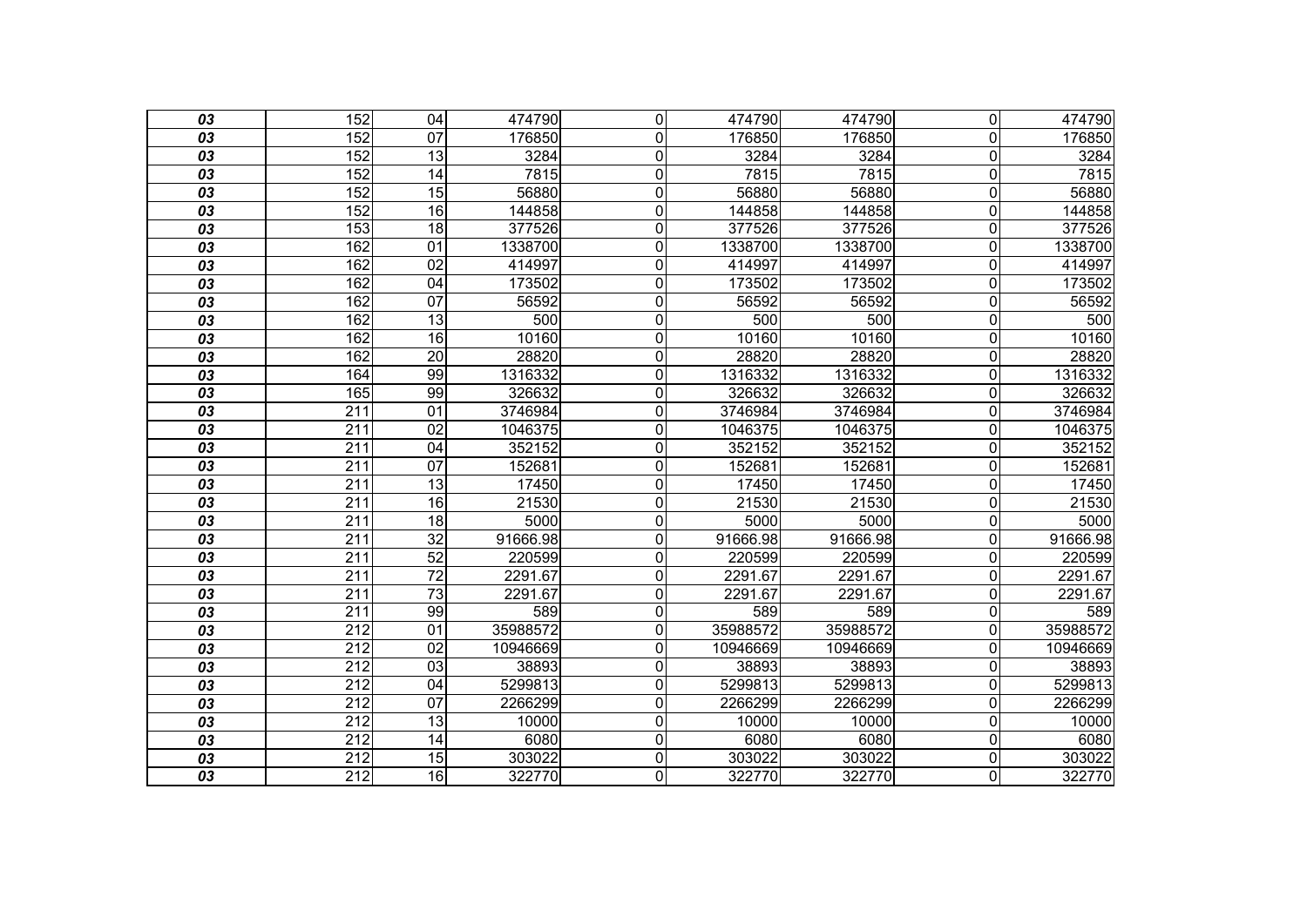| 03              | $\overline{212}$ | $\overline{18}$ | 71894     | 0              | 71894     | 71894     | $\Omega$       | 71894     |
|-----------------|------------------|-----------------|-----------|----------------|-----------|-----------|----------------|-----------|
| 03              | 212              | 20              | 36505     | $\mathbf{0}$   | 36505     | 36505     | 0              | 36505     |
| 03              | 212              | $\overline{32}$ | 382597.2  | $\mathbf 0$    | 382597.2  | 382597.2  | 0              | 382597.2  |
| $\overline{03}$ | $\overline{212}$ | 51              | 7858      | $\overline{0}$ | 7858      | 7858      | 0              | 7858      |
| 03              | $\overline{212}$ | $\overline{72}$ | 30121.4   | $\mathbf 0$    | 30121.4   | 30121.4   | 0              | 30121.4   |
| 03              | 212              | $\overline{73}$ | 30121.4   | $\mathbf 0$    | 30121.4   | 30121.4   | 0              | 30121.4   |
| 03              | $\overline{212}$ | 99              | $-360$    | $\overline{0}$ | $-360$    | $-360$    | 0              | $-360$    |
| 03              | 213              | $\overline{18}$ | 505343.25 | $\mathbf 0$    | 505343.25 | 505343.25 | 0              | 505343.25 |
| $\overline{03}$ | 213              | 19              | 33065     | $\overline{0}$ | 33065     | 33065     | 0              | 33065     |
| 03              | $\overline{213}$ | $\overline{24}$ | 296       | $\mathbf 0$    | 296       | 296       | 0              | 296       |
| 03              | 213              | $\overline{27}$ | 3224      | $\mathbf 0$    | 3224      | 3224      | 0              | 3224      |
| $\overline{03}$ | 213              | $\overline{51}$ | 67486     | $\overline{0}$ | 67486     | 67486     | 0              | 67486     |
| 03              | $\overline{213}$ | $\overline{72}$ | 506.9     | $\mathbf 0$    | 506.9     | 506.9     | 0              | 506.9     |
| 03              | 213              | $\overline{73}$ | 506.9     | $\overline{0}$ | 506.9     | 506.9     | 0              | 506.9     |
| $\overline{03}$ | $\overline{214}$ | $\overline{01}$ | 658000    | $\overline{0}$ | 658000    | 658000    | $\overline{0}$ | 658000    |
| 03              | 214              | $\overline{02}$ | 205530    | $\mathbf 0$    | 205530    | 205530    | 0              | 205530    |
| 03              | 214              | 04              | 108792    | $\mathbf 0$    | 108792    | 108792    | 0              | 108792    |
| $\overline{03}$ | $\overline{214}$ | $\overline{07}$ | 33012     | $\overline{0}$ | 33012     | 33012     | 0              | 33012     |
| 03              | $\overline{214}$ | 16              | 65164     | $\mathbf 0$    | 65164     | 65164     | 0              | 65164     |
| 03              | $\overline{222}$ | $\overline{01}$ | 2231800   | $\overline{0}$ | 2231800   | 2231800   | 0              | 2231800   |
| 03              | $\overline{222}$ | $\overline{02}$ | 695144    | $\mathbf 0$    | 695144    | 695144    | 0              | 695144    |
| 03              | 222              | $\overline{04}$ | 302742    | $\mathbf 0$    | 302742    | 302742    | 0              | 302742    |
| $\overline{03}$ | 222              | $\overline{07}$ | 89604     | $\overline{0}$ | 89604     | 89604     | 0              | 89604     |
| 03              | $\overline{222}$ | 16              | 2852      | $\mathbf 0$    | 2852      | 2852      | 0              | 2852      |
| 03              | 223              | 18              | 20375     | $\overline{0}$ | 20375     | 20375     | 0              | 20375     |
| $\overline{03}$ | 232              | $\overline{01}$ | 3743800   | $\overline{0}$ | 3743800   | 3743800   | 0              | 3743800   |
| 03              | 232              | $\overline{02}$ | 1160578   | $\mathbf 0$    | 1160578   | 1160578   | 0              | 1160578   |
| 03              | 232              | 04              | 486114    | $\mathbf 0$    | 486114    | 486114    | 0              | 486114    |
| 03              | 232              | $\overline{07}$ | 157986    | $\overline{0}$ | 157986    | 157986    | 0              | 157986    |
| 03              | 232              | 16              | 25544     | $\mathbf 0$    | 25544     | 25544     | 0              | 25544     |
| 03              | 233              | 18              | 10000     | $\mathbf 0$    | 10000     | 10000     | 0              | 10000     |
| 03              | 241              | $\overline{28}$ | 90529     | $\overline{0}$ | 90529     | 90529     | 0              | 90529     |
| 03              | 242              | 01              | 2220100   | $\mathbf 0$    | 2220100   | 2220100   | 0              | 2220100   |
| $\overline{03}$ | $\overline{242}$ | $\overline{02}$ | 690211    | $\overline{0}$ | 690211    | 690211    | 0              | 690211    |
| 03              | 242              | 04              | 370713    | $\mathbf 0$    | 370713    | 370713    | 0              | 370713    |
| 03              | $\overline{242}$ | 07              | 106700    | $\mathbf 0$    | 106700    | 106700    | 0              | 106700    |
| $\overline{03}$ | $\overline{242}$ | $\overline{13}$ | 5000      | $\overline{0}$ | 5000      | 5000      | 0              | 5000      |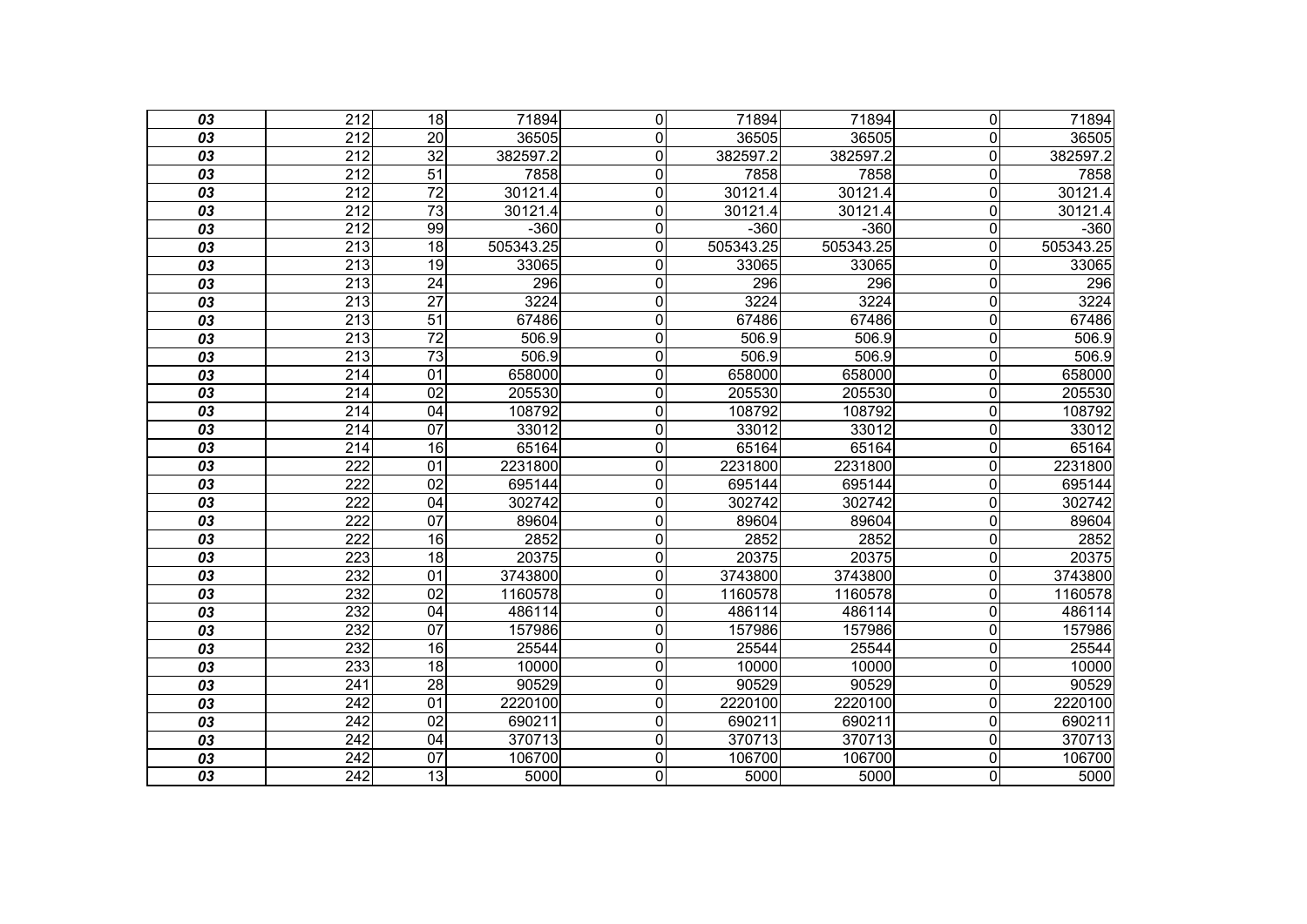| 03              | 243              | 19              | 600      | $\overline{\mathsf{o}}$ | 600       | 600      | $\overline{0}$          | 600       |
|-----------------|------------------|-----------------|----------|-------------------------|-----------|----------|-------------------------|-----------|
| 03              | 243              | 51              | 15000    | $\mathbf{0}$            | 15000     | 15000    | $\overline{0}$          | 15000     |
| 03              | 243              | $\overline{72}$ | 1404     | $\mathbf 0$             | 1404      | 1404     | $\overline{\mathsf{o}}$ | 1404      |
| $\overline{03}$ | $\overline{243}$ | $\overline{73}$ | 1404     | $\overline{0}$          | 1404      | 1404     | $\overline{0}$          | 1404      |
| 03              | 291              | 98              | 0        | 145957                  | $-145957$ | 0        | 145957                  | $-145957$ |
| 03              | 311              | 01              | 4184568  | $\mathbf 0$             | 4184568   | 4184568  | $\mathbf 0$             | 4184568   |
| 03              | $\overline{311}$ | 02              | 1207107  | $\overline{0}$          | 1207107   | 1207107  | $\overline{0}$          | 1207107   |
| 03              | $\overline{311}$ | 03              | 1745     | 0                       | 1745      | 1745     | $\overline{0}$          | 1745      |
| 03              | 311              | 04              | 220248   | $\overline{0}$          | 220248    | 220248   | $\overline{\mathsf{o}}$ | 220248    |
| 03              | 311              | 07              | 189635   | $\mathbf 0$             | 189635    | 189635   | $\overline{0}$          | 189635    |
| 03              | 311              | 13              | 24400    | $\mathbf 0$             | 24400     | 24400    | $\overline{\mathsf{o}}$ | 24400     |
| $\overline{03}$ | $\overline{311}$ | $\overline{15}$ | 190780   | $\mathbf 0$             | 190780    | 190780   | $\overline{\mathsf{o}}$ | 190780    |
| 03              | $\overline{311}$ | $\overline{16}$ | 29008    | $\mathbf 0$             | 29008     | 29008    | $\overline{0}$          | 29008     |
| 03              | 311              | $\overline{20}$ | 105280   | $\overline{0}$          | 105280    | 105280   | $\overline{\mathsf{o}}$ | 105280    |
| $\overline{03}$ | 312              | $\overline{01}$ | 66507651 | $\overline{0}$          | 66507651  | 66507651 | $\overline{0}$          | 66507651  |
| 03              | $\overline{312}$ | 02              | 18655357 | 0                       | 18655357  | 18655357 | $\overline{0}$          | 18655357  |
| 03              | 312              | $\overline{03}$ | 1522985  | $\overline{0}$          | 1522985   | 1522985  | $\overline{0}$          | 1522985   |
| $\overline{03}$ | 312              | $\overline{04}$ | 8497866  | $\mathbf 0$             | 8497866   | 8497866  | $\overline{\mathsf{o}}$ | 8497866   |
| 03              | 312              | 07              | 3632315  | $\mathbf 0$             | 3632315   | 3632315  | $\overline{\mathsf{o}}$ | 3632315   |
| 03              | 312              | $\overline{12}$ | 1735     | $\overline{0}$          | 1735      | 1735     | $\overline{0}$          | 1735      |
| 03              | $\overline{312}$ | 13              | 110263   | $\mathbf 0$             | 110263    | 110263   | $\mathbf 0$             | 110263    |
| 03              | 312              | 14              | 9000     | $\overline{0}$          | 9000      | 9000     | $\overline{\mathsf{o}}$ | 9000      |
| 03              | $\overline{312}$ | $\overline{15}$ | 517360   | $\overline{0}$          | 517360    | 517360   | $\mathbf 0$             | 517360    |
| 03              | $\overline{312}$ | 16              | 261992   | $\mathbf 0$             | 261992    | 261992   | $\mathbf 0$             | 261992    |
| 03              | 312              | 19              | 3134     | $\mathbf 0$             | 3134      | 3134     | $\overline{\mathsf{o}}$ | 3134      |
| $\overline{03}$ | $\overline{312}$ | $\overline{20}$ | 343668   | $\overline{0}$          | 343668    | 343668   | $\overline{\mathsf{o}}$ | 343668    |
| 03              | $\overline{312}$ | 44              | 4716     | $\mathbf 0$             | 4716      | 4716     | $\mathbf 0$             | 4716      |
| 03              | 312              | 51              | 5400     | $\mathbf 0$             | 5400      | 5400     | $\mathbf 0$             | 5400      |
| 03              | 312              | $\overline{72}$ | 182.5    | $\overline{0}$          | 182.5     | 182.5    | $\overline{\mathsf{o}}$ | 182.5     |
| 03              | 312              | $\overline{73}$ | 182.5    | $\overline{0}$          | 182.5     | 182.5    | $\overline{\mathsf{o}}$ | 182.5     |
| 03              | $\overline{312}$ | 99              | 7310     | $\mathbf 0$             | 7310      | 7310     | $\overline{\mathsf{o}}$ | 7310      |
| 03              | $\overline{313}$ | $\overline{18}$ | 368158   | $\mathbf 0$             | 368158    | 368158   | $\mathbf 0$             | 368158    |
| 03              | 313              | 19              | 15525    | $\overline{0}$          | 15525     | 15525    | $\overline{\mathsf{o}}$ | 15525     |
| $\overline{03}$ | 313              | $\overline{21}$ | 115575   | $\overline{0}$          | 115575    | 115575   | $\overline{\mathsf{o}}$ | 115575    |
| 03              | $\overline{313}$ | $\overline{24}$ | 20692    | $\mathbf 0$             | 20692     | 20692    | $\mathbf 0$             | 20692     |
| 03              | 313              | 28              | 75535    | $\overline{0}$          | 75535     | 75535    | $\overline{\mathsf{o}}$ | 75535     |
| $\overline{03}$ | 313              | $\overline{32}$ | 32395.72 | $\overline{0}$          | 32395.72  | 32395.72 | O                       | 32395.72  |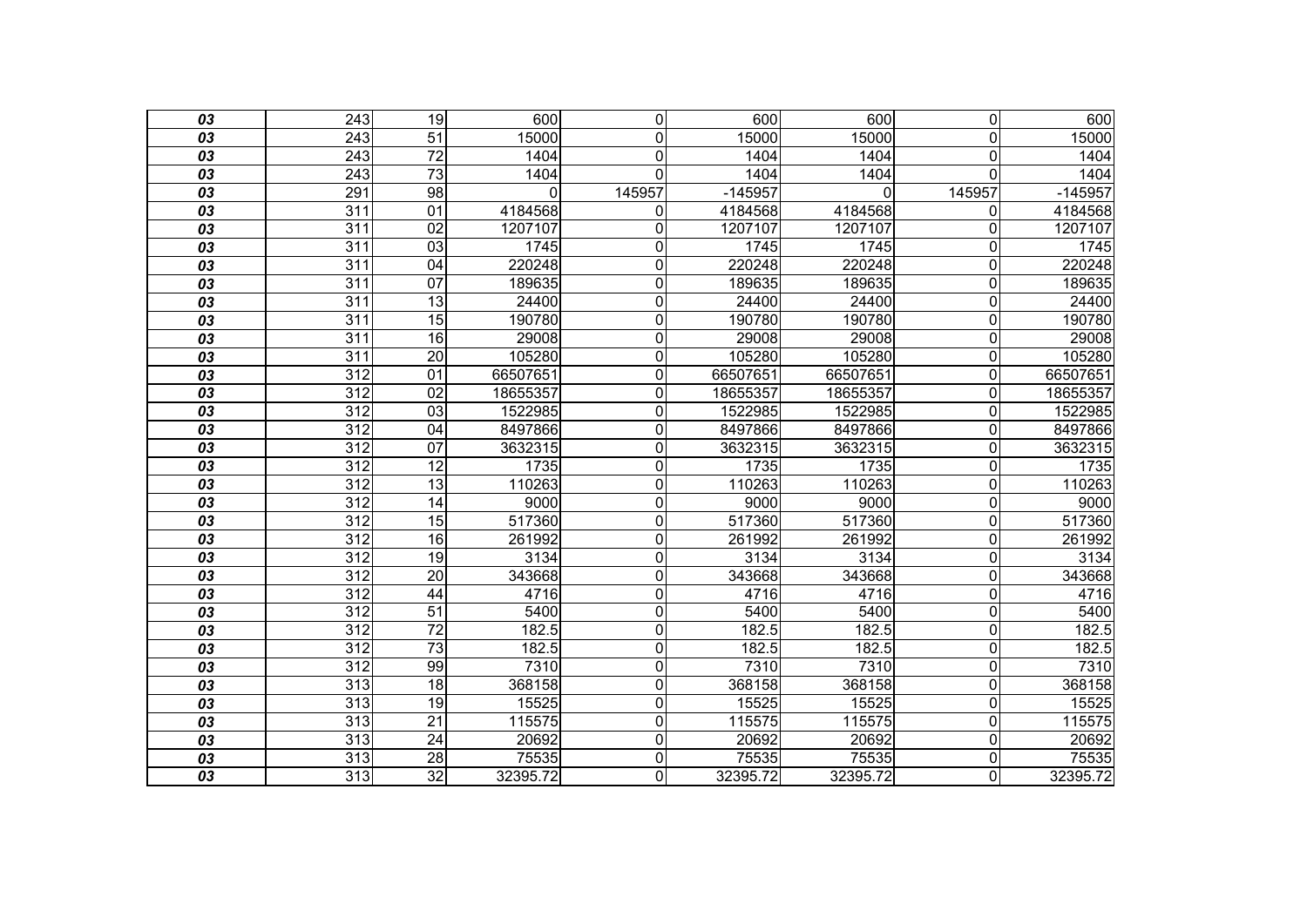| 03              | $\overline{313}$ | $\overline{51}$ | 34289    | $\mathbf 0$    | 34289    | 34289    | $\overline{\mathsf{o}}$ | 34289    |
|-----------------|------------------|-----------------|----------|----------------|----------|----------|-------------------------|----------|
| 03              | 313              | 72              | 6905.45  | $\mathbf 0$    | 6905.45  | 6905.45  | $\overline{0}$          | 6905.45  |
| 03              | 313              | $\overline{73}$ | 6905.45  | $\overline{0}$ | 6905.45  | 6905.45  | $\overline{0}$          | 6905.45  |
| $\overline{03}$ | $\overline{313}$ | 99              | 112925   | $\overline{0}$ | 112925   | 112925   | $\overline{0}$          | 112925   |
| 03              | 321              | 01              | 141900   | $\overline{0}$ | 141900   | 141900   | 0                       | 141900   |
| $\overline{03}$ | 321              | 02              | 43989    | $\overline{0}$ | 43989    | 43989    | $\overline{0}$          | 43989    |
| 03              | 321              | 04              | 12240    | $\overline{0}$ | 12240    | 12240    | $\overline{0}$          | 12240    |
| 03              | 321              | 07              | 14148    | $\overline{0}$ | 14148    | 14148    | $\mathbf 0$             | 14148    |
| $\overline{03}$ | 321              | $\overline{32}$ | 87141.76 | $\overline{0}$ | 87141.76 | 87141.76 | $\overline{\mathsf{o}}$ | 87141.76 |
| 03              | 321              | $\overline{72}$ | 2178.52  | $\overline{0}$ | 2178.52  | 2178.52  | $\mathbf 0$             | 2178.52  |
| 03              | 321              | $\overline{73}$ | 2178.52  | $\overline{0}$ | 2178.52  | 2178.52  | $\overline{0}$          | 2178.52  |
| $\overline{03}$ | $\overline{322}$ | $\overline{01}$ | 8091949  | $\overline{0}$ | 8091949  | 8091949  | $\overline{0}$          | 8091949  |
| 03              | 322              | 02              | 2542735  | $\mathbf 0$    | 2542735  | 2542735  | 0                       | 2542735  |
| $\overline{03}$ | 322              | 04              | 1237082  | $\overline{0}$ | 1237082  | 1237082  | $\overline{0}$          | 1237082  |
| $\overline{03}$ | $\overline{322}$ | $\overline{07}$ | 411812   | $\overline{0}$ | 411812   | 411812   | $\mathbf 0$             | 411812   |
| 03              | 322              | $\overline{12}$ | 3457     | $\overline{0}$ | 3457     | 3457     | $\mathbf 0$             | 3457     |
| $\overline{03}$ | 322              | 16              | 90856    | $\overline{0}$ | 90856    | 90856    | $\overline{0}$          | 90856    |
| $\overline{03}$ | $\overline{322}$ | $\overline{20}$ | 16056    | $\overline{0}$ | 16056    | 16056    | $\overline{0}$          | 16056    |
| 03              | 323              | 18              | 17125    | $\overline{0}$ | 17125    | 17125    | $\overline{0}$          | 17125    |
| $\overline{03}$ | 323              | $\overline{24}$ | $-3479$  | $\mathbf 0$    | $-3479$  | $-3479$  | $\overline{0}$          | $-3479$  |
| 03              | 323              | $\overline{51}$ | 14925    | $\overline{0}$ | 14925    | 14925    | $\mathbf 0$             | 14925    |
| 03              | 323              | 99              | 77783    | $\overline{0}$ | 77783    | 77783    | $\overline{\mathsf{o}}$ | 77783    |
| $\overline{03}$ | $\overline{342}$ | $\overline{01}$ | 111400   | $\overline{0}$ | 111400   | 111400   | $\overline{0}$          | 111400   |
| 03              | 342              | 02              | 34534    | $\mathbf 0$    | 34534    | 34534    | $\overline{0}$          | 34534    |
| $\overline{03}$ | 342              | 04              | 14472    | $\overline{0}$ | 14472    | 14472    | $\overline{0}$          | 14472    |
| $\overline{03}$ | 342              | $\overline{07}$ | 7074     | $\overline{0}$ | 7074     | 7074     | $\overline{0}$          | 7074     |
| 03              | 411              | 01              | 1922000  | $\overline{0}$ | 1922000  | 1922000  | $\mathbf 0$             | 1922000  |
| $\overline{03}$ | 411              | 02              | 595820   | $\mathbf 0$    | 595820   | 595820   | $\mathbf 0$             | 595820   |
| 03              | 411              | $\overline{04}$ | 155394   | $\overline{0}$ | 155394   | 155394   | $\mathbf 0$             | 155394   |
| 03              | 411              | $\overline{07}$ | 54234    | $\mathbf 0$    | 54234    | 54234    | 0                       | 54234    |
| $\overline{03}$ | 411              | $\overline{13}$ | 9390     | $\mathbf 0$    | 9390     | 9390     | $\mathbf 0$             | 9390     |
| 03              | 411              | 16              | 27612    | $\overline{0}$ | 27612    | 27612    | $\mathbf 0$             | 27612    |
| 03              | 411              | 18              | 16000    | $\overline{0}$ | 16000    | 16000    | $\overline{\mathsf{o}}$ | 16000    |
| $\overline{03}$ | 411              | $\overline{28}$ | 28475.4  | $\overline{0}$ | 28475.4  | 28475.4  | $\overline{0}$          | 28475.4  |
| 03              | 411              | $\overline{32}$ | 3528.58  | $\overline{0}$ | 3528.58  | 3528.58  | $\mathbf 0$             | 3528.58  |
| 03              | 411              | 50              | 9000     | $\overline{0}$ | 9000     | 9000     | $\overline{\mathsf{o}}$ | 9000     |
| $\overline{03}$ | 411              | 52              | 19730    | $\overline{0}$ | 19730    | 19730    | $\overline{\mathsf{o}}$ | 19730    |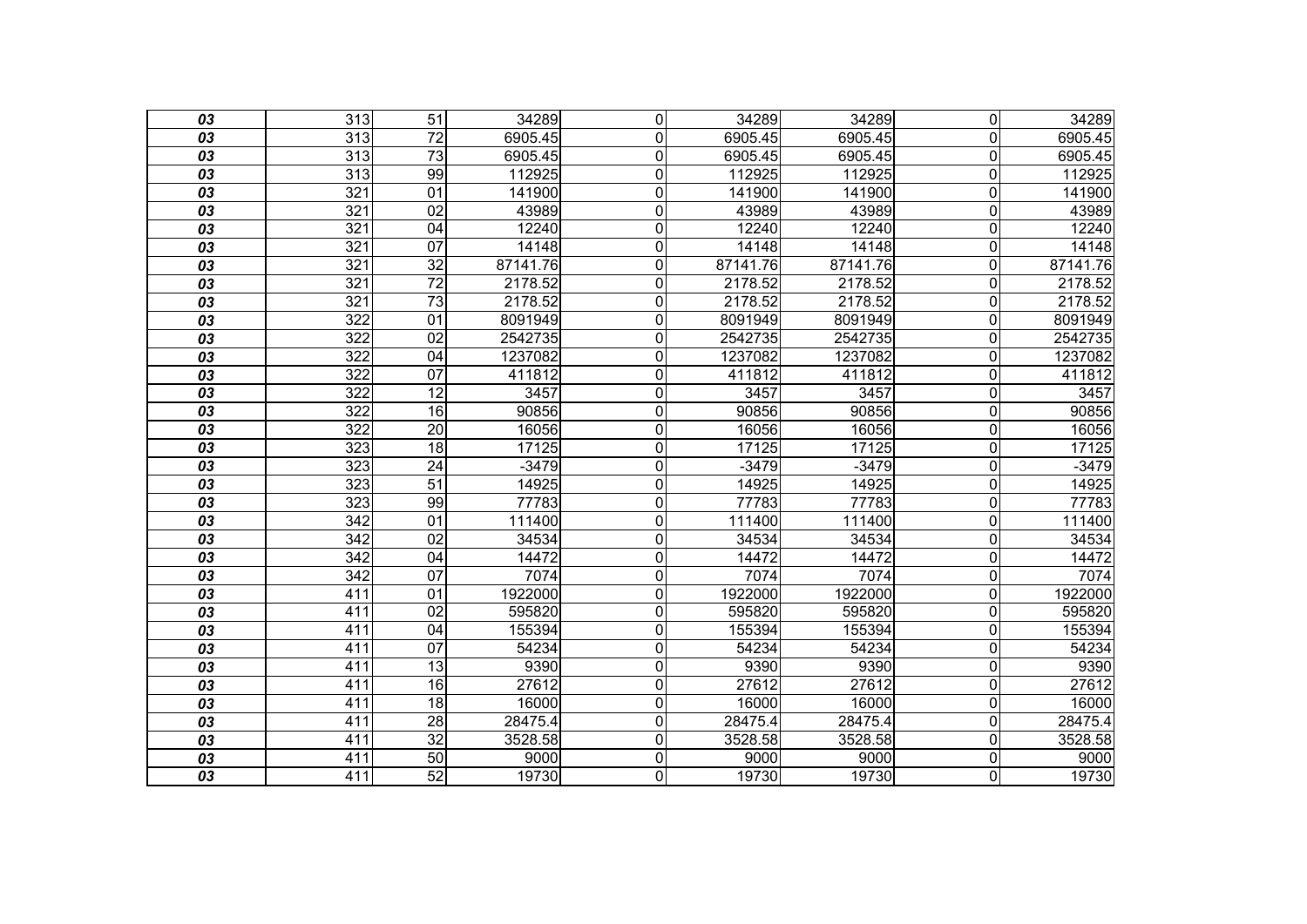| 03              | 411              | $\overline{72}$ | 2471.01   | $\Omega$     | 2471.01   | 2471.01   | $\overline{0}$          | 2471.01   |
|-----------------|------------------|-----------------|-----------|--------------|-----------|-----------|-------------------------|-----------|
| 03              | 411              | 73              | 2471.01   | $\mathbf{0}$ | 2471.01   | 2471.01   | $\Omega$                | 2471.01   |
| 03              | 411              | 99              | 791       | $\mathbf 0$  | 791       | 791       | $\overline{\mathsf{o}}$ | 791       |
| $\overline{03}$ | $\overline{412}$ | $\overline{01}$ | 6467290   | $\mathbf 0$  | 6467290   | 6467290   | $\overline{\mathsf{o}}$ | 6467290   |
| 03              | 412              | 02              | 2017800   | $\mathbf 0$  | 2017800   | 2017800   | $\mathbf 0$             | 2017800   |
| 03              | 412              | 04              | 928224    | $\mathbf 0$  | 928224    | 928224    | $\mathbf 0$             | 928224    |
| 03              | 412              | 07              | 328329    | 0            | 328329    | 328329    | $\mathbf 0$             | 328329    |
| 03              | 412              | 16              | 34572     | 0            | 34572     | 34572     | $\overline{0}$          | 34572     |
| 03              | 412              | 19              | 3146      | $\mathbf 0$  | 3146      | 3146      | $\mathbf 0$             | 3146      |
| 03              | 412              | $\overline{20}$ | 100128    | 0            | 100128    | 100128    | $\overline{0}$          | 100128    |
| 03              | $\overline{412}$ | $\overline{72}$ | 283.14    | $\mathbf 0$  | 283.14    | 283.14    | $\mathbf 0$             | 283.14    |
| 03              | $\overline{412}$ | $\overline{73}$ | 283.14    | $\mathbf 0$  | 283.14    | 283.14    | $\mathbf 0$             | 283.14    |
| 03              | 413              | 18              | 368777.62 | $\mathbf 0$  | 368777.62 | 368777.62 | $\Omega$                | 368777.62 |
| 03              | 413              | 19              | 6232      | 0            | 6232      | 6232      | $\mathbf 0$             | 6232      |
| 03              | 413              | $\overline{21}$ | 1357775   | $\mathbf 0$  | 1357775   | 1357775   | $\overline{0}$          | 1357775   |
| 03              | 413              | $\overline{27}$ | 3338      | $\mathbf 0$  | 3338      | 3338      | $\overline{0}$          | 3338      |
| 03              | 413              | 39              | 20624.76  | $\mathbf 0$  | 20624.76  | 20624.76  | $\overline{\mathsf{o}}$ | 20624.76  |
| $\overline{03}$ | $\overline{413}$ | $\overline{72}$ | 46487.05  | $\mathbf 0$  | 46487.05  | 46487.05  | $\mathbf 0$             | 46487.05  |
| 03              | 413              | 73              | 46487.05  | 0            | 46487.05  | 46487.05  | $\mathbf 0$             | 46487.05  |
| 03              | 413              | 75              | 25915.3   | $\mathbf 0$  | 25915.3   | 25915.3   | $\mathbf 0$             | 25915.3   |
| 03              | 421              | 01              | 257500    | 0            | 257500    | 257500    | $\overline{0}$          | 257500    |
| 03              | 421              | 02              | 79825     | 0            | 79825     | 79825     | $\overline{0}$          | 79825     |
| 03              | 421              | 04              | 46350     | $\mathbf 0$  | 46350     | 46350     | $\mathbf 0$             | 46350     |
| 03              | 421              | 07              | 23580     | $\mathbf 0$  | 23580     | 23580     | $\mathbf 0$             | 23580     |
| 03              | 422              | $\overline{01}$ | 9944836   | $\mathbf 0$  | 9944836   | 9944836   | $\mathbf 0$             | 9944836   |
| 03              | 422              | $\overline{02}$ | 3073263   | $\mathbf 0$  | 3073263   | 3073263   | $\mathbf 0$             | 3073263   |
| 03              | 422              | 03              | 107706    | $\mathbf 0$  | 107706    | 107706    | $\overline{0}$          | 107706    |
| 03              | 422              | 04              | 1337230   | $\mathbf 0$  | 1337230   | 1337230   | $\mathbf 0$             | 1337230   |
| 03              | 422              | $\overline{07}$ | 464190    | $\mathbf 0$  | 464190    | 464190    | $\mathbf 0$             | 464190    |
| 03              | 422              | $\overline{13}$ | 2000      | 0            | 2000      | 2000      | $\overline{0}$          | 2000      |
| 03              | 422              | $\overline{15}$ | 149040    | $\mathbf 0$  | 149040    | 149040    | $\mathbf 0$             | 149040    |
| 03              | 422              | 16              | 52788     | $\mathbf 0$  | 52788     | 52788     | $\mathbf 0$             | 52788     |
| 03              | $\overline{422}$ | $\overline{20}$ | 89164     | 0            | 89164     | 89164     | $\overline{0}$          | 89164     |
| 03              | 422              | 52              | 53100     | $\mathbf 0$  | 53100     | 53100     | $\mathbf 0$             | 53100     |
| 03              | 423              | 18              | 81071     | $\mathbf 0$  | 81071     | 81071     | $\mathbf 0$             | 81071     |
| 03              | $\overline{423}$ | $\overline{21}$ | 552648.6  | $\mathbf 0$  | 552648.6  | 552648.6  | $\mathbf 0$             | 552648.6  |
| $\overline{03}$ | 423              | $\overline{24}$ | 58267     | 0            | 58267     | 58267     | O                       | 58267     |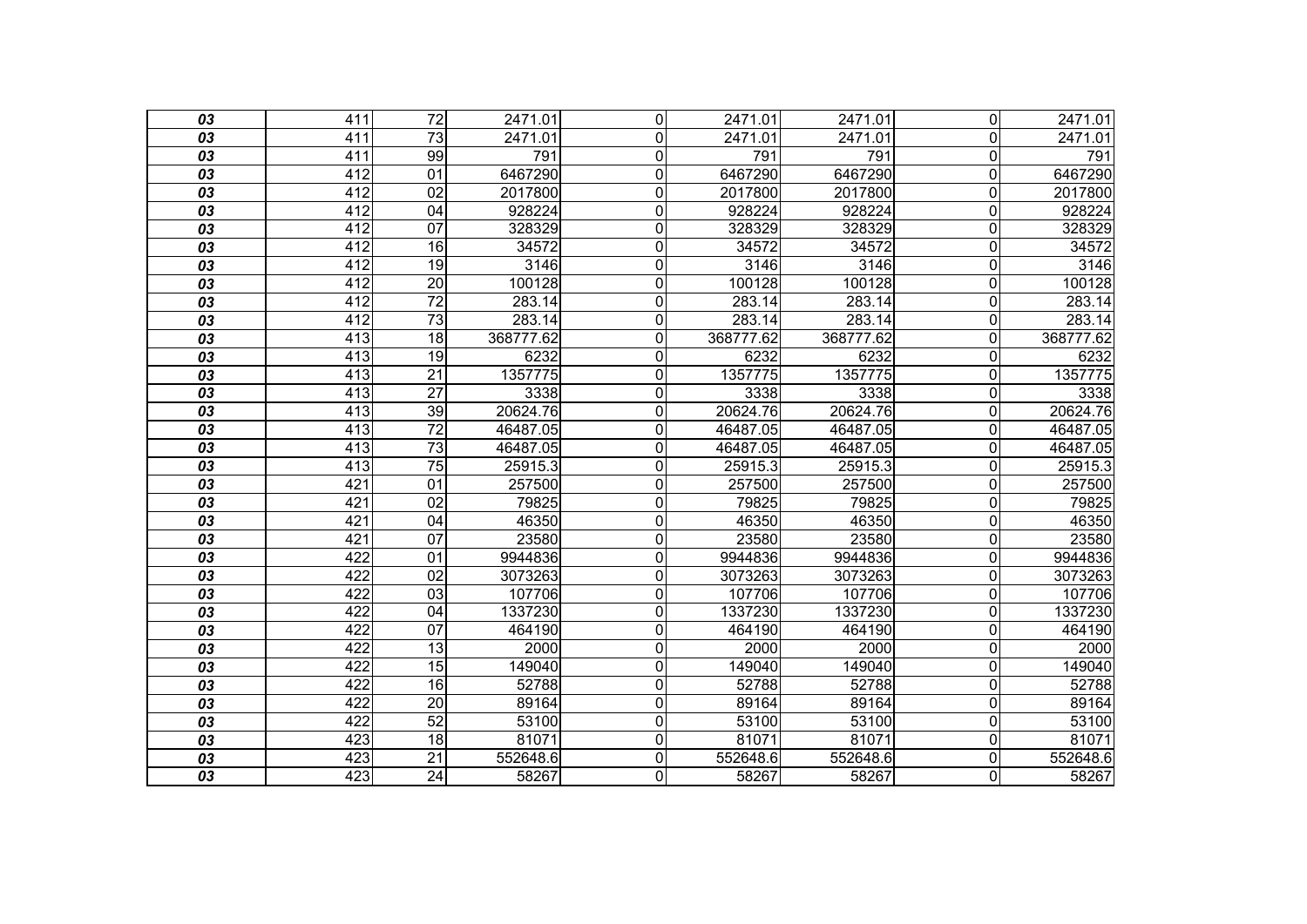| 03              | 423              | $\overline{27}$ | 207120    | $\mathbf 0$    | 207120    | 207120    | $\overline{0}$          | 207120    |
|-----------------|------------------|-----------------|-----------|----------------|-----------|-----------|-------------------------|-----------|
| 03              | 423              | 28              | 561157.42 | 0              | 561157.42 | 561157.42 | $\overline{0}$          | 561157.42 |
| 03              | 423              | $\overline{72}$ | 27236.79  | $\overline{0}$ | 27236.79  | 27236.79  | $\overline{0}$          | 27236.79  |
| $\overline{03}$ | 423              | $\overline{73}$ | 27236.79  | $\mathbf 0$    | 27236.79  | 27236.79  | $\overline{\mathsf{o}}$ | 27236.79  |
| 03              | 425              | $\overline{01}$ | 11700730  | $\mathbf 0$    | 11700730  | 11700730  | $\overline{0}$          | 11700730  |
| $\overline{03}$ | 425              | 02              | 3607499   | $\overline{0}$ | 3607499   | 3607499   | $\overline{\mathsf{o}}$ | 3607499   |
| 03              | 425              | 03              | 96248     | 0              | 96248     | 96248     | $\mathbf 0$             | 96248     |
| 03              | 425              | 04              | 1565554   | 0              | 1565554   | 1565554   | $\overline{0}$          | 1565554   |
| 03              | 425              | 07              | 685941    | $\overline{0}$ | 685941    | 685941    | $\overline{\mathsf{o}}$ | 685941    |
| 03              | 425              | 15              | 58880     | $\mathbf 0$    | 58880     | 58880     | $\overline{0}$          | 58880     |
| 03              | 425              | 16              | 160800    | $\overline{0}$ | 160800    | 160800    | $\overline{\mathsf{o}}$ | 160800    |
| $\overline{03}$ | 425              | $\overline{18}$ | 74820.22  | $\mathbf 0$    | 74820.22  | 74820.22  | $\overline{\mathsf{o}}$ | 74820.22  |
| 03              | 425              | $\overline{20}$ | 71351     | $\mathbf 0$    | 71351     | 71351     | $\mathbf 0$             | 71351     |
| 03              | 425              | $\overline{72}$ | 2030.89   | $\overline{0}$ | 2030.89   | 2030.89   | $\overline{\mathsf{o}}$ | 2030.89   |
| $\overline{03}$ | 425              | 73              | 2030.89   | $\mathbf 0$    | 2030.89   | 2030.89   | $\overline{\mathsf{o}}$ | 2030.89   |
| 03              | 511              | 01              | 5283382   | $\mathbf 0$    | 5283382   | 5283382   | $\mathbf 0$             | 5283382   |
| 03              | 511              | 02              | 1610667   | $\overline{0}$ | 1610667   | 1610667   | $\overline{\mathsf{o}}$ | 1610667   |
| $\overline{03}$ | 511              | $\overline{04}$ | 347601    | $\mathbf 0$    | 347601    | 347601    | $\overline{\mathsf{o}}$ | 347601    |
| 03              | 511              | 07              | 172725    | $\mathbf 0$    | 172725    | 172725    | $\overline{0}$          | 172725    |
| $\overline{03}$ | 511              | $\overline{13}$ | 34974     | $\mathbf 0$    | 34974     | 34974     | $\mathbf 0$             | 34974     |
| 03              | $\overline{511}$ | 16              | 170410    | $\mathbf 0$    | 170410    | 170410    | $\mathbf 0$             | 170410    |
| 03              | 511              | $\overline{20}$ | 24104     | $\overline{0}$ | 24104     | 24104     | $\overline{0}$          | 24104     |
| 03              | $\overline{512}$ | $\overline{01}$ | 11954236  | $\mathbf 0$    | 11954236  | 11954236  | $\mathbf 0$             | 11954236  |
| 03              | $\overline{512}$ | 02              | 3705683   | $\mathbf 0$    | 3705683   | 3705683   | $\mathbf 0$             | 3705683   |
| 03              | 512              | 04              | 1713907   | $\overline{0}$ | 1713907   | 1713907   | $\overline{\mathsf{o}}$ | 1713907   |
| $\overline{03}$ | $\overline{512}$ | $\overline{07}$ | 546638    | $\mathbf 0$    | 546638    | 546638    | $\mathbf 0$             | 546638    |
| 03              | $\overline{512}$ | 14              | 4000      | $\mathbf 0$    | 4000      | 4000      | $\overline{0}$          | 4000      |
| 03              | $\overline{512}$ | $\overline{15}$ | 57680     | $\mathbf 0$    | 57680     | 57680     | $\mathbf 0$             | 57680     |
| 03              | 512              | 18              | 15000     | $\mathbf 0$    | 15000     | 15000     | $\overline{\mathsf{o}}$ | 15000     |
| 03              | 512              | $\overline{21}$ | 169174.95 | $\overline{0}$ | 169174.95 | 169174.95 | $\overline{\mathsf{o}}$ | 169174.95 |
| 03              | 513              | 39              | 26539.04  | $\mathbf 0$    | 26539.04  | 26539.04  | $\mathbf 0$             | 26539.04  |
| 03              | $\overline{513}$ | $\overline{75}$ | 1326.96   | $\mathbf 0$    | 1326.96   | 1326.96   | $\mathbf 0$             | 1326.96   |
| 03              | 521              | 01              | 150900    | $\mathbf 0$    | 150900    | 150900    | $\overline{\mathsf{o}}$ | 150900    |
| $\overline{03}$ | 521              | $\overline{02}$ | 46779     | 0              | 46779     | 46779     | $\overline{\mathsf{o}}$ | 46779     |
| 03              | $\overline{521}$ | 04              | 14184     | $\mathbf 0$    | 14184     | 14184     | $\mathbf 0$             | 14184     |
| 03              | 521              | 07              | 4716      | $\overline{0}$ | 4716      | 4716      | $\overline{\mathsf{o}}$ | 4716      |
| $\overline{03}$ | 521              | $\overline{13}$ | 1000      | $\overline{0}$ | 1000      | 1000      | $\overline{\mathsf{o}}$ | 1000      |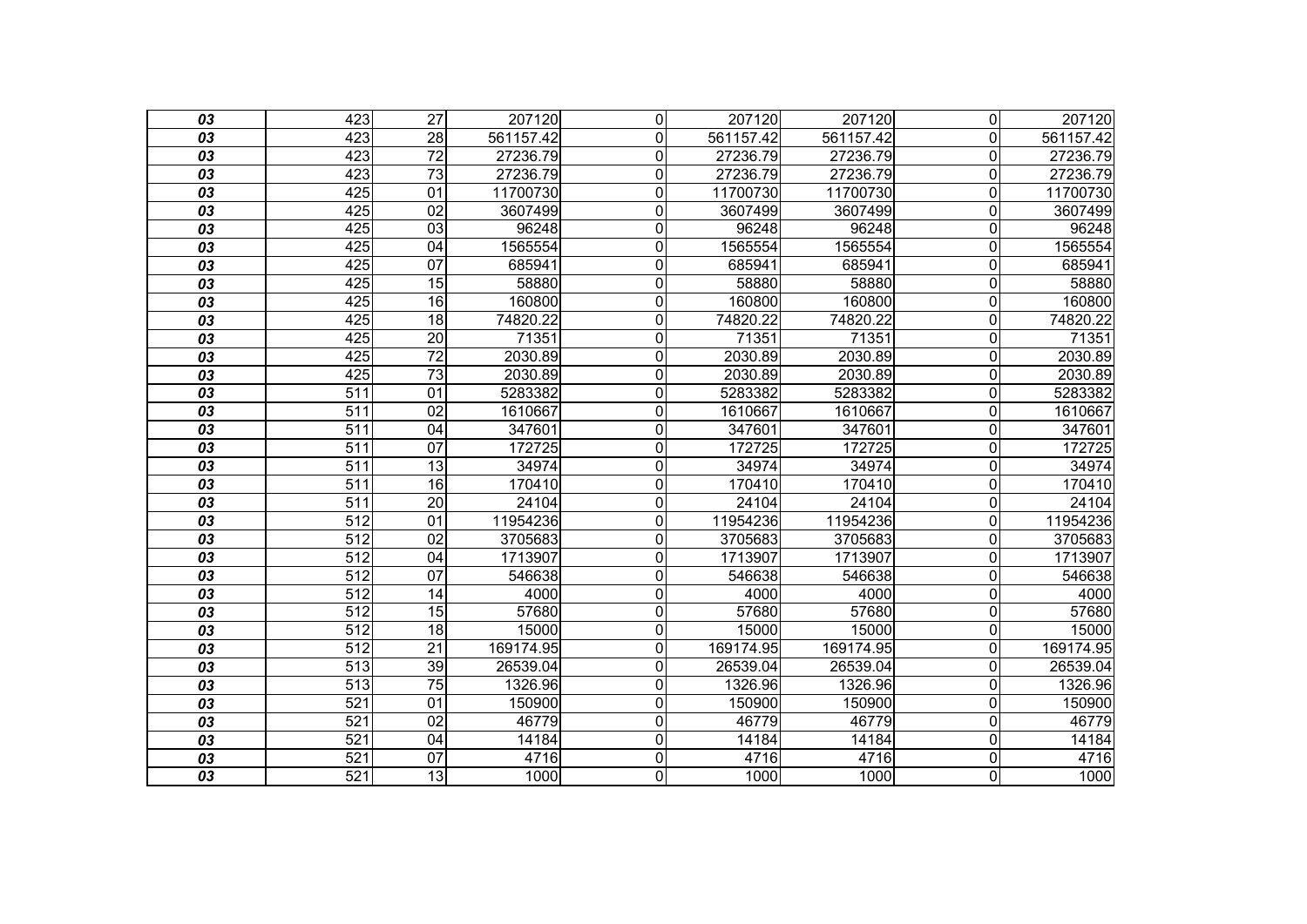| 03              | 521              | 19              | 79892     | $\mathbf 0$    | 79892     | 79892     | $\overline{0}$          | 79892     |
|-----------------|------------------|-----------------|-----------|----------------|-----------|-----------|-------------------------|-----------|
| 03              | 521              | 21              | 150532.2  | 0              | 150532.2  | 150532.2  | $\overline{0}$          | 150532.2  |
| 03              | 521              | $\overline{72}$ | 7190.28   | $\overline{0}$ | 7190.28   | 7190.28   | $\overline{\mathsf{o}}$ | 7190.28   |
| $\overline{03}$ | 521              | $\overline{73}$ | 7190.28   | $\mathbf 0$    | 7190.28   | 7190.28   | $\overline{\mathsf{o}}$ | 7190.28   |
| 03              | 523              | $\overline{18}$ | 4000      | $\mathbf 0$    | 4000      | 4000      | $\mathbf 0$             | 4000      |
| $\overline{03}$ | 523              | $\overline{21}$ | 99439.2   | $\overline{0}$ | 99439.2   | 99439.2   | $\overline{\mathsf{o}}$ | 99439.2   |
| 03              | 525              | 01              | 1685272   | $\mathbf 0$    | 1685272   | 1685272   | $\mathbf 0$             | 1685272   |
| 03              | 525              | $\overline{02}$ | 521815    | $\overline{0}$ | 521815    | 521815    | $\mathbf 0$             | 521815    |
| $\overline{03}$ | 525              | 04              | 236669    | $\overline{0}$ | 236669    | 236669    | $\overline{\mathsf{o}}$ | 236669    |
| 03              | 525              | 07              | 81351     | $\mathbf 0$    | 81351     | 81351     | $\overline{0}$          | 81351     |
| 03              | 525              | $\overline{20}$ | 11004     | $\overline{0}$ | 11004     | 11004     | $\overline{\mathsf{o}}$ | 11004     |
| $\overline{03}$ | 526              | $\overline{01}$ | 46200     | $\mathbf 0$    | 46200     | 46200     | $\overline{\mathsf{o}}$ | 46200     |
| 03              | 526              | $\overline{02}$ | 14322     | $\mathbf 0$    | 14322     | 14322     | $\mathbf 0$             | 14322     |
| 03              | 526              | 04              | 8316      | $\overline{0}$ | 8316      | 8316      | $\overline{\mathsf{o}}$ | 8316      |
| $\overline{03}$ | 526              | 07              | 2358      | $\mathbf 0$    | 2358      | 2358      | $\overline{0}$          | 2358      |
| 03              | $\overline{527}$ | 01              | 705258    | $\mathbf 0$    | 705258    | 705258    | $\mathbf 0$             | 705258    |
| 03              | 527              | $\overline{02}$ | 218630    | $\overline{0}$ | 218630    | 218630    | $\overline{\mathsf{o}}$ | 218630    |
| $\overline{03}$ | 527              | $\overline{04}$ | 114004    | $\mathbf 0$    | 114004    | 114004    | $\overline{\mathsf{o}}$ | 114004    |
| 03              | 527              | 07              | 26148     | $\mathbf 0$    | 26148     | 26148     | $\overline{0}$          | 26148     |
| $\overline{03}$ | 527              | 16              | 10856     | $\mathbf 0$    | 10856     | 10856     | $\mathbf 0$             | 10856     |
| 03              | 529              | $\overline{18}$ | 181058.98 | $\mathbf 0$    | 181058.98 | 181058.98 | $\mathbf 0$             | 181058.98 |
| 03              | 529              | $\overline{28}$ | 3704      | $\overline{0}$ | 3704      | 3704      | $\overline{0}$          | 3704      |
| $\overline{03}$ | 529              | $\overline{72}$ | 15101.01  | $\mathbf 0$    | 15101.01  | 15101.01  | $\mathbf 0$             | 15101.01  |
| 03              | 529              | $\overline{73}$ | 15101.01  | $\mathbf 0$    | 15101.01  | 15101.01  | $\mathbf 0$             | 15101.01  |
| 03              | 531              | 01              | 1731000   | $\overline{0}$ | 1731000   | 1731000   | $\overline{\mathsf{o}}$ | 1731000   |
| $\overline{03}$ | 531              | 02              | 536610    | $\mathbf 0$    | 536610    | 536610    | $\overline{0}$          | 536610    |
| 03              | 531              | 04              | 66906     | $\mathbf 0$    | 66906     | 66906     | $\overline{0}$          | 66906     |
| 03              | 531              | 07              | 53055     | $\overline{0}$ | 53055     | 53055     | $\mathbf 0$             | 53055     |
| $\overline{03}$ | 531              | $\overline{13}$ | 7000      | $\mathbf 0$    | 7000      | 7000      | $\overline{\mathsf{o}}$ | 7000      |
| 03              | 531              | 16              | 103370    | $\overline{0}$ | 103370    | 103370    | $\overline{\mathsf{o}}$ | 103370    |
| $\overline{03}$ | 532              | $\overline{01}$ | 3941577   | $\mathbf 0$    | 3941577   | 3941577   | $\mathbf 0$             | 3941577   |
| 03              | 532              | $\overline{02}$ | 1222328   | $\mathbf 0$    | 1222328   | 1222328   | $\mathbf 0$             | 1222328   |
| 03              | 532              | 04              | 298457    | $\overline{0}$ | 298457    | 298457    | $\overline{\mathsf{o}}$ | 298457    |
| $\overline{03}$ | 532              | 07              | 177622    | $\mathbf 0$    | 177622    | 177622    | $\mathbf 0$             | 177622    |
| 03              | 532              | 13              | 1014      | $\mathbf 0$    | 1014      | 1014      | $\mathbf 0$             | 1014      |
| 03              | 532              | 16              | 225410    | $\overline{0}$ | 225410    | 225410    | $\overline{\mathsf{o}}$ | 225410    |
| $\overline{03}$ | 532              | $\overline{19}$ | 57992     | $\overline{0}$ | 57992     | 57992     | $\overline{\mathsf{o}}$ | 57992     |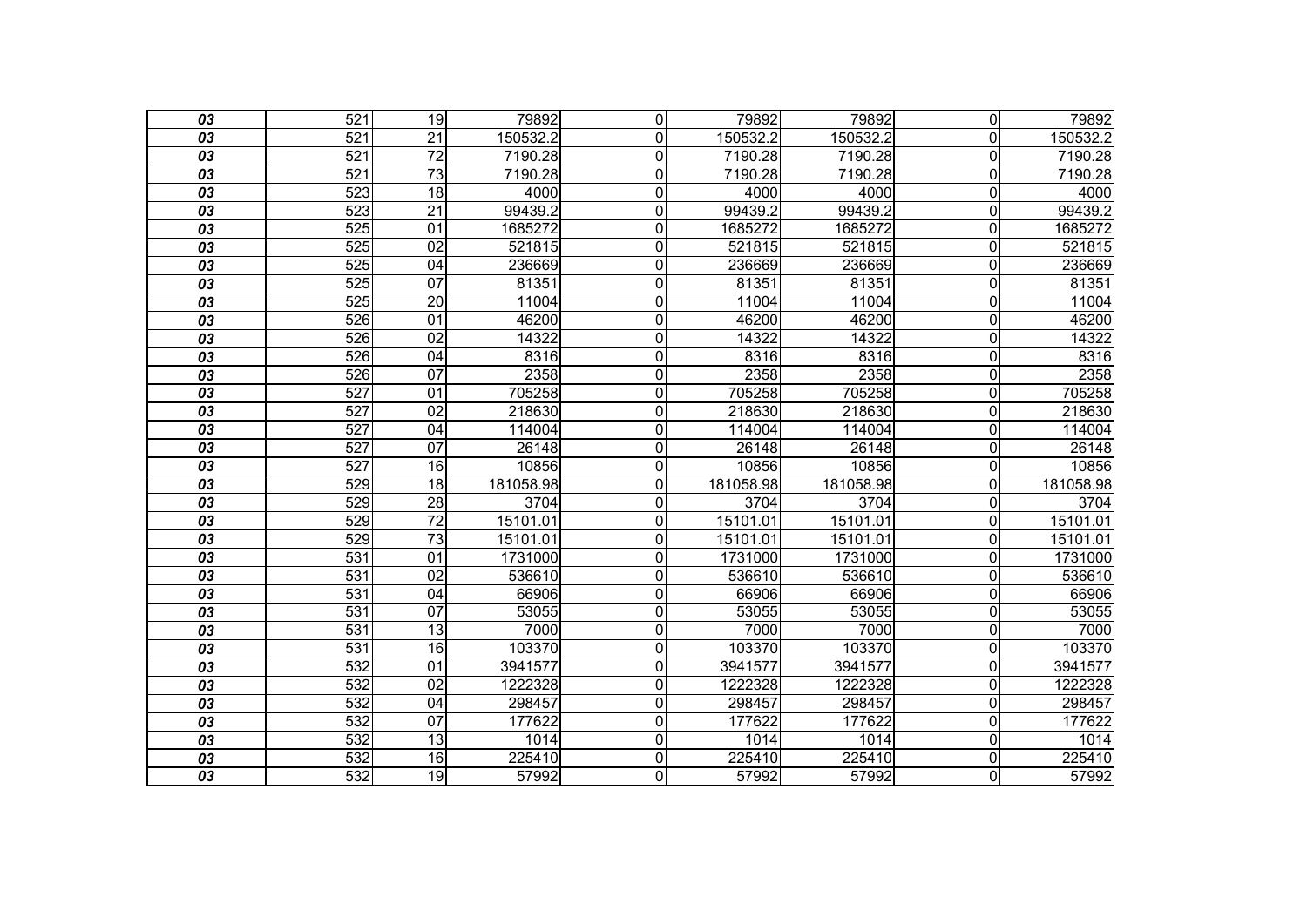| 03              | 533              | 18              | 817741.92  | $\Omega$       | 817741.92  | 817741.92  | $\Omega$ | 817741.92  |
|-----------------|------------------|-----------------|------------|----------------|------------|------------|----------|------------|
| 03              | 533              | 19              | 33963      | $\mathbf 0$    | 33963      | 33963      | $\Omega$ | 33963      |
| 03              | 533              | $\overline{21}$ | 4259806.02 | $\mathbf 0$    | 4259806.02 | 4259806.02 | 0        | 4259806.02 |
| 03              | $\overline{533}$ | $\overline{28}$ | 54708      | $\mathbf 0$    | 54708      | 54708      | 0        | 54708      |
| 03              | 533              | $\overline{51}$ | 9850       | $\mathbf 0$    | 9850       | 9850       | 0        | 9850       |
| 03              | 533              | $\overline{72}$ | 57265.25   | $\mathbf 0$    | 57265.25   | 57265.25   | 0        | 57265.25   |
| 03              | $\overline{533}$ | $\overline{73}$ | 57265.25   | $\overline{0}$ | 57265.25   | 57265.25   | 0        | 57265.25   |
| 03              | 533              | $\overline{75}$ | 37791.45   | $\mathbf 0$    | 37791.45   | 37791.45   | 0        | 37791.45   |
| 03              | 533              | 99              | 3600       | $\mathbf 0$    | 3600       | 3600       | 0        | 3600       |
| 03              | 611              | $\overline{01}$ | 937720     | $\mathbf 0$    | 937720     | 937720     | 0        | 937720     |
| 03              | 611              | $\overline{02}$ | 290129     | $\mathbf 0$    | 290129     | 290129     | 0        | 290129     |
| 03              | 611              | 04              | 89460      | $\mathbf 0$    | 89460      | 89460      | 0        | 89460      |
| 03              | 611              | $\overline{07}$ | 30654      | $\mathbf 0$    | 30654      | 30654      | 0        | 30654      |
| 03              | 611              | $\overline{13}$ | 5350       | $\mathbf 0$    | 5350       | 5350       | 0        | 5350       |
| 03              | 611              | $\overline{15}$ | $-3375$    | $\mathbf 0$    | $-3375$    | $-3375$    | 0        | $-3375$    |
| 03              | 611              | 16              | 4500       | $\mathbf 0$    | 4500       | 4500       | 0        | 4500       |
| 03              | 611              | $\overline{20}$ | 79779      | $\mathbf 0$    | 79779      | 79779      | 0        | 79779      |
| 03              | 612              | 01              | 1182125    | $\mathbf 0$    | 1182125    | 1182125    | 0        | 1182125    |
| 03              | 612              | 02              | 366461     | $\overline{0}$ | 366461     | 366461     | 0        | 366461     |
| 03              | 612              | 04              | 170455     | $\mathbf 0$    | 170455     | 170455     | 0        | 170455     |
| 03              | 612              | $\overline{07}$ | 43727      | $\mathbf 0$    | 43727      | 43727      | 0        | 43727      |
| 03              | 612              | 10              | 13512      | $\overline{0}$ | 13512      | 13512      | 0        | 13512      |
| 03              | 612              | 16              | 5381       | $\mathbf 0$    | 5381       | 5381       | 0        | 5381       |
| 03              | 616              | $\overline{51}$ | 1525.42    | $\mathbf 0$    | 1525.42    | 1525.42    | 0        | 1525.42    |
| 03              | 616              | $\overline{72}$ | 137.29     | $\overline{0}$ | 137.29     | 137.29     | 0        | 137.29     |
| 03              | 616              | $\overline{73}$ | 137.29     | $\mathbf{0}$   | 137.29     | 137.29     | 0        | 137.29     |
| 03              | 621              | 01              | 1284641    | $\mathbf 0$    | 1284641    | 1284641    | 0        | 1284641    |
| 03              | 621              | $\overline{02}$ | 406968     | $\mathbf 0$    | 406968     | 406968     | 0        | 406968     |
| 03              | 621              | 04              | 82335      | $\mathbf 0$    | 82335      | 82335      | 0        | 82335      |
| 03              | 621              | 07              | 58950      | $\mathbf 0$    | 58950      | 58950      | 0        | 58950      |
| 03              | 621              | $\overline{13}$ | 8500       | $\overline{0}$ | 8500       | 8500       | 0        | 8500       |
| 03              | 621              | 16              | 46000      | $\mathbf 0$    | 46000      | 46000      | 0        | 46000      |
| 03              | 621              | 52              | 100300     | $\mathbf 0$    | 100300     | 100300     | 0        | 100300     |
| 03              | 622              | 01              | 6169500    | $\overline{0}$ | 6169500    | 6169500    | 0        | 6169500    |
| 03              | 622              | 02              | 1915326    | $\mathbf{0}$   | 1915326    | 1915326    | 0        | 1915326    |
| 03              | 622              | $\overline{03}$ | 35902      | $\mathbf 0$    | 35902      | 35902      | 0        | 35902      |
| $\overline{03}$ | 622              | 04              | 894375     | $\overline{0}$ | 894375     | 894375     | 0        | 894375     |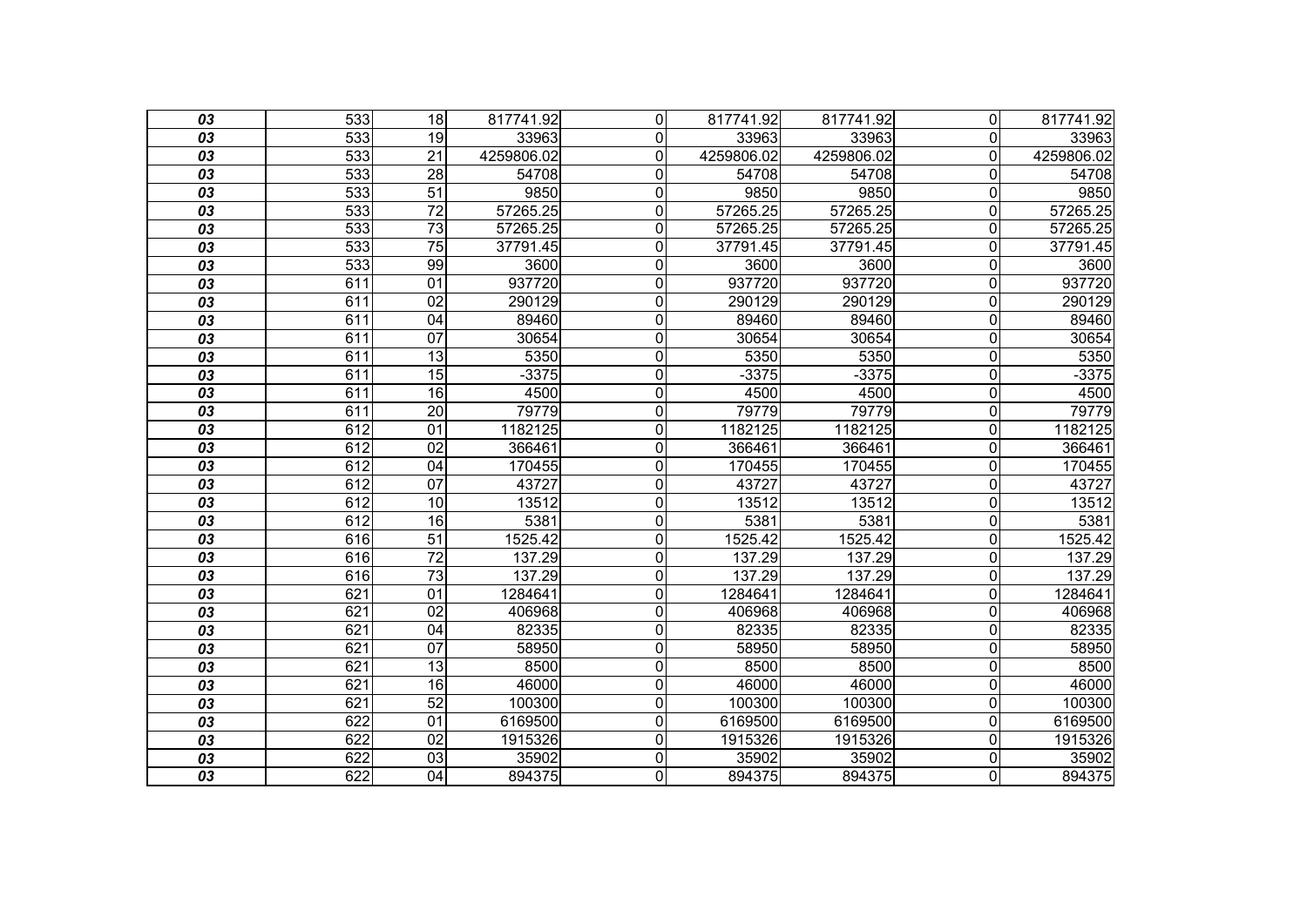| 03              | 622 | $\overline{07}$ | 288056     | $\mathbf 0$    | 288056     | 288056     | $\overline{0}$          | 288056     |
|-----------------|-----|-----------------|------------|----------------|------------|------------|-------------------------|------------|
| 03              | 622 | 10              | 51047      | $\mathbf{0}$   | 51047      | 51047      | $\overline{0}$          | 51047      |
| 03              | 622 | $\overline{12}$ | 6054       | $\mathbf 0$    | 6054       | 6054       | $\overline{\mathsf{o}}$ | 6054       |
| $\overline{03}$ | 622 | $\overline{13}$ | 5826       | $\mathbf 0$    | 5826       | 5826       | $\overline{\mathsf{o}}$ | 5826       |
| 03              | 622 | $\overline{15}$ | 76900      | $\mathbf 0$    | 76900      | 76900      | $\mathbf 0$             | 76900      |
| 03              | 622 | 16              | 64557      | $\overline{0}$ | 64557      | 64557      | $\overline{\mathsf{o}}$ | 64557      |
| 03              | 622 | $\overline{20}$ | 33405      | $\overline{0}$ | 33405      | 33405      | $\mathbf 0$             | 33405      |
| 03              | 623 | 18              | 23228.32   | 0              | 23228.32   | 23228.32   | $\overline{0}$          | 23228.32   |
| 03              | 623 | 19              | 135471     | $\overline{0}$ | 135471     | 135471     | $\mathbf 0$             | 135471     |
| 03              | 623 | $\overline{32}$ | 1997736.32 | $\mathbf 0$    | 1997736.32 | 1997736.32 | $\overline{0}$          | 1997736.32 |
| 03              | 623 | 50              | 1200       | $\overline{0}$ | 1200       | 1200       | $\mathbf 0$             | 1200       |
| $\overline{03}$ | 623 | 51              | 16600      | $\overline{0}$ | 16600      | 16600      | $\mathbf 0$             | 16600      |
| 03              | 623 | $\overline{72}$ | 75355.18   | $\mathbf 0$    | 75355.18   | 75355.18   | $\mathbf 0$             | 75355.18   |
| 03              | 623 | 73              | 75355.18   | $\overline{0}$ | 75355.18   | 75355.18   | $\overline{0}$          | 75355.18   |
| $\overline{03}$ | 623 | $\overline{75}$ | 53150      | $\overline{0}$ | 53150      | 53150      | $\overline{0}$          | 53150      |
| 03              | 624 | 01              | 2978047    | 0              | 2978047    | 2978047    | $\overline{0}$          | 2978047    |
| 03              | 624 | 02              | 923194     | $\overline{0}$ | 923194     | 923194     | $\overline{\mathsf{o}}$ | 923194     |
| $\overline{03}$ | 624 | $\overline{04}$ | 152487     | $\mathbf 0$    | 152487     | 152487     | $\overline{\mathsf{o}}$ | 152487     |
| 03              | 624 | 07              | 73098      | $\mathbf 0$    | 73098      | 73098      | $\overline{0}$          | 73098      |
| 03              | 624 | $\overline{13}$ | 34020      | $\mathbf 0$    | 34020      | 34020      | $\mathbf 0$             | 34020      |
| 03              | 624 | $\overline{15}$ | 123676     | $\mathbf 0$    | 123676     | 123676     | $\mathbf 0$             | 123676     |
| 03              | 624 | 16              | 9300       | $\overline{0}$ | 9300       | 9300       | $\overline{\mathsf{o}}$ | 9300       |
| 03              | 626 | $\overline{01}$ | 58600      | $\mathbf 0$    | 58600      | 58600      | $\mathbf 0$             | 58600      |
| 03              | 626 | 02              | 18166      | $\mathbf 0$    | 18166      | 18166      | $\mathbf 0$             | 18166      |
| 03              | 626 | 04              | 10548      | $\overline{0}$ | 10548      | 10548      | $\overline{\mathsf{o}}$ | 10548      |
| $\overline{03}$ | 626 | $\overline{07}$ | 2358       | $\mathbf 0$    | 2358       | 2358       | $\mathbf 0$             | 2358       |
| 03              | 626 | 18              | 37111      | $\mathbf 0$    | 37111      | 37111      | $\overline{0}$          | 37111      |
| 03              | 626 | 19              | 238768.34  | $\overline{0}$ | 238768.34  | 238768.34  | $\overline{0}$          | 238768.34  |
| 03              | 626 | $\overline{24}$ | 10781      | $\overline{0}$ | 10781      | 10781      | $\overline{0}$          | 10781      |
| 03              | 626 | 50              | 264378.4   | $\mathbf 0$    | 264378.4   | 264378.4   | $\overline{0}$          | 264378.4   |
| 03              | 626 | 51              | 116709.36  | $\mathbf 0$    | 116709.36  | 116709.36  | $\mathbf 0$             | 116709.36  |
| 03              | 626 | $\overline{72}$ | 50354.06   | $\mathbf 0$    | 50354.06   | 50354.06   | $\overline{0}$          | 50354.06   |
| 03              | 626 | 73              | 50354.06   | $\mathbf 0$    | 50354.06   | 50354.06   | $\mathbf 0$             | 50354.06   |
| $\overline{03}$ | 632 | $\overline{01}$ | 902975     | $\overline{0}$ | 902975     | 902975     | $\mathbf 0$             | 902975     |
| 03              | 632 | 02              | 281909     | $\mathbf 0$    | 281909     | 281909     | $\mathbf 0$             | 281909     |
| 03              | 632 | $\overline{04}$ | 132308     | $\overline{0}$ | 132308     | 132308     | $\overline{\mathsf{o}}$ | 132308     |
| $\overline{03}$ | 632 | $\overline{07}$ | 33626      | $\overline{0}$ | 33626      | 33626      | O                       | 33626      |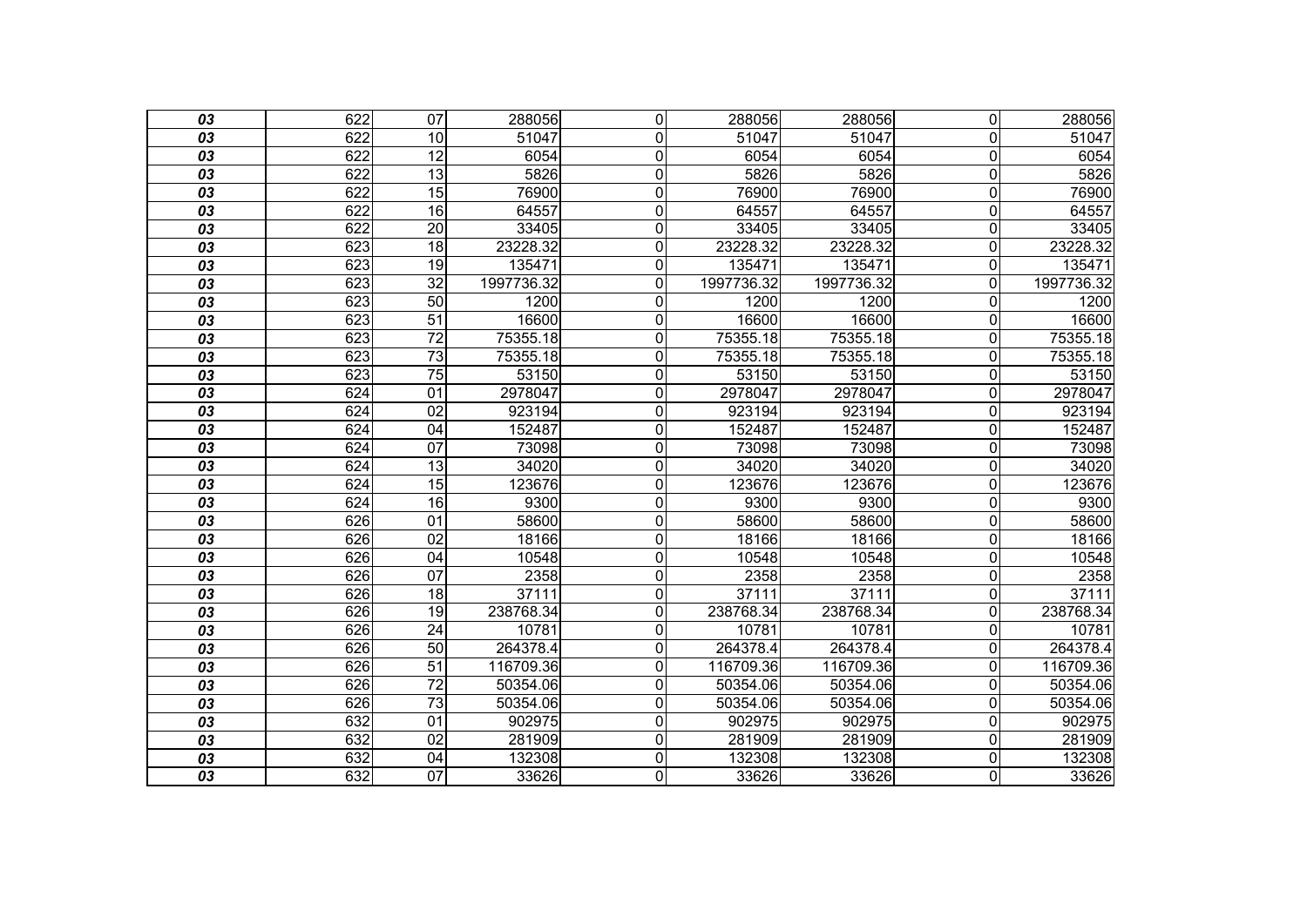| 03              | 632              | 10              | 9651      | $\mathbf 0$    | 9651      | 9651      | $\overline{0}$          | 9651      |
|-----------------|------------------|-----------------|-----------|----------------|-----------|-----------|-------------------------|-----------|
| 03              | 632              | 16              | 3844      | 0              | 3844      | 3844      | $\overline{0}$          | 3844      |
| 03              | 632              | 18              | 11981     | $\overline{0}$ | 11981     | 11981     | $\overline{\mathsf{o}}$ | 11981     |
| $\overline{03}$ | $\overline{711}$ | $\overline{01}$ | 1553600   | $\mathbf 0$    | 1553600   | 1553600   | $\overline{\mathsf{o}}$ | 1553600   |
| 03              | $\overline{711}$ | $\overline{02}$ | 481616    | $\mathbf 0$    | 481616    | 481616    | $\mathbf 0$             | 481616    |
| $\overline{03}$ | 711              | 04              | 136494    | $\overline{0}$ | 136494    | 136494    | $\overline{\mathsf{o}}$ | 136494    |
| 03              | $\overline{711}$ | 07              | 25938     | $\overline{0}$ | 25938     | 25938     | $\mathbf 0$             | 25938     |
| 03              | 711              | 13              | 17600     | 0              | 17600     | 17600     | $\mathbf 0$             | 17600     |
| 03              | 711              | 16              | 25980     | $\overline{0}$ | 25980     | 25980     | $\overline{\mathsf{o}}$ | 25980     |
| 03              | 711              | $\overline{20}$ | 37073     | $\mathbf 0$    | 37073     | 37073     | $\overline{0}$          | 37073     |
| 03              | 712              | 01              | 1417500   | $\mathbf 0$    | 1417500   | 1417500   | $\mathbf 0$             | 1417500   |
| $\overline{03}$ | $\overline{712}$ | $\overline{02}$ | 439425    | $\mathbf 0$    | 439425    | 439425    | $\mathbf 0$             | 439425    |
| 03              | $\overline{712}$ | 03              | 24128     | $\mathbf 0$    | 24128     | 24128     | $\mathbf 0$             | 24128     |
| 03              | $\overline{712}$ | 04              | 158094    | $\overline{0}$ | 158094    | 158094    | $\overline{\mathsf{o}}$ | 158094    |
| $\overline{03}$ | $\overline{712}$ | $\overline{07}$ | 63666     | $\overline{0}$ | 63666     | 63666     | $\mathbf 0$             | 63666     |
| 03              | 712              | 13              | 19980     | 0              | 19980     | 19980     | $\overline{0}$          | 19980     |
| 03              | $\overline{712}$ | 14              | 600       | $\overline{0}$ | 600       | 600       | $\overline{\mathsf{o}}$ | 600       |
| $\overline{03}$ | $\overline{712}$ | $\overline{16}$ | 2260      | $\mathbf 0$    | 2260      | 2260      | $\overline{\mathsf{o}}$ | 2260      |
| 03              | 712              | $\overline{20}$ | 33405     | $\mathbf 0$    | 33405     | 33405     | $\overline{\mathsf{o}}$ | 33405     |
| $\overline{03}$ | $\overline{713}$ | $\overline{18}$ | 113287.16 | $\overline{0}$ | 113287.16 | 113287.16 | $\mathbf 0$             | 113287.16 |
| 03              | 713              | 19              | 8084      | 0              | 8084      | 8084      | $\mathbf 0$             | 8084      |
| 03              | $\overline{713}$ | $\overline{21}$ | 122695    | $\overline{0}$ | 122695    | 122695    | $\overline{0}$          | 122695    |
| 03              | $\overline{713}$ | $\overline{30}$ | 3402685   | 0              | 3402685   | 3402685   | $\mathbf 0$             | 3402685   |
| 03              | 713              | $\overline{72}$ | 4402.13   | $\mathbf 0$    | 4402.13   | 4402.13   | $\mathbf 0$             | 4402.13   |
| 03              | 713              | 73              | 4402.13   | $\overline{0}$ | 4402.13   | 4402.13   | $\overline{\mathsf{o}}$ | 4402.13   |
| $\overline{03}$ | $\overline{721}$ | $\overline{01}$ | 301000    | $\mathbf 0$    | 301000    | 301000    | $\mathbf 0$             | 301000    |
| 03              | 721              | $\overline{02}$ | 93310     | $\mathbf 0$    | 93310     | 93310     | $\overline{0}$          | 93310     |
| 03              | $\overline{721}$ | $\overline{04}$ | 10710     | $\overline{0}$ | 10710     | 10710     | $\mathbf 0$             | 10710     |
| 03              | $\overline{721}$ | 07              | 4716      | $\overline{0}$ | 4716      | 4716      | $\overline{\mathsf{o}}$ | 4716      |
| 03              | 721              | 13              | 2000      | $\overline{0}$ | 2000      | 2000      | $\overline{\mathsf{o}}$ | 2000      |
| 03              | 721              | 16              | 39060     | $\mathbf 0$    | 39060     | 39060     | $\mathbf 0$             | 39060     |
| 03              | $\overline{721}$ | $\overline{18}$ | 100089    | $\mathbf 0$    | 100089    | 100089    | $\mathbf 0$             | 100089    |
| 03              | $\overline{721}$ | 19              | 20292     | $\overline{0}$ | 20292     | 20292     | $\overline{0}$          | 20292     |
| $\overline{03}$ | $\overline{721}$ | $\overline{21}$ | 52137.71  | $\overline{0}$ | 52137.71  | 52137.71  | $\mathbf 0$             | 52137.71  |
| 03              | 721              | $\overline{52}$ | 100300    | $\mathbf 0$    | 100300    | 100300    | $\mathbf 0$             | 100300    |
| 03              | $\overline{721}$ | $\overline{72}$ | 1826.28   | $\overline{0}$ | 1826.28   | 1826.28   | $\overline{\mathsf{o}}$ | 1826.28   |
| $\overline{03}$ | $\overline{721}$ | $\overline{73}$ | 1826.28   | $\overline{0}$ | 1826.28   | 1826.28   | O                       | 1826.28   |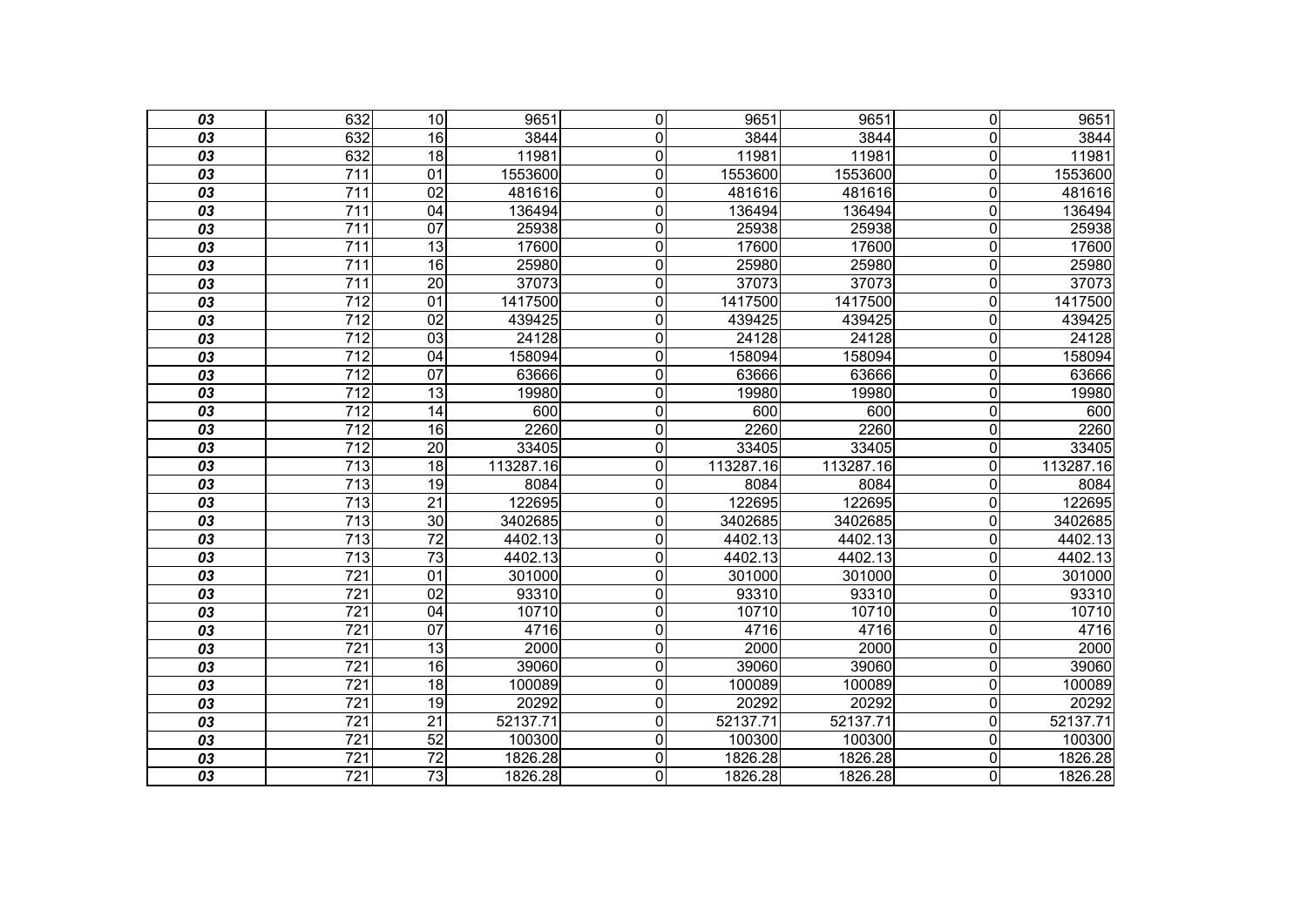| 03              | $\overline{722}$ | $\overline{01}$ | 3422157 | $\overline{0}$ | 3422157 | 3422157 | $\overline{0}$          | 3422157 |
|-----------------|------------------|-----------------|---------|----------------|---------|---------|-------------------------|---------|
| 03              | 722              | 02              | 1060869 | 0              | 1060869 | 1060869 | $\overline{0}$          | 1060869 |
| 03              | 722              | $\overline{04}$ | 475966  | $\mathbf 0$    | 475966  | 475966  | $\mathbf 0$             | 475966  |
| 03              | $\overline{722}$ | $\overline{07}$ | 176815  | $\mathbf 0$    | 176815  | 176815  | $\mathbf 0$             | 176815  |
| 03              | $\overline{722}$ | 10              | 13356   | 0              | 13356   | 13356   | $\overline{0}$          | 13356   |
| 03              | $\overline{722}$ | 12              | 13157   | $\mathbf 0$    | 13157   | 13157   | $\mathbf 0$             | 13157   |
| 03              | 722              | 13              | 5173    | $\mathbf 0$    | 5173    | 5173    | $\mathbf 0$             | 5173    |
| 03              | $\overline{722}$ | $\overline{14}$ | 1070    | $\mathbf 0$    | 1070    | 1070    | $\overline{0}$          | 1070    |
| 03              | 722              | 16              | 168368  | $\pmb{0}$      | 168368  | 168368  | $\mathbf 0$             | 168368  |
| 03              | $\overline{722}$ | $\overline{20}$ | 64059   | $\mathbf 0$    | 64059   | 64059   | $\mathbf 0$             | 64059   |
| 03              | $\overline{723}$ | $\overline{18}$ | 29290   | $\mathbf 0$    | 29290   | 29290   | $\mathbf 0$             | 29290   |
| 03              | 723              | $\overline{19}$ | 9840    | $\mathbf 0$    | 9840    | 9840    | $\mathbf 0$             | 9840    |
| 03              | 731              | $\overline{01}$ | 1624500 | $\mathbf 0$    | 1624500 | 1624500 | $\mathbf 0$             | 1624500 |
| 03              | 731              | $\overline{02}$ | 503595  | $\mathbf 0$    | 503595  | 503595  | $\overline{0}$          | 503595  |
| 03              | 731              | 04              | 125289  | $\mathbf 0$    | 125289  | 125289  | $\mathbf 0$             | 125289  |
| 03              | $\overline{731}$ | $\overline{07}$ | 16490   | $\mathbf 0$    | 16490   | 16490   | $\mathbf 0$             | 16490   |
| 03              | 731              | $\overline{13}$ | 9500    | $\mathbf 0$    | 9500    | 9500    | $\mathbf 0$             | 9500    |
| 03              | 731              | 16              | 111320  | $\mathbf 0$    | 111320  | 111320  | $\mathbf 0$             | 111320  |
| 03              | 731              | 30              | 3014563 | $\overline{0}$ | 3014563 | 3014563 | $\overline{\mathsf{o}}$ | 3014563 |
| 03              | 732              | 01              | 9299615 | 0              | 9299615 | 9299615 | $\overline{0}$          | 9299615 |
| 03              | 732              | 02              | 2883517 | $\mathbf 0$    | 2883517 | 2883517 | $\mathbf 0$             | 2883517 |
| 03              | 732              | $\overline{03}$ | $-5984$ | $\overline{0}$ | $-5984$ | $-5984$ | $\overline{\mathsf{o}}$ | $-5984$ |
| 03              | 732              | 04              | 995410  | $\mathbf 0$    | 995410  | 995410  | $\overline{0}$          | 995410  |
| 03              | 732              | $\overline{07}$ | 633130  | $\mathbf 0$    | 633130  | 633130  | $\mathbf 0$             | 633130  |
| $\overline{03}$ | 732              | 11              | $-7764$ | $\overline{0}$ | $-7764$ | $-7764$ | $\overline{\mathsf{o}}$ | $-7764$ |
| 03              | 732              | $\overline{12}$ | 68745   | $\mathbf 0$    | 68745   | 68745   | $\overline{0}$          | 68745   |
| 03              | 732              | $\overline{13}$ | 55005   | $\mathbf 0$    | 55005   | 55005   | $\mathbf 0$             | 55005   |
| $\overline{03}$ | 732              | 15              | 72880   | $\mathbf 0$    | 72880   | 72880   | $\mathbf 0$             | 72880   |
| 03              | 732              | 16              | 700750  | 0              | 700750  | 700750  | $\overline{0}$          | 700750  |
| 03              | 732              | $\overline{20}$ | 24277   | $\mathbf 0$    | 24277   | 24277   | $\mathbf 0$             | 24277   |
| $\overline{03}$ | 732              | 42              | 195178  | $\mathbf 0$    | 195178  | 195178  | $\mathbf 0$             | 195178  |
| 03              | 733              | $\overline{18}$ | 66076   | $\mathbf 0$    | 66076   | 66076   | $\mathbf 0$             | 66076   |
| 03              | 733              | 19              | 12820   | $\mathbf 0$    | 12820   | 12820   | $\mathbf 0$             | 12820   |
| $\overline{03}$ | 733              | 30              | 1794530 | $\mathbf 0$    | 1794530 | 1794530 | $\mathbf 0$             | 1794530 |
| 03              | 733              | $\overline{72}$ | 786.12  | $\mathbf 0$    | 786.12  | 786.12  | $\overline{0}$          | 786.12  |
| 03              | 733              | 73              | 786.12  | $\mathbf 0$    | 786.12  | 786.12  | $\pmb{0}$               | 786.12  |
| $\overline{03}$ | 811              | $\overline{01}$ | 1656800 | 0              | 1656800 | 1656800 | O                       | 1656800 |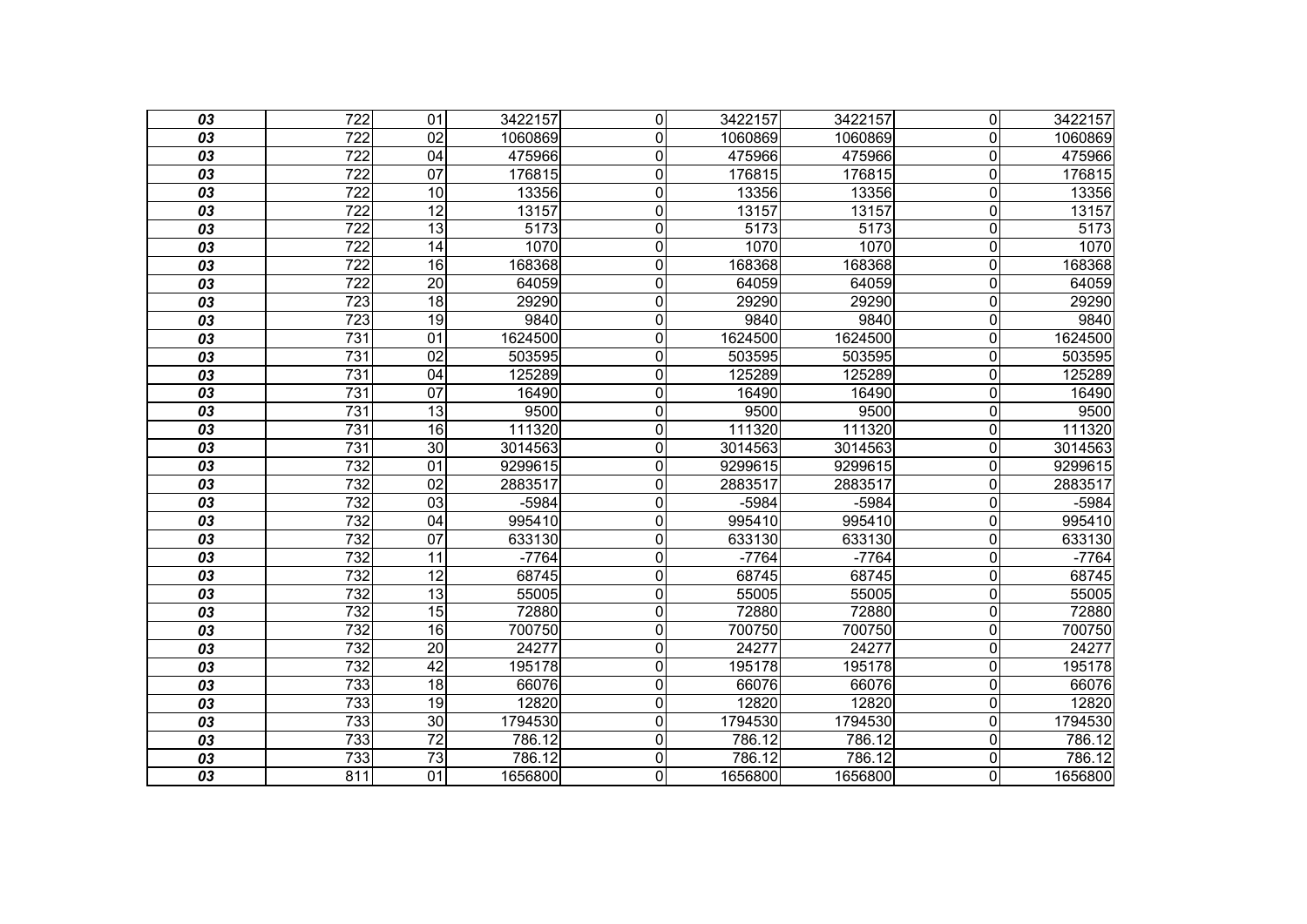| 03              | 811 | $\overline{02}$ | 513608   | $\mathbf 0$    | 513608   | 513608   | $\overline{0}$          | 513608   |
|-----------------|-----|-----------------|----------|----------------|----------|----------|-------------------------|----------|
| 03              | 811 | 04              | 113184   | $\mathbf{0}$   | 113184   | 113184   | $\Omega$                | 113184   |
| 03              | 811 | 07              | 48929    | $\mathbf 0$    | 48929    | 48929    | $\mathbf 0$             | 48929    |
| $\overline{03}$ | 811 | 13              | 8150     | $\mathbf 0$    | 8150     | 8150     | $\overline{\mathsf{o}}$ | 8150     |
| 03              | 811 | $\overline{16}$ | 22600    | $\mathbf 0$    | 22600    | 22600    | $\mathbf 0$             | 22600    |
| 03              | 811 | $\overline{20}$ | 87158    | $\overline{0}$ | 87158    | 87158    | $\overline{\mathsf{o}}$ | 87158    |
| 03              | 812 | 01              | 2688411  | $\overline{0}$ | 2688411  | 2688411  | $\mathbf 0$             | 2688411  |
| 03              | 812 | 02              | 844099   | 0              | 844099   | 844099   | $\overline{0}$          | 844099   |
| 03              | 812 | $\overline{03}$ | 13463    | 0              | 13463    | 13463    | $\mathbf 0$             | 13463    |
| 03              | 812 | 04              | 357282   | $\mathbf 0$    | 357282   | 357282   | $\mathbf 0$             | 357282   |
| 03              | 812 | 07              | 110826   | $\mathbf 0$    | 110826   | 110826   | $\mathbf 0$             | 110826   |
| $\overline{03}$ | 812 | 16              | 43450    | $\mathbf 0$    | 43450    | 43450    | $\mathbf 0$             | 43450    |
| 03              | 813 | $\overline{18}$ | 44636    | $\mathbf 0$    | 44636    | 44636    | $\overline{0}$          | 44636    |
| 03              | 813 | 19              | 16338    | $\overline{0}$ | 16338    | 16338    | $\mathbf 0$             | 16338    |
| 03              | 813 | $\overline{21}$ | 131997.1 | $\mathbf 0$    | 131997.1 | 131997.1 | $\mathbf 0$             | 131997.1 |
| 03              | 813 | $\overline{27}$ | $-6836$  | 0              | $-6836$  | $-6836$  | $\overline{0}$          | $-6836$  |
| 03              | 813 | 51              | 33597.36 | $\mathbf 0$    | 33597.36 | 33597.36 | $\mathbf 0$             | 33597.36 |
| $\overline{03}$ | 813 | $\overline{72}$ | 5307.82  | $\mathbf 0$    | 5307.82  | 5307.82  | $\mathbf 0$             | 5307.82  |
| 03              | 813 | 73              | 5307.82  | $\mathbf 0$    | 5307.82  | 5307.82  | $\overline{0}$          | 5307.82  |
| 03              | 821 | $\overline{01}$ | 886300   | $\mathbf 0$    | 886300   | 886300   | $\mathbf 0$             | 886300   |
| 03              | 821 | 02              | 274753   | $\mathbf 0$    | 274753   | 274753   | $\overline{0}$          | 274753   |
| 03              | 821 | 04              | 14616    | 0              | 14616    | 14616    | $\overline{0}$          | 14616    |
| 03              | 821 | $\overline{07}$ | 25488    | $\mathbf 0$    | 25488    | 25488    | $\mathbf 0$             | 25488    |
| 03              | 821 | 13              | 5500     | $\mathbf 0$    | 5500     | 5500     | $\mathbf 0$             | 5500     |
| 03              | 821 | 16              | 76660    | $\mathbf 0$    | 76660    | 76660    | $\overline{\mathsf{o}}$ | 76660    |
| $\overline{03}$ | 821 | 99              | 5000     | $\mathbf 0$    | 5000     | 5000     | $\mathbf 0$             | 5000     |
| 03              | 822 | 01              | 3329495  | $\mathbf 0$    | 3329495  | 3329495  | $\mathbf 0$             | 3329495  |
| 03              | 822 | $\overline{02}$ | 1023334  | 0              | 1023334  | 1023334  | $\mathbf 0$             | 1023334  |
| 03              | 822 | $\overline{03}$ | 17951    | 0              | 17951    | 17951    | $\mathbf 0$             | 17951    |
| 03              | 822 | 04              | 338720   | 0              | 338720   | 338720   | $\overline{0}$          | 338720   |
| 03              | 822 | $\overline{07}$ | 216238   | $\mathbf 0$    | 216238   | 216238   | $\mathbf 0$             | 216238   |
| 03              | 822 | 13              | 15965    | $\mathbf 0$    | 15965    | 15965    | $\mathbf 0$             | 15965    |
| 03              | 822 | 16              | 244524   | $\mathbf 0$    | 244524   | 244524   | $\overline{0}$          | 244524   |
| 03              | 822 | $\overline{18}$ | 49875    | 0              | 49875    | 49875    | $\mathbf 0$             | 49875    |
| 03              | 822 | 19              | 78080.32 | $\mathbf 0$    | 78080.32 | 78080.32 | $\mathbf 0$             | 78080.32 |
| 03              | 822 | $\overline{20}$ | 60784    | $\mathbf 0$    | 60784    | 60784    | $\mathbf 0$             | 60784    |
| $\overline{03}$ | 822 | $\overline{72}$ | 7423.18  | $\overline{0}$ | 7423.18  | 7423.18  | $\overline{0}$          | 7423.18  |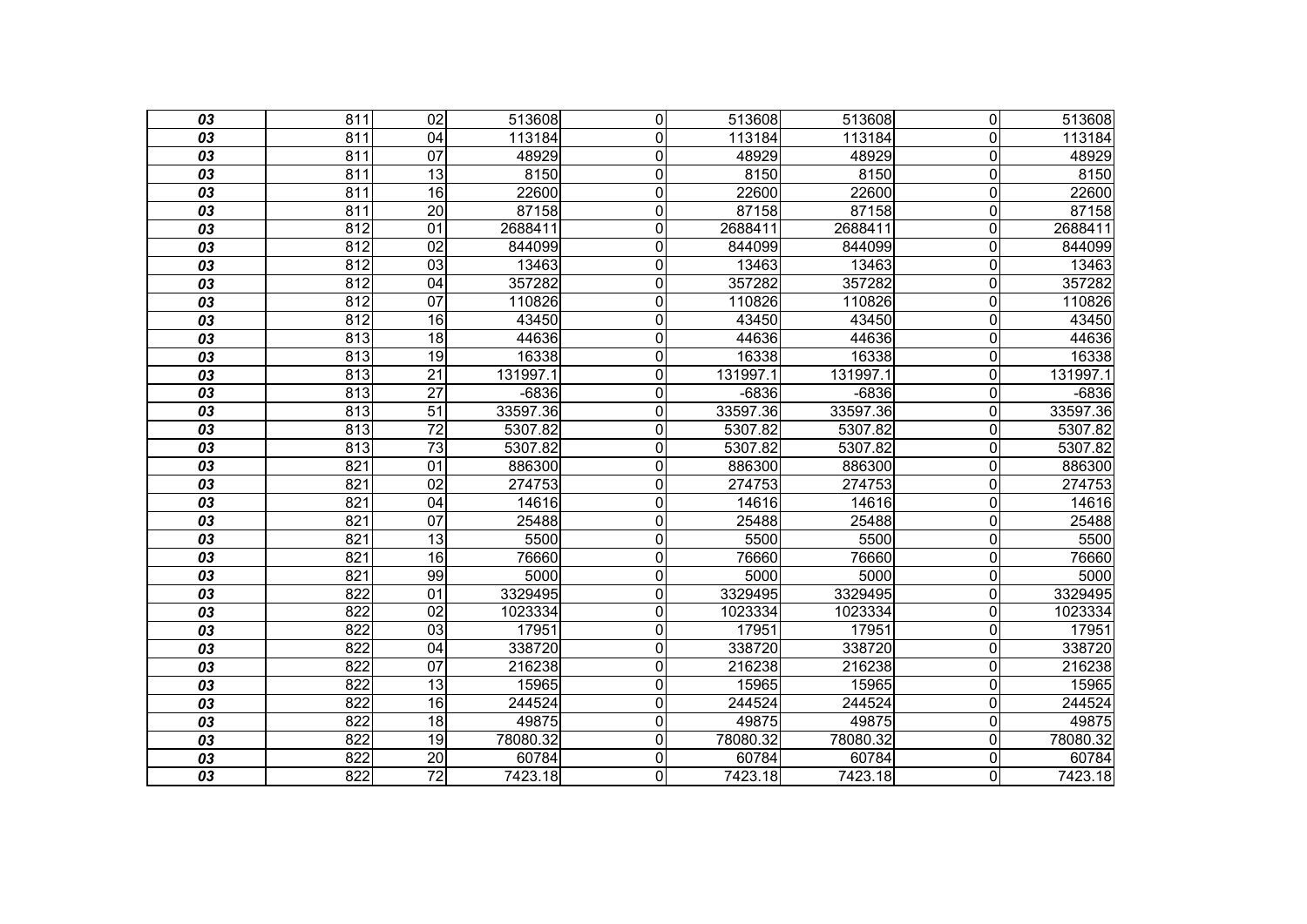| 03              | 822              | $\overline{73}$ | 7423.18   | $\overline{0}$ | 7423.18   | 7423.18   | $\overline{0}$          | 7423.18   |
|-----------------|------------------|-----------------|-----------|----------------|-----------|-----------|-------------------------|-----------|
| 03              | 822              | 99              | 15839     | 0              | 15839     | 15839     | 0                       | 15839     |
| 03              | 823              | $\overline{18}$ | 169983    | 0              | 169983    | 169983    | $\mathbf 0$             | 169983    |
| 03              | 823              | $\overline{19}$ | 627769.32 | 0              | 627769.32 | 627769.32 | $\overline{0}$          | 627769.32 |
| 03              | 823              | $\overline{72}$ | 52894.84  | 0              | 52894.84  | 52894.84  | 0                       | 52894.84  |
| 03              | 823              | 73              | 52894.84  | 0              | 52894.84  | 52894.84  | $\mathbf 0$             | 52894.84  |
| 03              | 831              | $\overline{01}$ | 365000    | 0              | 365000    | 365000    | $\overline{0}$          | 365000    |
| 03              | 831              | 02              | 113150    | 0              | 113150    | 113150    | 0                       | 113150    |
| 03              | 831              | $\overline{04}$ | 11358     | 0              | 11358     | 11358     | $\mathbf 0$             | 11358     |
| 03              | 831              | $\overline{07}$ | 16506     | 0              | 16506     | 16506     | $\mathbf 0$             | 16506     |
| 03              | 831              | $\overline{13}$ | 2000      | 0              | 2000      | 2000      | 0                       | 2000      |
| 03              | 831              | 16              | 41090     | 0              | 41090     | 41090     | $\mathbf 0$             | 41090     |
| 03              | 831              | 52              | 54100     | 0              | 54100     | 54100     | $\overline{0}$          | 54100     |
| 03              | 832              | $\overline{01}$ | 801168    | 0              | 801168    | 801168    | $\overline{0}$          | 801168    |
| 03              | 832              | $\overline{02}$ | 248184    | 0              | 248184    | 248184    | $\mathbf 0$             | 248184    |
| 03              | 832              | 04              | 105862    | 0              | 105862    | 105862    | $\overline{0}$          | 105862    |
| 03              | 832              | $\overline{07}$ | 30876     | 0              | 30876     | 30876     | 0                       | 30876     |
| 03              | 833              | 18              | 4596      | 0              | 4596      | 4596      | $\mathbf 0$             | 4596      |
| 03              | 842              | 01              | 1955400   | $\overline{0}$ | 1955400   | 1955400   | $\overline{\mathsf{o}}$ | 1955400   |
| 03              | 842              | 02              | 606174    | 0              | 606174    | 606174    | 0                       | 606174    |
| 03              | 842              | 04              | 273312    | 0              | 273312    | 273312    | $\mathbf 0$             | 273312    |
| 03              | 842              | 07              | 106614    | $\overline{0}$ | 106614    | 106614    | $\overline{0}$          | 106614    |
| 03              | 842              | 13              | 1935      | 0              | 1935      | 1935      | 0                       | 1935      |
| 03              | 842              | 16              | 18376     | 0              | 18376     | 18376     | $\mathbf 0$             | 18376     |
| 03              | 842              | $\overline{20}$ | 24846     | $\overline{0}$ | 24846     | 24846     | $\overline{\mathsf{o}}$ | 24846     |
| 03              | 911              | 01              | 4149863   | 0              | 4149863   | 4149863   | $\overline{0}$          | 4149863   |
| 03              | 911              | $\overline{02}$ | 1236590   | 0              | 1236590   | 1236590   | $\mathbf 0$             | 1236590   |
| 03              | $\overline{911}$ | 04              | 266040    | 0              | 266040    | 266040    | $\overline{0}$          | 266040    |
| 03              | 911              | 07              | 145018    | 0              | 145018    | 145018    | $\Omega$                | 145018    |
| 03              | 911              | 13              | 20450     | $\overline{0}$ | 20450     | 20450     | $\overline{0}$          | 20450     |
| 03              | $\overline{911}$ | 14              | 2500      | 0              | 2500      | 2500      | $\mathbf 0$             | 2500      |
| 03              | 911              | 15              | 192780    | 0              | 192780    | 192780    | $\mathbf 0$             | 192780    |
| 03              | $\overline{911}$ | 16              | 103490    | $\overline{0}$ | 103490    | 103490    | $\overline{\mathsf{o}}$ | 103490    |
| 03              | $\overline{911}$ | $\overline{20}$ | 44890     | 0              | 44890     | 44890     | $\mathbf 0$             | 44890     |
| 03              | 912              | 01              | 6639302   | 0              | 6639302   | 6639302   | $\mathbf 0$             | 6639302   |
| 03              | 912              | 02              | 2044049   | $\overline{0}$ | 2044049   | 2044049   | $\overline{\mathsf{o}}$ | 2044049   |
| $\overline{03}$ | 912              | 03              | 12170     | $\overline{0}$ | 12170     | 12170     | O                       | 12170     |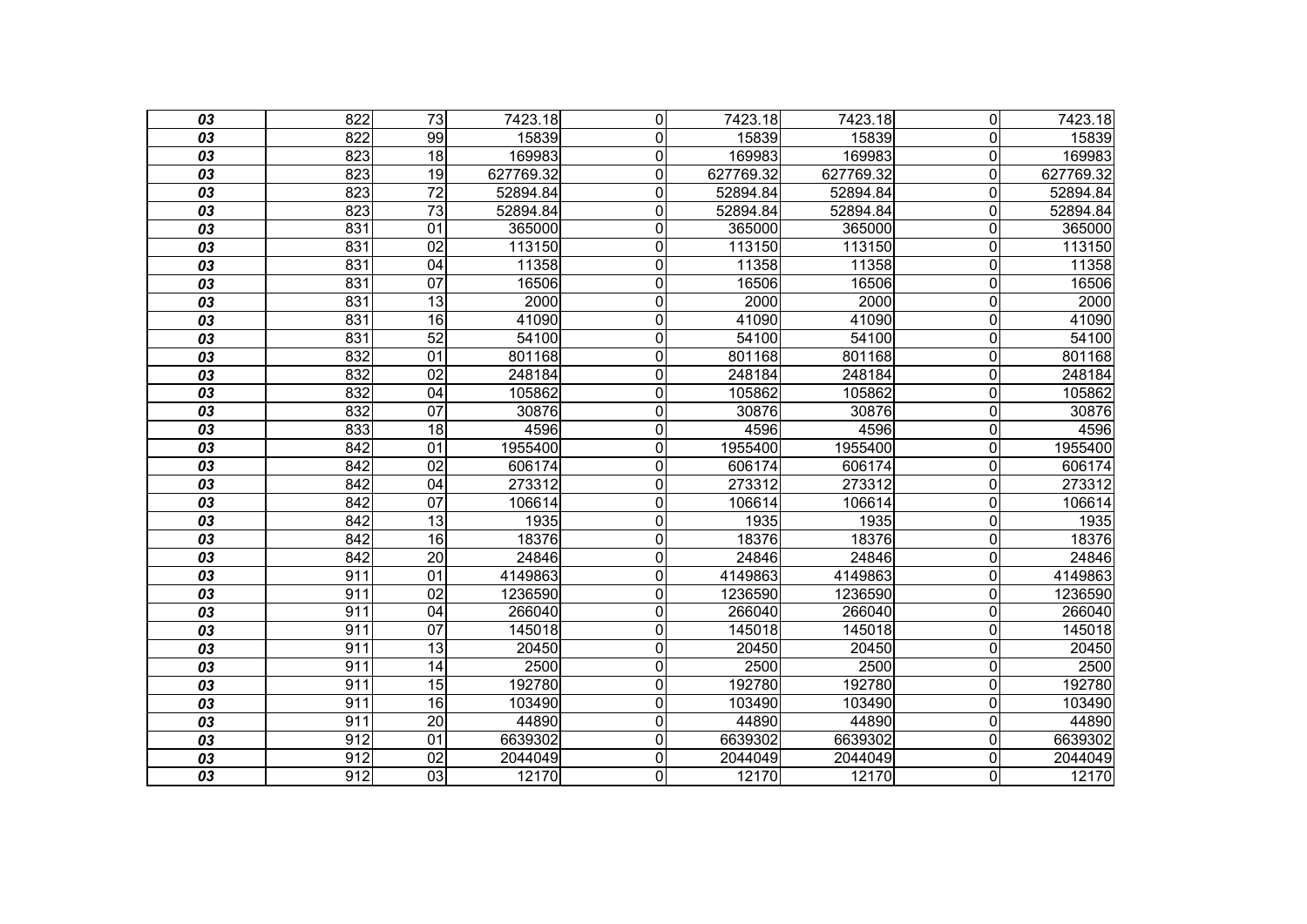| 03              | 912              | $\overline{04}$ | 801023     | $\mathbf 0$    | 801023     | 801023           | $\overline{0}$          | 801023     |
|-----------------|------------------|-----------------|------------|----------------|------------|------------------|-------------------------|------------|
| 03              | 912              | 07              | 303047     | $\mathbf{0}$   | 303047     | 303047           | $\Omega$                | 303047     |
| 03              | 912              | 12              | 24894      | $\mathbf 0$    | 24894      | 24894            | $\mathbf 0$             | 24894      |
| $\overline{03}$ | $\overline{912}$ | $\overline{13}$ | 56908      | $\mathbf 0$    | 56908      | 56908            | $\mathbf 0$             | 56908      |
| 03              | 912              | 16              | 119174     | $\mathbf 0$    | 119174     | 119174           | $\overline{0}$          | 119174     |
| 03              | 912              | $\overline{20}$ | 18427      | $\mathbf 0$    | 18427      | 18427            | $\mathbf 0$             | 18427      |
| 03              | 912              | $\overline{28}$ | 11000      | $\overline{0}$ | 11000      | 11000            | $\mathbf 0$             | 11000      |
| 03              | 913              | 18              | 367559.37  | 0              | 367559.37  | 367559.37        | $\overline{0}$          | 367559.37  |
| 03              | 913              | 19              | 162156     | 0              | 162156     | 162156           | $\mathbf 0$             | 162156     |
| 03              | 913              | 21              | 8650358.59 | $\mathbf{0}$   | 8650358.59 | 8650358.59       | $\Omega$                | 8650358.59 |
| 03              | 913              | $\overline{32}$ | 571429.26  | $\mathbf 0$    | 571429.26  | 571429.26        | 0                       | 571429.26  |
| 03              | 913              | $\overline{50}$ | 39370.34   | 0              | 39370.34   | 39370.34         | $\mathbf 0$             | 39370.34   |
| 03              | 913              | $\overline{51}$ | 95260.98   | 0              | 95260.98   | 95260.98         | $\mathbf{0}$            | 95260.98   |
| 03              | 913              | $\overline{72}$ | 223484.24  | $\overline{0}$ | 223484.24  | 223484.24        | $\mathbf 0$             | 223484.24  |
| 03              | $\overline{913}$ | $\overline{73}$ | 223484.24  | $\overline{0}$ | 223484.24  | 223484.24        | $\mathbf 0$             | 223484.24  |
| 03              | 913              | $\overline{75}$ | 69741.53   | 0              | 69741.53   | 69741.53         | $\mathbf{0}$            | 69741.53   |
| 03              | 921              | 01              | 1450400    | $\mathbf 0$    | 1450400    | 1450400          | $\mathbf 0$             | 1450400    |
| $\overline{03}$ | $\overline{921}$ | $\overline{02}$ | 449624     | $\mathbf 0$    | 449624     | 449624           | $\mathbf 0$             | 449624     |
| 03              | 921              | $\overline{04}$ | 122418     | 0              | 122418     | 122418           | $\overline{0}$          | 122418     |
| 03              | $\overline{921}$ | $\overline{07}$ | 39518      | 0              | 39518      | 39518            | $\mathbf 0$             | 39518      |
| 03              | 921              | 13              | 6500       | $\mathbf 0$    | 6500       | 6500             | $\mathbf 0$             | 6500       |
| 03              | 921              | 14              | 145        | $\overline{0}$ | 145        | $\overline{145}$ | $\overline{\mathsf{o}}$ | 145        |
| 03              | $\overline{921}$ | 16              | 54304      | $\mathbf 0$    | 54304      | 54304            | $\mathbf 0$             | 54304      |
| 03              | 921              | 53              | 90749      | $\mathbf 0$    | 90749      | 90749            | $\mathbf 0$             | 90749      |
| 03              | 922              | 01              | 5567617    | $\mathbf 0$    | 5567617    | 5567617          | $\mathbf 0$             | 5567617    |
| $\overline{03}$ | $\overline{922}$ | $\overline{02}$ | 1728544    | $\mathbf 0$    | 1728544    | 1728544          | $\mathbf 0$             | 1728544    |
| 03              | 922              | 03              | 17951      | $\mathbf 0$    | 17951      | 17951            | $\mathbf 0$             | 17951      |
| 03              | $\overline{922}$ | 04              | 835536     | $\overline{0}$ | 835536     | 835536           | $\mathbf 0$             | 835536     |
| 03              | $\overline{922}$ | $\overline{07}$ | 271616     | 0              | 271616     | 271616           | $\mathbf 0$             | 271616     |
| 03              | 922              | 12              | 2789       | 0              | 2789       | 2789             | $\overline{0}$          | 2789       |
| 03              | $\overline{922}$ | $\overline{13}$ | 630        | $\mathbf 0$    | 630        | 630              | $\mathbf 0$             | 630        |
| 03              | 922              | $\overline{16}$ | 57342      | $\mathbf 0$    | 57342      | 57342            | $\mathbf 0$             | 57342      |
| 03              | 922              | 20              | 17903      | 0              | 17903      | 17903            | $\overline{0}$          | 17903      |
| 03              | 923              | $\overline{18}$ | 159045     | $\overline{0}$ | 159045     | 159045           | $\mathbf 0$             | 159045     |
| 03              | 923              | 19              | 67576      | $\mathbf 0$    | 67576      | 67576            | $\overline{0}$          | 67576      |
| 03              | 923              | $\overline{21}$ | 1315263.61 | $\mathbf 0$    | 1315263.61 | 1315263.61       | $\mathbf 0$             | 1315263.61 |
| $\overline{03}$ | 923              | 32              | 370274.64  | 0              | 370274.64  | 370274.64        | $\Omega$                | 370274.64  |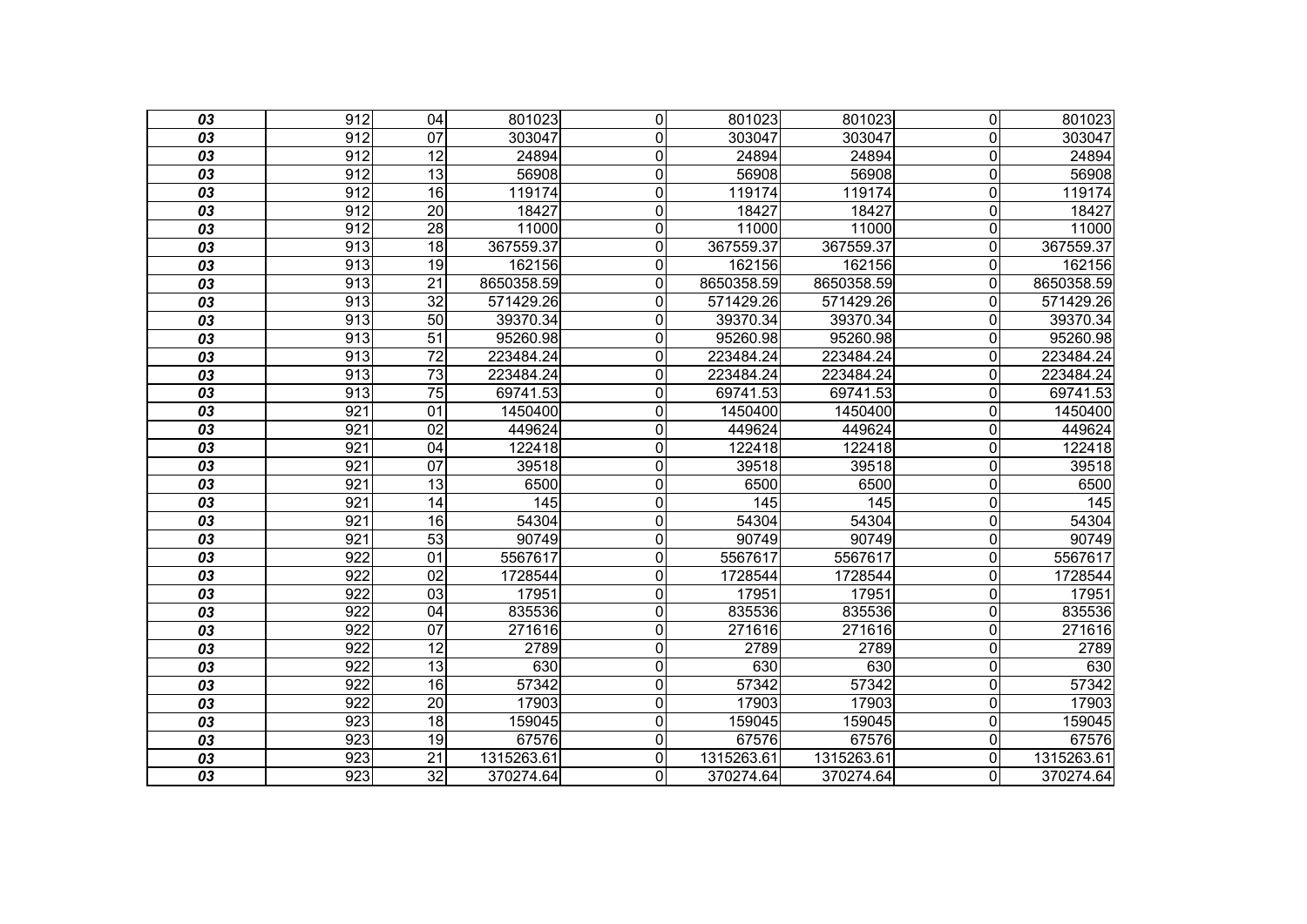| 03              | 923              | 50              | 230923.2  | $\mathbf 0$    | 230923.2  | 230923.2  | $\overline{0}$          | 230923.2  |
|-----------------|------------------|-----------------|-----------|----------------|-----------|-----------|-------------------------|-----------|
| 03              | 923              | 72              | 32451.29  | $\mathbf{0}$   | 32451.29  | 32451.29  | $\Omega$                | 32451.29  |
| 03              | 923              | 73              | 32451.29  | $\mathbf 0$    | 32451.29  | 32451.29  | $\mathbf 0$             | 32451.29  |
| $\overline{03}$ | 923              | 99              | 57815     | $\mathbf 0$    | 57815     | 57815     | $\mathbf 0$             | 57815     |
| 03              | 931              | 01              | 1023897   | $\mathbf 0$    | 1023897   | 1023897   | $\mathbf 0$             | 1023897   |
| 03              | 931              | 02              | 315819    | $\mathbf 0$    | 315819    | 315819    | $\mathbf 0$             | 315819    |
| 03              | 931              | 04              | 136141    | $\overline{0}$ | 136141    | 136141    | $\mathbf 0$             | 136141    |
| 03              | 931              | 07              | 31086     | 0              | 31086     | 31086     | $\overline{0}$          | 31086     |
| 03              | 931              | 13              | 7278      | $\overline{0}$ | 7278      | 7278      | $\overline{\mathsf{o}}$ | 7278      |
| 03              | 931              | 16              | 36090     | $\mathbf 0$    | 36090     | 36090     | $\mathbf 0$             | 36090     |
| 03              | 932              | 01              | 260500    | $\mathbf 0$    | 260500    | 260500    | $\mathbf 0$             | 260500    |
| 03              | 932              | $\overline{02}$ | 80755     | $\mathbf 0$    | 80755     | 80755     | $\mathbf 0$             | 80755     |
| 03              | 932              | 04              | 46890     | $\mathbf 0$    | 46890     | 46890     | $\mathbf 0$             | 46890     |
| 03              | 932              | 07              | 9432      | $\overline{0}$ | 9432      | 9432      | $\overline{\mathsf{o}}$ | 9432      |
| 03              | 932              | 14              | 1000      | $\overline{0}$ | 1000      | 1000      | $\mathbf 0$             | 1000      |
| 03              | 932              | 16              | 17920     | $\mathbf 0$    | 17920     | 17920     | $\overline{0}$          | 17920     |
| 03              | 932              | 18              | 15927     | $\mathbf 0$    | 15927     | 15927     | $\overline{\mathsf{o}}$ | 15927     |
| $\overline{03}$ | 932              | $\overline{72}$ | 810       | $\mathbf 0$    | 810       | 810       | $\mathbf 0$             | 810       |
| 03              | 932              | $\overline{73}$ | 810       | $\mathbf 0$    | 810       | 810       | $\overline{\mathsf{o}}$ | 810       |
| 03              | 933              | $\overline{18}$ | 3438      | $\mathbf 0$    | 3438      | 3438      | $\mathbf 0$             | 3438      |
| 03              | 933              | 19              | 74020     | $\mathbf 0$    | 74020     | 74020     | $\mathbf 0$             | 74020     |
| 03              | 933              | $\overline{21}$ | 232607.62 | $\overline{0}$ | 232607.62 | 232607.62 | $\overline{0}$          | 232607.62 |
| 03              | 933              | $\overline{32}$ | 136405.12 | $\overline{0}$ | 136405.12 | 136405.12 | $\mathbf 0$             | 136405.12 |
| 03              | 933              | 51              | 8347.46   | $\mathbf 0$    | 8347.46   | 8347.46   | $\mathbf 0$             | 8347.46   |
| 03              | 933              | $\overline{72}$ | 25344.9   | $\mathbf 0$    | 25344.9   | 25344.9   | $\mathbf 0$             | 25344.9   |
| 03              | 933              | $\overline{73}$ | 25344.9   | $\mathbf 0$    | 25344.9   | 25344.9   | $\mathbf 0$             | 25344.9   |
| 03              | 933              | 99              | 3500      | $\mathbf 0$    | 3500      | 3500      | $\mathbf 0$             | 3500      |
| 04              | 111              | $\overline{01}$ | 1861900   | $\mathbf 0$    | 1861900   | 1861900   | $\mathbf 0$             | 1861900   |
| 04              | 111              | $\overline{02}$ | 577189    | $\mathbf 0$    | 577189    | 577189    | $\mathbf 0$             | 577189    |
| 04              | 111              | 04              | 47538     | 0              | 47538     | 47538     | $\overline{0}$          | 47538     |
| 04              | 111              | $\overline{07}$ | $-912$    | $\mathbf 0$    | $-912$    | $-912$    | $\mathbf 0$             | $-912$    |
| 04              | 111              | 13              | 10850     | $\mathbf 0$    | 10850     | 10850     | $\mathbf 0$             | 10850     |
| 04              | 111              | $\overline{16}$ | 164380    | $\mathbf 0$    | 164380    | 164380    | $\mathbf 0$             | 164380    |
| 04              | 115              | $\overline{01}$ | 15054361  | $\overline{0}$ | 15054361  | 15054361  | $\mathbf 0$             | 15054361  |
| 04              | 115              | 02              | 4670453   | $\mathbf 0$    | 4670453   | 4670453   | $\mathbf 0$             | 4670453   |
| 04              | $\overline{115}$ | $\overline{04}$ | 1139343   | $\mathbf 0$    | 1139343   | 1139343   | $\mathbf 0$             | 1139343   |
| 04              | 115              | $\overline{07}$ | 916024    | $\overline{0}$ | 916024    | 916024    | $\overline{0}$          | 916024    |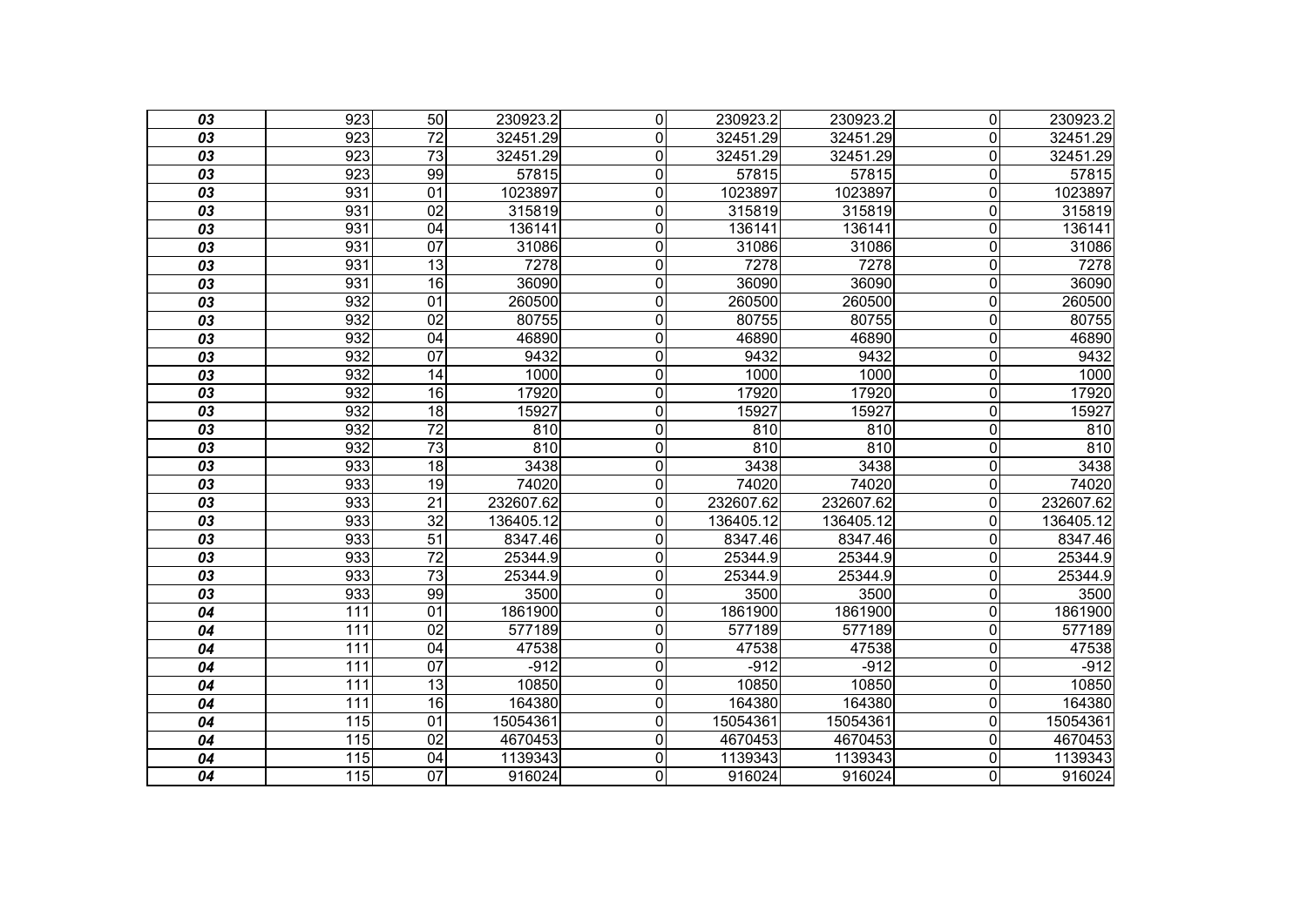| 04 | $\overline{115}$ | $\overline{12}$ | 11531    | $\mathbf 0$    | 11531    | 11531    | $\overline{0}$          | 11531    |
|----|------------------|-----------------|----------|----------------|----------|----------|-------------------------|----------|
| 04 | 115              | $\overline{13}$ | 282741   | $\mathbf 0$    | 282741   | 282741   | $\mathbf 0$             | 282741   |
| 04 | $\overline{115}$ | 14              | 2200     | $\mathbf 0$    | 2200     | 2200     | $\overline{\mathsf{o}}$ | 2200     |
| 04 | 115              | 16              | 539150   | $\mathbf 0$    | 539150   | 539150   | $\overline{\mathsf{o}}$ | 539150   |
| 04 | 121              | 01              | 28850177 | $\mathbf 0$    | 28850177 | 28850177 | $\mathbf 0$             | 28850177 |
| 04 | 121              | $\overline{02}$ | 8895303  | $\mathbf 0$    | 8895303  | 8895303  | $\mathbf 0$             | 8895303  |
| 04 | 121              | 03              | 115224   | $\mathbf 0$    | 115224   | 115224   | $\pmb{0}$               | 115224   |
| 04 | 121              | 04              | 2321122  | $\pmb{0}$      | 2321122  | 2321122  | $\mathbf 0$             | 2321122  |
| 04 | 121              | $\overline{07}$ | 1588103  | $\mathbf 0$    | 1588103  | 1588103  | $\mathbf 0$             | 1588103  |
| 04 | 121              | $\overline{12}$ | 488166   | $\mathbf 0$    | 488166   | 488166   | $\mathbf 0$             | 488166   |
| 04 | 121              | $\overline{13}$ | 1445865  | 0              | 1445865  | 1445865  | $\mathbf 0$             | 1445865  |
| 04 | 121              | $\overline{15}$ | 142400   | $\mathbf 0$    | 142400   | 142400   | $\mathbf 0$             | 142400   |
| 04 | 121              | $\overline{16}$ | 972820   | $\mathbf 0$    | 972820   | 972820   | $\overline{0}$          | 972820   |
| 04 | 121              | 19              | $-12$    | $\overline{0}$ | $-12$    | $-12$    | $\overline{\mathsf{o}}$ | $-12$    |
| 04 | 121              | $\overline{20}$ | 92705    | $\mathbf 0$    | 92705    | 92705    | $\overline{0}$          | 92705    |
| 04 | 121              | 42              | 53600    | $\mathbf 0$    | 53600    | 53600    | $\overline{0}$          | 53600    |
| 04 | 121              | 43              | 21480    | $\overline{0}$ | 21480    | 21480    | $\overline{0}$          | 21480    |
| 04 | 121              | 44              | 8560     | $\mathbf 0$    | 8560     | 8560     | $\overline{0}$          | 8560     |
| 04 | 122              | $\overline{01}$ | 2691636  | $\overline{0}$ | 2691636  | 2691636  | $\overline{0}$          | 2691636  |
| 04 | 122              | $\overline{02}$ | 833434   | $\mathbf 0$    | 833434   | 833434   | $\overline{0}$          | 833434   |
| 04 | 122              | $\overline{04}$ | 214371   | $\overline{0}$ | 214371   | 214371   | $\overline{\mathsf{o}}$ | 214371   |
| 04 | 122              | 07              | 108468   | $\overline{0}$ | 108468   | 108468   | $\overline{\mathsf{o}}$ | 108468   |
| 04 | 122              | 13              | 630      | $\mathbf 0$    | 630      | 630      | $\mathbf 0$             | 630      |
| 04 | 122              | 15              | 44160    | $\mathbf 0$    | 44160    | 44160    | $\overline{0}$          | 44160    |
| 04 | 122              | 16              | 92136    | $\mathbf 0$    | 92136    | 92136    | $\overline{0}$          | 92136    |
| 04 | 123              | 01              | 358819   | 0              | 358819   | 358819   | $\overline{0}$          | 358819   |
| 04 | 123              | 02              | 111234   | $\mathbf 0$    | 111234   | 111234   | $\mathbf 0$             | 111234   |
| 04 | 123              | 04              | 57870    | $\mathbf 0$    | 57870    | 57870    | $\mathbf 0$             | 57870    |
| 04 | 123              | $\overline{07}$ | 14148    | $\overline{0}$ | 14148    | 14148    | $\mathbf 0$             | 14148    |
| 04 | $\overline{123}$ | $\overline{16}$ | 25600    | 0              | 25600    | 25600    | $\overline{\mathsf{o}}$ | 25600    |
| 04 | 124              | 01              | 172472   | $\mathbf 0$    | 172472   | 172472   | $\mathbf 0$             | 172472   |
| 04 | 124              | 02              | 53466    | $\mathbf 0$    | 53466    | 53466    | $\mathbf 0$             | 53466    |
| 04 | 124              | $\overline{04}$ | 21307    | $\overline{0}$ | 21307    | 21307    | $\overline{\mathsf{o}}$ | 21307    |
| 04 | 124              | 07              | 9432     | $\mathbf 0$    | 9432     | 9432     | $\mathbf 0$             | 9432     |
| 04 | 124              | 12              | 157      | $\mathbf 0$    | 157      | 157      | $\mathsf{O}\xspace$     | 157      |
| 04 | 124              | $\overline{13}$ | 861      | $\mathbf 0$    | 861      | 861      | $\pmb{0}$               | 861      |
| 04 | 125              | 01              | 1756600  | $\overline{0}$ | 1756600  | 1756600  | $\overline{0}$          | 1756600  |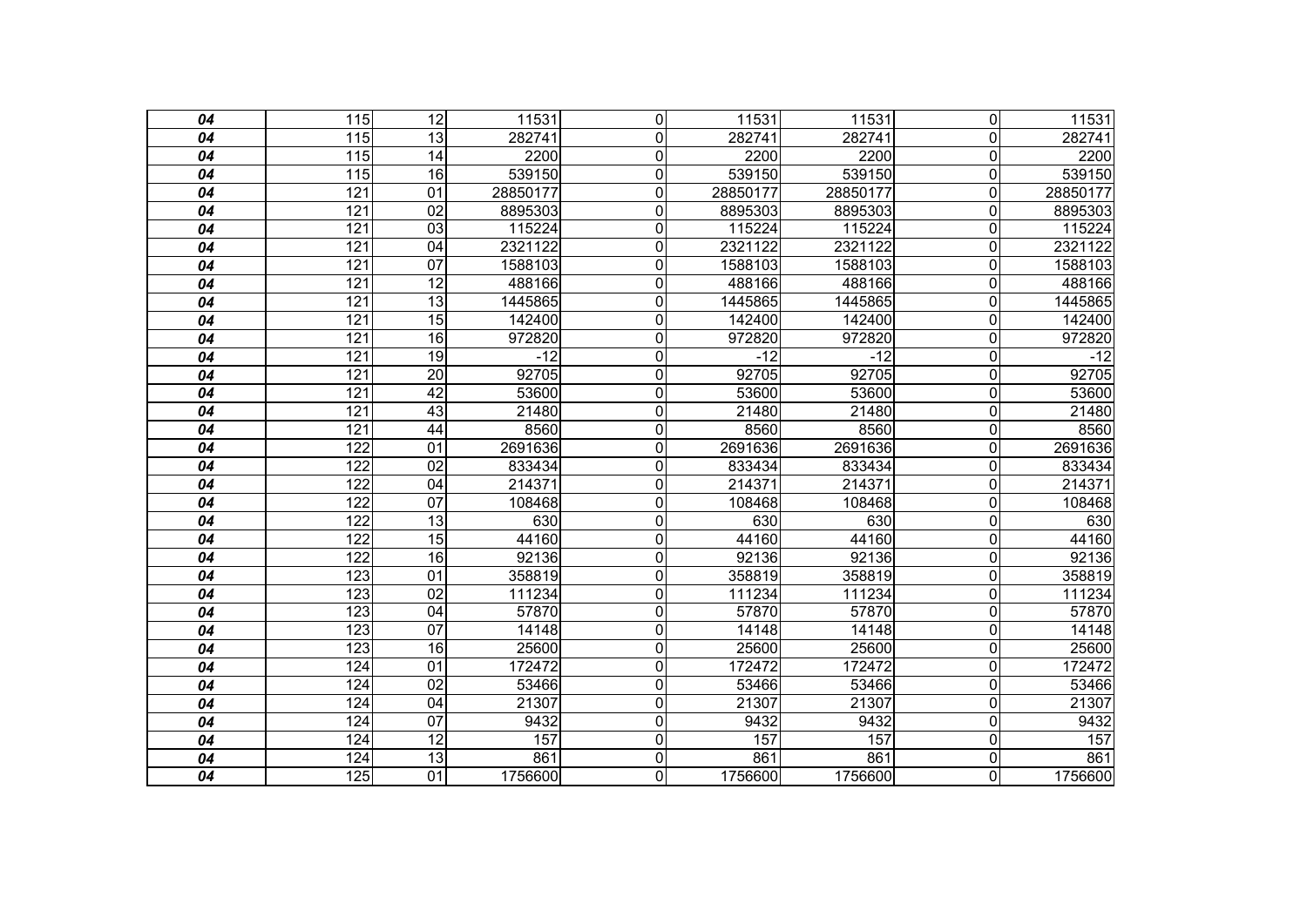| 04 | 125              | 02              | 544014       | $\overline{0}$ | 544014       | 544014       | $\overline{0}$          | 544014       |
|----|------------------|-----------------|--------------|----------------|--------------|--------------|-------------------------|--------------|
| 04 | 125              | 03              | 19470        | 0              | 19470        | 19470        | $\mathbf 0$             | 19470        |
| 04 | 125              | $\overline{04}$ | 159199       | $\overline{0}$ | 159199       | 159199       | $\overline{0}$          | 159199       |
| 04 | 125              | 07              | 117487       | 0              | 117487       | 117487       | $\mathbf 0$             | 117487       |
| 04 | 125              | 12              | 27513        | 0              | 27513        | 27513        | $\mathbf 0$             | 27513        |
| 04 | 125              | 13              | 8880         | 0              | 8880         | 8880         | $\mathbf 0$             | 8880         |
| 04 | 125              | 16              | 10880        | 0              | 10880        | 10880        | $\mathbf 0$             | 10880        |
| 04 | 126              | 01              | 4245962      | 0              | 4245962      | 4245962      | $\mathbf 0$             | 4245962      |
| 04 | 126              | $\overline{02}$ | 1314477      | 0              | 1314477      | 1314477      | 0                       | 1314477      |
| 04 | 126              | 03              | 13463        | 0              | 13463        | 13463        | $\mathbf 0$             | 13463        |
| 04 | 126              | $\overline{04}$ | 275996       | $\overline{0}$ | 275996       | 275996       | $\overline{\mathsf{o}}$ | 275996       |
| 04 | 126              | $\overline{07}$ | 332756       | 0              | 332756       | 332756       | $\pmb{0}$               | 332756       |
| 04 | 126              | 12              | 154481       | $\overline{0}$ | 154481       | 154481       | $\pmb{0}$               | 154481       |
| 04 | 126              | 13              | 184189       | 0              | 184189       | 184189       | $\mathbf 0$             | 184189       |
| 04 | 126              | $\overline{14}$ | 325          | 0              | 325          | 325          | $\mathbf 0$             | 325          |
| 04 | 126              | $\overline{16}$ | 171060       | 0              | 171060       | 171060       | $\mathbf 0$             | 171060       |
| 04 | 127              | 01              | 130200       | 0              | 130200       | 130200       | $\mathbf 0$             | 130200       |
| 04 | 127              | 02              | 40362        | 0              | 40362        | 40362        | $\overline{0}$          | 40362        |
| 04 | 127              | $\overline{04}$ | 23436        | 0              | 23436        | 23436        | $\overline{0}$          | 23436        |
| 04 | 127              | $\overline{07}$ | 4716         | 0              | 4716         | 4716         | $\overline{0}$          | 4716         |
| 04 | 127              | 16              | 4000         | 0              | 4000         | 4000         | $\overline{0}$          | 4000         |
| 04 | 130              | $\overline{18}$ | 492446       | $\overline{0}$ | 492446       | 492446       | $\overline{0}$          | 492446       |
| 04 | 130              | $\overline{21}$ | 95363.1      | 0              | 95363.1      | 95363.1      | $\overline{0}$          | 95363.1      |
| 04 | 130              | 28              | 23481        | 0              | 23481        | 23481        | $\overline{0}$          | 23481        |
| 04 | $\overline{211}$ | $\overline{01}$ | 3914030      | $\overline{0}$ | 3914030      | 3914030      | $\overline{0}$          | 3914030      |
| 04 | 211              | 02              | 1321617      | 0              | 1321617      | 1321617      | $\overline{0}$          | 1321617      |
| 04 | 211              | 03              | 17951        | 0              | 17951        | 17951        | $\Omega$                | 17951        |
| 04 | 211              | 04              | 708989       | 0              | 708989       | 708989       | $\overline{0}$          | 708989       |
| 04 | 211              | 07              | 248633       | 0              | 248633       | 248633       | $\overline{0}$          | 248633       |
| 04 | $\overline{211}$ | 13              | $-4167$      | 0              | $-4167$      | $-4167$      | $\Omega$                | $-4167$      |
| 04 | 211              | 16              | 199850       | 0              | 199850       | 199850       | $\Omega$                | 199850       |
| 04 | 211              | 21              | 141562.05    | 0              | 141562.05    | 141562.05    | $\Omega$                | 141562.05    |
| 04 | $\overline{211}$ | $\overline{28}$ | -163009297.4 | 0              | -163009297.4 | -163009297.4 | $\Omega$                | -163009297.4 |
| 04 | 211              | 32              | 3417883.06   | 0              | 3417883.06   | 3417883.06   | $\Omega$                | 3417883.06   |
| 04 | $\overline{211}$ | 72              | -1865890.53  | 0              | -1865890.53  | -1865890.53  | $\Omega$                | -1865890.53  |
| 04 | 211              | $\overline{73}$ | -1865890.53  | 0              | -1865890.53  | -1865890.53  | $\Omega$                | -1865890.53  |
| 04 | 211              | 75              | -24243600.11 | 0              | -24243600.11 | -24243600.11 | $\Omega$                | -24243600.11 |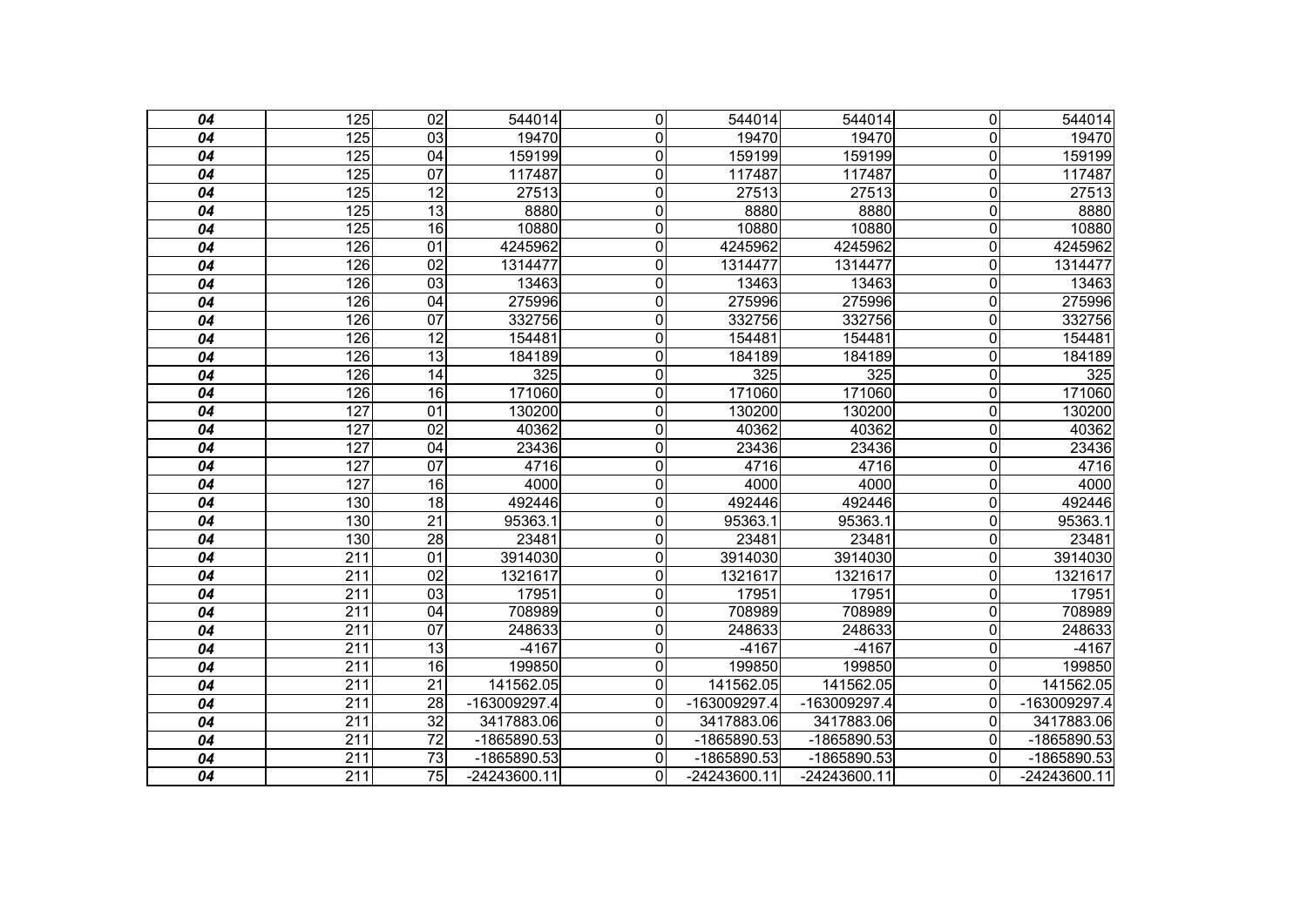| 04 | $\overline{212}$ | 01              | $-84$         | 0              | $-84$         | $-84$         | $\mathbf 0$    | $-84$         |
|----|------------------|-----------------|---------------|----------------|---------------|---------------|----------------|---------------|
| 04 | 212              | 27              | -1922028      | $\mathbf 0$    | $-1922028$    | $-1922028$    | $\Omega$       | -1922028      |
| 04 | 212              | 28              | 3229335       | $\mathbf 0$    | 3229335       | 3229335       | 0              | 3229335       |
|    |                  | $\overline{32}$ |               |                |               |               |                |               |
| 04 | $\overline{213}$ |                 | -192005991.56 | $\mathbf 0$    | -192005991.56 | -192005991.56 | $\Omega$       | -192005991.56 |
| 04 | $\overline{213}$ | $\overline{72}$ | $-1436315.36$ | $\Omega$       | -1436315.36   | -1436315.36   | $\Omega$       | $-1436315.36$ |
| 04 | 213              | $\overline{73}$ | $-1436315.36$ | $\mathbf 0$    | -1436315.36   | -1436315.36   | $\Omega$       | -1436315.36   |
| 04 | 221              | $\overline{27}$ | $-95772$      | $\mathbf 0$    | $-95772$      | $-95772$      | $\Omega$       | $-95772$      |
| 04 | 231              | $\overline{01}$ | 188200        | $\mathbf 0$    | 188200        | 188200        | 0              | 188200        |
| 04 | 231              | $\overline{02}$ | 67120         | $\overline{0}$ | 67120         | 67120         | 0              | 67120         |
| 04 | 231              | $\overline{03}$ | $-17951$      | $\overline{0}$ | $-17951$      | $-17951$      | 0              | $-17951$      |
| 04 | 231              | 04              | 13203         | $\overline{0}$ | 13203         | 13203         | 0              | 13203         |
| 04 | 231              | $\overline{07}$ | 15705         | $\mathbf 0$    | 15705         | 15705         | 0              | 15705         |
| 04 | 231              | 12              | 14670         | $\overline{0}$ | 14670         | 14670         | 0              | 14670         |
| 04 | 231              | 13              | 13690         | $\overline{0}$ | 13690         | 13690         | $\overline{0}$ | 13690         |
| 04 | 231              | $\overline{16}$ | $-5200$       | $\overline{0}$ | $-5200$       | $-5200$       | 0              | $-5200$       |
| 04 | 241              | 01              | 104614165.04  | $\mathbf 0$    | 104614165.04  | 104614165.04  | $\Omega$       | 104614165.04  |
| 04 | $\overline{241}$ | $\overline{02}$ | 31842885      | $\mathbf 0$    | 31842885      | 31842885      | 0              | 31842885      |
| 04 | 241              | 03              | 126565        | $\mathbf 0$    | 126565        | 126565        | $\Omega$       | 126565        |
| 04 | 241              | 04              | 6842220       | $\overline{0}$ | 6842220       | 6842220       | 0              | 6842220       |
| 04 | 241              | $\overline{07}$ | 7631365       | $\overline{0}$ | 7631365       | 7631365       | 0              | 7631365       |
| 04 | 241              | $\overline{12}$ | 3259174       | $\overline{0}$ | 3259174       | 3259174       | 0              | 3259174       |
| 04 | 241              | 13              | 11353614      | $\overline{0}$ | 11353614      | 11353614      | 0              | 11353614      |
| 04 | 241              | $\overline{15}$ | 115199        | $\mathbf 0$    | 115199        | 115199        | $\Omega$       | 115199        |
| 04 | $\overline{241}$ | $\overline{16}$ | 3856511       | $\overline{0}$ | 3856511       | 3856511       | 0              | 3856511       |
| 04 | 241              | $\overline{20}$ | 126716        | $\mathbf 0$    | 126716        | 126716        | 0              | 126716        |
| 04 | 241              | $\overline{27}$ | 8581311       | $\mathbf 0$    | 8581311       | 8581311       | 0              | 8581311       |
| 04 | $\overline{241}$ | $\overline{28}$ | 166538262.82  | $\overline{0}$ | 166538262.82  | 166538262.82  | $\Omega$       | 166538262.82  |
| 04 | 241              | $\overline{32}$ | 19658696.34   | $\mathbf 0$    | 19658696.34   | 19658696.34   | $\Omega$       | 19658696.34   |
| 04 | $\overline{241}$ | 42              | 124480        | $\overline{0}$ | 124480        | 124480        | 0              | 124480        |
| 04 | $\overline{241}$ | 43              | 15639         | $\mathbf 0$    | 15639         | 15639         | 0              | 15639         |
| 04 | 241              | 44              | 4885          | $\overline{0}$ | 4885          | 4885          | 0              | 4885          |
| 04 | 241              | $\overline{72}$ | 1437775.7     | $\overline{0}$ | 1437775.7     | 1437775.7     | 0              | 1437775.7     |
| 04 | $\overline{241}$ | $\overline{73}$ | 1437775.7     | $\mathbf 0$    | 1437775.7     | 1437775.7     | 0              | 1437775.7     |
| 04 | 241              | $\overline{75}$ | 1285200       | $\mathbf 0$    | 1285200       | 1285200       | 0              | 1285200       |
| 04 | $\overline{242}$ | $\overline{28}$ | 12470         | $\overline{0}$ | 12470         | 12470         | 0              | 12470         |
| 04 | $\overline{243}$ | $\overline{32}$ | 192005991.6   | $\mathbf 0$    | 192005991.6   | 192005991.6   | 0              | 192005991.6   |
| 04 | 243              | $\overline{72}$ | 4192565.36    | $\overline{0}$ | 4192565.36    | 4192565.36    | $\Omega$       | 4192565.36    |
|    |                  |                 |               |                |               |               |                |               |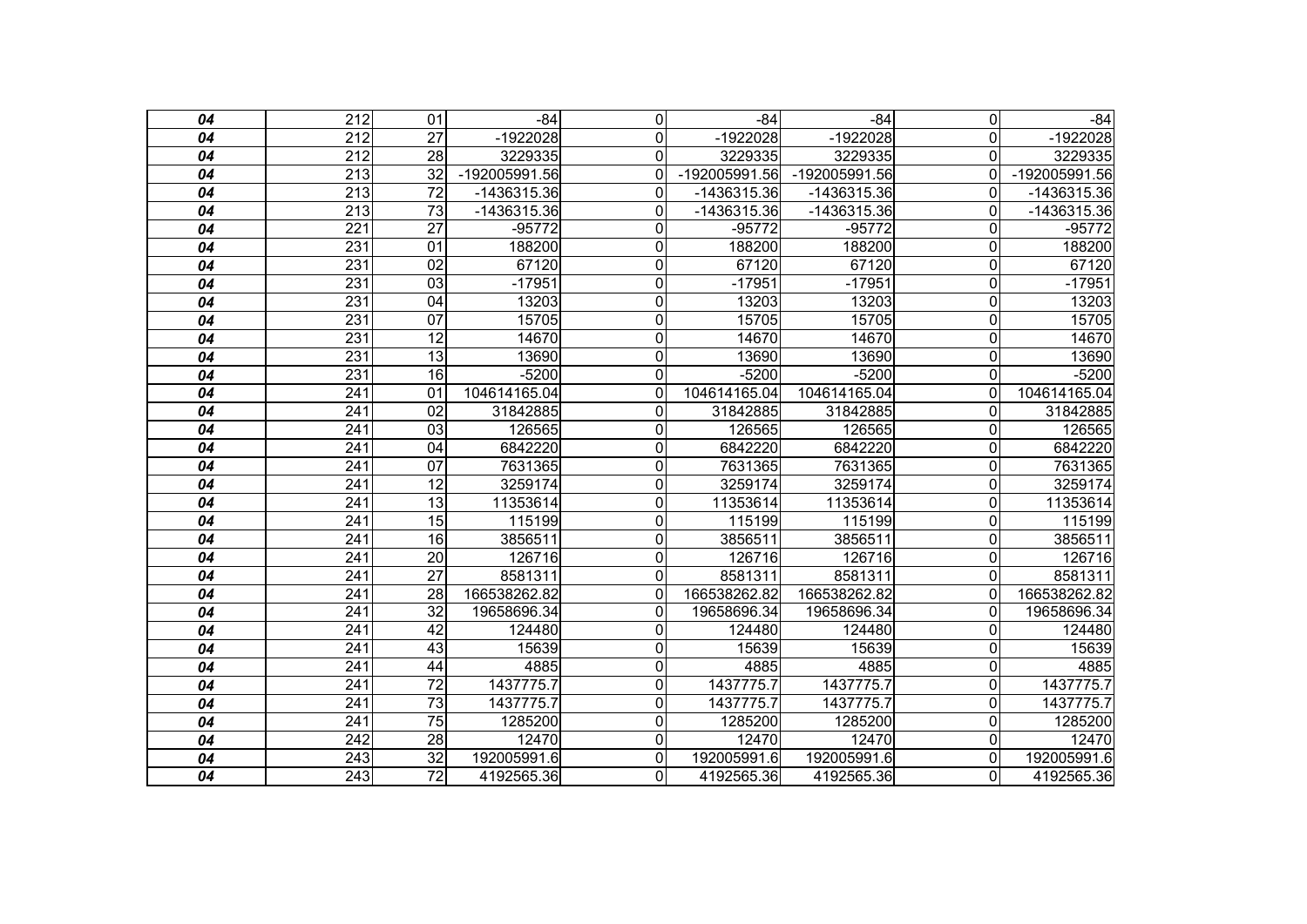| 04 | $\overline{243}$ | 73              | 4192565.36  | $\overline{0}$ | 4192565.36  | 4192565.36  | $\Omega$                | 4192565.36  |
|----|------------------|-----------------|-------------|----------------|-------------|-------------|-------------------------|-------------|
| 04 | 243              | 75              | 26171295.02 | 0              | 26171295.02 | 26171295.02 | 0                       | 26171295.02 |
| 04 | 251              | $\overline{01}$ | 41835679    | $\overline{0}$ | 41835679    | 41835679    | $\mathbf 0$             | 41835679    |
| 04 | $\overline{251}$ | $\overline{02}$ | 12960209    | 0              | 12960209    | 12960209    | 0                       | 12960209    |
| 04 | $\overline{251}$ | 03              | 31414       | 0              | 31414       | 31414       | 0                       | 31414       |
| 04 | 251              | $\overline{04}$ | 2200096     | 0              | 2200096     | 2200096     | $\mathbf 0$             | 2200096     |
| 04 | 251              | $\overline{07}$ | 2900006     | 0              | 2900006     | 2900006     | $\overline{0}$          | 2900006     |
| 04 | 251              | $\overline{12}$ | 515189      | 0              | 515189      | 515189      | 0                       | 515189      |
| 04 | 251              | $\overline{13}$ | 4598250     | 0              | 4598250     | 4598250     | $\overline{\mathsf{o}}$ | 4598250     |
| 04 | $\overline{251}$ | 15              | 176320      | 0              | 176320      | 176320      | $\overline{0}$          | 176320      |
| 04 | $\overline{251}$ | $\overline{16}$ | 273045      | 0              | 273045      | 273045      | 0                       | 273045      |
| 04 | 251              | 18              | 8782        | 0              | 8782        | 8782        | $\overline{0}$          | 8782        |
| 04 | 251              | $\overline{20}$ | 11922       | 0              | 11922       | 11922       | $\overline{0}$          | 11922       |
| 04 | $\overline{251}$ | $\overline{28}$ | 69405       | 0              | 69405       | 69405       | $\overline{0}$          | 69405       |
| 04 | $\overline{251}$ | $\overline{32}$ | 6733146.77  | 0              | 6733146.77  | 6733146.77  | $\mathbf 0$             | 6733146.77  |
| 04 | $\overline{251}$ | $\overline{42}$ | 20204       | 0              | 20204       | 20204       | $\overline{0}$          | 20204       |
| 04 | $\overline{251}$ | 43              | 3209        | 0              | 3209        | 3209        | 0                       | 3209        |
| 04 | 251              | 44              | 1022        | 0              | 1022        | 1022        | $\mathbf 0$             | 1022        |
| 04 | 251              | $\overline{72}$ | 113512.5    | $\overline{0}$ | 113512.5    | 113512.5    | $\overline{\mathsf{o}}$ | 113512.5    |
| 04 | 251              | $\overline{73}$ | 113512.5    | 0              | 113512.5    | 113512.5    | 0                       | 113512.5    |
| 04 | 251              | $\overline{75}$ | 403329.23   | 0              | 403329.23   | 403329.23   | $\mathbf 0$             | 403329.23   |
| 04 | 251              | 99              | 72964       | $\overline{0}$ | 72964       | 72964       | $\overline{0}$          | 72964       |
| 04 | 261              | 01              | 24111738    | 0              | 24111738    | 24111738    | $\Omega$                | 24111738    |
| 04 | 261              | 02              | 7418774     | 0              | 7418774     | 7418774     | $\mathbf 0$             | 7418774     |
| 04 | 261              | 04              | 1440209     | $\overline{0}$ | 1440209     | 1440209     | $\overline{0}$          | 1440209     |
| 04 | 261              | 07              | 1850696     | 0              | 1850696     | 1850696     | 0                       | 1850696     |
| 04 | $\overline{261}$ | $\overline{12}$ | 981423      | 0              | 981423      | 981423      | $\mathbf 0$             | 981423      |
| 04 | $\overline{261}$ | $\overline{13}$ | 2719735     | 0              | 2719735     | 2719735     | $\overline{0}$          | 2719735     |
| 04 | 261              | $\overline{15}$ | 18800       | 0              | 18800       | 18800       | 0                       | 18800       |
| 04 | 261              | 16              | 855032      | $\overline{0}$ | 855032      | 855032      | $\overline{\mathsf{o}}$ | 855032      |
| 04 | $\overline{261}$ | $\overline{20}$ | 9626        | 0              | 9626        | 9626        | $\mathbf 0$             | 9626        |
| 04 | 261              | $\overline{27}$ | 4014032     | 0              | 4014032     | 4014032     | $\overline{0}$          | 4014032     |
| 04 | 261              | $\overline{28}$ | 1707713.86  | $\overline{0}$ | 1707713.86  | 1707713.86  | $\mathbf 0$             | 1707713.86  |
| 04 | $\overline{261}$ | $\overline{32}$ | 4970154.17  | 0              | 4970154.17  | 4970154.17  | 0                       | 4970154.17  |
| 04 | 261              | 33              | 175879      | 0              | 175879      | 175879      | $\Omega$                | 175879      |
| 04 | 261              | 42              | 90917       | $\overline{0}$ | 90917       | 90917       | $\overline{\mathsf{o}}$ | 90917       |
| 04 | $\overline{261}$ | $\overline{43}$ | 14448       | $\overline{0}$ | 14448       | 14448       | O                       | 14448       |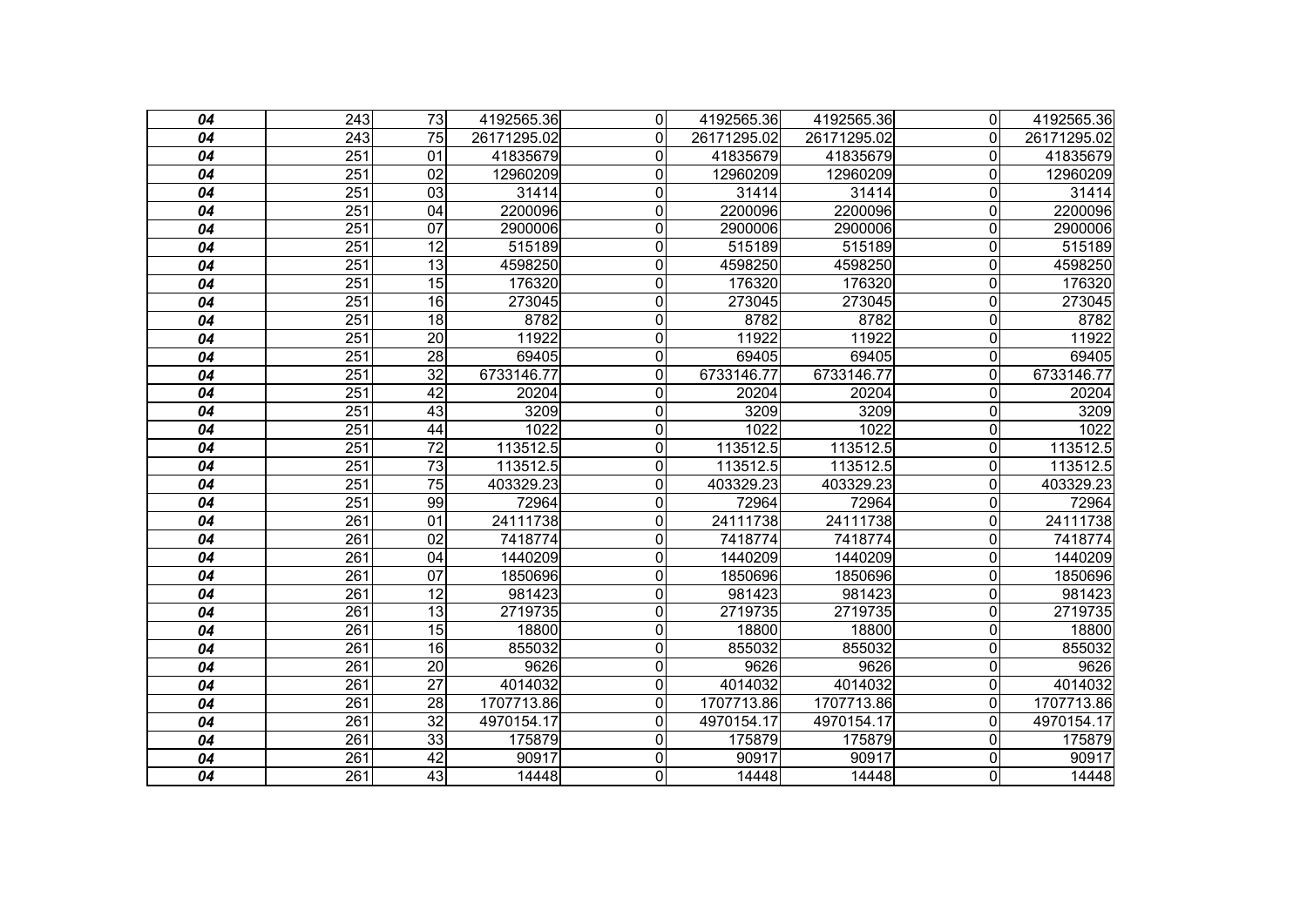| 04              | $\overline{261}$ | 44              | 4589      | $\overline{0}$ | 4589      | 4589      | $\overline{\mathsf{o}}$ | 4589      |
|-----------------|------------------|-----------------|-----------|----------------|-----------|-----------|-------------------------|-----------|
| 04              | 261              | $\overline{72}$ | 359516.72 | 0              | 359516.72 | 359516.72 | $\overline{0}$          | 359516.72 |
| 04              | 261              | $\overline{73}$ | 359516.72 | $\overline{0}$ | 359516.72 | 359516.72 | $\overline{0}$          | 359516.72 |
| 04              | 261              | $\overline{75}$ | 273545.97 | $\overline{0}$ | 273545.97 | 273545.97 | $\overline{0}$          | 273545.97 |
| 04              | 261              | 99              | 20934     | 0              | 20934     | 20934     | 0                       | 20934     |
| 04              | 262              | $\overline{27}$ | 91584     | $\overline{0}$ | 91584     | 91584     | $\overline{0}$          | 91584     |
| 04              | 262              | $\overline{28}$ | 316182.8  | 0              | 316182.8  | 316182.8  | $\mathbf 0$             | 316182.8  |
| 04              | 262              | $\overline{75}$ | 9538.2    | 0              | 9538.2    | 9538.2    | $\overline{0}$          | 9538.2    |
| 04              | 271              | 01              | 6274005   | $\overline{0}$ | 6274005   | 6274005   | $\overline{\mathsf{o}}$ | 6274005   |
| 04              | $\overline{271}$ | $\overline{02}$ | 1931280   | 0              | 1931280   | 1931280   | $\mathbf 0$             | 1931280   |
| 04              | 271              | 04              | 400760    | $\overline{0}$ | 400760    | 400760    | $\overline{0}$          | 400760    |
| 04              | 271              | 07              | 460723    | $\overline{0}$ | 460723    | 460723    | $\overline{0}$          | 460723    |
| 04              | 271              | 12              | 269755    | 0              | 269755    | 269755    | $\overline{0}$          | 269755    |
| 04              | 271              | 13              | 761985    | $\overline{0}$ | 761985    | 761985    | $\overline{0}$          | 761985    |
| 04              | $\overline{271}$ | 16              | 166036    | $\overline{0}$ | 166036    | 166036    | $\mathbf 0$             | 166036    |
| 04              | $\overline{271}$ | $\overline{20}$ | 1926      | 0              | 1926      | 1926      | $\overline{0}$          | 1926      |
| 04              | 271              | $\overline{27}$ | 247430    | $\overline{0}$ | 247430    | 247430    | $\overline{\mathsf{o}}$ | 247430    |
| 04              | 271              | 42              | 18184     | $\overline{0}$ | 18184     | 18184     | $\overline{0}$          | 18184     |
| 04              | 271              | 43              | 2889      | $\overline{0}$ | 2889      | 2889      | $\overline{0}$          | 2889      |
| 04              | $\overline{271}$ | 44              | 918       | $\overline{0}$ | 918       | 918       | $\overline{0}$          | 918       |
| 04              | 281              | 01              | 10511032  | 0              | 10511032  | 10511032  | $\mathbf 0$             | 10511032  |
| 04              | 281              | $\overline{02}$ | 3236711   | $\overline{0}$ | 3236711   | 3236711   | $\overline{0}$          | 3236711   |
| 04              | 281              | $\overline{04}$ | 633380    | $\overline{0}$ | 633380    | 633380    | $\overline{0}$          | 633380    |
| 04              | 281              | 07              | 775072    | 0              | 775072    | 775072    | $\overline{0}$          | 775072    |
| 04              | 281              | $\overline{12}$ | 358187    | $\overline{0}$ | 358187    | 358187    | $\overline{0}$          | 358187    |
| 04              | 281              | $\overline{13}$ | 1194062   | $\overline{0}$ | 1194062   | 1194062   | $\mathbf 0$             | 1194062   |
| 04              | 281              | 16              | 875646    | 0              | 875646    | 875646    | $\overline{0}$          | 875646    |
| 04              | 281              | $\overline{20}$ | 3638      | 0              | 3638      | 3638      | $\mathbf 0$             | 3638      |
| 04              | 281              | 42              | 34346     | $\overline{0}$ | 34346     | 34346     | $\overline{0}$          | 34346     |
| 04              | 281              | 43              | 5458      | $\overline{0}$ | 5458      | 5458      | $\overline{0}$          | 5458      |
| 04              | 281              | 44              | 1736      | 0              | 1736      | 1736      | $\overline{0}$          | 1736      |
| 04              | 291              | $\overline{27}$ | 406463    | 0              | 406463    | 406463    | $\mathbf 0$             | 406463    |
| 04              | 310              | 01              | 2098812   | $\overline{0}$ | 2098812   | 2098812   | $\overline{0}$          | 2098812   |
| 04              | $\overline{310}$ | $\overline{02}$ | 650626    | $\overline{0}$ | 650626    | 650626    | $\overline{0}$          | 650626    |
| 04              | $\overline{310}$ | 04              | 303459    | 0              | 303459    | 303459    | $\mathbf 0$             | 303459    |
| 04              | 310              | 07              | 125494    | $\overline{0}$ | 125494    | 125494    | $\overline{\mathsf{o}}$ | 125494    |
| $\overline{04}$ | $\overline{310}$ | $\overline{12}$ | 17702     | $\overline{0}$ | 17702     | 17702     | O                       | 17702     |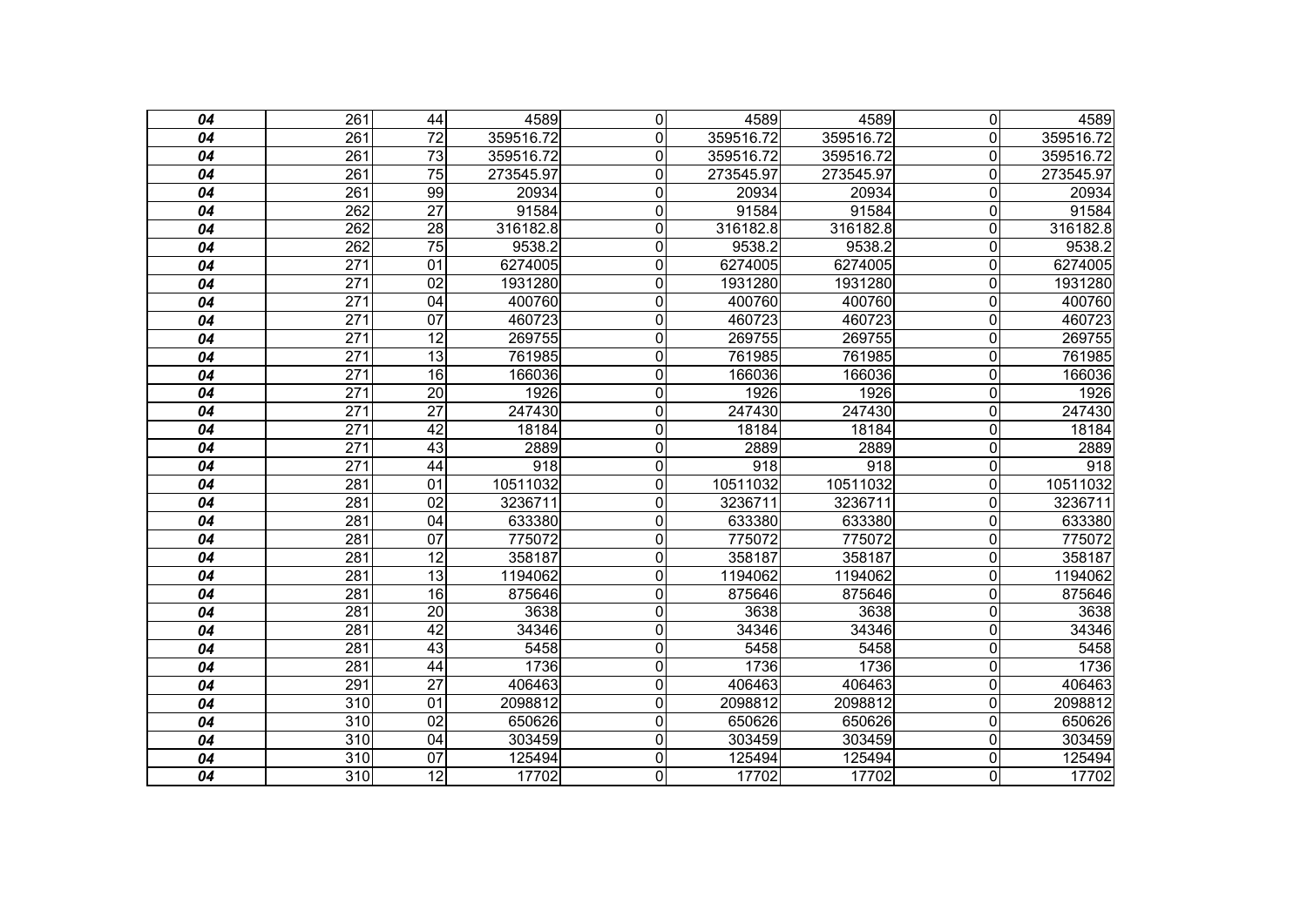| 04 | 310              | 16              | 192162     | $\Omega$     | 192162     | 192162     | $\overline{0}$ | 192162     |
|----|------------------|-----------------|------------|--------------|------------|------------|----------------|------------|
| 04 | $\overline{310}$ | $\overline{27}$ | 44343      | 0            | 44343      | 44343      | $\Omega$       | 44343      |
| 04 | 310              | 28              | 366603.28  | 0            | 366603.28  | 366603.28  | $\mathbf 0$    | 366603.28  |
| 04 | 310              | $\overline{75}$ | 65988.72   | 0            | 65988.72   | 65988.72   | $\mathbf{0}$   | 65988.72   |
| 04 | 340              | 01              | 194802     | $\mathbf 0$  | 194802     | 194802     | 0              | 194802     |
| 04 | $\overline{340}$ | 02              | 60393      | $\mathbf{0}$ | 60393      | 60393      | 0              | 60393      |
| 04 | 340              | 04              | 27107      | $\mathbf 0$  | 27107      | 27107      | 0              | 27107      |
| 04 | 340              | $\overline{07}$ | 11652      | 0            | 11652      | 11652      | 0              | 11652      |
| 04 | $\overline{340}$ | 12              | 1476       | $\mathbf 0$  | 1476       | 1476       | 0              | 1476       |
| 04 | 340              | $\overline{16}$ | 16024      | 0            | 16024      | 16024      | $\mathbf 0$    | 16024      |
| 04 | 410              | $\overline{01}$ | 6611574    | 0            | 6611574    | 6611574    | 0              | 6611574    |
| 04 | 410              | $\overline{02}$ | 2044169    | $\mathbf 0$  | 2044169    | 2044169    | $\mathbf 0$    | 2044169    |
| 04 | 410              | 04              | 660586     | $\mathbf 0$  | 660586     | 660586     | $\mathbf{0}$   | 660586     |
| 04 | 410              | $\overline{07}$ | 430618     | 0            | 430618     | 430618     | $\Omega$       | 430618     |
| 04 | 410              | $\overline{12}$ | 144729     | 0            | 144729     | 144729     | 0              | 144729     |
| 04 | 410              | $\overline{13}$ | 9271       | 0            | 9271       | 9271       | $\mathbf 0$    | 9271       |
| 04 | 410              | 16              | 60907      | 0            | 60907      | 60907      | $\mathbf 0$    | 60907      |
| 04 | 410              | $\overline{27}$ | 867        | $\mathbf 0$  | 867        | 867        | $\mathbf 0$    | 867        |
| 04 | 410              | 28              | 740043.7   | 0            | 740043.7   | 740043.7   | 0              | 740043.7   |
| 04 | 410              | $\overline{32}$ | 7131204.71 | $\mathbf 0$  | 7131204.71 | 7131204.71 | 0              | 7131204.71 |
| 04 | 410              | $\overline{72}$ | 601247.14  | $\mathbf 0$  | 601247.14  | 601247.14  | $\Omega$       | 601247.14  |
| 04 | 410              | $\overline{73}$ | 601247.14  | 0            | 601247.14  | 601247.14  | $\Omega$       | 601247.14  |
| 04 | 410              | $\overline{75}$ | 5689.65    | $\mathbf 0$  | 5689.65    | 5689.65    | $\mathbf{0}$   | 5689.65    |
| 04 | 420              | 01              | 2115244    | 0            | 2115244    | 2115244    | $\Omega$       | 2115244    |
| 04 | 420              | $\overline{02}$ | 652984     | $\mathbf 0$  | 652984     | 652984     | $\mathbf{0}$   | 652984     |
| 04 | 420              | 03              | 53853      | 0            | 53853      | 53853      | $\mathbf{0}$   | 53853      |
| 04 | 420              | 04              | 180543     | 0            | 180543     | 180543     | 0              | 180543     |
| 04 | 420              | 07              | 133672     | 0            | 133672     | 133672     | 0              | 133672     |
| 04 | 420              | 12              | 26965      | 0            | 26965      | 26965      | 0              | 26965      |
| 04 | 420              | $\overline{13}$ | 14616      | 0            | 14616      | 14616      | 0              | 14616      |
| 04 | 420              | 16              | 72540      | 0            | 72540      | 72540      | $\mathbf{0}$   | 72540      |
| 04 | 420              | 21              | 2548217.09 | 0            | 2548217.09 | 2548217.09 | 0              | 2548217.09 |
| 04 | 420              | $\overline{27}$ | $-1883313$ | 0            | $-1883313$ | -1883313   | 0              | -1883313   |
| 04 | 420              | 28              | 156482     | 0            | 156482     | 156482     | 0              | 156482     |
| 04 | 420              | 32              | 14132479.1 | 0            | 14132479.1 | 14132479.1 | 0              | 14132479.1 |
| 04 | 420              | $\overline{72}$ | 927460.27  | 0            | 927460.27  | 927460.27  | 0              | 927460.27  |
| 04 | 420              | 73              | 927460.27  | 0            | 927460.27  | 927460.27  | 0              | 927460.27  |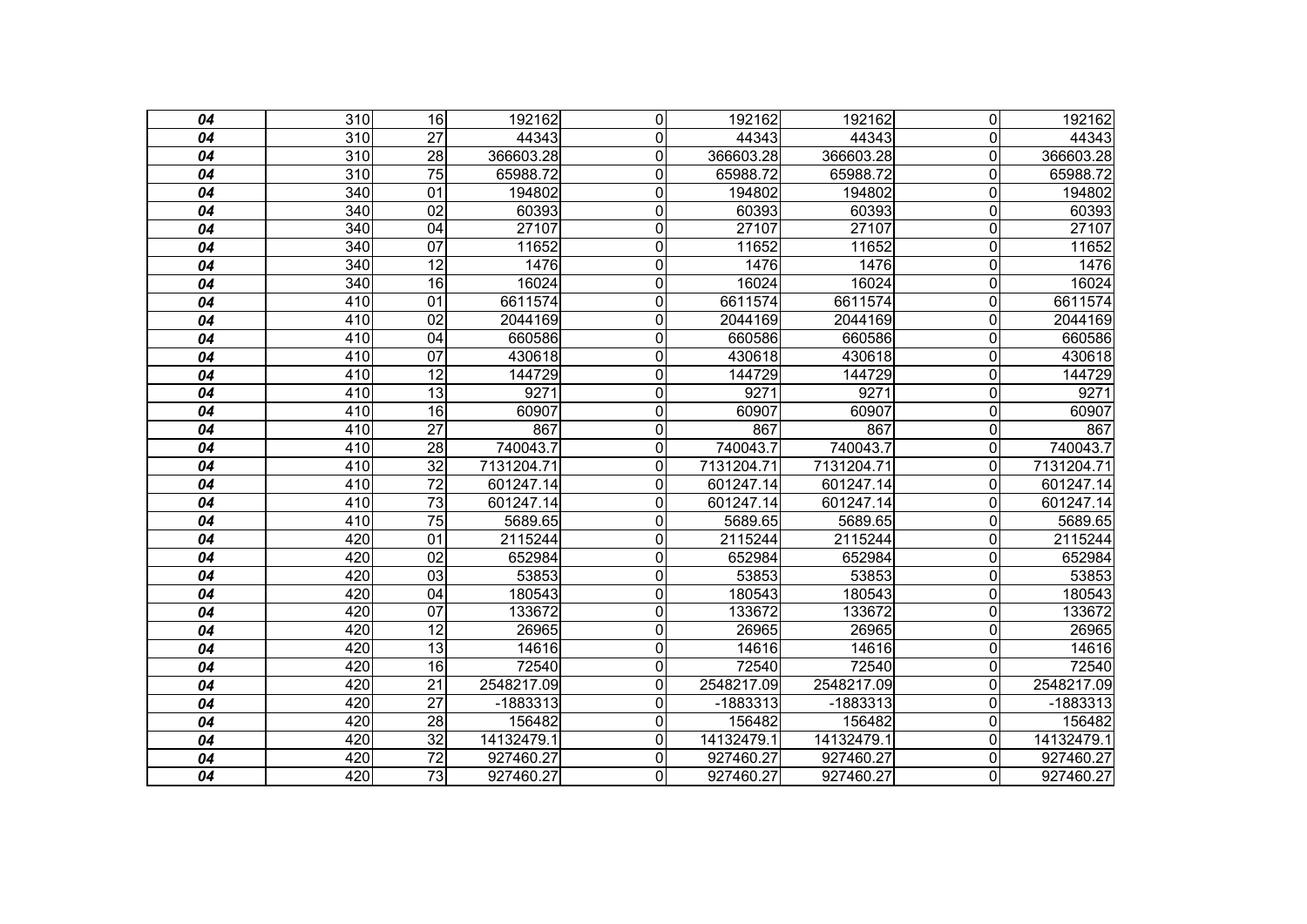| 04              | 420 | 99              | 47070      | $\overline{0}$ | 47070      | 47070      | $\overline{0}$          | 47070        |
|-----------------|-----|-----------------|------------|----------------|------------|------------|-------------------------|--------------|
| 04              | 431 | 01              | 519644     | 0              | 519644     | 519644     | $\overline{0}$          | 519644       |
| 04              | 431 | $\overline{02}$ | 161090     | $\mathbf 0$    | 161090     | 161090     | $\mathbf 0$             | 161090       |
| $\overline{04}$ | 431 | $\overline{03}$ | 17951      | 0              | 17951      | 17951      | $\mathbf 0$             | 17951        |
| 04              | 431 | 04              | 75788      | $\mathbf 0$    | 75788      | 75788      | $\mathbf 0$             | 75788        |
| 04              | 431 | 07              | 36643      | $\mathbf 0$    | 36643      | 36643      | $\mathbf 0$             | 36643        |
| 04              | 431 | 12              | 9407       | $\mathbf 0$    | 9407       | 9407       | $\mathbf 0$             | 9407         |
| 04              | 431 | $\overline{13}$ | 19309      | $\mathbf 0$    | 19309      | 19309      | $\overline{0}$          | 19309        |
| 04              | 431 | 16              | 474        | $\mathbf 0$    | 474        | 474        | $\mathbf 0$             | 474          |
| 04              | 431 | $\overline{18}$ | 19857      | $\mathbf 0$    | 19857      | 19857      | $\mathbf 0$             | 19857        |
| 04              | 431 | $\overline{32}$ | 2970477.56 | $\mathbf 0$    | 2970477.56 | 2970477.56 | $\Omega$                | 2970477.56   |
| 04              | 431 | $\overline{72}$ | -185469.82 | 0              | -185469.82 | -185469.82 | 0                       | -185469.82   |
| 04              | 431 | $\overline{73}$ | -185469.82 | 0              | -185469.82 | -185469.82 | 0                       | $-185469.82$ |
| 04              | 432 | $\overline{01}$ | 588236     | 0              | 588236     | 588236     | $\mathbf{0}$            | 588236       |
| 04              | 432 | 02              | 182355     | 0              | 182355     | 182355     | $\mathbf 0$             | 182355       |
| 04              | 432 | 04              | 86564      | $\mathbf 0$    | 86564      | 86564      | $\mathbf 0$             | 86564        |
| 04              | 432 | 07              | 36134      | $\mathbf 0$    | 36134      | 36134      | $\mathbf 0$             | 36134        |
| 04              | 432 | $\overline{12}$ | 4426       | $\mathbf 0$    | 4426       | 4426       | $\mathbf 0$             | 4426         |
| 04              | 432 | 16              | 55814      | $\overline{0}$ | 55814      | 55814      | $\overline{\mathsf{o}}$ | 55814        |
| 04              | 433 | 01              | 66056      | 0              | 66056      | 66056      | $\overline{0}$          | 66056        |
| 04              | 433 | $\overline{02}$ | 20479      | $\mathbf 0$    | 20479      | 20479      | $\mathbf 0$             | 20479        |
| 04              | 433 | 04              | 4386       | $\overline{0}$ | 4386       | 4386       | $\overline{\mathsf{o}}$ | 4386         |
| 04              | 433 | 07              | 5738       | $\mathbf 0$    | 5738       | 5738       | $\mathbf 0$             | 5738         |
| 04              | 433 | $\overline{12}$ | 2117       | $\mathbf 0$    | 2117       | 2117       | $\mathbf 0$             | 2117         |
| 04              | 433 | 13              | 579        | $\overline{0}$ | 579        | 579        | $\overline{\mathsf{o}}$ | 579          |
| 04              | 433 | 16              | 1648       | 0              | 1648       | 1648       | $\mathbf 0$             | 1648         |
| 04              | 440 | $\overline{01}$ | 33900      | $\mathbf 0$    | 33900      | 33900      | $\mathbf 0$             | 33900        |
| 04              | 440 | $\overline{02}$ | 10512      | $\overline{0}$ | 10512      | 10512      | $\mathbf 0$             | 10512        |
| 04              | 440 | 04              | 2351       | $\mathbf 0$    | 2351       | 2351       | $\overline{0}$          | 2351         |
| 04              | 440 | 07              | 2912       | $\overline{0}$ | 2912       | 2912       | $\overline{\mathsf{o}}$ | 2912         |
| 04              | 440 | $\overline{12}$ | 1059       | $\mathbf 0$    | 1059       | 1059       | $\overline{\mathsf{o}}$ | 1059         |
| 04              | 440 | $\overline{13}$ | 315        | $\mathbf 0$    | 315        | 315        | $\mathbf 0$             | 315          |
| 04              | 440 | 16              | 1061       | $\overline{0}$ | 1061       | 1061       | $\overline{\mathsf{o}}$ | 1061         |
| 04              | 440 | $\overline{27}$ | 647054     | $\mathbf 0$    | 647054     | 647054     | $\mathbf 0$             | 647054       |
| 04              | 440 | 28              | 663891.08  | $\mathbf 0$    | 663891.08  | 663891.08  | $\overline{0}$          | 663891.08    |
| 04              | 440 | $\overline{32}$ | 58076.68   | $\mathbf 0$    | 58076.68   | 58076.68   | $\mathbf 0$             | 58076.68     |
| 04              | 440 | $\overline{72}$ | 5483.43    | $\overline{0}$ | 5483.43    | 5483.43    | $\overline{0}$          | 5483.43      |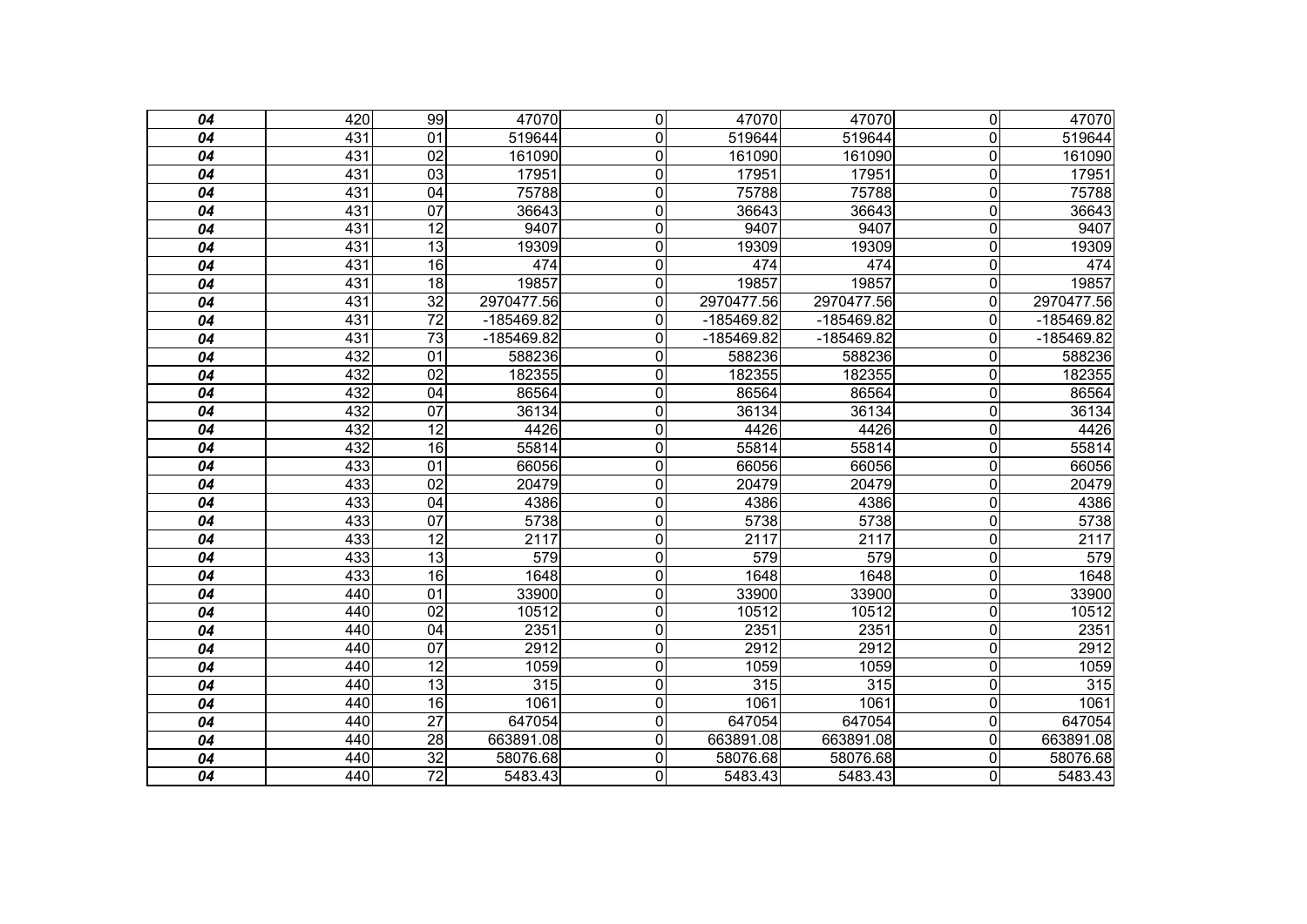| 04 | 440              | $\overline{73}$ | 5483.43    | 0              | 5483.43    | 5483.43    | $\overline{0}$          | 5483.43    |
|----|------------------|-----------------|------------|----------------|------------|------------|-------------------------|------------|
| 04 | 440              | $\overline{75}$ | 102172.86  | $\mathbf 0$    | 102172.86  | 102172.86  | $\mathbf 0$             | 102172.86  |
| 04 | 510              | 01              | 2493551    | $\mathbf 0$    | 2493551    | 2493551    | $\mathbf 0$             | 2493551    |
| 04 | 510              | 02              | 778116     | $\mathbf 0$    | 778116     | 778116     | $\mathbf 0$             | 778116     |
| 04 | 510              | 03              | 14959      | $\mathbf 0$    | 14959      | 14959      | $\mathbf 0$             | 14959      |
| 04 | 510              | $\overline{04}$ | 166883     | $\mathbf 0$    | 166883     | 166883     | $\mathbf 0$             | 166883     |
| 04 | 510              | $\overline{07}$ | 169059     | $\mathbf 0$    | 169059     | 169059     | $\mathbf 0$             | 169059     |
| 04 | 510              | $\overline{12}$ | 42983      | $\mathbf 0$    | 42983      | 42983      | $\mathbf 0$             | 42983      |
| 04 | 510              | 13              | 14061      | $\overline{0}$ | 14061      | 14061      | $\overline{\mathsf{o}}$ | 14061      |
| 04 | 510              | 16              | 23180      | $\mathbf 0$    | 23180      | 23180      | $\mathbf 0$             | 23180      |
| 04 | 510              | 28              | 55678      | $\mathbf 0$    | 55678      | 55678      | $\mathbf 0$             | 55678      |
| 04 | 510              | $\overline{32}$ | 696066.58  | $\mathbf 0$    | 696066.58  | 696066.58  | $\mathbf 0$             | 696066.58  |
| 04 | 510              | $\overline{72}$ | 50399.27   | 0              | 50399.27   | 50399.27   | $\mathbf 0$             | 50399.27   |
| 04 | 510              | $\overline{73}$ | 50399.27   | 0              | 50399.27   | 50399.27   | $\mathbf 0$             | 50399.27   |
| 04 | 510              | 99              | 92471      | 0              | 92471      | 92471      | $\mathbf 0$             | 92471      |
| 04 | 520              | 01              | 81000      | $\mathbf 0$    | 81000      | 81000      | $\mathbf 0$             | 81000      |
| 04 | 520              | $\overline{02}$ | 25110      | $\mathbf 0$    | 25110      | 25110      | $\overline{\mathsf{o}}$ | 25110      |
| 04 | 520              | 04              | 14580      | $\mathbf 0$    | 14580      | 14580      | $\mathbf 0$             | 14580      |
| 04 | 520              | $\overline{07}$ | 9432       | $\overline{0}$ | 9432       | 9432       | $\overline{0}$          | 9432       |
| 04 | 520              | $\overline{12}$ | 1884       | $\mathbf 0$    | 1884       | 1884       | $\overline{0}$          | 1884       |
| 04 | 520              | $\overline{13}$ | 630        | $\overline{0}$ | 630        | 630        | $\overline{0}$          | 630        |
| 04 | 520              | $\overline{27}$ | $-27630$   | $\overline{0}$ | $-27630$   | $-27630$   | $\overline{0}$          | $-27630$   |
| 04 | 531              | 01              | 138230     | $\mathbf 0$    | 138230     | 138230     | $\mathbf 0$             | 138230     |
| 04 | 531              | $\overline{02}$ | 42625      | $\mathbf 0$    | 42625      | 42625      | $\mathbf 0$             | 42625      |
| 04 | 531              | $\overline{04}$ | 24750      | $\overline{0}$ | 24750      | 24750      | $\overline{\mathsf{o}}$ | 24750      |
| 04 | $\overline{531}$ | $\overline{07}$ | 10611      | $\overline{0}$ | 10611      | 10611      | $\mathbf 0$             | 10611      |
| 04 | 531              | 12              | 6167       | $\overline{0}$ | 6167       | 6167       | $\overline{0}$          | 6167       |
| 04 | 531              | 13              | 630        | 0              | 630        | 630        | $\mathbf 0$             | 630        |
| 04 | 531              | 32              | 3782798.19 | 0              | 3782798.19 | 3782798.19 | $\Omega$                | 3782798.19 |
| 04 | 531              | $\overline{72}$ | 229505.89  | 0              | 229505.89  | 229505.89  | $\mathbf{0}$            | 229505.89  |
| 04 | 531              | 73              | 229505.89  | $\mathbf 0$    | 229505.89  | 229505.89  | $\mathbf 0$             | 229505.89  |
| 04 | 532              | 01              | 34000      | 0              | 34000      | 34000      | 0                       | 34000      |
| 04 | 532              | $\overline{02}$ | 10540      | 0              | 10540      | 10540      | $\mathbf 0$             | 10540      |
| 04 | 532              | $\overline{07}$ | 2358       | $\mathbf 0$    | 2358       | 2358       | $\mathbf 0$             | 2358       |
| 04 | 532              | $\overline{32}$ | 1667296.22 | $\mathbf 0$    | 1667296.22 | 1667296.22 | $\mathbf 0$             | 1667296.22 |
| 04 | 532              | $\overline{72}$ | 111528.95  | $\mathbf 0$    | 111528.95  | 111528.95  | $\mathbf 0$             | 111528.95  |
| 04 | 532              | 73              | 111528.95  | 0              | 111528.95  | 111528.95  | 0                       | 111528.95  |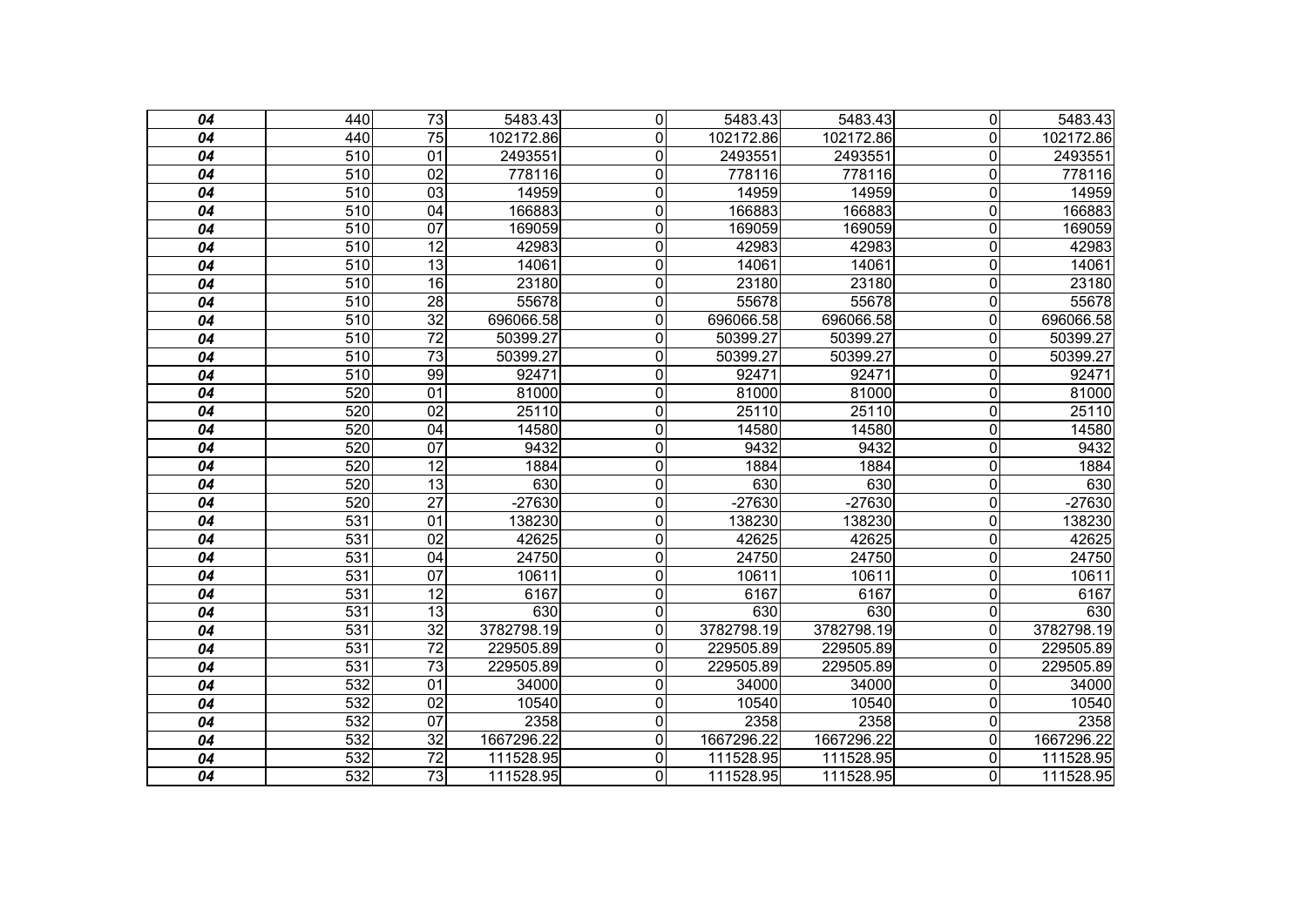| 04 | 610 | $\overline{32}$ | $-421377.2$  | $\overline{0}$   | $-421377.2$  | $-421377.2$  | $\overline{0}$ | $-421377.2$  |
|----|-----|-----------------|--------------|------------------|--------------|--------------|----------------|--------------|
| 04 | 610 | $\overline{72}$ | $-25282.68$  | 0                | $-25282.68$  | $-25282.68$  | $\overline{0}$ | $-25282.68$  |
| 04 | 610 | 73              | $-25282.68$  | $\mathbf 0$      | $-25282.68$  | $-25282.68$  | $\mathbf 0$    | $-25282.68$  |
| 04 | 630 | 01              | 250800       | $\mathbf 0$      | 250800       | 250800       | $\mathbf 0$    | 250800       |
| 04 | 630 | $\overline{02}$ | 77748        | $\mathbf 0$      | 77748        | 77748        | 0              | 77748        |
| 04 | 630 | $\overline{04}$ | 41274        | $\mathbf 0$      | 41274        | 41274        | $\mathbf 0$    | 41274        |
| 04 | 630 | 07              | 10611        | $\mathbf 0$      | 10611        | 10611        | $\mathbf 0$    | 10611        |
| 04 | 641 | $\overline{01}$ | 254200       | $\mathbf 0$      | 254200       | 254200       | $\mathbf 0$    | 254200       |
| 04 | 641 | 02              | 78802        | $\mathbf 0$      | 78802        | 78802        | $\mathbf 0$    | 78802        |
| 04 | 641 | 04              | 11718        | $\mathbf 0$      | 11718        | 11718        | $\mathbf 0$    | 11718        |
| 04 | 641 | 07              | 27118        | 0                | 27118        | 27118        | $\Omega$       | 27118        |
| 04 | 641 | $\overline{18}$ | 21016.94     | $\mathbf 0$      | 21016.94     | 21016.94     | $\mathbf 0$    | 21016.94     |
| 04 | 641 | $\overline{21}$ | 966661.5     | 0                | 966661.5     | 966661.5     | $\Omega$       | 966661.5     |
| 04 | 641 | 28              | 315217.56    | 0                | 315217.56    | 315217.56    | $\Omega$       | 315217.56    |
| 04 | 641 | $\overline{32}$ | 15293709.12  | 0                | 15293709.12  | 15293709.12  | $\Omega$       | 15293709.12  |
| 04 | 641 | 72              | 25282.68     | $\mathbf{0}$     | 25282.68     | 25282.68     | $\Omega$       | 25282.68     |
| 04 | 641 | $\overline{73}$ | 25282.68     | $\mathbf{0}$     | 25282.68     | 25282.68     | $\Omega$       | 25282.68     |
| 04 | 642 | $\overline{01}$ | 610500       | $\mathbf 0$      | 610500       | 610500       | $\overline{0}$ | 610500       |
| 04 | 642 | $\overline{02}$ | 189255       | $\mathbf 0$      | 189255       | 189255       | $\overline{0}$ | 189255       |
| 04 | 642 | 04              | 82026        | $\mathbf 0$      | 82026        | 82026        | $\overline{0}$ | 82026        |
| 04 | 642 | $\overline{07}$ | 39497        | $\mathbf 0$      | 39497        | 39497        | $\overline{0}$ | 39497        |
| 04 | 643 | $\overline{01}$ | 126700       | $\overline{0}$   | 126700       | 126700       | $\overline{0}$ | 126700       |
| 04 | 643 | 02              | 39277        | $\mathbf 0$      | 39277        | 39277        | $\overline{0}$ | 39277        |
| 04 | 643 | 04              | 12600        | $\mathbf 0$      | 12600        | 12600        | $\mathbf 0$    | 12600        |
| 04 | 643 | 07              | 18864        | $\mathbf 0$      | 18864        | 18864        | $\mathbf 0$    | 18864        |
| 04 | 643 | $\overline{12}$ | 3668         | 0                | 3668         | 3668         | $\mathbf 0$    | 3668         |
| 04 | 643 | 28              | 12000        | 0                | 12000        | 12000        | $\mathbf 0$    | 12000        |
| 04 | 644 | 28              | 4200         | 0                | 4200         | 4200         | $\overline{0}$ | 4200         |
| 04 | 651 | 21              | -280610.4    | 0                | $-280610.4$  | -280610.4    | $\Omega$       | -280610.4    |
| 04 | 651 | $\overline{28}$ | $-21016.94$  | $\mathbf{0}$     | $-21016.94$  | $-21016.94$  | $\Omega$       | $-21016.94$  |
| 04 | 651 | 32              | -11270433.82 | $\mathbf{0}$     | -11270433.82 | -11270433.82 | $\mathbf{0}$   | -11270433.82 |
| 04 | 651 | $\overline{72}$ | 195814.06    | $\mathbf 0$      | 195814.06    | 195814.06    | $\mathbf{0}$   | 195814.06    |
| 04 | 651 | $\overline{73}$ | 195814.06    | $\mathbf{0}$     | 195814.06    | 195814.06    | $\Omega$       | 195814.06    |
| 04 | 651 | 99              | 390926.4     | $\mathbf 0$      | 390926.4     | 390926.4     | 0              | 390926.4     |
| 04 | 657 | 18              | -21016.94    | $\boldsymbol{0}$ | $-21016.94$  | -21016.94    | $\mathbf 0$    | $-21016.94$  |
| 04 | 657 | $\overline{21}$ | $-686051.1$  | $\mathbf 0$      | $-686051.1$  | $-686051.1$  | $\mathbf 0$    | $-686051.1$  |
| 04 | 657 | 28              | -132081.92   | 0                | -132081.92   | -132081.92   | 0              | -132081.92   |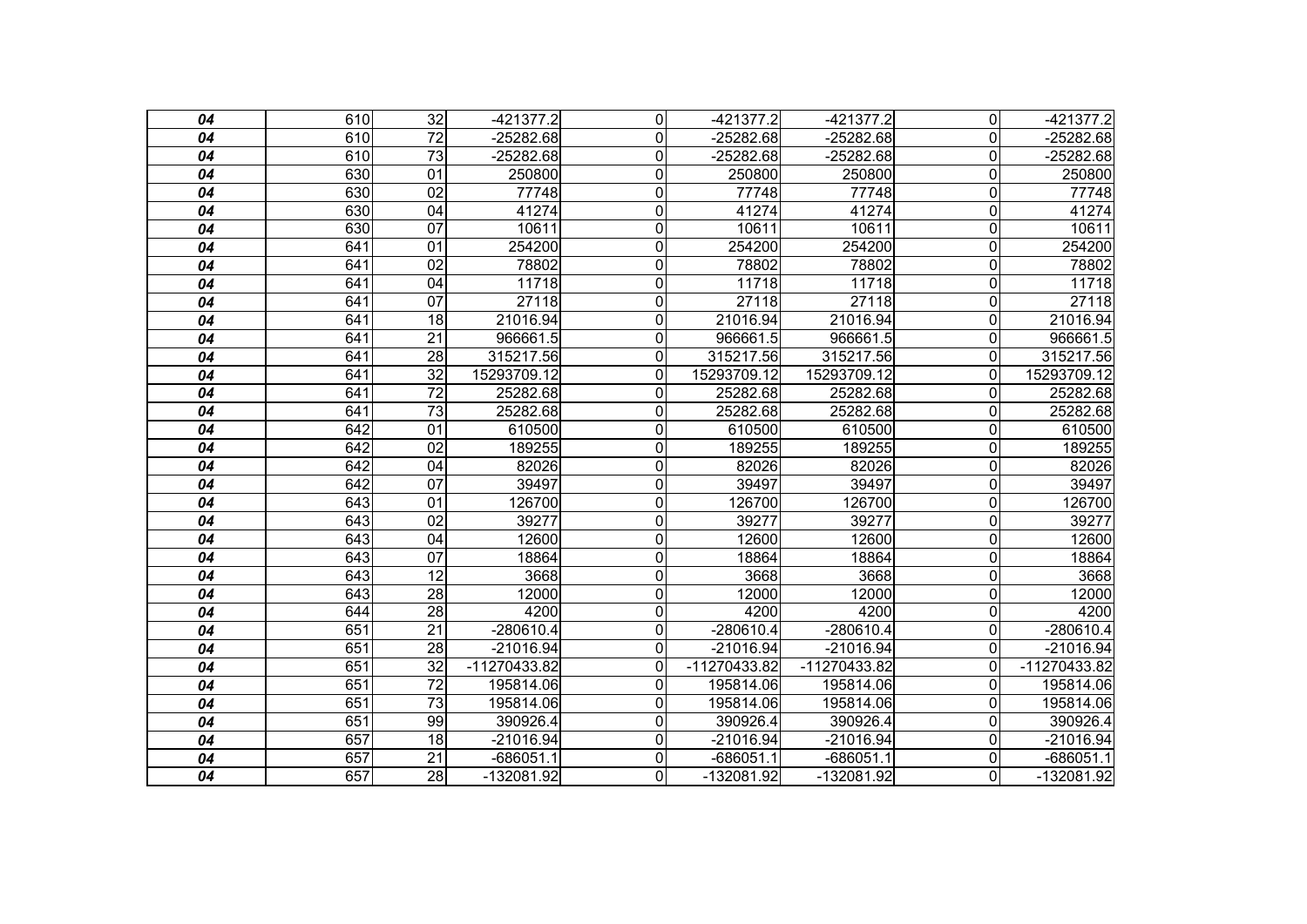| 04                         | 657              | $\overline{72}$ | $-21903.85$ | $\overline{0}$ | $-21903.85$ | $-21903.85$ | $\overline{0}$          | $-21903.85$ |
|----------------------------|------------------|-----------------|-------------|----------------|-------------|-------------|-------------------------|-------------|
| 04                         | 657              | 73              | $-21903.85$ | $\mathbf 0$    | $-21903.85$ | $-21903.85$ | $\overline{0}$          | $-21903.85$ |
| 04                         | 657              | 99              | $-309984.5$ | $\overline{0}$ | $-309984.5$ | $-309984.5$ | $\overline{\mathsf{o}}$ | $-309984.5$ |
| 04                         | $\overline{711}$ | $\overline{32}$ | 638207.44   | $\mathbf 0$    | 638207.44   | 638207.44   | $\mathbf 0$             | 638207.44   |
| 04                         | $\overline{711}$ | $\overline{72}$ | 57438.9     | $\mathbf 0$    | 57438.9     | 57438.9     | $\overline{0}$          | 57438.9     |
| 04                         | 711              | 73              | 57438.9     | $\overline{0}$ | 57438.9     | 57438.9     | $\mathbf 0$             | 57438.9     |
| 04                         | 731              | $\overline{27}$ | 4455        | $\mathbf 0$    | 4455        | 4455        | $\mathbf 0$             | 4455        |
| 05                         | 111              | 01              | 311368      | 0              | 311368      | 311368      | $\overline{0}$          | 311368      |
| 05                         | $\overline{111}$ | 02              | 96525       | $\overline{0}$ | 96525       | 96525       | $\overline{\mathsf{o}}$ | 96525       |
| 05                         | 111              | 04              | 35085       | $\mathbf 0$    | 35085       | 35085       | $\mathbf 0$             | 35085       |
| 05                         | $\overline{111}$ | 07              | 14148       | $\overline{0}$ | 14148       | 14148       | $\overline{\mathsf{o}}$ | 14148       |
| $\overline{05}$            | 111              | $\overline{13}$ | 1850        | $\mathbf 0$    | 1850        | 1850        | $\overline{\mathsf{o}}$ | 1850        |
| 05                         | 111              | $\overline{16}$ | 9840        | $\mathbf 0$    | 9840        | 9840        | $\mathbf 0$             | 9840        |
| 05                         | 114              | 01              | 591950      | $\overline{0}$ | 591950      | 591950      | $\overline{\mathsf{o}}$ | 591950      |
| $\overline{05}$            | 114              | $\overline{02}$ | 187670      | $\mathbf 0$    | 187670      | 187670      | $\mathbf 0$             | 187670      |
| 05                         | 114              | 04              | 68365       | 0              | 68365       | 68365       | $\overline{0}$          | 68365       |
| 05                         | 114              | 07              | 30906       | $\overline{0}$ | 30906       | 30906       | $\overline{\mathsf{o}}$ | 30906       |
| $\overline{05}$            | 114              | $\overline{13}$ | 1750        | $\mathbf 0$    | 1750        | 1750        | $\overline{\mathsf{o}}$ | 1750        |
| 05                         | 114              | 16              | 31890       | $\mathbf 0$    | 31890       | 31890       | $\overline{\mathsf{o}}$ | 31890       |
| 05                         | 114              | $\overline{19}$ | 3938        | $\mathbf 0$    | 3938        | 3938        | $\overline{\mathsf{o}}$ | 3938        |
| 05                         | 122              | 01              | 4714592     | $\mathbf 0$    | 4714592     | 4714592     | $\mathbf 0$             | 4714592     |
| 05                         | 122              | $\overline{02}$ | 1449068     | $\overline{0}$ | 1449068     | 1449068     | $\overline{0}$          | 1449068     |
| 05                         | $\overline{122}$ | 04              | 333567      | 0              | 333567      | 333567      | $\mathbf 0$             | 333567      |
| 05                         | 122              | 07              | 219294      | $\mathbf 0$    | 219294      | 219294      | $\mathbf 0$             | 219294      |
| 05                         | 122              | $\overline{12}$ | 7695        | $\overline{0}$ | 7695        | 7695        | $\overline{\mathsf{o}}$ | 7695        |
| $\overline{\overline{05}}$ | 122              | $\overline{13}$ | $-9823$     | $\mathbf 0$    | $-9823$     | $-9823$     | $\overline{\mathsf{o}}$ | $-9823$     |
| 05                         | 122              | $\overline{15}$ | 79680       | $\mathbf 0$    | 79680       | 79680       | $\mathbf 0$             | 79680       |
| 05                         | $\overline{122}$ | 16              | 41648       | $\mathbf 0$    | 41648       | 41648       | $\mathbf 0$             | 41648       |
| 05                         | $\overline{122}$ | $\overline{20}$ | 19038       | $\mathbf 0$    | 19038       | 19038       | $\overline{\mathsf{o}}$ | 19038       |
| 05                         | 124              | $\overline{01}$ | 549300      | $\overline{0}$ | 549300      | 549300      | $\overline{\mathsf{o}}$ | 549300      |
| 05                         | 124              | $\overline{02}$ | 170283      | $\mathbf 0$    | 170283      | 170283      | $\mathbf 0$             | 170283      |
| 05                         | 124              | 04              | 33156       | $\mathbf 0$    | 33156       | 33156       | $\mathbf 0$             | 33156       |
| 05                         | 124              | 07              | 21222       | $\overline{0}$ | 21222       | 21222       | $\overline{\mathsf{o}}$ | 21222       |
| $\overline{\overline{05}}$ | 124              | 13              | 786         | $\overline{0}$ | 786         | 786         | $\overline{\mathsf{o}}$ | 786         |
| 05                         | 124              | 16              | 5600        | $\mathbf 0$    | 5600        | 5600        | $\mathbf 0$             | 5600        |
| 05                         | 130              | 18              | 3939        | $\overline{0}$ | 3939        | 3939        | $\overline{\mathsf{o}}$ | 3939        |
| $\overline{05}$            | 130              | $\overline{51}$ | 1676        | $\overline{0}$ | 1676        | 1676        | $\overline{\mathsf{o}}$ | 1676        |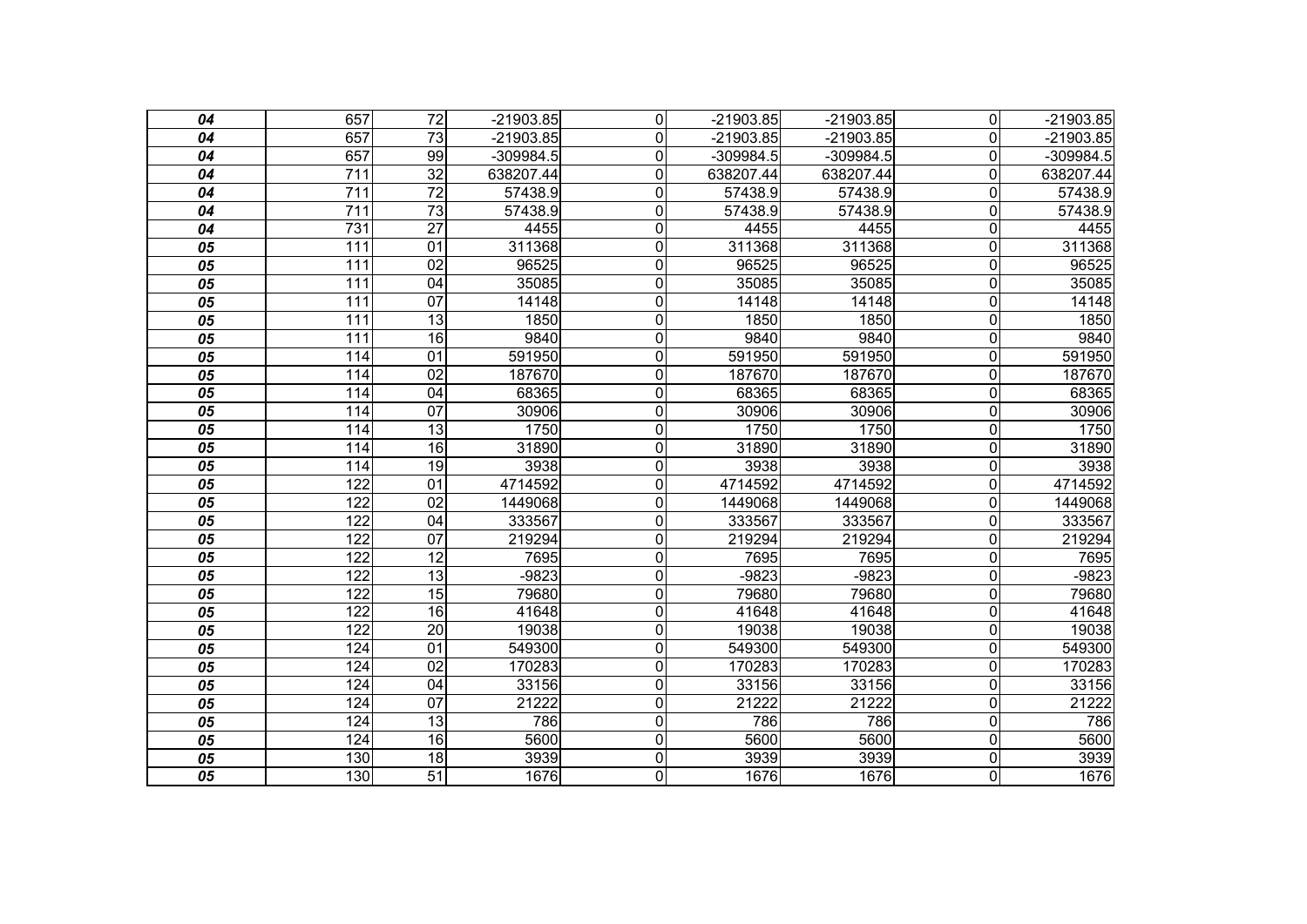| 05                         | 130              | 99              | 66345      | $\mathbf 0$    | 66345      | 66345      | $\overline{0}$          | 66345      |
|----------------------------|------------------|-----------------|------------|----------------|------------|------------|-------------------------|------------|
| 05                         | 311              | 01              | 24886248   | $\mathbf{0}$   | 24886248   | 24886248   | $\overline{0}$          | 24886248   |
| 05                         | 311              | 02              | 7685118    | $\mathbf 0$    | 7685118    | 7685118    | $\overline{\mathsf{o}}$ | 7685118    |
| $\overline{05}$            | $\overline{311}$ | 04              | 2159503    | $\mathbf 0$    | 2159503    | 2159503    | $\overline{\mathsf{o}}$ | 2159503    |
| 05                         | $\overline{311}$ | 07              | 1411971    | $\mathbf 0$    | 1411971    | 1411971    | $\overline{0}$          | 1411971    |
| 05                         | 311              | 12              | 126549     | $\overline{0}$ | 126549     | 126549     | $\overline{\mathsf{o}}$ | 126549     |
| 05                         | $\overline{311}$ | $\overline{13}$ | 329346     | $\overline{0}$ | 329346     | 329346     | $\mathbf 0$             | 329346     |
| 05                         | $\overline{311}$ | 14              | 600        | 0              | 600        | 600        | $\mathbf 0$             | 600        |
| 05                         | 311              | 15              | 291493     | $\overline{0}$ | 291493     | 291493     | $\overline{\mathsf{o}}$ | 291493     |
| 05                         | $\overline{311}$ | 16              | 460162     | 0              | 460162     | 460162     | $\overline{0}$          | 460162     |
| 05                         | 311              | $\overline{20}$ | 23405      | $\mathbf 0$    | 23405      | 23405      | $\mathbf 0$             | 23405      |
| $\overline{05}$            | 311              | $\overline{27}$ | 24162778   | $\mathbf 0$    | 24162778   | 24162778   | $\mathbf 0$             | 24162778   |
| 05                         | $\overline{311}$ | $\overline{28}$ | 2344656.68 | $\mathbf 0$    | 2344656.68 | 2344656.68 | $\mathbf 0$             | 2344656.68 |
| 05                         | 311              | $\overline{32}$ | 1453323.42 | $\overline{0}$ | 1453323.42 | 1453323.42 | $\mathbf 0$             | 1453323.42 |
| $\overline{05}$            | 311              | 33              | 7875.2     | 0              | 7875.2     | 7875.2     | $\mathbf 0$             | 7875.2     |
| 05                         | $\overline{311}$ | $\overline{50}$ | 14500      | 0              | 14500      | 14500      | $\overline{0}$          | 14500      |
| 05                         | 311              | $\overline{72}$ | 119756.58  | $\overline{0}$ | 119756.58  | 119756.58  | $\overline{\mathsf{o}}$ | 119756.58  |
| $\overline{05}$            | 311              | $\overline{73}$ | 119756.58  | $\mathbf 0$    | 119756.58  | 119756.58  | $\mathbf 0$             | 119756.58  |
| 05                         | 311              | $\overline{75}$ | 210577.32  | 0              | 210577.32  | 210577.32  | $\mathbf 0$             | 210577.32  |
| $\overline{\overline{05}}$ | 311              | 99              | 9523       | $\overline{0}$ | 9523       | 9523       | $\overline{0}$          | 9523       |
| 05                         | $\overline{312}$ | $\overline{28}$ | 410059.2   | $\mathbf 0$    | 410059.2   | 410059.2   | $\overline{0}$          | 410059.2   |
| 05                         | 312              | $\overline{75}$ | 73810.8    | 0              | 73810.8    | 73810.8    | $\mathbf 0$             | 73810.8    |
| 05                         | 321              | $\overline{34}$ | 175367     | 0              | 175367     | 175367     | $\mathbf 0$             | 175367     |
| 05                         | 321              | $\overline{35}$ | 3612       | $\mathbf 0$    | 3612       | 3612       | $\mathbf 0$             | 3612       |
| 05                         | 511              | 01              | 3837529    | $\overline{0}$ | 3837529    | 3837529    | $\overline{\mathsf{o}}$ | 3837529    |
| $\overline{\overline{05}}$ | 511              | $\overline{02}$ | 1189634    | $\mathbf 0$    | 1189634    | 1189634    | $\overline{\mathsf{o}}$ | 1189634    |
| 05                         | $\overline{511}$ | 04              | 376236     | $\mathbf 0$    | 376236     | 376236     | $\overline{0}$          | 376236     |
| 05                         | 511              | $\overline{07}$ | 232111     | 0              | 232111     | 232111     | $\mathbf 0$             | 232111     |
| 05                         | 511              | 12              | 43087      | $\mathbf 0$    | 43087      | 43087      | $\overline{\mathsf{o}}$ | 43087      |
| 05                         | 511              | $\overline{13}$ | 52526      | 0              | 52526      | 52526      | $\overline{\mathsf{o}}$ | 52526      |
| 05                         | $\overline{511}$ | 16              | 35564      | $\mathbf 0$    | 35564      | 35564      | $\overline{\mathsf{o}}$ | 35564      |
| 05                         | $\overline{511}$ | $\overline{21}$ | 146923.35  | $\mathbf 0$    | 146923.35  | 146923.35  | $\mathbf 0$             | 146923.35  |
| 05                         | 511              | $\overline{27}$ | 14214      | $\overline{0}$ | 14214      | 14214      | $\overline{0}$          | 14214      |
| $\overline{05}$            | 511              | 28              | 653650.79  | $\overline{0}$ | 653650.79  | 653650.79  | $\overline{0}$          | 653650.79  |
| 05                         | $\overline{511}$ | 33              | 11087567   | 0              | 11087567   | 11087567   | $\mathbf 0$             | 11087567   |
| 05                         | 511              | 51              | 15012      | $\mathbf 0$    | 15012      | 15012      | $\mathbf 0$             | 15012      |
| $\overline{05}$            | $\overline{511}$ | $\overline{72}$ | 22968.14   | $\overline{0}$ | 22968.14   | 22968.14   | $\overline{0}$          | 22968.14   |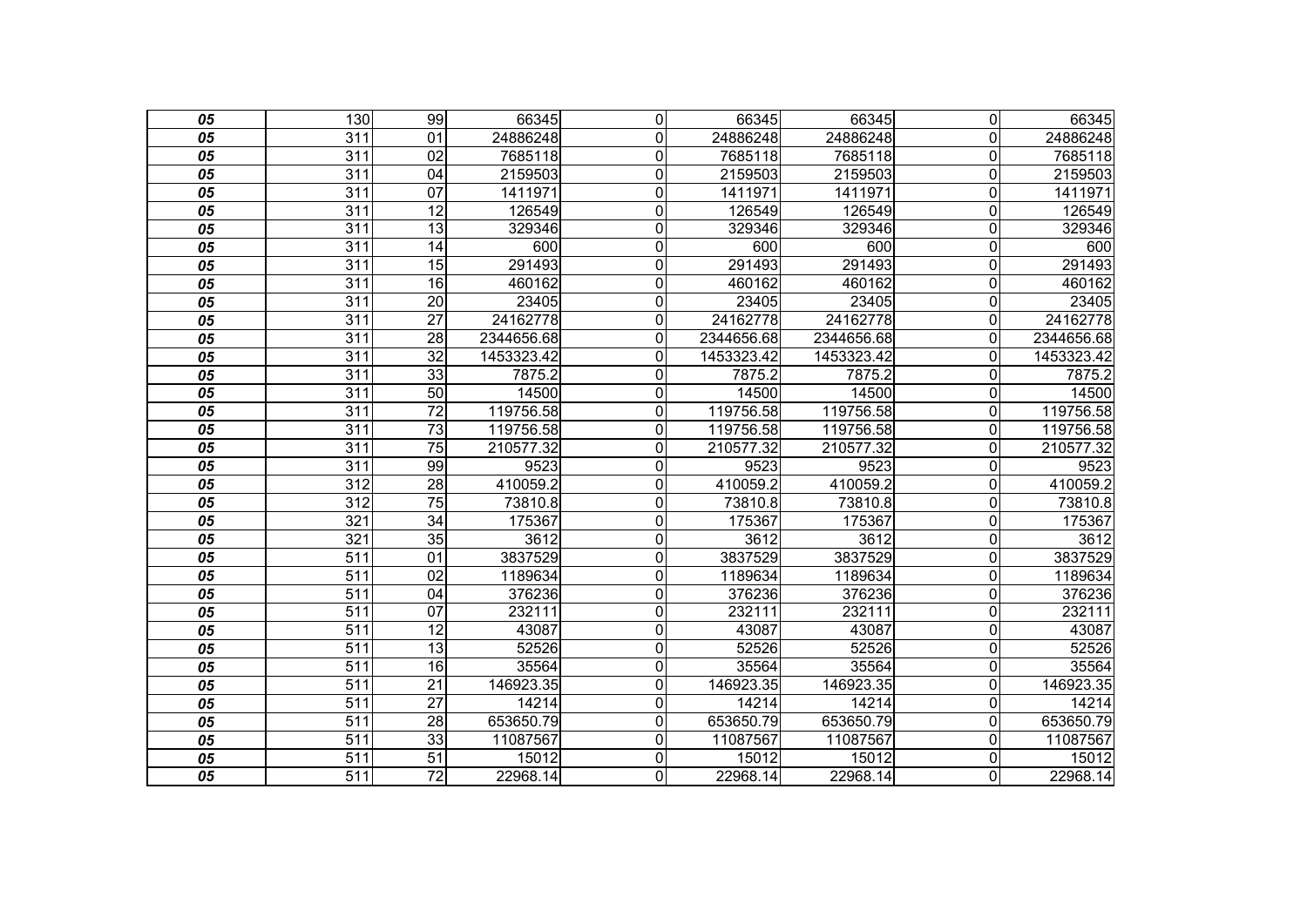| 05 | $\overline{511}$ | $\overline{73}$ | 22968.14   | 0                | 22968.14    | 22968.14    | $\overline{0}$          | 22968.14   |
|----|------------------|-----------------|------------|------------------|-------------|-------------|-------------------------|------------|
| 05 | $\overline{511}$ | $\overline{75}$ | 15667.01   | 0                | 15667.01    | 15667.01    | $\mathbf 0$             | 15667.01   |
| 05 | $\overline{511}$ | 99              | 81013.92   | $\mathbf 0$      | 81013.92    | 81013.92    | $\overline{0}$          | 81013.92   |
| 05 | 512              | $\overline{21}$ | 5864.25    | $\mathbf 0$      | 5864.25     | 5864.25     | $\mathbf 0$             | 5864.25    |
| 05 | 531              | 63              | 6000000    | 0                | 6000000     | 6000000     | $\mathbf 0$             | 6000000    |
| 05 | 531              | 64              | 12000000   | $\mathbf 0$      | 12000000    | 12000000    | $\mathbf 0$             | 12000000   |
| 05 | 612              | $\overline{01}$ | 1480136    | $\mathbf 0$      | 1480136     | 1480136     | $\mathbf 0$             | 1480136    |
| 05 | 612              | $\overline{02}$ | 458842     | $\mathbf 0$      | 458842      | 458842      | $\mathbf 0$             | 458842     |
| 05 | 612              | 04              | 223692     | $\overline{0}$   | 223692      | 223692      | $\overline{\mathsf{o}}$ | 223692     |
| 05 | 612              | $\overline{07}$ | 103499     | $\mathbf 0$      | 103499      | 103499      | $\mathsf{O}\xspace$     | 103499     |
| 05 | 612              | 12              | 10464      | $\boldsymbol{0}$ | 10464       | 10464       | $\mathbf 0$             | 10464      |
| 05 | 612              | $\overline{13}$ | 5432       | 0                | 5432        | 5432        | 0                       | 5432       |
| 05 | 612              | $\overline{16}$ | 72744      | 0                | 72744       | 72744       | $\Omega$                | 72744      |
| 05 | 913              | $\overline{98}$ | 0          | 732023           | $-732023$   | 0           | 732023                  | -732023    |
| 06 | 111              | 01              | 1092324    | $\Omega$         | 1092324     | 1092324     | $\Omega$                | 1092324    |
| 06 | 111              | 02              | 338117     | $\mathbf{0}$     | 338117      | 338117      | $\Omega$                | 338117     |
| 06 | 111              | $\overline{04}$ | 93294      | 0                | 93294       | 93294       | $\overline{0}$          | 93294      |
| 06 | 111              | $\overline{07}$ | 37728      | $\mathbf 0$      | 37728       | 37728       | $\overline{0}$          | 37728      |
| 06 | $\overline{111}$ | 13              | 29728      | $\overline{0}$   | 29728       | 29728       | $\overline{0}$          | 29728      |
| 06 | 112              | $\overline{01}$ | 6333733.12 | $\mathbf 0$      | 6333733.12  | 6333733.12  | $\mathbf 0$             | 6333733.12 |
| 06 | 112              | 02              | 1936229    | $\mathbf 0$      | 1936229     | 1936229     | $\overline{0}$          | 1936229    |
| 06 | 112              | $\overline{03}$ | -1505034   | $\boldsymbol{0}$ | -1505034    | -1505034    | $\Omega$                | $-1505034$ |
| 06 | 112              | 04              | 920160     | $\mathbf 0$      | 920160      | 920160      | $\overline{0}$          | 920160     |
| 06 | 112              | $\overline{07}$ | 272350     | $\mathbf 0$      | 272350      | 272350      | $\overline{0}$          | 272350     |
| 06 | 112              | 13              | 209        | $\overline{0}$   | 209         | 209         | $\overline{0}$          | 209        |
| 06 | 112              | $\overline{15}$ | 57680      | $\mathbf 0$      | 57680       | 57680       | $\mathbf 0$             | 57680      |
| 06 | 112              | 16              | 1426       | $\mathbf 0$      | 1426        | 1426        | $\mathbf 0$             | 1426       |
| 06 | 112              | $\overline{20}$ | 59604      | 0                | 59604       | 59604       | $\mathbf 0$             | 59604      |
| 06 | 112              | $\overline{72}$ | $-785.59$  | $\mathbf 0$      | $-785.59$   | $-785.59$   | $\mathbf 0$             | $-785.59$  |
| 06 | 112              | $\overline{73}$ | $-785.59$  | 0                | $-785.59$   | $-785.59$   | $\overline{0}$          | $-785.59$  |
| 06 | 112              | 75              | -19914.94  | 0                | $-19914.94$ | $-19914.94$ | 0                       | -19914.94  |
| 06 | 121              | 01              | 24855651   | $\mathbf 0$      | 24855651    | 24855651    | 0                       | 24855651   |
| 06 | $\overline{121}$ | $\overline{02}$ | 7020849    | 0                | 7020849     | 7020849     | 0                       | 7020849    |
| 06 | 121              | 03              | 35902      | 0                | 35902       | 35902       | $\mathbf 0$             | 35902      |
| 06 | 121              | 04              | 3197415    | $\overline{0}$   | 3197415     | 3197415     | $\mathbf 0$             | 3197415    |
| 06 | 121              | 07              | 968117     | 0                | 968117      | 968117      | $\mathbf 0$             | 968117     |
| 06 | 121              | 13              | 81090      | 0                | 81090       | 81090       | $\overline{0}$          | 81090      |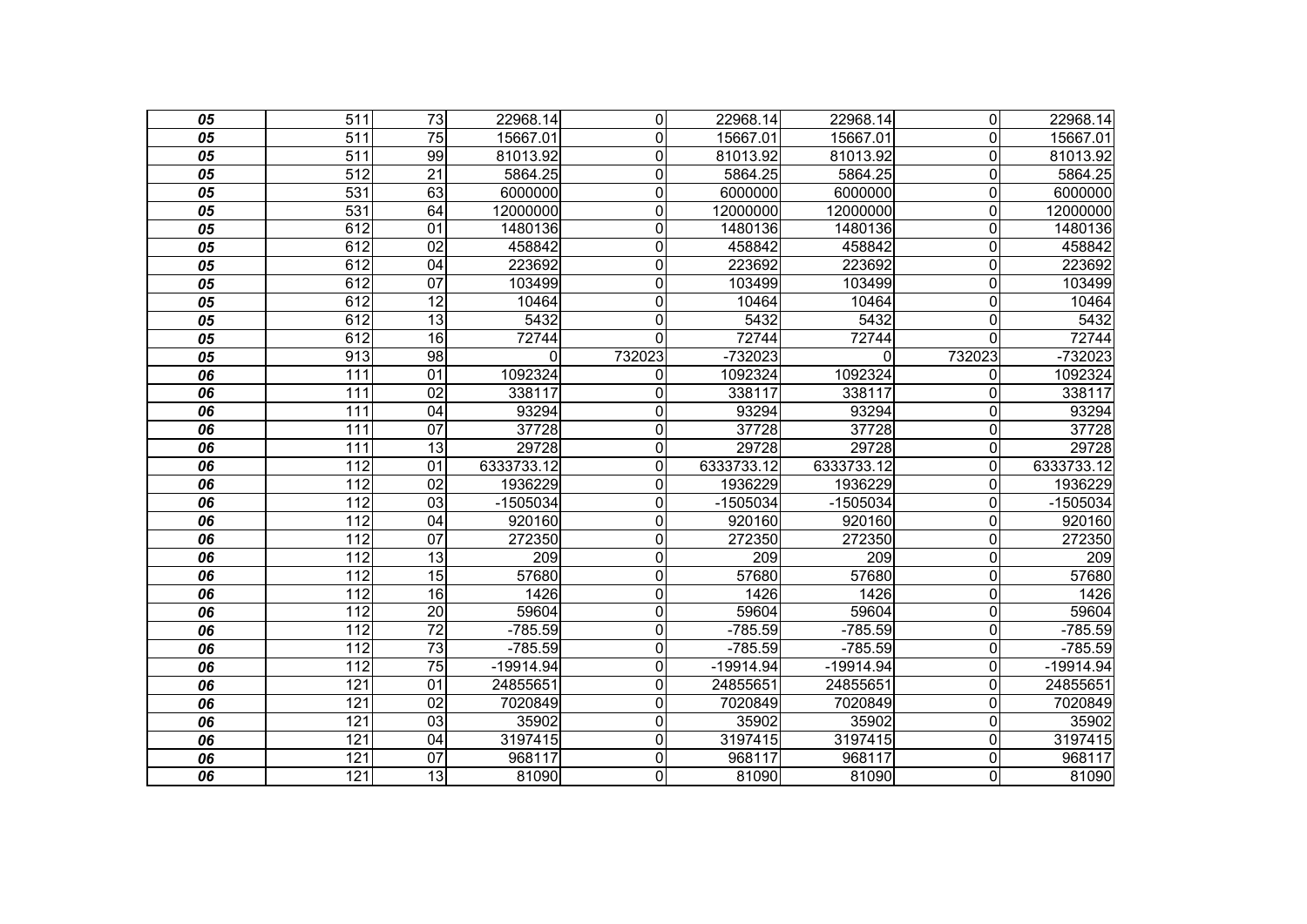| 06              | 121              | $\overline{14}$ | 12000       | $\mathbf 0$      | 12000       | 12000       | $\overline{0}$          | 12000       |
|-----------------|------------------|-----------------|-------------|------------------|-------------|-------------|-------------------------|-------------|
| 06              | 121              | 15              | 347040      | $\mathbf 0$      | 347040      | 347040      | $\mathbf 0$             | 347040      |
| $\overline{06}$ | 121              | $\overline{16}$ | 32942       | $\mathbf 0$      | 32942       | 32942       | $\overline{0}$          | 32942       |
| 06              | 121              | $\overline{20}$ | 103402      | $\mathbf 0$      | 103402      | 103402      | $\mathbf 0$             | 103402      |
| 06              | 121              | 53              | 30000       | $\mathbf 0$      | 30000       | 30000       | $\mathbf 0$             | 30000       |
| 06              | 121              | 99              | $-3500$     | $\boldsymbol{0}$ | $-3500$     | $-3500$     | $\mathbf 0$             | $-3500$     |
| 06              | 122              | $\overline{01}$ | 2065380     | $\mathbf 0$      | 2065380     | 2065380     | $\mathbf 0$             | 2065380     |
| 06              | 122              | $\overline{02}$ | 657458      | $\mathbf 0$      | 657458      | 657458      | $\mathbf 0$             | 657458      |
| 06              | 122              | 04              | 273672      | $\overline{0}$   | 273672      | 273672      | $\overline{\mathsf{o}}$ | 273672      |
| 06              | 122              | $\overline{07}$ | 89558       | $\mathbf 0$      | 89558       | 89558       | $\mathbf 0$             | 89558       |
| 06              | 122              | $\overline{14}$ | 7000        | $\boldsymbol{0}$ | 7000        | 7000        | $\pmb{0}$               | 7000        |
| 06              | 130              | $\overline{18}$ | 475612.83   | $\mathbf 0$      | 475612.83   | 475612.83   | $\mathbf 0$             | 475612.83   |
| 06              | 130              | $\overline{35}$ | 16396       | 0                | 16396       | 16396       | $\Omega$                | 16396       |
| 06              | 130              | $\overline{72}$ | $-11255.58$ | 0                | $-11255.58$ | $-11255.58$ | $\Omega$                | $-11255.58$ |
| 06              | 130              | 73              | $-11255.58$ | 0                | $-11255.58$ | $-11255.58$ | $\Omega$                | $-11255.58$ |
| 06              | 130              | $\overline{75}$ | $-18747.54$ | 0                | $-18747.54$ | $-18747.54$ | $\Omega$                | $-18747.54$ |
| 06              | $\overline{143}$ | 01              | 274500      | $\overline{0}$   | 274500      | 274500      | $\overline{0}$          | 274500      |
| 06              | $\overline{143}$ | $\overline{02}$ | 85095       | 0                | 85095       | 85095       | $\mathbf 0$             | 85095       |
| 06              | $\overline{143}$ | 04              | 19926       | $\overline{0}$   | 19926       | 19926       | $\overline{\mathsf{o}}$ | 19926       |
| 06              | 143              | $\overline{07}$ | 9432        | $\mathbf 0$      | 9432        | 9432        | $\mathbf 0$             | 9432        |
| 06              | 143              | $\overline{13}$ | 1500        | $\mathbf 0$      | 1500        | 1500        | $\mathbf 0$             | 1500        |
| 06              | 143              | $\overline{14}$ | 580         | $\overline{0}$   | 580         | 580         | $\overline{0}$          | 580         |
| 06              | 147              | 01              | 558450      | $\mathbf 0$      | 558450      | 558450      | $\mathbf 0$             | 558450      |
| 06              | 147              | 02              | 173121      | $\mathbf 0$      | 173121      | 173121      | $\mathbf 0$             | 173121      |
| 06              | 147              | $\overline{04}$ | 68375       | $\overline{0}$   | 68375       | 68375       | $\overline{\mathsf{o}}$ | 68375       |
| 06              | 147              | $\overline{07}$ | 23584       | $\mathbf 0$      | 23584       | 23584       | $\mathbf 0$             | 23584       |
| 06              | 151              | 10              | 114452      | $\mathbf 0$      | 114452      | 114452      | $\mathbf 0$             | 114452      |
| 06              | 153              | 01              | 2345590     | 0                | 2345590     | 2345590     | $\mathbf 0$             | 2345590     |
| 06              | 153              | $\overline{02}$ | 650583      | $\overline{0}$   | 650583      | 650583      | $\overline{0}$          | 650583      |
| 06              | 153              | 04              | 313011      | 0                | 313011      | 313011      | $\overline{0}$          | 313011      |
| 06              | 153              | 07              | 90783       | 0                | 90783       | 90783       | $\overline{0}$          | 90783       |
| 06              | 153              | 13              | 1382        | 0                | 1382        | 1382        | 0                       | 1382        |
| 06              | 153              | 14              | 4250        | $\overline{0}$   | 4250        | 4250        | $\overline{0}$          | 4250        |
| 06              | 153              | 16              | 3868        | $\mathbf 0$      | 3868        | 3868        | $\mathbf 0$             | 3868        |
| 06              | 154              | 01              | 15886423    | $\overline{0}$   | 15886423    | 15886423    | $\mathbf 0$             | 15886423    |
| 06              | 154              | $\overline{02}$ | 4939128     | 0                | 4939128     | 4939128     | $\mathbf 0$             | 4939128     |
| 06              | 154              | 04              | 1611896     | $\overline{0}$   | 1611896     | 1611896     | $\mathbf 0$             | 1611896     |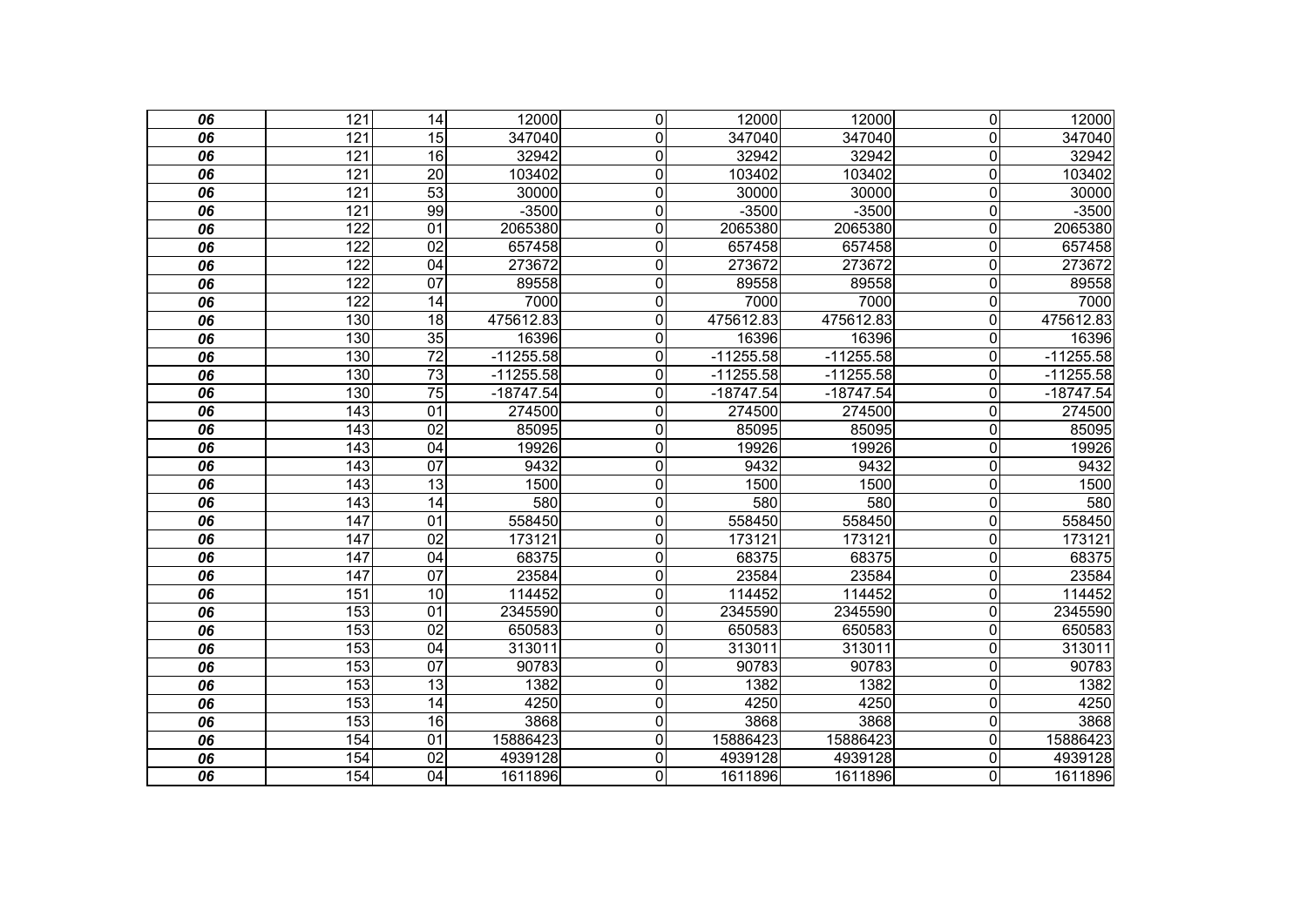| 06 | 154              | $\overline{07}$ | 947644      | 0                | 947644          | 947644      | $\overline{0}$          | 947644      |
|----|------------------|-----------------|-------------|------------------|-----------------|-------------|-------------------------|-------------|
| 06 | 154              | 10              | $-114452$   | 0                | $-114452$       | $-114452$   | $\overline{0}$          | $-114452$   |
| 06 | 154              | 11              | 691883      | $\mathbf 0$      | 691883          | 691883      | $\overline{\mathsf{o}}$ | 691883      |
| 06 | 154              | $\overline{12}$ | 366909      | $\mathbf 0$      | 366909          | 366909      | $\mathbf 0$             | 366909      |
| 06 | 154              | $\overline{13}$ | 222486      | $\mathbf 0$      | 222486          | 222486      | $\mathbf 0$             | 222486      |
| 06 | 154              | 15              | 66000       | $\boldsymbol{0}$ | 66000           | 66000       | $\mathbf 0$             | 66000       |
| 06 | 154              | 16              | 1084640     | $\mathbf 0$      | 1084640         | 1084640     | $\mathbf 0$             | 1084640     |
| 06 | 154              | $\overline{20}$ | 16029       | $\mathbf 0$      | 16029           | 16029       | $\mathbf 0$             | 16029       |
| 06 | 158              | 01              | 143400      | $\mathbf 0$      | 143400          | 143400      | $\overline{\mathsf{o}}$ | 143400      |
| 06 | 158              | $\overline{02}$ | 44454       | $\mathbf 0$      | 44454           | 44454       | $\mathbf 0$             | 44454       |
| 06 | 158              | 04              | 5328        | $\mathbf 0$      | 5328            | 5328        | $\mathbf 0$             | 5328        |
| 06 | 158              | 07              | 11790       | $\mathbf 0$      | 11790           | 11790       | $\mathbf 0$             | 11790       |
| 06 | 158              | $\overline{13}$ | 1890        | $\mathbf 0$      | 1890            | 1890        | $\mathbf 0$             | 1890        |
| 06 | 160              | 18              | 4734        | 0                | 4734            | 4734        | $\overline{\mathsf{o}}$ | 4734        |
| 06 | 160              | 30              | 1910009     | 0                | 1910009         | 1910009     | $\overline{0}$          | 1910009     |
| 06 | 211              | 01              | 58807935    | $\mathbf 0$      | 58807935        | 58807935    | $\overline{0}$          | 58807935    |
| 06 | $\overline{211}$ | $\overline{02}$ | 18285789    | $\mathbf 0$      | 18285789        | 18285789    | $\overline{0}$          | 18285789    |
| 06 | 211              | 03              | 472297      | $\mathbf 0$      | 472297          | 472297      | $\overline{0}$          | 472297      |
| 06 | $\overline{211}$ | $\overline{04}$ | 6006056     | $\mathbf 0$      | 6006056         | 6006056     | $\overline{0}$          | 6006056     |
| 06 | 211              | $\overline{07}$ | 3982700     | $\mathbf 0$      | 3982700         | 3982700     | $\overline{0}$          | 3982700     |
| 06 | 211              | 10              | 344295      | $\mathbf 0$      | 344295          | 344295      | $\overline{0}$          | 344295      |
| 06 | 211              | 11              | 131215      | $\overline{0}$   | 131215          | 131215      | $\overline{0}$          | 131215      |
| 06 | 211              | $\overline{12}$ | 1278242     | $\mathbf 0$      | 1278242         | 1278242     | $\overline{0}$          | 1278242     |
| 06 | 211              | $\overline{13}$ | 932367      | $\mathbf 0$      | 932367          | 932367      | $\mathbf 0$             | 932367      |
| 06 | $\overline{211}$ | $\overline{15}$ | 705290      | $\mathbf 0$      | 705290          | 705290      | $\mathbf 0$             | 705290      |
| 06 | $\overline{211}$ | 16              | 425996      | $\overline{0}$   | 425996          | 425996      | $\mathbf 0$             | 425996      |
| 06 | 211              | 18              | 50751       | 0                | 50751           | 50751       | $\overline{0}$          | 50751       |
| 06 | 211              | 20              | 45247       | 0                | 45247           | 45247       | $\Omega$                | 45247       |
| 06 | 211              | 27              | 16298505.23 | $\mathbf{0}$     | 16298505.23     | 16298505.23 | $\Omega$                | 16298505.23 |
| 06 | 211              | $\overline{28}$ | 645531.02   | $\mathbf 0$      | 645531.02       | 645531.02   | $\mathbf{0}$            | 645531.02   |
| 06 | 211              | 32              | 2547758.72  | $\mathbf 0$      | 2547758.72      | 2547758.72  | $\mathbf{0}$            | 2547758.72  |
| 06 | $\overline{211}$ | 42              | 1000        | 0                | 1000            | 1000        | 0                       | 1000        |
| 06 | 211              | 43              | 310         | 0                | 310             | 310         | $\mathbf 0$             | 310         |
| 06 | $\overline{211}$ | $\overline{44}$ | 90          | $\mathbf 0$      | $\overline{90}$ | 90          | $\mathbf 0$             | 90          |
| 06 | $\overline{211}$ | $\overline{72}$ | 42126.33    | $\mathbf 0$      | 42126.33        | 42126.33    | $\mathbf 0$             | 42126.33    |
| 06 | 211              | $\overline{73}$ | 42126.33    | $\mathbf 0$      | 42126.33        | 42126.33    | O                       | 42126.33    |
| 06 | 211              | 75              | 103764.6    | $\overline{0}$   | 103764.6        | 103764.6    | 0                       | 103764.6    |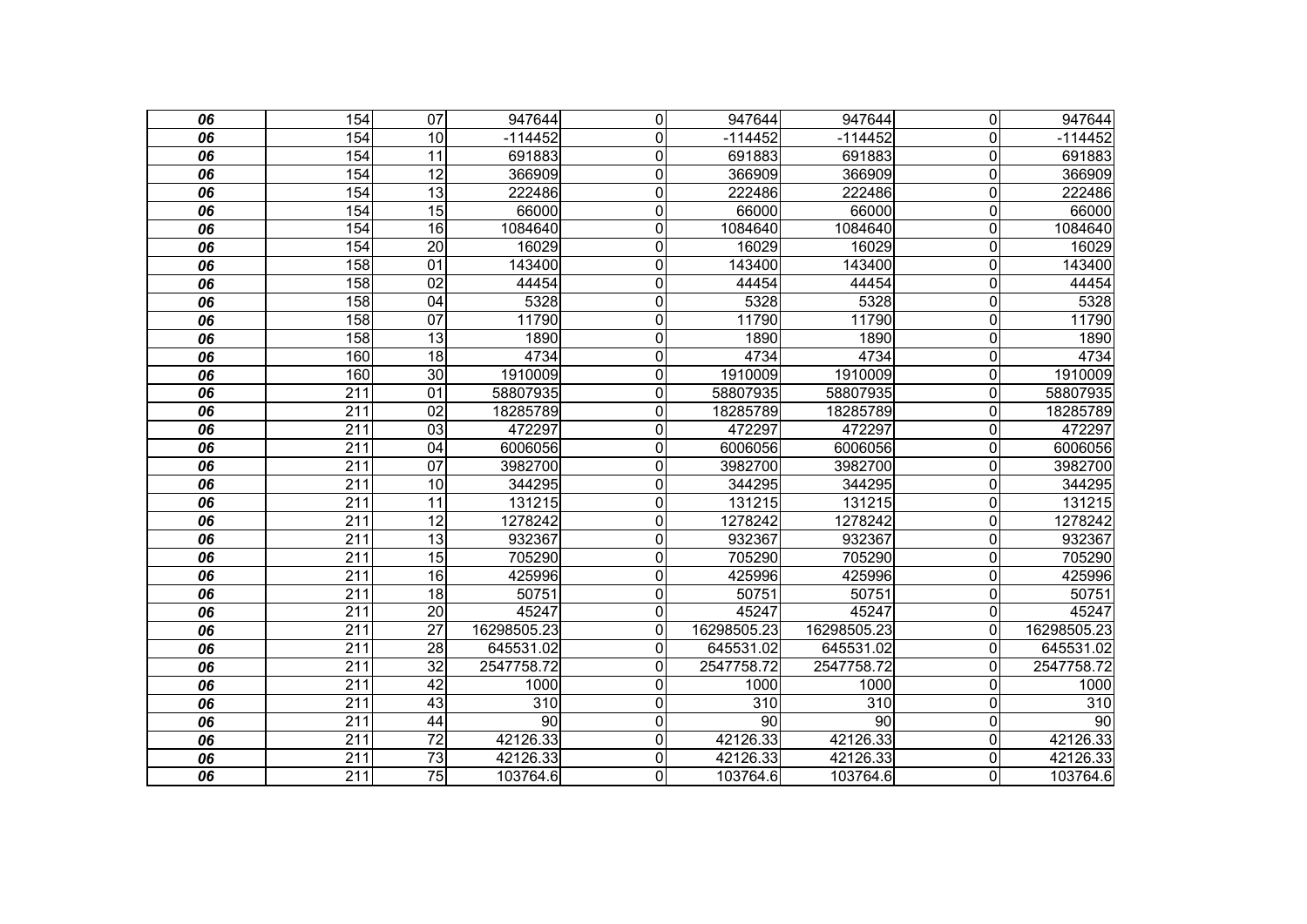| 06              | $\overline{211}$ | 99              | 26283        | $\overline{0}$ | 26283        | 26283        | $\overline{0}$          | 26283        |
|-----------------|------------------|-----------------|--------------|----------------|--------------|--------------|-------------------------|--------------|
| 06              | 212              | 01              | 30200        | 0              | 30200        | 30200        | $\overline{0}$          | 30200        |
| 06              | $\overline{212}$ | 02              | 9362         | $\mathbf 0$    | 9362         | 9362         | $\mathbf 0$             | 9362         |
| 06              | $\overline{212}$ | $\overline{04}$ | 2718         | $\mathbf 0$    | 2718         | 2718         | $\mathbf 0$             | 2718         |
| 06              | 212              | $\overline{07}$ | 2358         | $\mathbf 0$    | 2358         | 2358         | $\overline{0}$          | 2358         |
| 06              | 212              | 13              | 768          | $\overline{0}$ | 768          | 768          | $\mathbf 0$             | 768          |
| 06              | $\overline{212}$ | $\overline{16}$ | 1500         | $\mathbf 0$    | 1500         | 1500         | $\mathbf 0$             | 1500         |
| 06              | 212              | $\overline{27}$ | $-169294$    | $\mathbf 0$    | -169294      | $-169294$    | $\overline{0}$          | -169294      |
| 06              | 231              | $\overline{34}$ | 20771950     | $\mathbf 0$    | 20771950     | 20771950     | $\mathbf 0$             | 20771950     |
| 06              | 231              | $\overline{35}$ | 140947386.67 | $\mathbf 0$    | 140947386.67 | 140947386.67 | $\mathbf 0$             | 140947386.67 |
| 06              | 231              | 63              | 12703298.1   | 0              | 12703298.1   | 12703298.1   | 0                       | 12703298.1   |
| 06              | 231              | 64              | 14577201.9   | 0              | 14577201.9   | 14577201.9   | $\mathbf{0}$            | 14577201.9   |
| 06              | 231              | $\overline{72}$ | 395004.58    | 0              | 395004.58    | 395004.58    | $\mathbf 0$             | 395004.58    |
| 06              | $\overline{231}$ | $\overline{73}$ | 395004.58    | 0              | 395004.58    | 395004.58    | $\mathbf{0}$            | 395004.58    |
| 06              | 231              | $\overline{75}$ | 1949202.99   | $\mathbf 0$    | 1949202.99   | 1949202.99   | $\mathbf{0}$            | 1949202.99   |
| 06              | 232              | $\overline{34}$ | 9873018      | $\mathbf 0$    | 9873018      | 9873018      | $\mathbf 0$             | 9873018      |
| 06              | 232              | 35              | 32201061     | $\mathbf 0$    | 32201061     | 32201061     | $\Omega$                | 32201061     |
| 06              | 233              | $\overline{34}$ | 656185       | $\mathbf 0$    | 656185       | 656185       | $\mathbf 0$             | 656185       |
| 06              | 233              | 35              | 141054       | $\overline{0}$ | 141054       | 141054       | $\overline{\mathsf{o}}$ | 141054       |
| 06              | 234              | $\overline{34}$ | 1936616      | $\mathbf 0$    | 1936616      | 1936616      | $\mathbf 0$             | 1936616      |
| 06              | 234              | $\overline{35}$ | 180093       | $\mathbf 0$    | 180093       | 180093       | $\mathbf 0$             | 180093       |
| 06              | 241              | 34              | 718201       | $\overline{0}$ | 718201       | 718201       | $\overline{0}$          | 718201       |
| 06              | 241              | $\overline{35}$ | 14539        | $\mathbf 0$    | 14539        | 14539        | $\overline{0}$          | 14539        |
| 06              | 275              | $\overline{34}$ | 14312535     | $\mathbf 0$    | 14312535     | 14312535     | $\mathbf 0$             | 14312535     |
| 06              | 275              | 35              | $-10712172$  | $\overline{0}$ | $-10712172$  | $-10712172$  | $\overline{0}$          | $-10712172$  |
| 06              | $\overline{277}$ | $\overline{34}$ | 12345401     | 0              | 12345401     | 12345401     | $\mathbf{0}$            | 12345401     |
| 06              | $\overline{277}$ | $\overline{35}$ | -9372892     | $\mathbf 0$    | -9372892     | -9372892     | $\mathbf 0$             | -9372892     |
| 06              | $\overline{310}$ | $\overline{01}$ | 1727593      | $\overline{0}$ | 1727593      | 1727593      | $\mathbf 0$             | 1727593      |
| 06              | 310              | 02              | 521172       | 0              | 521172       | 521172       | $\overline{0}$          | 521172       |
| 06              | 310              | 04              | 98667        | $\mathbf 0$    | 98667        | 98667        | $\overline{\mathsf{o}}$ | 98667        |
| $\overline{06}$ | $\overline{310}$ | $\overline{07}$ | 105521       | $\mathbf 0$    | 105521       | 105521       | $\mathbf 0$             | 105521       |
| 06              | 310              | $\overline{12}$ | 55701        | $\mathbf 0$    | 55701        | 55701        | $\mathbf 0$             | 55701        |
| 06              | 310              | 13              | 346          | $\overline{0}$ | 346          | 346          | $\overline{\mathsf{o}}$ | 346          |
| 06              | $\overline{310}$ | $\overline{27}$ | 1323026      | $\overline{0}$ | 1323026      | 1323026      | $\overline{\mathsf{o}}$ | 1323026      |
| 06              | 311              | $\overline{27}$ | 1897354      | 0              | 1897354      | 1897354      | $\overline{0}$          | 1897354      |
| 06              | 331              | 35              | 8626521      | $\mathbf 0$    | 8626521      | 8626521      | $\mathbf 0$             | 8626521      |
| $\overline{06}$ | 331              | 63              | 11254104.5   | $\overline{0}$ | 11254104.5   | 11254104.5   | $\overline{0}$          | 11254104.5   |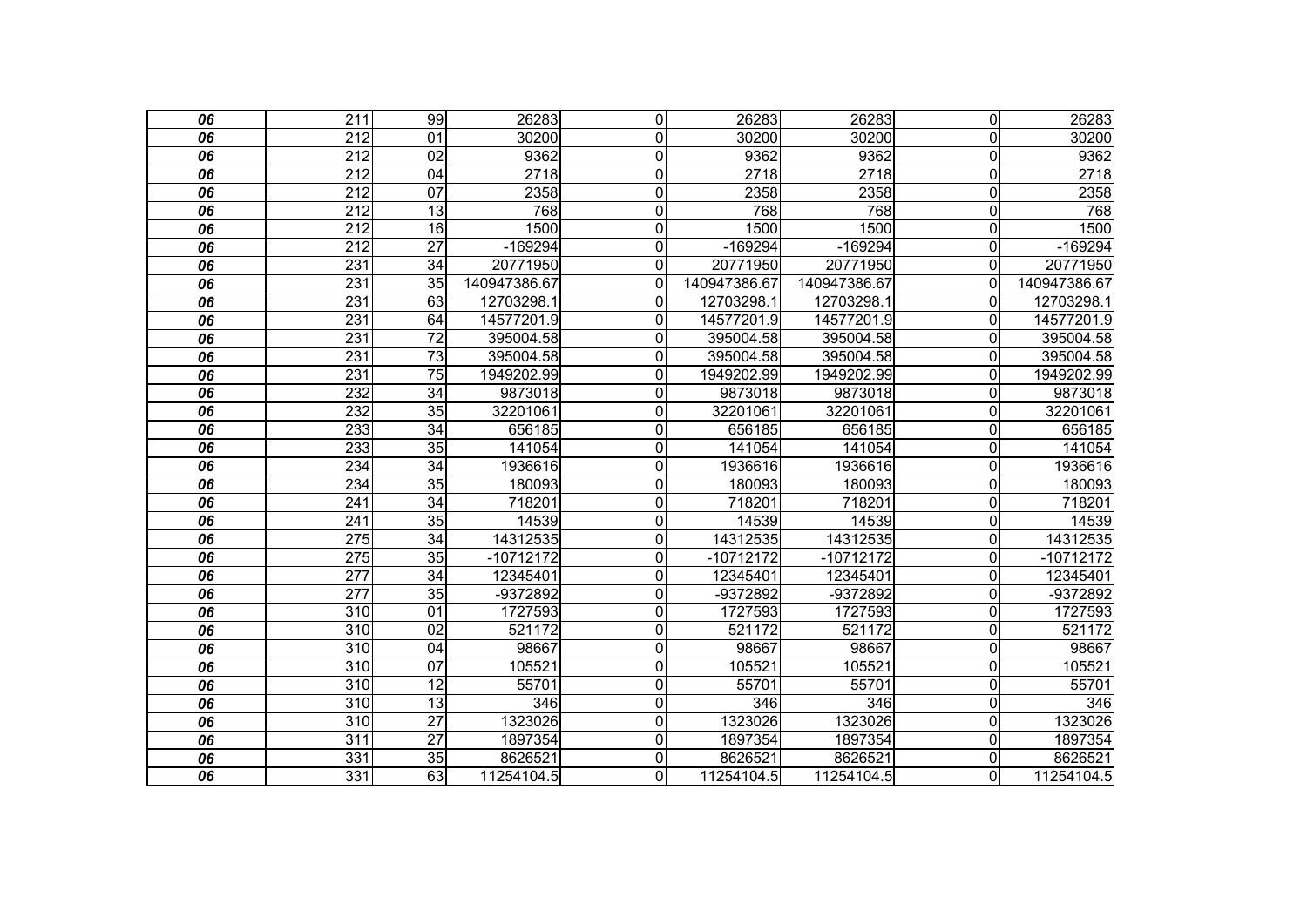| 06 | 331              | 64              | 13093017.51 | 0l             | 13093017.51 | 13093017.51 | $\overline{0}$          | 13093017.51 |
|----|------------------|-----------------|-------------|----------------|-------------|-------------|-------------------------|-------------|
| 06 | 373              | 34              | 2095981     | 0              | 2095981     | 2095981     | $\Omega$                | 2095981     |
| 06 | $\overline{373}$ | 35              | $-2007681$  | 0              | $-2007681$  | $-2007681$  | 0                       | $-2007681$  |
| 06 | $\overline{374}$ | $\overline{34}$ | 2095981     | 0              | 2095981     | 2095981     | 0                       | 2095981     |
| 06 | 374              | $\overline{35}$ | -2007681    | 0              | -2007681    | -2007681    | $\Omega$                | -2007681    |
| 06 | 431              | 34              | 2598221.67  | $\overline{0}$ | 2598221.67  | 2598221.67  | 0                       | 2598221.67  |
| 06 | 431              | $\overline{35}$ | 4612280     | $\overline{0}$ | 4612280     | 4612280     | 0                       | 4612280     |
| 06 | 510              | 01              | 7654762     | 0              | 7654762     | 7654762     | 0                       | 7654762     |
| 06 | 510              | 02              | 2433339     | $\overline{0}$ | 2433339     | 2433339     | $\overline{0}$          | 2433339     |
| 06 | 510              | 03              | 29604       | 0              | 29604       | 29604       | 0                       | 29604       |
| 06 | 510              | $\overline{04}$ | 753791      | $\overline{0}$ | 753791      | 753791      | $\mathbf 0$             | 753791      |
| 06 | 510              | $\overline{07}$ | 631330      | 0              | 631330      | 631330      | $\overline{0}$          | 631330      |
| 06 | 510              | 11              | 71743       | 0              | 71743       | 71743       | 0                       | 71743       |
| 06 | 510              | 12              | 341837      | $\overline{0}$ | 341837      | 341837      | $\overline{0}$          | 341837      |
| 06 | 510              | $\overline{13}$ | 141942      | 0              | 141942      | 141942      | $\overline{0}$          | 141942      |
| 06 | 510              | 16              | 700840      | 0              | 700840      | 700840      | $\Omega$                | 700840      |
| 06 | 510              | 19              | 4678        | $\overline{0}$ | 4678        | 4678        | $\mathbf 0$             | 4678        |
| 06 | 510              | $\overline{20}$ | 57666       | 0              | 57666       | 57666       | $\mathbf 0$             | 57666       |
| 06 | 510              | $\overline{27}$ | 2302369.15  | $\overline{0}$ | 2302369.15  | 2302369.15  | 0                       | 2302369.15  |
| 06 | 510              | $\overline{28}$ | 49675       | 0              | 49675       | 49675       | 0                       | 49675       |
| 06 | 510              | 30              | 2287069     | 0              | 2287069     | 2287069     | $\Omega$                | 2287069     |
| 06 | 520              | $\overline{01}$ | 10761224    | 0              | 10761224    | 10761224    | 0                       | 10761224    |
| 06 | 520              | $\overline{02}$ | 3339092     | $\overline{0}$ | 3339092     | 3339092     | 0                       | 3339092     |
| 06 | 520              | 04              | 1128334     | 0              | 1128334     | 1128334     | 0                       | 1128334     |
| 06 | 520              | 07              | 845314      | 0              | 845314      | 845314      | $\mathbf 0$             | 845314      |
| 06 | 520              | 11              | 4212170     | 0              | 4212170     | 4212170     | $\overline{0}$          | 4212170     |
| 06 | 520              | $\overline{12}$ | 428192      | 0              | 428192      | 428192      | 0                       | 428192      |
| 06 | 520              | $\overline{13}$ | 174458      | 0              | 174458      | 174458      | $\mathbf 0$             | 174458      |
| 06 | 520              | $\overline{16}$ | 467730      | 0              | 467730      | 467730      | 0                       | 467730      |
| 06 | 520              | $\overline{27}$ | 5328752     | 0              | 5328752     | 5328752     | 0                       | 5328752     |
| 06 | 520              | $\overline{28}$ | 3140010.6   | 0              | 3140010.6   | 3140010.6   | 0                       | 3140010.6   |
| 06 | 520              | 30              | 664530      | 0              | 664530      | 664530      | 0                       | 664530      |
| 06 | 520              | $\overline{32}$ | 1302813.76  | 0              | 1302813.76  | 1302813.76  | $\Omega$                | 1302813.76  |
| 06 | 520              | $\overline{72}$ | 3519        | 0              | 3519        | 3519        | 0                       | 3519        |
| 06 | 520              | $\overline{73}$ | 3519        | 0              | 3519        | 3519        | $\mathbf 0$             | 3519        |
| 06 | 520              | $\overline{75}$ | 234506.52   | $\overline{0}$ | 234506.52   | 234506.52   | $\overline{\mathsf{o}}$ | 234506.52   |
| 06 | $\overline{530}$ | $\overline{27}$ | 63298       | $\overline{0}$ | 63298       | 63298       | 0                       | 63298       |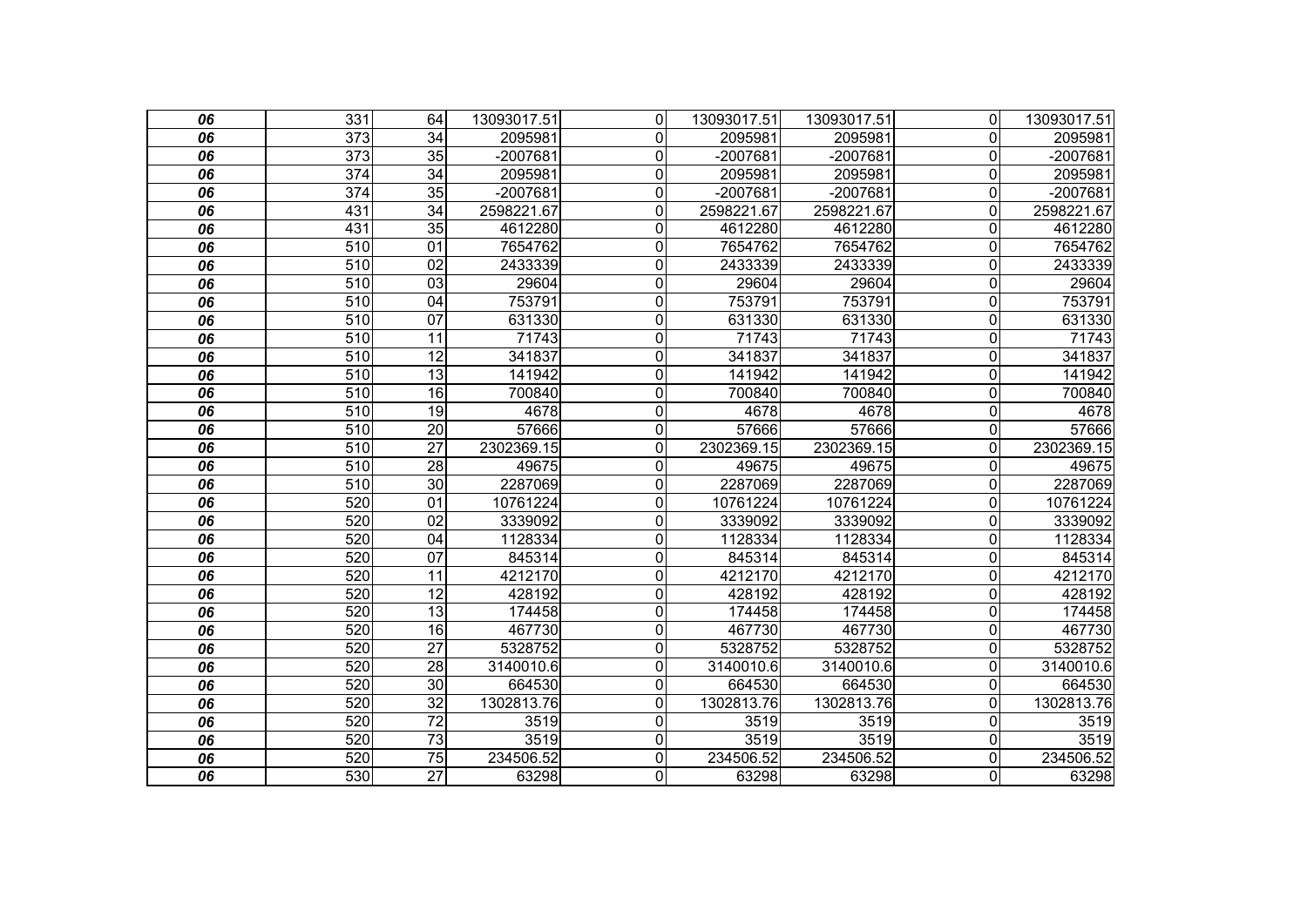| 06              | 550              | $\overline{28}$ | 12689       | $\mathbf 0$    | 12689       | 12689       | $\mathbf 0$ | 12689       |
|-----------------|------------------|-----------------|-------------|----------------|-------------|-------------|-------------|-------------|
| 06              | 550              | 34              | 6990794     | $\mathbf{0}$   | 6990794     | 6990794     | $\Omega$    | 6990794     |
| 06              | 550              | 35              | 26424359.88 | $\mathbf 0$    | 26424359.88 | 26424359.88 | 0           | 26424359.88 |
| $\overline{06}$ | 550              | $\overline{72}$ | 27537.75    | $\overline{0}$ | 27537.75    | 27537.75    | 0           | 27537.75    |
| 06              | 550              | $\overline{73}$ | 27537.75    | $\mathbf 0$    | 27537.75    | 27537.75    | 0           | 27537.75    |
| 06              | 550              | $\overline{75}$ | 89391.84    | $\overline{0}$ | 89391.84    | 89391.84    | 0           | 89391.84    |
| 06              | 560              | $\overline{32}$ | 1092344.79  | $\overline{0}$ | 1092344.79  | 1092344.79  | $\Omega$    | 1092344.79  |
| 06              | 560              | $\overline{34}$ | 2298623     | $\mathbf 0$    | 2298623     | 2298623     | $\Omega$    | 2298623     |
| 06              | 560              | 35              | 13473351.3  | $\overline{0}$ | 13473351.3  | 13473351.3  | 0           | 13473351.3  |
| 06              | 560              | $\overline{75}$ | 136881.7    | $\mathbf 0$    | 136881.7    | 136881.7    | 0           | 136881.7    |
| 06              | 591              | 34              | 3969377     | $\mathbf 0$    | 3969377     | 3969377     | 0           | 3969377     |
| 06              | 591              | 35              | -1338454    | $\overline{0}$ | -1338454    | -1338454    | 0           | $-1338454$  |
| 06              | 592              | $\overline{34}$ | 2788914     | $\mathbf 0$    | 2788914     | 2788914     | 0           | 2788914     |
| 06              | 592              | 35              | $-216857$   | $\overline{0}$ | $-216857$   | $-216857$   | 0           | $-216857$   |
| $\overline{06}$ | $\overline{710}$ | $\overline{18}$ | 14531       | $\overline{0}$ | 14531       | 14531       | 0           | 14531       |
| 06              | $\overline{710}$ | $\overline{27}$ | 1220521     | $\overline{0}$ | 1220521     | 1220521     | 0           | 1220521     |
| 06              | 710              | 28              | 32381.48    | $\overline{0}$ | 32381.48    | 32381.48    | 0           | 32381.48    |
| $\overline{06}$ | 710              | $\overline{32}$ | 224922      | $\overline{0}$ | 224922      | 224922      | 0           | 224922      |
| 06              | $\overline{710}$ | $\overline{72}$ | 3345        | $\mathbf 0$    | 3345        | 3345        | 0           | 3345        |
| 06              | 710              | 73              | 3345        | $\overline{0}$ | 3345        | 3345        | 0           | 3345        |
| 06              | 710              | $\overline{75}$ | 1487.52     | $\mathbf 0$    | 1487.52     | 1487.52     | 0           | 1487.52     |
| 06              | 720              | $\overline{27}$ | 1440066     | $\mathbf 0$    | 1440066     | 1440066     | 0           | 1440066     |
| $\overline{06}$ | 731              | $\overline{34}$ | 5089842     | $\overline{0}$ | 5089842     | 5089842     | 0           | 5089842     |
| 06              | 731              | $\overline{35}$ | 3691914.82  | $\mathbf 0$    | 3691914.82  | 3691914.82  | 0           | 3691914.82  |
| 06              | 731              | $\overline{72}$ | 12263.09    | $\overline{0}$ | 12263.09    | 12263.09    | 0           | 12263.09    |
| $\overline{06}$ | 731              | $\overline{73}$ | 12263.09    | $\overline{0}$ | 12263.09    | 12263.09    | 0           | 12263.09    |
| 06              | 731              | $\overline{75}$ | 12996       | $\overline{0}$ | 12996       | 12996       | 0           | 12996       |
| 06              | 760              | 99              | -46797      | $\mathbf 0$    | -46797      | -46797      | 0           | -46797      |
| 06              | $\overline{773}$ | $\overline{34}$ | 1397320     | $\overline{0}$ | 1397320     | 1397320     | 0           | 1397320     |
| 06              | $\overline{773}$ | 35              | -1338454    | $\Omega$       | $-1338454$  | $-1338454$  | $\Omega$    | $-1338454$  |
| 06              | 912              | $\overline{98}$ | -5042248    | 43068262       | -48110510   | $-5042248$  | 43068262    | -48110510   |
| 06              | 914              | $\overline{98}$ | -3641480    | $\mathbf 0$    | $-3641480$  | $-3641480$  | 0           | $-3641480$  |
| 06              | 924              | 98              | -796938     | $\mathbf 0$    | -796938     | -796938     | $\Omega$    | -796938     |
| $\overline{07}$ | 111              | 01              | 318200      | $\overline{0}$ | 318200      | 318200      | 0           | 318200      |
| 07              | 111              | 02              | 98642       | $\mathbf 0$    | 98642       | 98642       | 0           | 98642       |
| 07              | 111              | $\overline{04}$ | 33066       | $\overline{0}$ | 33066       | 33066       | 0           | 33066       |
| $\overline{07}$ | 111              | $\overline{07}$ | 7074        | $\overline{0}$ | 7074        | 7074        | 0           | 7074        |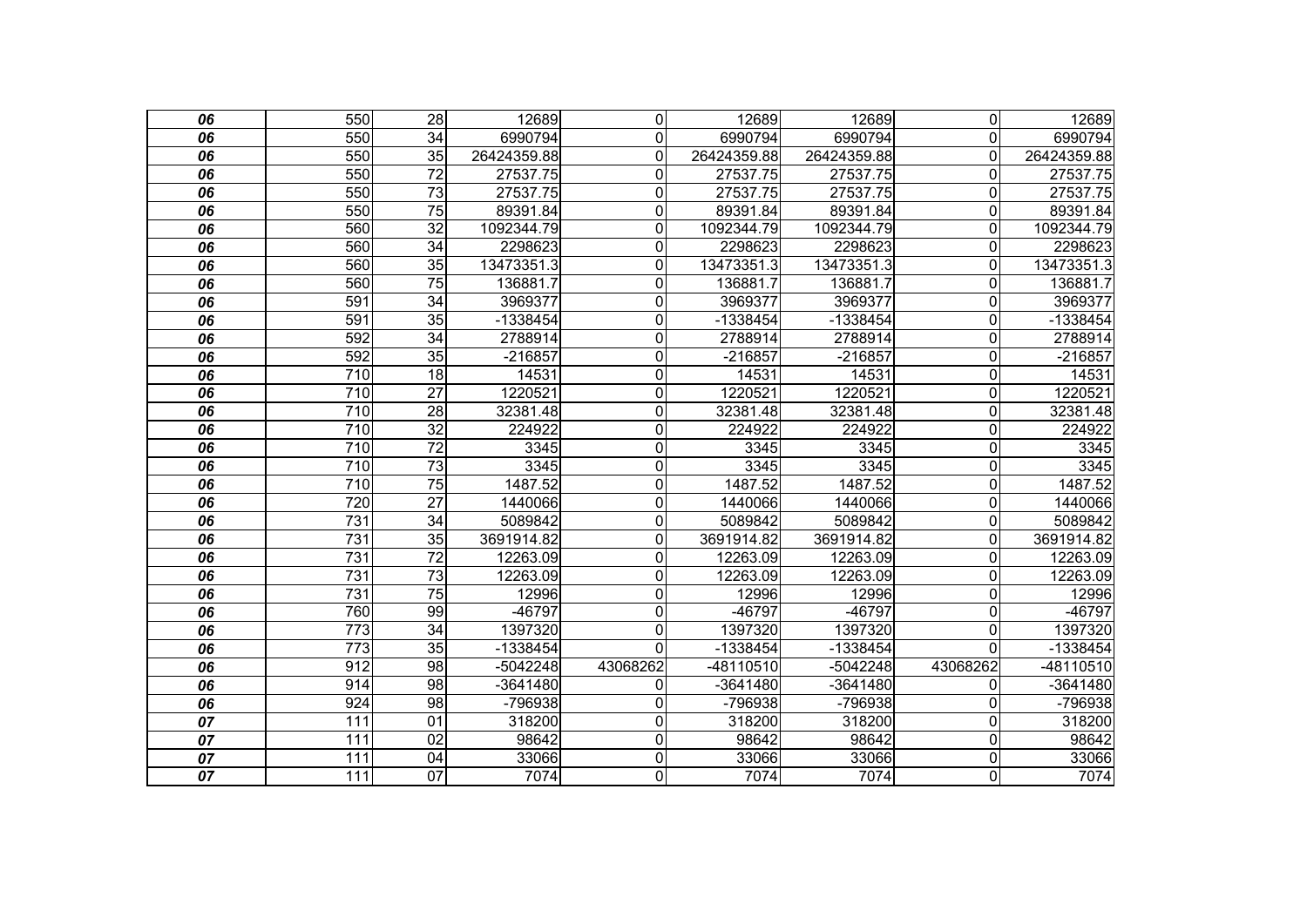| 07              | 111              | $\overline{13}$ | 1500    | $\mathbf 0$    | 1500             | 1500    | $\overline{0}$          | 1500    |
|-----------------|------------------|-----------------|---------|----------------|------------------|---------|-------------------------|---------|
| $\overline{07}$ | 112              | 01              | 69700   | $\mathbf 0$    | 69700            | 69700   | $\mathbf 0$             | 69700   |
| $\overline{07}$ | $\overline{112}$ | $\overline{02}$ | 21607   | $\overline{0}$ | 21607            | 21607   | $\overline{\mathsf{o}}$ | 21607   |
| 07              | 112              | 04              | 12546   | $\mathbf 0$    | 12546            | 12546   | $\mathbf 0$             | 12546   |
| 07              | 112              | $\overline{13}$ | 500     | $\mathbf 0$    | $\overline{500}$ | 500     | $\mathbf 0$             | 500     |
| 07              | $\overline{112}$ | 16              | 7470    | $\overline{0}$ | 7470             | 7470    | $\overline{0}$          | 7470    |
| 07              | 113              | $\overline{01}$ | 815600  | $\mathbf 0$    | 815600           | 815600  | $\mathbf 0$             | 815600  |
| 07              | 113              | $\overline{02}$ | 253766  | $\mathbf 0$    | 253766           | 253766  | $\overline{\mathsf{o}}$ | 253766  |
| $\overline{07}$ | 113              | 04              | 104922  | $\overline{0}$ | 104922           | 104922  | $\overline{\mathsf{o}}$ | 104922  |
| $\overline{07}$ | 113              | $\overline{07}$ | 41265   | $\mathbf 0$    | 41265            | 41265   | $\mathsf{O}\xspace$     | 41265   |
| 07              | 114              | 01              | 1009300 | $\overline{0}$ | 1009300          | 1009300 | $\overline{\mathsf{o}}$ | 1009300 |
| 07              | 114              | $\overline{02}$ | 312883  | $\mathbf 0$    | 312883           | 312883  | $\mathbf 0$             | 312883  |
| 07              | 114              | 04              | 54792   | 0              | 54792            | 54792   | $\mathbf 0$             | 54792   |
| 07              | 114              | 07              | 42444   | $\mathbf 0$    | 42444            | 42444   | $\mathbf 0$             | 42444   |
| 07              | 114              | $\overline{12}$ | 898     | $\mathbf 0$    | 898              | 898     | $\mathbf 0$             | 898     |
| 07              | 114              | $\overline{13}$ | 15165   | $\mathbf 0$    | 15165            | 15165   | $\mathbf 0$             | 15165   |
| 07              | 114              | 16              | 90550   | $\overline{0}$ | 90550            | 90550   | $\overline{\mathsf{o}}$ | 90550   |
| 07              | 114              | $\overline{20}$ | 24104   | $\mathbf 0$    | 24104            | 24104   | $\overline{\mathsf{o}}$ | 24104   |
| 07              | 121              | $\overline{01}$ | 3493297 | $\overline{0}$ | 3493297          | 3493297 | $\overline{\mathsf{o}}$ | 3493297 |
| 07              | 121              | $\overline{02}$ | 1082922 | $\mathbf 0$    | 1082922          | 1082922 | $\mathbf 0$             | 1082922 |
| 07              | 121              | 04              | 548243  | $\mathbf 0$    | 548243           | 548243  | $\mathbf 0$             | 548243  |
| 07              | 121              | 07              | 131554  | $\overline{0}$ | 131554           | 131554  | $\overline{0}$          | 131554  |
| 07              | 121              | 13              | 2444    | $\mathbf 0$    | 2444             | 2444    | $\overline{0}$          | 2444    |
| 07              | 121              | 16              | 12560   | $\mathbf 0$    | 12560            | 12560   | $\mathbf 0$             | 12560   |
| 07              | 121              | 18              | 2150    | $\overline{0}$ | 2150             | 2150    | $\overline{0}$          | 2150    |
| $\overline{07}$ | 122              | $\overline{01}$ | 5195745 | $\mathbf 0$    | 5195745          | 5195745 | $\mathbf 0$             | 5195745 |
| 07              | 122              | $\overline{02}$ | 1610681 | $\mathbf 0$    | 1610681          | 1610681 | $\mathbf 0$             | 1610681 |
| 07              | 122              | 04              | 600030  | $\mathbf 0$    | 600030           | 600030  | $\mathbf 0$             | 600030  |
| 07              | 122              | $\overline{07}$ | 229068  | 0              | 229068           | 229068  | $\mathbf 0$             | 229068  |
| 07              | 122              | $\overline{12}$ | 1267    | $\mathbf 0$    | 1267             | 1267    | $\overline{0}$          | 1267    |
| 07              | 122              | 13              | 10017   | 0              | 10017            | 10017   | $\overline{0}$          | 10017   |
| 07              | 122              | 16              | 535116  | $\mathbf 0$    | 535116           | 535116  | $\mathbf 0$             | 535116  |
| $\overline{07}$ | 124              | 01              | 1793400 | $\overline{0}$ | 1793400          | 1793400 | $\overline{0}$          | 1793400 |
| 07              | 124              | 02              | 555644  | 0              | 555644           | 555644  | $\overline{0}$          | 555644  |
| 07              | 124              | 04              | 212409  | $\overline{0}$ | 212409           | 212409  | $\mathbf 0$             | 212409  |
| $\overline{07}$ | 124              | 07              | 82530   | $\mathbf 0$    | 82530            | 82530   | $\overline{0}$          | 82530   |
| $\overline{07}$ | 124              | 13              | 7560    | 0              | 7560             | 7560    | $\mathbf 0$             | 7560    |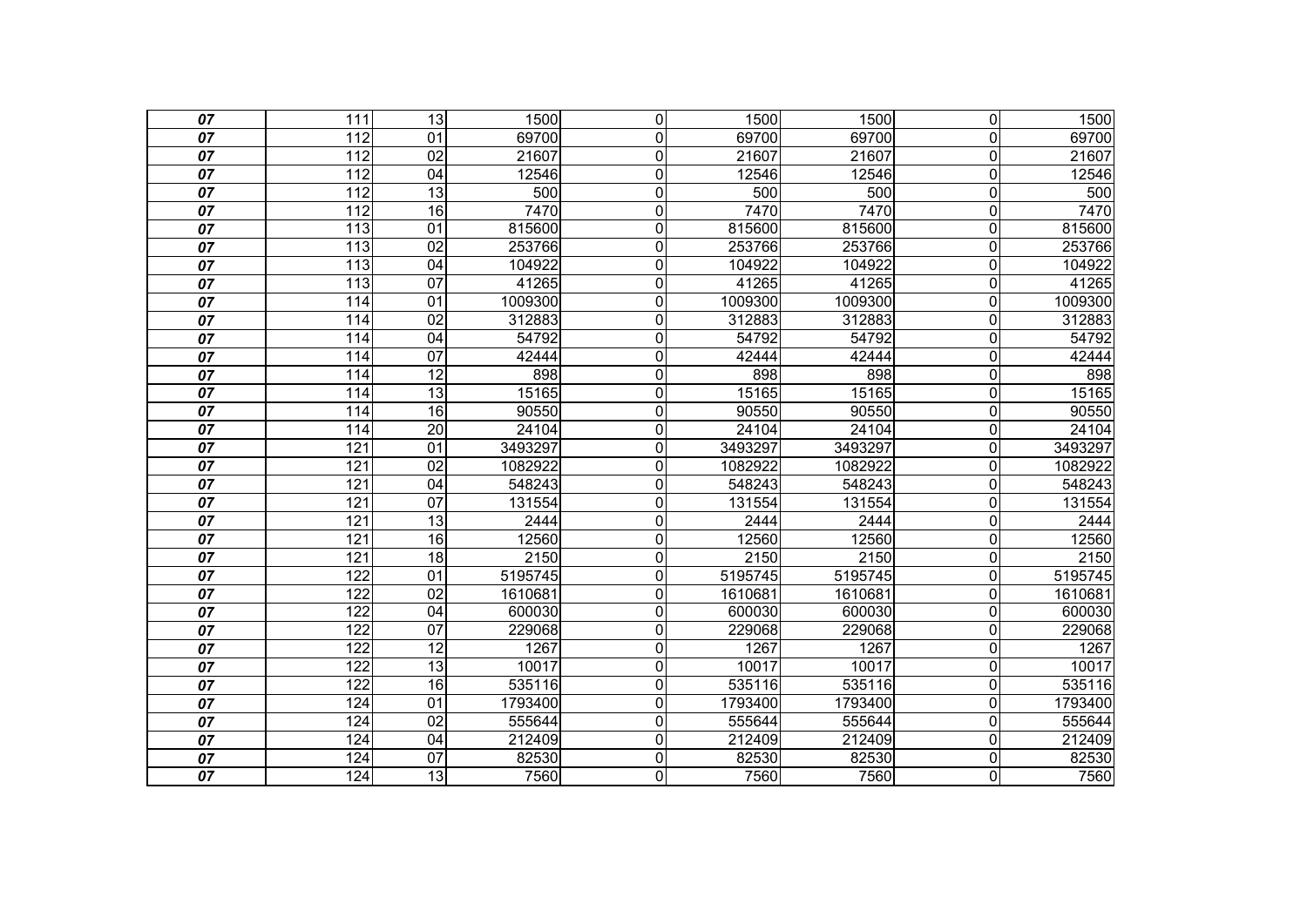| 07              | 124              | 16              | 496960  | $\overline{0}$ | 496960  | 496960  | $\overline{0}$          | 496960  |
|-----------------|------------------|-----------------|---------|----------------|---------|---------|-------------------------|---------|
| 07              | 124              | 20              | 43011   | 0              | 43011   | 43011   | $\overline{0}$          | 43011   |
| 07              | 130              | 99              | 57808   | $\overline{0}$ | 57808   | 57808   | $\overline{\mathsf{o}}$ | 57808   |
| 07              | 141              | 01              | 152800  | 0              | 152800  | 152800  | $\overline{0}$          | 152800  |
| 07              | 141              | $\overline{02}$ | 47368   | 0              | 47368   | 47368   | $\pmb{0}$               | 47368   |
| 07              | $\overline{141}$ | $\overline{04}$ | 20412   | 0              | 20412   | 20412   | $\overline{\mathsf{o}}$ | 20412   |
| 07              | 141              | $\overline{07}$ | 2358    | 0              | 2358    | 2358    | $\overline{0}$          | 2358    |
| 07              | 141              | $\overline{13}$ | 1000    | $\overline{0}$ | 1000    | 1000    | $\overline{0}$          | 1000    |
| 07              | $\overline{143}$ | 01              | 582900  | $\overline{0}$ | 582900  | 582900  | $\overline{0}$          | 582900  |
| 07              | 143              | $\overline{02}$ | 180699  | $\overline{0}$ | 180699  | 180699  | $\overline{0}$          | 180699  |
| 07              | 143              | 04              | 2205    | $\overline{0}$ | 2205    | 2205    | $\overline{0}$          | 2205    |
| 07              | 143              | 07              | 35370   | $\overline{0}$ | 35370   | 35370   | $\overline{0}$          | 35370   |
| 07              | 143              | $\overline{12}$ | 2109    | 0              | 2109    | 2109    | $\overline{0}$          | 2109    |
| 07              | $\overline{143}$ | 13              | 2843    | $\overline{0}$ | 2843    | 2843    | $\overline{0}$          | 2843    |
| 07              | 143              | 16              | 95340   | 0              | 95340   | 95340   | $\overline{0}$          | 95340   |
| 07              | 143              | 19              | $-224$  | 0              | $-224$  | $-224$  | $\overline{0}$          | $-224$  |
| 07              | $\overline{147}$ | $\overline{01}$ | 270100  | 0              | 270100  | 270100  | $\overline{0}$          | 270100  |
| 07              | 147              | $\overline{02}$ | 83545   | 0              | 83545   | 83545   | $\overline{0}$          | 83545   |
| 07              | 147              | $\overline{04}$ | 19764   | $\overline{0}$ | 19764   | 19764   | $\overline{0}$          | 19764   |
| 07              | 147              | $\overline{07}$ | 14148   | 0              | 14148   | 14148   | $\overline{0}$          | 14148   |
| 07              | 147              | 15              | 51280   | 0              | 51280   | 51280   | $\overline{0}$          | 51280   |
| 07              | $\overline{147}$ | 16              | 1568    | $\overline{0}$ | 1568    | 1568    | $\overline{0}$          | 1568    |
| 07              | 148              | 01              | 811003  | 0              | 811003  | 811003  | $\overline{0}$          | 811003  |
| 07              | 148              | $\overline{02}$ | 235631  | 0              | 235631  | 235631  | $\overline{0}$          | 235631  |
| 07              | 148              | $\overline{04}$ | 128502  | $\overline{0}$ | 128502  | 128502  | $\overline{0}$          | 128502  |
| 07              | 148              | $\overline{07}$ | 30654   | 0              | 30654   | 30654   | $\mathbf 0$             | 30654   |
| 07              | 148              | 13              | 19      | 0              | 19      | 19      | $\mathbf 0$             | 19      |
| 07              | 148              | 20              | 32444   | 0              | 32444   | 32444   | $\overline{0}$          | 32444   |
| 07              | 151              | 01              | 9424208 | 0              | 9424208 | 9424208 | $\mathbf 0$             | 9424208 |
| 07              | 151              | $\overline{02}$ | 2918400 | 0              | 2918400 | 2918400 | $\mathbf 0$             | 2918400 |
| 07              | 151              | 03              | 17951   | 0              | 17951   | 17951   | $\mathbf 0$             | 17951   |
| 07              | 151              | 04              | 787271  | 0              | 787271  | 787271  | $\mathbf 0$             | 787271  |
| 07              | 151              | 07              | 668798  | $\overline{0}$ | 668798  | 668798  | $\mathbf 0$             | 668798  |
| 07              | 151              | 10              | 20020   | 0              | 20020   | 20020   | $\mathbf 0$             | 20020   |
| 07              | 151              | $\overline{11}$ | 47364   | $\overline{0}$ | 47364   | 47364   | $\pmb{0}$               | 47364   |
| $\overline{07}$ | 151              | 12              | 154717  | $\overline{0}$ | 154717  | 154717  | O                       | 154717  |
| $\overline{07}$ | 151              | 13              | 65692   | $\overline{0}$ | 65692   | 65692   | $\overline{0}$          | 65692   |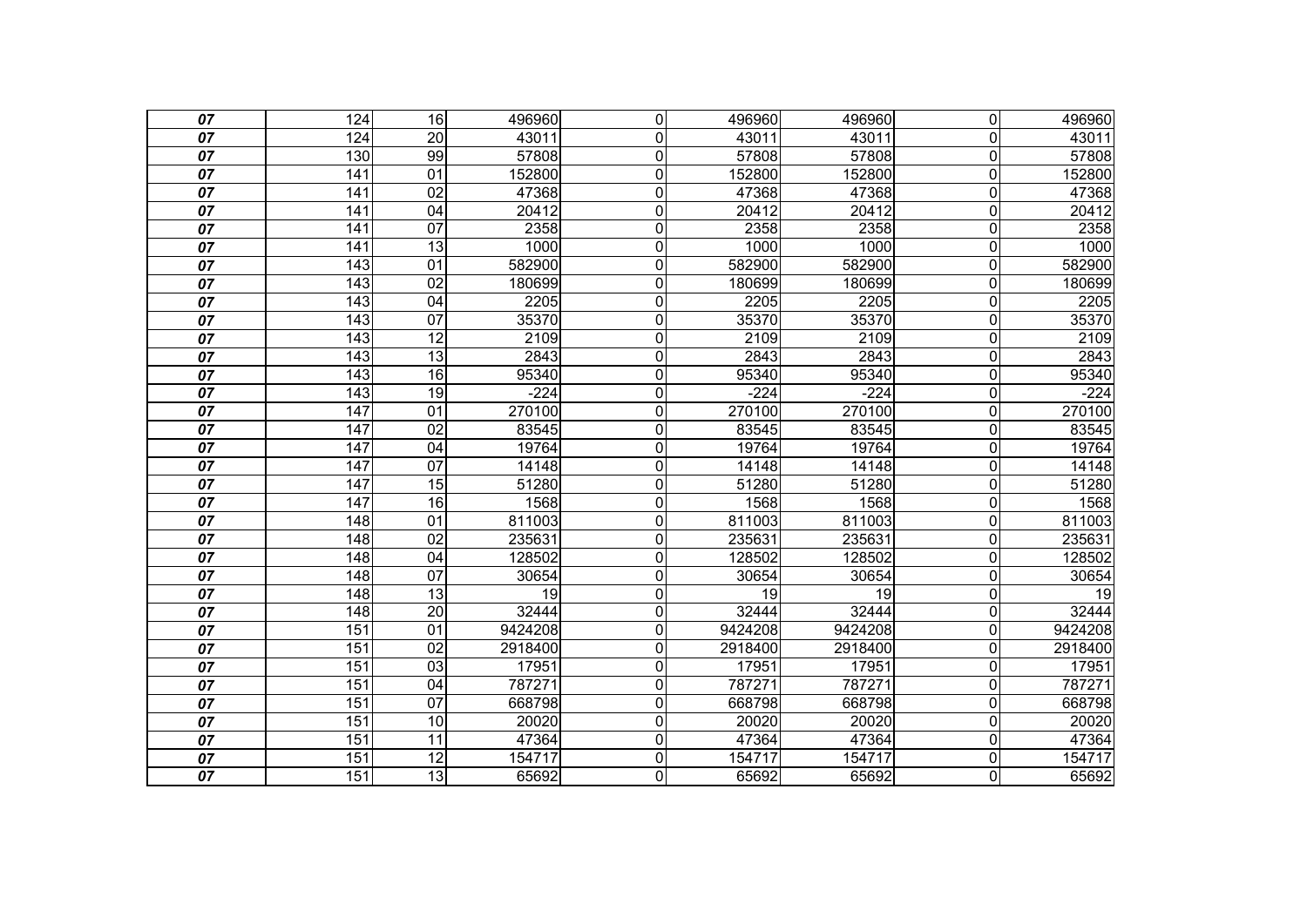| 07              | 151              | 16              | 2117610 | $\overline{0}$ | 2117610 | 2117610 | $\overline{0}$          | 2117610 |
|-----------------|------------------|-----------------|---------|----------------|---------|---------|-------------------------|---------|
| $\overline{07}$ | 151              | $\overline{72}$ | 487.5   | 0              | 487.5   | 487.5   | $\overline{0}$          | 487.5   |
| 07              | 151              | $\overline{73}$ | 487.5   | $\overline{0}$ | 487.5   | 487.5   | $\overline{0}$          | 487.5   |
| 07              | 151              | 99              | 33900   | 0              | 33900   | 33900   | $\overline{0}$          | 33900   |
| 07              | 153              | 01              | 340600  | 0              | 340600  | 340600  | $\mathbf 0$             | 340600  |
| 07              | 153              | 02              | 105586  | 0              | 105586  | 105586  | $\mathbf 0$             | 105586  |
| 07              | 153              | 04              | 26100   | 0              | 26100   | 26100   | $\mathbf 0$             | 26100   |
| 07              | $\overline{153}$ | $\overline{07}$ | 28296   | 0              | 28296   | 28296   | $\mathbf 0$             | 28296   |
| 07              | 153              | 12              | 4413    | $\overline{0}$ | 4413    | 4413    | $\overline{\mathsf{o}}$ | 4413    |
| 07              | 153              | $\overline{13}$ | 1245    | 0              | 1245    | 1245    | $\mathbf 0$             | 1245    |
| 07              | 153              | 16              | 77900   | $\overline{0}$ | 77900   | 77900   | $\overline{0}$          | 77900   |
| 07              | 155              | 01              | 5306040 | $\overline{0}$ | 5306040 | 5306040 | $\overline{0}$          | 5306040 |
| 07              | 155              | $\overline{02}$ | 1644116 | $\overline{0}$ | 1644116 | 1644116 | $\pmb{0}$               | 1644116 |
| 07              | 155              | $\overline{03}$ | 19446   | 0              | 19446   | 19446   | $\mathbf 0$             | 19446   |
| 07              | 155              | 04              | 576720  | 0              | 576720  | 576720  | $\mathbf 0$             | 576720  |
| 07              | 155              | 07              | 276565  | $\overline{0}$ | 276565  | 276565  | $\overline{0}$          | 276565  |
| 07              | 155              | 11              | 9100    | 0              | 9100    | 9100    | $\overline{0}$          | 9100    |
| 07              | 155              | 12              | 101081  | 0              | 101081  | 101081  | $\overline{0}$          | 101081  |
| 07              | 155              | $\overline{13}$ | 66311   | 0              | 66311   | 66311   | $\overline{0}$          | 66311   |
| 07              | 155              | $\overline{14}$ | 7695    | 0              | 7695    | 7695    | $\overline{0}$          | 7695    |
| 07              | 155              | 15              | 17920   | 0              | 17920   | 17920   | $\overline{0}$          | 17920   |
| 07              | 155              | 16              | 639118  | $\overline{0}$ | 639118  | 639118  | $\overline{0}$          | 639118  |
| 07              | 155              | 20              | 88756   | 0              | 88756   | 88756   | $\overline{0}$          | 88756   |
| 07              | 156              | 01              | 860170  | 0              | 860170  | 860170  | $\overline{0}$          | 860170  |
| 07              | 156              | $\overline{02}$ | 253163  | $\overline{0}$ | 253163  | 253163  | $\overline{0}$          | 253163  |
| 07              | 156              | 04              | 65786   | 0              | 65786   | 65786   | $\overline{0}$          | 65786   |
| 07              | 156              | 07              | 41013   | 0              | 41013   | 41013   | $\overline{0}$          | 41013   |
| 07              | 156              | 11              | 10296   | 0              | 10296   | 10296   | $\overline{0}$          | 10296   |
| 07              | 156              | 12              | 4398    | 0              | 4398    | 4398    | $\overline{0}$          | 4398    |
| 07              | 156              | $\overline{13}$ | 5441    | 0              | 5441    | 5441    | $\overline{0}$          | 5441    |
| 07              | 156              | 14              | 650     | 0              | 650     | 650     | $\mathbf 0$             | 650     |
| 07              | 156              | 15              | 68330   | 0              | 68330   | 68330   | $\overline{0}$          | 68330   |
| 07              | 156              | $\overline{16}$ | 18240   | $\overline{0}$ | 18240   | 18240   | O                       | 18240   |
| 07              | 157              | 01              | 3075081 | 0              | 3075081 | 3075081 | $\mathbf 0$             | 3075081 |
| 07              | 157              | 02              | 985133  | 0              | 985133  | 985133  | $\mathbf 0$             | 985133  |
| 07              | 157              | 04              | 327864  | $\overline{0}$ | 327864  | 327864  | O                       | 327864  |
| 07              | 157              | 07              | 301844  | 0              | 301844  | 301844  | $\overline{0}$          | 301844  |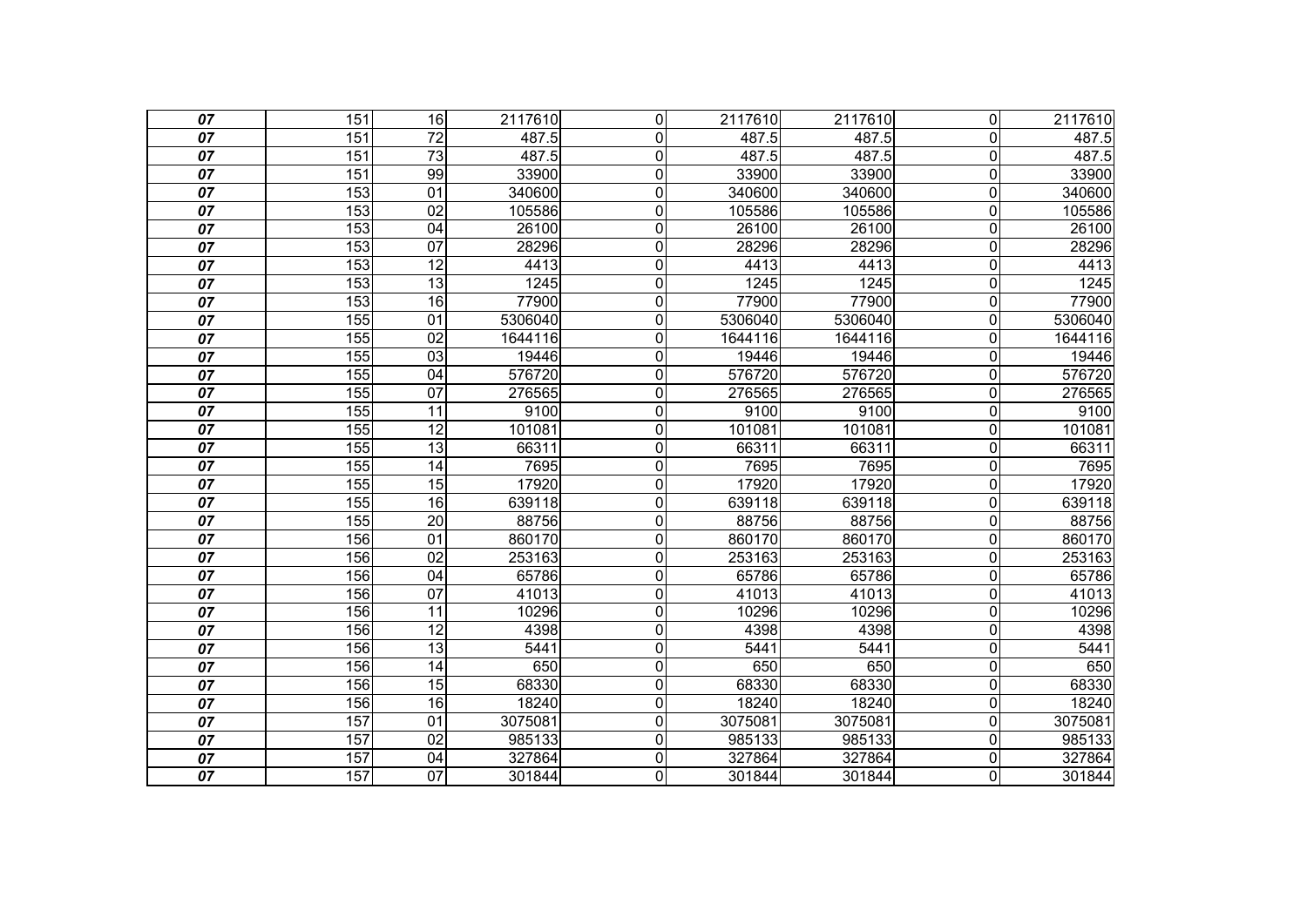| 07              | 157              | $\overline{11}$ | 20532      | $\overline{0}$   | 20532      | 20532      | $\overline{0}$          | 20532      |
|-----------------|------------------|-----------------|------------|------------------|------------|------------|-------------------------|------------|
| 07              | 157              | 12              | 68044      | $\mathbf 0$      | 68044      | 68044      | $\overline{0}$          | 68044      |
| 07              | 157              | 13              | 56667      | $\boldsymbol{0}$ | 56667      | 56667      | $\mathbf 0$             | 56667      |
| $\overline{07}$ | 157              | 16              | 161540     | $\mathbf 0$      | 161540     | 161540     | $\mathbf 0$             | 161540     |
| 07              | 158              | 01              | 315750     | $\mathbf 0$      | 315750     | 315750     | $\overline{0}$          | 315750     |
| 07              | 158              | 02              | 97881      | 0                | 97881      | 97881      | $\mathbf 0$             | 97881      |
| $\overline{07}$ | 158              | $\overline{04}$ | 46627      | $\mathbf 0$      | 46627      | 46627      | $\mathbf 0$             | 46627      |
| 07              | 158              | 07              | 14144      | $\mathbf 0$      | 14144      | 14144      | $\overline{0}$          | 14144      |
| 07              | 160              | $\overline{18}$ | 17962      | $\pmb{0}$        | 17962      | 17962      | $\mathbf 0$             | 17962      |
| 07              | 160              | 30              | 1825642    | $\mathbf 0$      | 1825642    | 1825642    | $\mathbf 0$             | 1825642    |
| 07              | $\overline{221}$ | $\overline{01}$ | 858000     | $\mathbf 0$      | 858000     | 858000     | $\overline{0}$          | 858000     |
| 07              | $\overline{221}$ | $\overline{02}$ | 265980     | $\mathbf 0$      | 265980     | 265980     | $\mathbf 0$             | 265980     |
| 07              | $\overline{221}$ | 04              | 115704     | 0                | 115704     | 115704     | $\mathbf 0$             | 115704     |
| 07              | $\overline{221}$ | $\overline{07}$ | 48339      | $\mathbf 0$      | 48339      | 48339      | $\Omega$                | 48339      |
| 07              | 221              | 28              | 1464385.32 | $\mathbf 0$      | 1464385.32 | 1464385.32 | $\mathbf 0$             | 1464385.32 |
| 07              | $\overline{221}$ | $\overline{32}$ | 24033191.4 | $\mathbf 0$      | 24033191.4 | 24033191.4 | $\overline{0}$          | 24033191.4 |
| 07              | $\overline{221}$ | $\overline{72}$ | 14293.22   | 0                | 14293.22   | 14293.22   | $\Omega$                | 14293.22   |
| 07              | 221              | $\overline{73}$ | 14293.22   | $\mathbf 0$      | 14293.22   | 14293.22   | $\mathbf 0$             | 14293.22   |
| 07              | 221              | $\overline{75}$ | 346519.47  | $\overline{0}$   | 346519.47  | 346519.47  | $\overline{0}$          | 346519.47  |
| 07              | 222              | 01              | 432500     | 0                | 432500     | 432500     | $\mathbf{0}$            | 432500     |
| 07              | 222              | 02              | 134075     | $\mathbf 0$      | 134075     | 134075     | $\mathbf 0$             | 134075     |
| 07              | 222              | 04              | 61344      | $\overline{0}$   | 61344      | 61344      | $\overline{\mathsf{o}}$ | 61344      |
| 07              | 222              | 07              | 18864      | $\mathbf 0$      | 18864      | 18864      | $\overline{0}$          | 18864      |
| 07              | 222              | 13              | 276        | $\mathbf 0$      | 276        | 276        | $\mathbf 0$             | 276        |
| 07              | 222              | 16              | 3380       | $\overline{0}$   | 3380       | 3380       | $\overline{\mathsf{o}}$ | 3380       |
| 07              | 222              | $\overline{28}$ | 5110       | $\mathbf 0$      | 5110       | 5110       | $\overline{0}$          | 5110       |
| 07              | 222              | $\overline{32}$ | 299947.36  | $\mathbf 0$      | 299947.36  | 299947.36  | $\mathbf 0$             | 299947.36  |
| 07              | $\overline{222}$ | $\overline{72}$ | 26995.32   | $\overline{0}$   | 26995.32   | 26995.32   | $\mathbf 0$             | 26995.32   |
| 07              | 222              | $\overline{73}$ | 26995.32   | $\mathbf{0}$     | 26995.32   | 26995.32   | $\Omega$                | 26995.32   |
| 07              | 231              | 01              | 2734947    | $\mathbf 0$      | 2734947    | 2734947    | $\mathbf 0$             | 2734947    |
| 07              | 231              | $\overline{02}$ | 847361     | $\mathbf 0$      | 847361     | 847361     | $\mathbf 0$             | 847361     |
| 07              | 231              | 04              | 168964     | $\mathbf 0$      | 168964     | 168964     | $\mathbf 0$             | 168964     |
| 07              | 231              | 07              | 199175     | $\overline{0}$   | 199175     | 199175     | $\overline{\mathsf{o}}$ | 199175     |
| $\overline{07}$ | 231              | $\overline{12}$ | 15824      | $\mathbf 0$      | 15824      | 15824      | $\mathbf 0$             | 15824      |
| 07              | 231              | 13              | 232687     | $\mathbf 0$      | 232687     | 232687     | $\overline{0}$          | 232687     |
| 07              | 231              | 16              | 208100     | O                | 208100     | 208100     | $\overline{\mathsf{o}}$ | 208100     |
| $\overline{07}$ | 231              | $\overline{27}$ | 4759       | $\overline{0}$   | 4759       | 4759       | O                       | 4759       |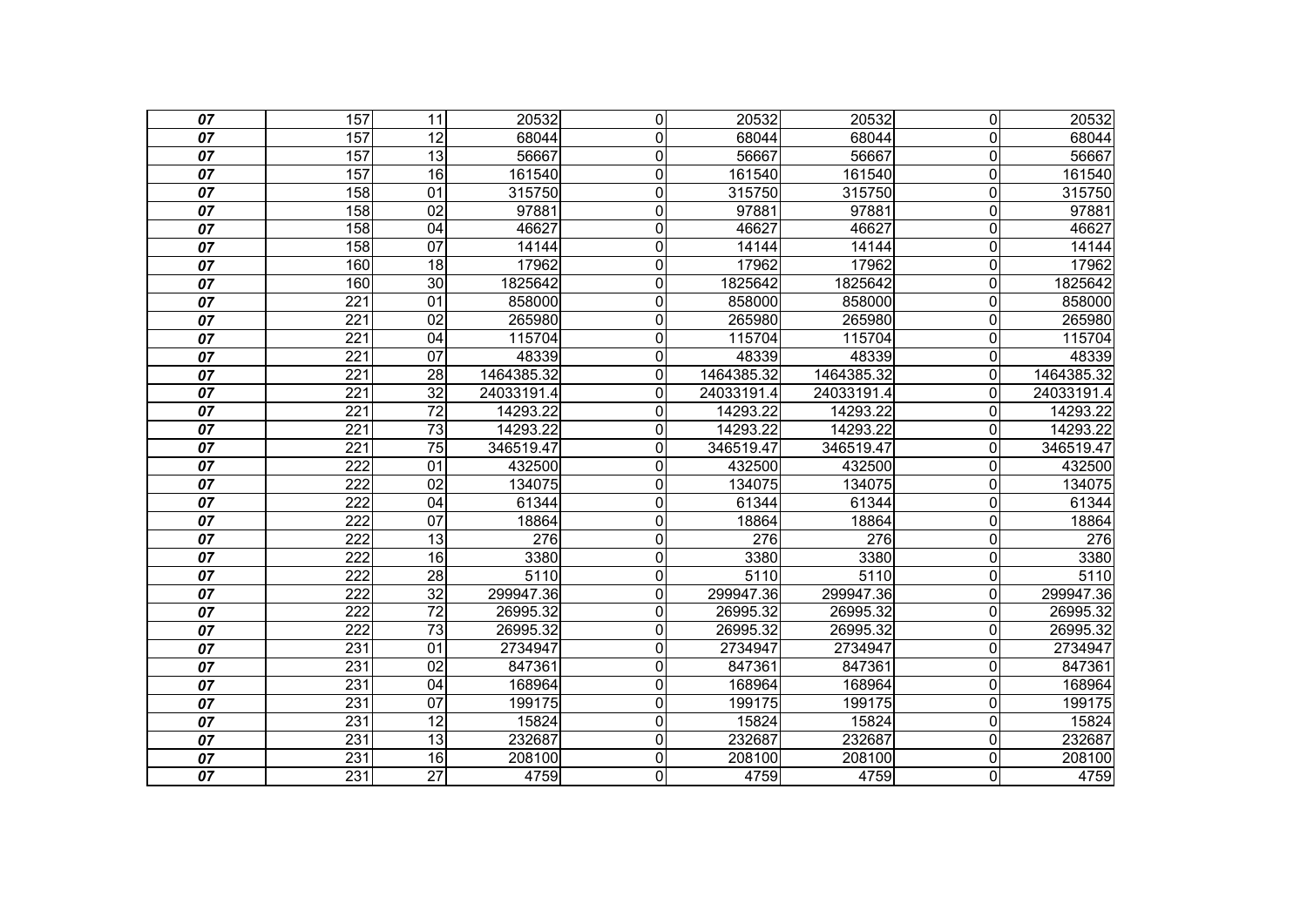| 07              | 231              | 28              | 284223.84  | $\Omega$     | 284223.84  | 284223.84  | $\overline{0}$ | 284223.84  |
|-----------------|------------------|-----------------|------------|--------------|------------|------------|----------------|------------|
| 07              | 231              | $\overline{72}$ | 7086       | 0            | 7086       | 7086       | $\mathbf{0}$   | 7086       |
| 07              | 231              | $\overline{73}$ | 7086       | 0            | 7086       | 7086       | $\mathbf 0$    | 7086       |
| 07              | 231              | 75              | 49378.16   | $\mathbf{0}$ | 49378.16   | 49378.16   | $\mathbf 0$    | 49378.16   |
| 07              | 231              | 99              | 176741     | 0            | 176741     | 176741     | 0              | 176741     |
| 07              | 311              | $\overline{27}$ | 18269      | 0            | 18269      | 18269      | 0              | 18269      |
| 07              | 311              | $\overline{28}$ | 67955      | 0            | 67955      | 67955      | $\mathbf 0$    | 67955      |
| 07              | 312              | $\overline{01}$ | 2484518    | $\mathbf 0$  | 2484518    | 2484518    | $\mathbf 0$    | 2484518    |
| 07              | 312              | 02              | 990076     | $\mathbf 0$  | 990076     | 990076     | $\mathbf 0$    | 990076     |
| 07              | $\overline{312}$ | 04              | 294480     | $\mathbf 0$  | 294480     | 294480     | $\mathbf 0$    | 294480     |
| 07              | $\overline{312}$ | 07              | 180387     | 0            | 180387     | 180387     | 0              | 180387     |
| 07              | 312              | $\overline{12}$ | 12688      | 0            | 12688      | 12688      | $\Omega$       | 12688      |
| 07              | 312              | $\overline{13}$ | 37515      | 0            | 37515      | 37515      | $\mathbf 0$    | 37515      |
| 07              | 312              | 16              | 82420      | 0            | 82420      | 82420      | 0              | 82420      |
| 07              | 312              | $\overline{28}$ | 91447      | $\mathbf 0$  | 91447      | 91447      | $\mathbf 0$    | 91447      |
| 07              | $\overline{312}$ | 32              | 3376305.72 | 0            | 3376305.72 | 3376305.72 | 0              | 3376305.72 |
| 07              | $\overline{312}$ | $\overline{72}$ | 4994.9     | 0            | 4994.9     | 4994.9     | $\Omega$       | 4994.9     |
| 07              | 312              | $\overline{73}$ | 4994.9     | 0            | 4994.9     | 4994.9     | $\Omega$       | 4994.9     |
| 07              | $\overline{312}$ | 99              | 23495      | $\mathbf 0$  | 23495      | 23495      | 0              | 23495      |
| 07              | 333              | $\overline{18}$ | 11993      | $\mathbf 0$  | 11993      | 11993      | $\mathbf 0$    | 11993      |
| 07              | 351              | 34              | 1261800    | $\mathbf 0$  | 1261800    | 1261800    | 0              | 1261800    |
| 07              | 351              | $\overline{35}$ | -3307841   | 0            | $-3307841$ | -3307841   | $\mathbf{0}$   | $-3307841$ |
| 07              | 354              | 34              | 893983     | 0            | 893983     | 893983     | 0              | 893983     |
| 07              | 354              | 35              | 5392960.41 | $\Omega$     | 5392960.41 | 5392960.41 | 0              | 5392960.41 |
| 07              | 354              | $\overline{72}$ | 61689      | 0            | 61689      | 61689      | 0              | 61689      |
| 07              | 354              | $\overline{73}$ | 61689      | 0            | 61689      | 61689      | $\mathbf{0}$   | 61689      |
| 07              | 354              | 75              | 19899.92   | 0            | 19899.92   | 19899.92   | $\mathbf{0}$   | 19899.92   |
| 07              | 362              | 01              | 502900     | 0            | 502900     | 502900     | 0              | 502900     |
| 07              | 362              | $\overline{02}$ | 155872     | 0            | 155872     | 155872     | 0              | 155872     |
| $\overline{07}$ | 362              | $\overline{04}$ | 70416      | 0            | 70416      | 70416      | 0              | 70416      |
| $\overline{07}$ | 362              | $\overline{07}$ | 31833      | 0            | 31833      | 31833      | $\pmb{0}$      | 31833      |
| 07              | 362              | $\overline{11}$ | 34120      | 0            | 34120      | 34120      | 0              | 34120      |
| 07              | 362              | 12              | 4522       | 0            | 4522       | 4522       | 0              | 4522       |
| $\overline{07}$ | 362              | $\overline{13}$ | 11757      | 0            | 11757      | 11757      | $\mathbf 0$    | 11757      |
| 07              | 362              | 16              | 13310      | 0            | 13310      | 13310      | 0              | 13310      |
| $\overline{07}$ | 362              | 18              | 49734      | 0            | 49734      | 49734      | $\mathbf 0$    | 49734      |
| $\overline{07}$ | 362              | 32              | 272628.57  | 0            | 272628.57  | 272628.57  | $\overline{0}$ | 272628.57  |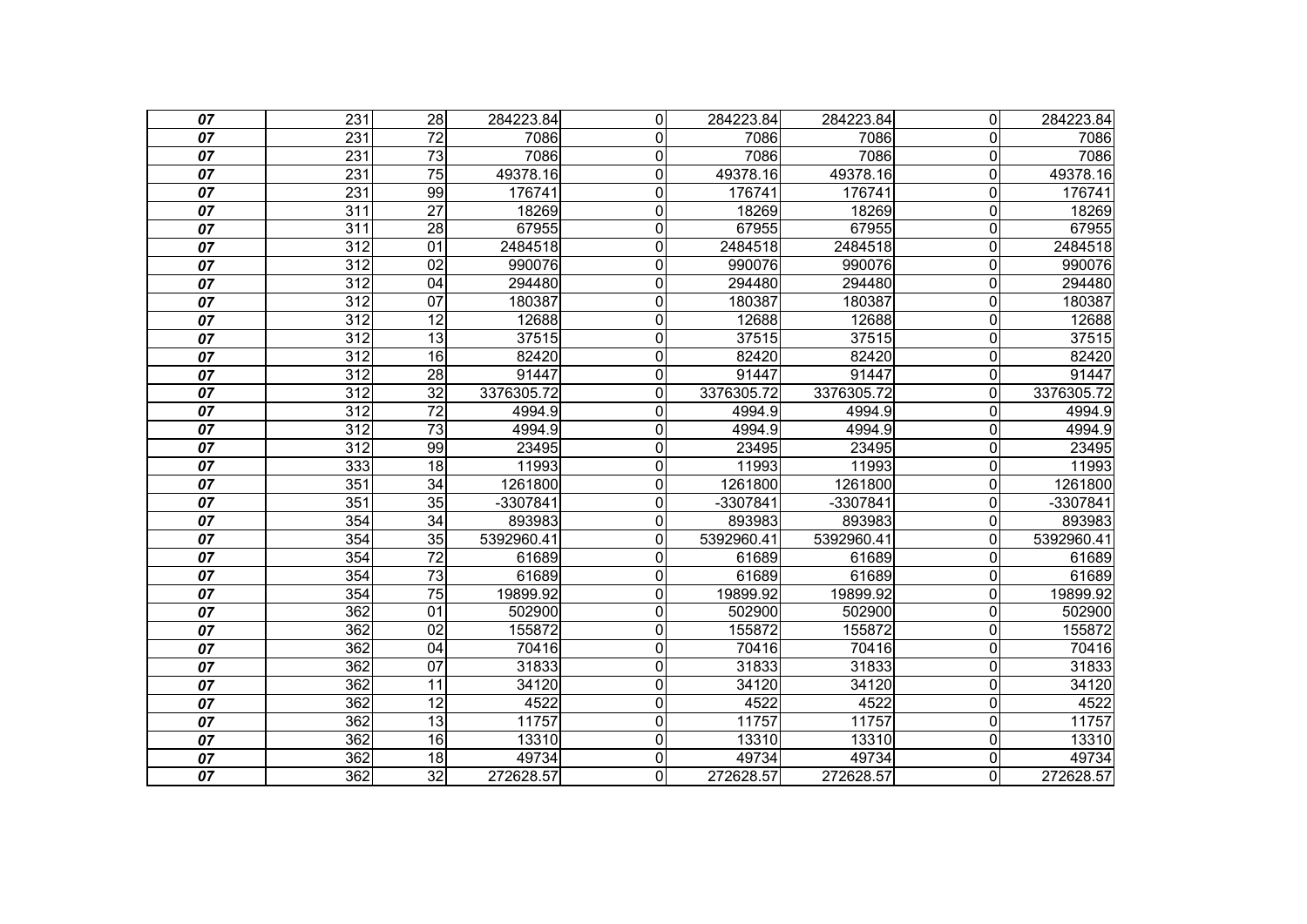| 07              | 362 | $\overline{72}$ | 7233.96   | $\mathbf 0$    | 7233.96   | 7233.96   | $\overline{0}$          | 7233.96   |
|-----------------|-----|-----------------|-----------|----------------|-----------|-----------|-------------------------|-----------|
| 07              | 362 | 73              | 7233.96   | $\mathbf{0}$   | 7233.96   | 7233.96   | $\Omega$                | 7233.96   |
| 07              | 362 | $\overline{75}$ | 7554.67   | $\mathbf 0$    | 7554.67   | 7554.67   | $\mathbf 0$             | 7554.67   |
| $\overline{07}$ | 362 | 99              | 167823.84 | $\mathbf 0$    | 167823.84 | 167823.84 | $\mathbf 0$             | 167823.84 |
| 07              | 365 | $\overline{34}$ | 1277026   | $\mathbf 0$    | 1277026   | 1277026   | $\mathbf 0$             | 1277026   |
| 07              | 365 | 35              | 325136    | $\mathbf 0$    | 325136    | 325136    | $\mathbf 0$             | 325136    |
| 07              | 365 | $\overline{75}$ | 2520      | $\overline{0}$ | 2520      | 2520      | $\mathbf 0$             | 2520      |
| 07              | 411 | 01              | 2716800   | 0              | 2716800   | 2716800   | $\overline{0}$          | 2716800   |
| 07              | 411 | 02              | 849927    | 0              | 849927    | 849927    | $\overline{\mathsf{o}}$ | 849927    |
| 07              | 411 | 04              | 193185    | 0              | 193185    | 193185    | $\overline{0}$          | 193185    |
| 07              | 411 | 07              | 278248    | $\mathbf 0$    | 278248    | 278248    | $\mathbf 0$             | 278248    |
| 07              | 411 | 10              | 98020     | $\mathbf 0$    | 98020     | 98020     | $\mathbf 0$             | 98020     |
| 07              | 411 | $\overline{12}$ | 64291     | $\mathbf 0$    | 64291     | 64291     | $\overline{0}$          | 64291     |
| 07              | 411 | 13              | 46135     | $\overline{0}$ | 46135     | 46135     | $\mathbf 0$             | 46135     |
| $\overline{07}$ | 411 | $\overline{16}$ | 362752    | 0              | 362752    | 362752    | $\mathbf 0$             | 362752    |
| 07              | 411 | $\overline{27}$ | 6009105   | 0              | 6009105   | 6009105   | $\overline{0}$          | 6009105   |
| 07              | 411 | 28              | 620688    | $\mathbf 0$    | 620688    | 620688    | $\mathbf 0$             | 620688    |
| $\overline{07}$ | 411 | $\overline{32}$ | 1046829.9 | $\mathbf 0$    | 1046829.9 | 1046829.9 | $\mathbf 0$             | 1046829.9 |
| 07              | 411 | 42              | 40000     | 0              | 40000     | 40000     | $\overline{0}$          | 40000     |
| 07              | 411 | 43              | 4924      | 0              | 4924      | 4924      | $\mathbf 0$             | 4924      |
| 07              | 411 | $\overline{72}$ | 47658.92  | $\mathbf 0$    | 47658.92  | 47658.92  | $\mathbf 0$             | 47658.92  |
| 07              | 411 | $\overline{73}$ | 47658.92  | 0              | 47658.92  | 47658.92  | $\mathbf 0$             | 47658.92  |
| 07              | 411 | $\overline{75}$ | 45015.18  | 0              | 45015.18  | 45015.18  | $\overline{0}$          | 45015.18  |
| 07              | 431 | 01              | 408300    | 0              | 408300    | 408300    | $\overline{0}$          | 408300    |
| 07              | 431 | 02              | 126573    | $\mathbf 0$    | 126573    | 126573    | $\mathbf 0$             | 126573    |
| $\overline{07}$ | 431 | $\overline{03}$ | 44877     | $\mathbf 0$    | 44877     | 44877     | $\mathbf 0$             | 44877     |
| 07              | 431 | 04              | 60120     | $\mathbf 0$    | 60120     | 60120     | $\overline{0}$          | 60120     |
| 07              | 431 | $\overline{07}$ | 23580     | $\mathbf 0$    | 23580     | 23580     | $\mathbf 0$             | 23580     |
| 07              | 431 | $\overline{20}$ | 25589     | $\mathbf 0$    | 25589     | 25589     | $\overline{\mathsf{o}}$ | 25589     |
| 07              | 455 | $\overline{28}$ | 65519.4   | 0              | 65519.4   | 65519.4   | $\overline{0}$          | 65519.4   |
| 07              | 455 | $\overline{32}$ | 77638.4   | $\mathbf 0$    | 77638.4   | 77638.4   | $\mathbf 0$             | 77638.4   |
| 07              | 455 | $\overline{34}$ | 1766645   | $\mathbf 0$    | 1766645   | 1766645   | $\mathbf 0$             | 1766645   |
| 07              | 455 | 35              | 3838813.4 | 0              | 3838813.4 | 3838813.4 | $\overline{0}$          | 3838813.4 |
| $\overline{07}$ | 455 | $\overline{72}$ | 19645.06  | $\overline{0}$ | 19645.06  | 19645.06  | $\mathbf 0$             | 19645.06  |
| 07              | 455 | $\overline{73}$ | 19645.06  | $\mathbf{0}$   | 19645.06  | 19645.06  | $\overline{0}$          | 19645.06  |
| 07              | 455 | $\overline{75}$ | 17560.6   | $\mathbf 0$    | 17560.6   | 17560.6   | $\mathbf 0$             | 17560.6   |
| $\overline{07}$ | 458 | $\overline{27}$ | 64578     | $\overline{0}$ | 64578     | 64578     | O                       | 64578     |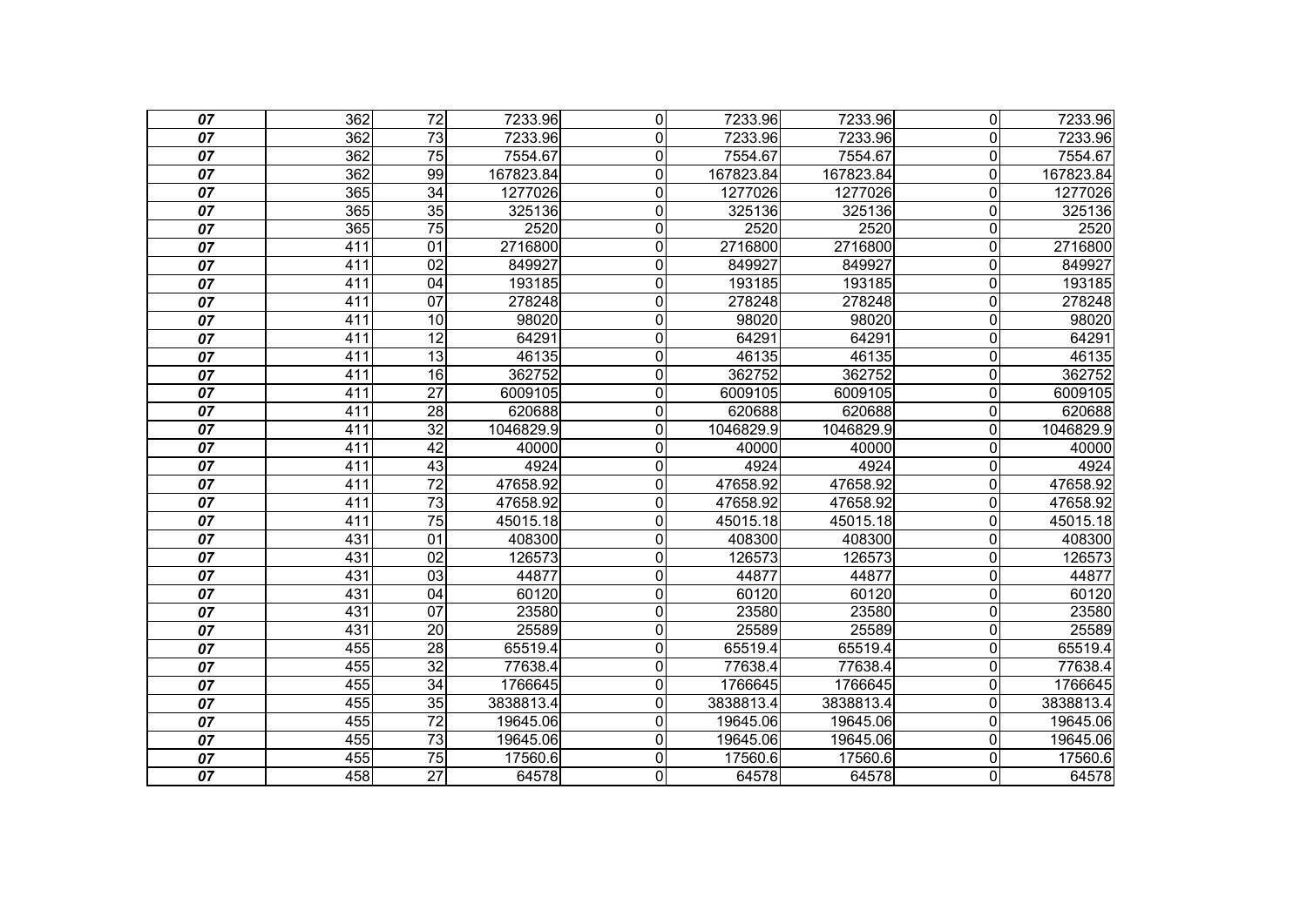| 07              | 461 | $\overline{27}$ | $-98326$  | $\overline{0}$ | $-98326$  | $-98326$  | $\overline{0}$          | $-98326$  |
|-----------------|-----|-----------------|-----------|----------------|-----------|-----------|-------------------------|-----------|
| 07              | 461 | 28              | 5880      | 0              | 5880      | 5880      | $\overline{0}$          | 5880      |
| 07              | 471 | $\overline{27}$ | 2534192   | $\overline{0}$ | 2534192   | 2534192   | $\overline{\mathsf{o}}$ | 2534192   |
| $\overline{07}$ | 471 | 28              | 75914.8   | 0              | 75914.8   | 75914.8   | $\overline{0}$          | 75914.8   |
| 07              | 471 | $\overline{75}$ | 3612.2    | 0              | 3612.2    | 3612.2    | 0                       | 3612.2    |
| 07              | 472 | 28              | 485593.5  | $\overline{0}$ | 485593.5  | 485593.5  | $\overline{0}$          | 485593.5  |
| 07              | 472 | $\overline{32}$ | 89170.86  | 0              | 89170.86  | 89170.86  | $\overline{0}$          | 89170.86  |
| 07              | 472 | $\overline{72}$ | 42868.56  | 0              | 42868.56  | 42868.56  | 0                       | 42868.56  |
| 07              | 472 | 73              | 42868.56  | $\overline{0}$ | 42868.56  | 42868.56  | $\overline{0}$          | 42868.56  |
| 07              | 475 | $\overline{27}$ | 22578     | 0              | 22578     | 22578     | $\mathbf 0$             | 22578     |
| 07              | 481 | 01              | 11962030  | $\overline{0}$ | 11962030  | 11962030  | $\mathbf 0$             | 11962030  |
| $\overline{07}$ | 481 | $\overline{02}$ | 3698202   | 0              | 3698202   | 3698202   | $\overline{0}$          | 3698202   |
| 07              | 481 | 03              | 133136    | 0              | 133136    | 133136    | $\overline{0}$          | 133136    |
| 07              | 481 | 04              | 1000086   | $\overline{0}$ | 1000086   | 1000086   | $\overline{0}$          | 1000086   |
| $\overline{07}$ | 481 | $\overline{07}$ | 781776    | 0              | 781776    | 781776    | $\overline{0}$          | 781776    |
| 07              | 481 | 11              | 35083     | 0              | 35083     | 35083     | 0                       | 35083     |
| 07              | 481 | 12              | 302890    | $\overline{0}$ | 302890    | 302890    | $\overline{\mathsf{o}}$ | 302890    |
| $\overline{07}$ | 481 | 13              | 123151    | $\overline{0}$ | 123151    | 123151    | $\mathbf 0$             | 123151    |
| 07              | 481 | $\overline{15}$ | 66800     | $\overline{0}$ | 66800     | 66800     | $\overline{0}$          | 66800     |
| 07              | 481 | 16              | 1291384   | 0              | 1291384   | 1291384   | $\mathbf 0$             | 1291384   |
| 07              | 481 | $\overline{20}$ | 155952    | 0              | 155952    | 155952    | $\mathbf 0$             | 155952    |
| 07              | 481 | $\overline{27}$ | 1319114   | $\overline{0}$ | 1319114   | 1319114   | 0                       | 1319114   |
| $\overline{07}$ | 481 | 28              | 342698.13 | $\overline{0}$ | 342698.13 | 342698.13 | $\overline{0}$          | 342698.13 |
| 07              | 481 | $\overline{30}$ | 1623658   | 0              | 1623658   | 1623658   | $\Omega$                | 1623658   |
| 07              | 481 | $\overline{32}$ | 100952    | $\overline{0}$ | 100952    | 100952    | $\mathbf 0$             | 100952    |
| $\overline{07}$ | 481 | 42              | 154060    | 0              | 154060    | 154060    | $\mathbf 0$             | 154060    |
| 07              | 481 | $\overline{43}$ | 15951     | 0              | 15951     | 15951     | 0                       | 15951     |
| 07              | 481 | 44              | 1072      | 0              | 1072      | 1072      | $\mathbf 0$             | 1072      |
| 07              | 481 | $\overline{72}$ | 37740.94  | $\overline{0}$ | 37740.94  | 37740.94  | $\overline{0}$          | 37740.94  |
| 07              | 481 | $\overline{73}$ | 37740.94  | $\overline{0}$ | 37740.94  | 37740.94  | 0                       | 37740.94  |
| 07              | 481 | $\overline{75}$ | 95042.99  | 0              | 95042.99  | 95042.99  | $\overline{0}$          | 95042.99  |
| 07              | 481 | 99              | 625985    | 0              | 625985    | 625985    | $\mathbf 0$             | 625985    |
| 07              | 482 | 01              | 1092842   | $\overline{0}$ | 1092842   | 1092842   | $\overline{0}$          | 1092842   |
| $\overline{07}$ | 482 | $\overline{02}$ | 337897    | $\overline{0}$ | 337897    | 337897    | $\mathbf 0$             | 337897    |
| 07              | 482 | 04              | 126553    | 0              | 126553    | 126553    | $\mathbf 0$             | 126553    |
| 07              | 482 | 07              | 87246     | $\overline{0}$ | 87246     | 87246     | $\overline{\mathsf{o}}$ | 87246     |
| $\overline{07}$ | 482 | $\overline{12}$ | 41212     | $\overline{0}$ | 41212     | 41212     | O                       | 41212     |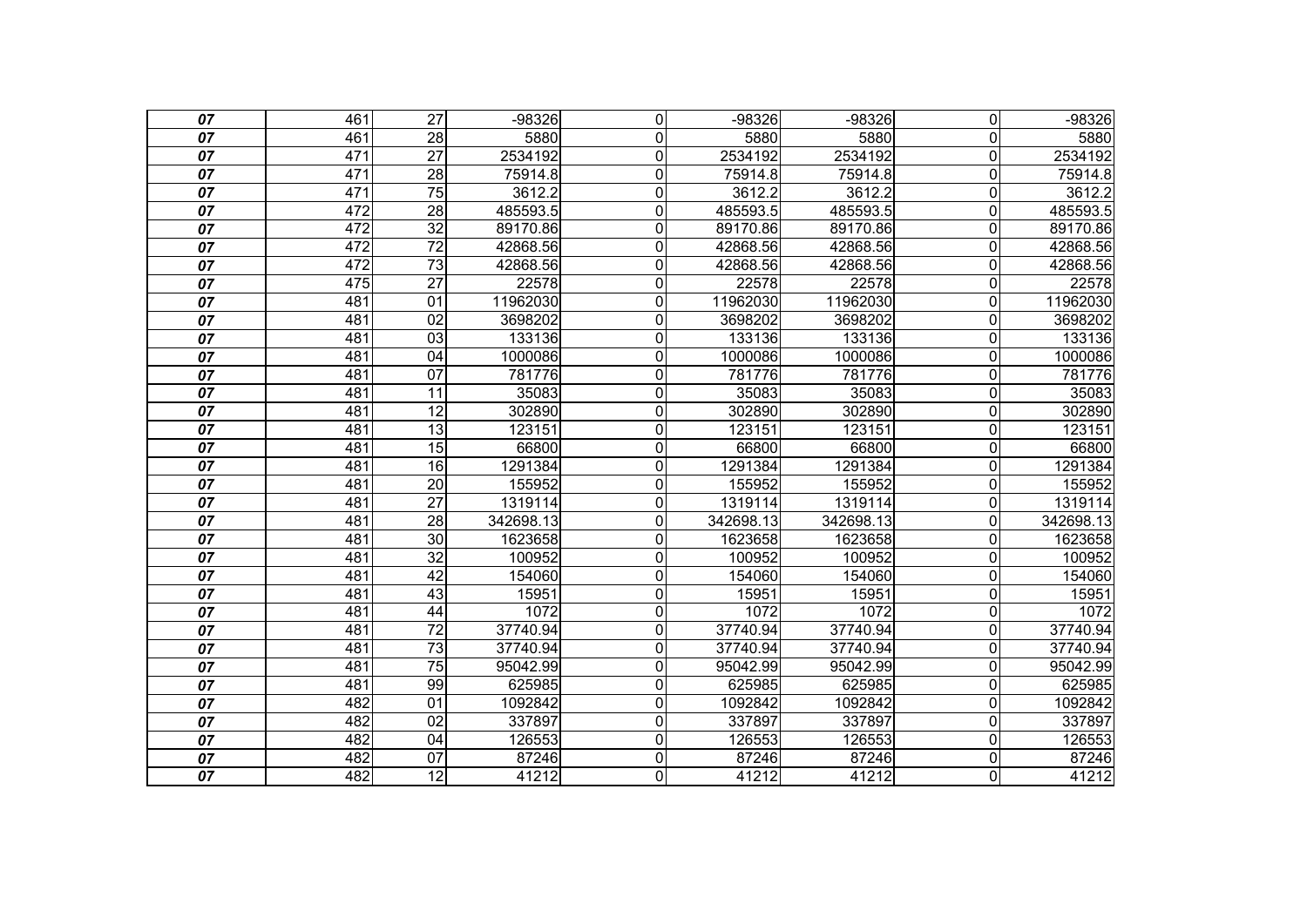| 07              | 482 | $\overline{13}$ | 20736     | $\overline{0}$ | 20736     | 20736     | $\overline{0}$          | 20736     |
|-----------------|-----|-----------------|-----------|----------------|-----------|-----------|-------------------------|-----------|
| 07              | 482 | 16              | 50220     | 0              | 50220     | 50220     | $\Omega$                | 50220     |
| 07              | 482 | 18              | 94180     | $\overline{0}$ | 94180     | 94180     | $\overline{\mathsf{o}}$ | 94180     |
| $\overline{07}$ | 482 | $\overline{27}$ | $-6630$   | $\overline{0}$ | $-6630$   | $-6630$   | $\overline{\mathsf{o}}$ | $-6630$   |
| 07              | 482 | $\overline{28}$ | 587698.96 | 0              | 587698.96 | 587698.96 | $\mathbf 0$             | 587698.96 |
| 07              | 482 | $\overline{32}$ | 734097.38 | $\overline{0}$ | 734097.38 | 734097.38 | $\overline{\mathsf{o}}$ | 734097.38 |
| 07              | 482 | $\overline{72}$ | 83899.64  | $\overline{0}$ | 83899.64  | 83899.64  | $\overline{0}$          | 83899.64  |
| 07              | 482 | $\overline{73}$ | 83899.64  | 0              | 83899.64  | 83899.64  | $\overline{0}$          | 83899.64  |
| 07              | 484 | $\overline{27}$ | 25024     | $\overline{0}$ | 25024     | 25024     | $\overline{\mathsf{o}}$ | 25024     |
| 07              | 484 | 28              | 592211.65 | 0              | 592211.65 | 592211.65 | $\overline{0}$          | 592211.65 |
| 07              | 484 | $\overline{32}$ | 274794.94 | $\overline{0}$ | 274794.94 | 274794.94 | $\overline{\mathsf{o}}$ | 274794.94 |
| $\overline{07}$ | 484 | $\overline{72}$ | 69294.33  | $\overline{0}$ | 69294.33  | 69294.33  | $\overline{0}$          | 69294.33  |
| 07              | 484 | $\overline{73}$ | 69294.33  | 0              | 69294.33  | 69294.33  | $\overline{0}$          | 69294.33  |
| 07              | 484 | $\overline{75}$ | 4959.75   | $\overline{0}$ | 4959.75   | 4959.75   | $\overline{\mathsf{o}}$ | 4959.75   |
| $\overline{07}$ | 485 | $\overline{01}$ | 4896081   | 0              | 4896081   | 4896081   | $\overline{0}$          | 4896081   |
| 07              | 485 | 02              | 1516252   | 0              | 1516252   | 1516252   | $\overline{0}$          | 1516252   |
| 07              | 485 | $\overline{04}$ | 271530    | $\overline{0}$ | 271530    | 271530    | $\overline{\mathsf{o}}$ | 271530    |
| $\overline{07}$ | 485 | $\overline{07}$ | 350376    | 0              | 350376    | 350376    | $\overline{\mathsf{o}}$ | 350376    |
| 07              | 485 | $\overline{11}$ | 38610     | $\overline{0}$ | 38610     | 38610     | $\overline{0}$          | 38610     |
| 07              | 485 | 12              | 137530    | $\overline{0}$ | 137530    | 137530    | $\overline{\mathsf{o}}$ | 137530    |
| 07              | 485 | $\overline{13}$ | 96019     | 0              | 96019     | 96019     | $\overline{0}$          | 96019     |
| 07              | 485 | 15              | 30080     | $\overline{0}$ | 30080     | 30080     | $\overline{0}$          | 30080     |
| 07              | 485 | 16              | 350960    | 0              | 350960    | 350960    | $\mathbf 0$             | 350960    |
| 07              | 485 | $\overline{27}$ | 750597    | 0              | 750597    | 750597    | $\overline{0}$          | 750597    |
| 07              | 485 | $\overline{32}$ | 687531.04 | $\overline{0}$ | 687531.04 | 687531.04 | $\overline{\mathsf{o}}$ | 687531.04 |
| $\overline{07}$ | 485 | $\overline{44}$ | $-22051$  | $\overline{0}$ | $-22051$  | $-22051$  | $\overline{0}$          | $-22051$  |
| 07              | 485 | $\overline{72}$ | 61877.79  | 0              | 61877.79  | 61877.79  | $\overline{0}$          | 61877.79  |
| 07              | 485 | 73              | 61877.79  | 0              | 61877.79  | 61877.79  | $\mathbf 0$             | 61877.79  |
| 07              | 485 | 99              | $-370$    | $\overline{0}$ | $-370$    | $-370$    | $\overline{\mathsf{o}}$ | $-370$    |
| 07              | 486 | 01              | 728463    | $\overline{0}$ | 728463    | 728463    | $\overline{0}$          | 728463    |
| 07              | 486 | $\overline{02}$ | 225823    | 0              | 225823    | 225823    | $\mathbf 0$             | 225823    |
| 07              | 486 | 04              | 66528     | 0              | 66528     | 66528     | $\mathbf 0$             | 66528     |
| 07              | 486 | $\overline{07}$ | 49222     | $\overline{0}$ | 49222     | 49222     | $\overline{0}$          | 49222     |
| $\overline{07}$ | 486 | $\overline{12}$ | 45749     | $\overline{0}$ | 45749     | 45749     | $\overline{\mathsf{o}}$ | 45749     |
| 07              | 486 | 13              | 4659      | 0              | 4659      | 4659      | $\mathbf 0$             | 4659      |
| 07              | 486 | 16              | 74880     | $\overline{0}$ | 74880     | 74880     | $\overline{0}$          | 74880     |
| $\overline{07}$ | 486 | $\overline{20}$ | 18602     | $\overline{0}$ | 18602     | 18602     | O                       | 18602     |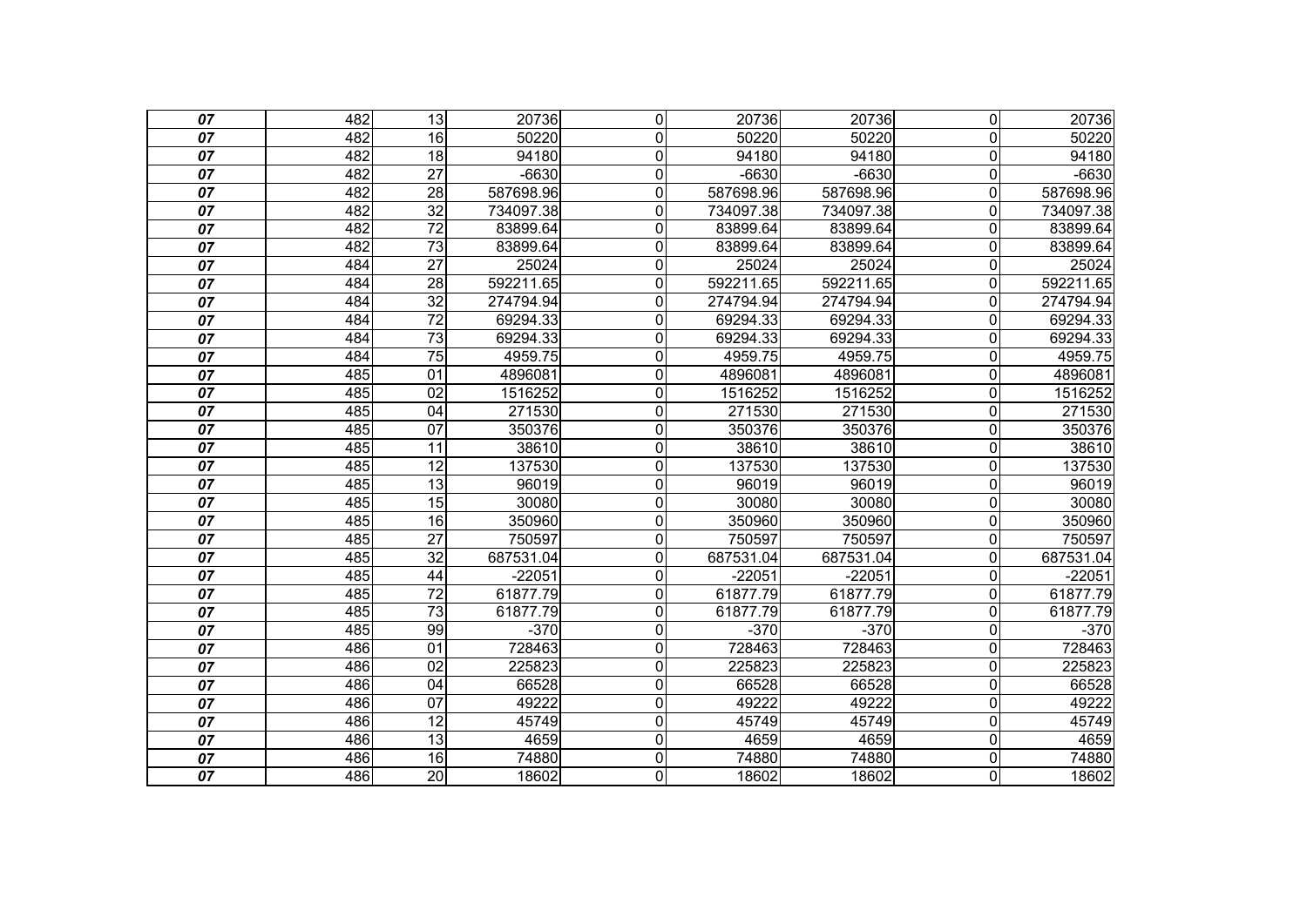| 07              | 486              | $\overline{27}$ | 42757         | $\overline{0}$ | 42757       | 42757       | $\overline{0}$          | 42757         |
|-----------------|------------------|-----------------|---------------|----------------|-------------|-------------|-------------------------|---------------|
| 07              | 511              | 01              | 19548040      | 0              | 19548040    | 19548040    | $\Omega$                | 19548040      |
| 07              | 511              | 02              | 6055572       | $\overline{0}$ | 6055572     | 6055572     | $\overline{\mathsf{o}}$ | 6055572       |
| $\overline{07}$ | $\overline{511}$ | 03              | 17951         | 0              | 17951       | 17951       | $\overline{\mathsf{o}}$ | 17951         |
| 07              | $\overline{511}$ | 04              | 1225938       | 0              | 1225938     | 1225938     | $\mathbf 0$             | 1225938       |
| 07              | 511              | 07              | 1288684       | $\overline{0}$ | 1288684     | 1288684     | $\overline{\mathsf{o}}$ | 1288684       |
| 07              | $\overline{511}$ | 11              | 13098         | 0              | 13098       | 13098       | $\overline{0}$          | 13098         |
| 07              | $\overline{511}$ | $\overline{12}$ | 216402        | 0              | 216402      | 216402      | $\overline{0}$          | 216402        |
| 07              | 511              | 13              | 175532        | $\overline{0}$ | 175532      | 175532      | $\overline{\mathsf{o}}$ | 175532        |
| 07              | $\overline{511}$ | 15              | 39760         | 0              | 39760       | 39760       | $\mathbf 0$             | 39760         |
| 07              | 511              | 16              | 5330118       | $\overline{0}$ | 5330118     | 5330118     | $\overline{\mathsf{o}}$ | 5330118       |
| 07              | $\overline{511}$ | $\overline{20}$ | 52792         | $\overline{0}$ | 52792       | 52792       | $\overline{\mathsf{o}}$ | 52792         |
| 07              | $\overline{511}$ | $\overline{27}$ | 200915        | 0              | 200915      | 200915      | $\mathbf 0$             | 200915        |
| 07              | 511              | 32              | 269890        | $\overline{0}$ | 269890      | 269890      | $\overline{\mathsf{o}}$ | 269890        |
| $\overline{07}$ | $\overline{511}$ | $\overline{72}$ | 6747          | 0              | 6747        | 6747        | $\overline{0}$          | 6747          |
| 07              | $\overline{511}$ | $\overline{73}$ | 6747          | 0              | 6747        | 6747        | $\overline{0}$          | 6747          |
| 07              | 521              | 01              | 19984275      | $\overline{0}$ | 19984275    | 19984275    | $\overline{\mathsf{o}}$ | 19984275      |
| $\overline{07}$ | $\overline{521}$ | $\overline{02}$ | 6173671       | $\overline{0}$ | 6173671     | 6173671     | $\overline{\mathsf{o}}$ | 6173671       |
| 07              | 521              | $\overline{03}$ | 91250.5       | $\overline{0}$ | 91250.5     | 91250.5     | $\overline{0}$          | 91250.5       |
| 07              | $\overline{521}$ | $\overline{04}$ | 1659709       | $\overline{0}$ | 1659709     | 1659709     | $\overline{\mathsf{o}}$ | 1659709       |
| 07              | $\overline{521}$ | 07              | 1264473       | 0              | 1264473     | 1264473     | $\mathbf 0$             | 1264473       |
| 07              | 521              | 12              | 342180        | $\overline{0}$ | 342180      | 342180      | $\overline{0}$          | 342180        |
| 07              | $\overline{521}$ | $\overline{13}$ | 122534        | 0              | 122534      | 122534      | $\mathbf 0$             | 122534        |
| 07              | $\overline{521}$ | $\overline{15}$ | 32320         | 0              | 32320       | 32320       | $\overline{0}$          | 32320         |
| 07              | 521              | 16              | 4321950       | $\overline{0}$ | 4321950     | 4321950     | $\overline{0}$          | 4321950       |
| $\overline{07}$ | 521              | $\overline{18}$ | 170363.7      | 0              | 170363.7    | 170363.7    | $\overline{\mathsf{o}}$ | 170363.7      |
| 07              | $\overline{521}$ | 20              | 86479         | 0              | 86479       | 86479       | $\overline{0}$          | 86479         |
| 07              | $\overline{521}$ | $\overline{21}$ | 44543.22      | 0              | 44543.22    | 44543.22    | $\mathbf 0$             | 44543.22      |
| 07              | 521              | $\overline{27}$ | 6766737       | $\overline{0}$ | 6766737     | 6766737     | $\overline{0}$          | 6766737       |
| 07              | 521              | 28              | $-2729922.14$ | $\overline{0}$ | -2729922.14 | -2729922.14 | $\overline{0}$          | $-2729922.14$ |
| 07              | $\overline{521}$ | $\overline{32}$ | 6358452.7     | 0              | 6358452.7   | 6358452.7   | $\overline{0}$          | 6358452.7     |
| 07              | $\overline{521}$ | $\overline{72}$ | 141561.48     | 0              | 141561.48   | 141561.48   | $\overline{0}$          | 141561.48     |
| 07              | 521              | $\overline{73}$ | 141561.48     | $\overline{0}$ | 141561.48   | 141561.48   | $\overline{0}$          | 141561.48     |
| $\overline{07}$ | 521              | $\overline{75}$ | 1142640.92    | $\overline{0}$ | 1142640.92  | 1142640.92  | $\overline{0}$          | 1142640.92    |
| 07              | 521              | 99              | 65600         | 0              | 65600       | 65600       | $\overline{0}$          | 65600         |
| 07              | 531              | $\overline{01}$ | 4961419       | $\overline{0}$ | 4961419     | 4961419     | $\mathbf 0$             | 4961419       |
| $\overline{07}$ | $\overline{531}$ | $\overline{02}$ | 1538040       | $\overline{0}$ | 1538040     | 1538040     | $\overline{0}$          | 1538040       |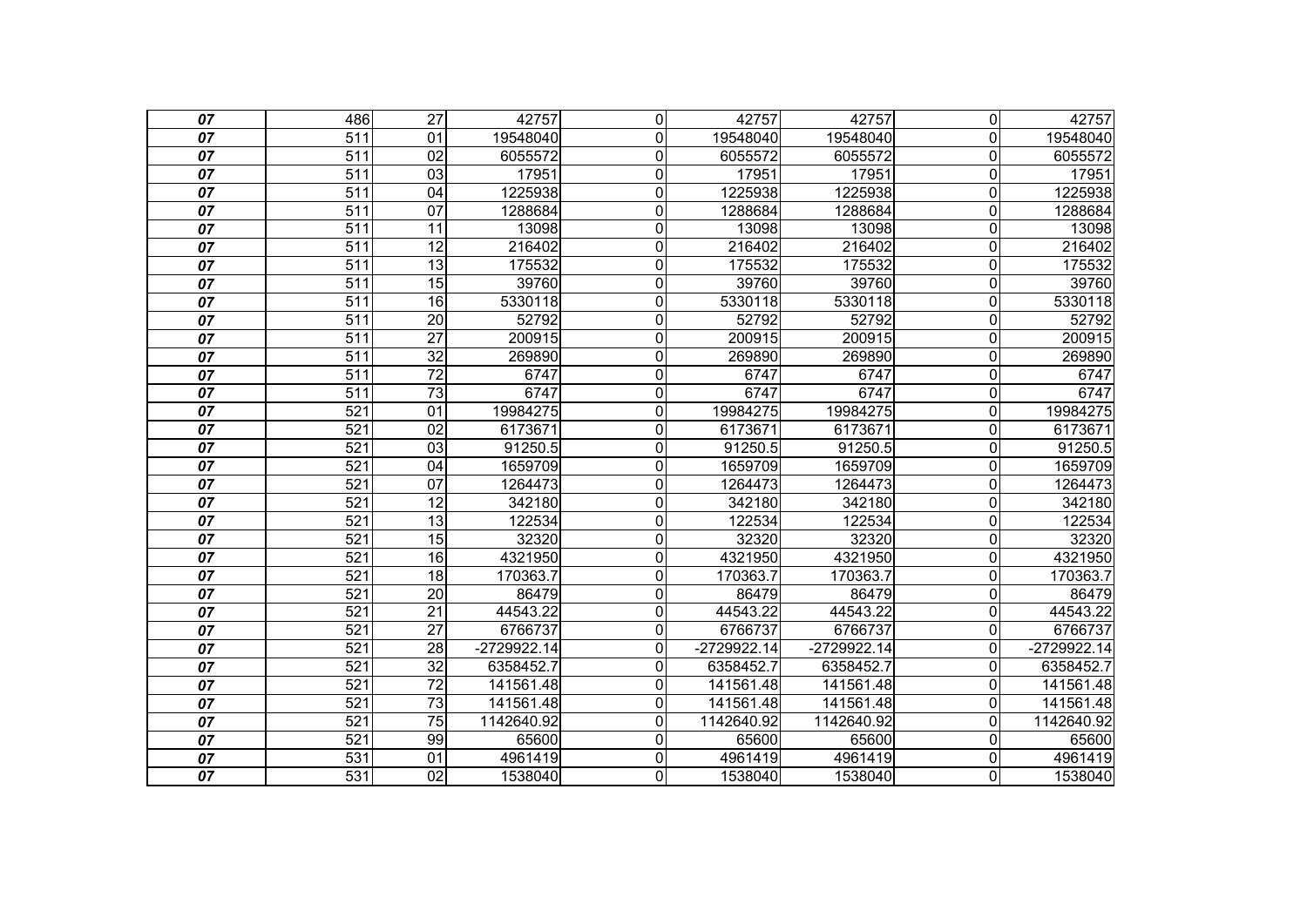| 07              | 531              | 04              | 418336    | $\mathbf 0$    | 418336    | 418336    | $\overline{0}$          | 418336    |
|-----------------|------------------|-----------------|-----------|----------------|-----------|-----------|-------------------------|-----------|
| 07              | 531              | 07              | 270846    | 0              | 270846    | 270846    | $\overline{0}$          | 270846    |
| 07              | 531              | $\overline{12}$ | 36365     | $\mathbf 0$    | 36365     | 36365     | $\mathbf 0$             | 36365     |
| 07              | 531              | $\overline{13}$ | 1988      | $\mathbf 0$    | 1988      | 1988      | $\mathbf 0$             | 1988      |
| 07              | 531              | 16              | 10000     | $\mathbf 0$    | 10000     | 10000     | $\mathbf 0$             | 10000     |
| 07              | 531              | $\overline{21}$ | 1320145   | $\mathbf 0$    | 1320145   | 1320145   | $\mathbf 0$             | 1320145   |
| 07              | 531              | $\overline{27}$ | 512225    | $\mathbf 0$    | 512225    | 512225    | $\mathbf 0$             | 512225    |
| 07              | 542              | $\overline{01}$ | 990840    | $\mathbf 0$    | 990840    | 990840    | $\mathbf 0$             | 990840    |
| 07              | 542              | 02              | 307160    | $\overline{0}$ | 307160    | 307160    | $\overline{\mathsf{o}}$ | 307160    |
| 07              | 542              | 04              | 42759     | $\mathbf 0$    | 42759     | 42759     | $\mathsf{O}\xspace$     | 42759     |
| 07              | 542              | 07              | 71523     | $\mathbf 0$    | 71523     | 71523     | $\pmb{0}$               | 71523     |
| 07              | 542              | $\overline{12}$ | 9713      | $\mathbf 0$    | 9713      | 9713      | $\mathbf 0$             | 9713      |
| 07              | 542              | $\overline{13}$ | 7627      | $\mathbf 0$    | 7627      | 7627      | $\mathbf 0$             | 7627      |
| 07              | $\overline{542}$ | $\overline{16}$ | 364850    | 0              | 364850    | 364850    | $\mathbf 0$             | 364850    |
| 07              | 611              | 01              | 2412182   | 0              | 2412182   | 2412182   | $\mathbf 0$             | 2412182   |
| 07              | 611              | 02              | 756857    | $\mathbf 0$    | 756857    | 756857    | $\overline{0}$          | 756857    |
| 07              | 611              | $\overline{04}$ | 291857    | $\overline{0}$ | 291857    | 291857    | $\overline{\mathsf{o}}$ | 291857    |
| 07              | 611              | $\overline{07}$ | 176242    | $\mathbf 0$    | 176242    | 176242    | $\mathbf 0$             | 176242    |
| 07              | 611              | 12              | 25319     | $\overline{0}$ | 25319     | 25319     | $\overline{\mathsf{o}}$ | 25319     |
| 07              | 611              | $\overline{13}$ | 24882     | $\mathbf 0$    | 24882     | 24882     | $\mathbf 0$             | 24882     |
| 07              | 611              | 16              | 139480    | $\mathbf 0$    | 139480    | 139480    | $\overline{0}$          | 139480    |
| 07              | 611              | $\overline{27}$ | 32348     | $\overline{0}$ | 32348     | 32348     | $\overline{0}$          | 32348     |
| 07              | 611              | $\overline{28}$ | 2789      | $\mathbf 0$    | 2789      | 2789      | $\overline{0}$          | 2789      |
| 07              | 611              | $\overline{32}$ | 30050     | $\mathbf 0$    | 30050     | 30050     | $\overline{0}$          | 30050     |
| 07              | 621              | $\overline{01}$ | 5238228   | $\overline{0}$ | 5238228   | 5238228   | $\overline{0}$          | 5238228   |
| 07              | 621              | $\overline{02}$ | 1625297   | $\mathbf 0$    | 1625297   | 1625297   | $\overline{0}$          | 1625297   |
| 07              | 621              | 03              | 16455     | $\mathbf 0$    | 16455     | 16455     | $\mathbf 0$             | 16455     |
| 07              | 621              | 04              | 588626    | $\mathbf 0$    | 588626    | 588626    | $\mathbf 0$             | 588626    |
| 07              | 621              | $\overline{07}$ | 354578    | $\mathbf 0$    | 354578    | 354578    | $\mathbf 0$             | 354578    |
| 07              | 621              | $\overline{12}$ | 45082     | $\mathbf 0$    | 45082     | 45082     | $\overline{0}$          | 45082     |
| 07              | 621              | 13              | 25539     | 0              | 25539     | 25539     | $\mathbf 0$             | 25539     |
| 07              | 621              | 16              | 311776    | 0              | 311776    | 311776    | $\mathbf 0$             | 311776    |
| 07              | 621              | $\overline{20}$ | $-27990$  | $\mathbf 0$    | $-27990$  | $-27990$  | 0                       | $-27990$  |
| 07              | 621              | $\overline{27}$ | 1213808   | $\mathbf 0$    | 1213808   | 1213808   | $\mathbf 0$             | 1213808   |
| 07              | 621              | 28              | 152339.05 | $\mathbf 0$    | 152339.05 | 152339.05 | $\mathbf 0$             | 152339.05 |
| 07              | 621              | $\overline{32}$ | 49078.62  | $\mathbf 0$    | 49078.62  | 49078.62  | $\mathbf 0$             | 49078.62  |
| $\overline{07}$ | 621              | $\overline{72}$ | 1226.98   | 0              | 1226.98   | 1226.98   | 0                       | 1226.98   |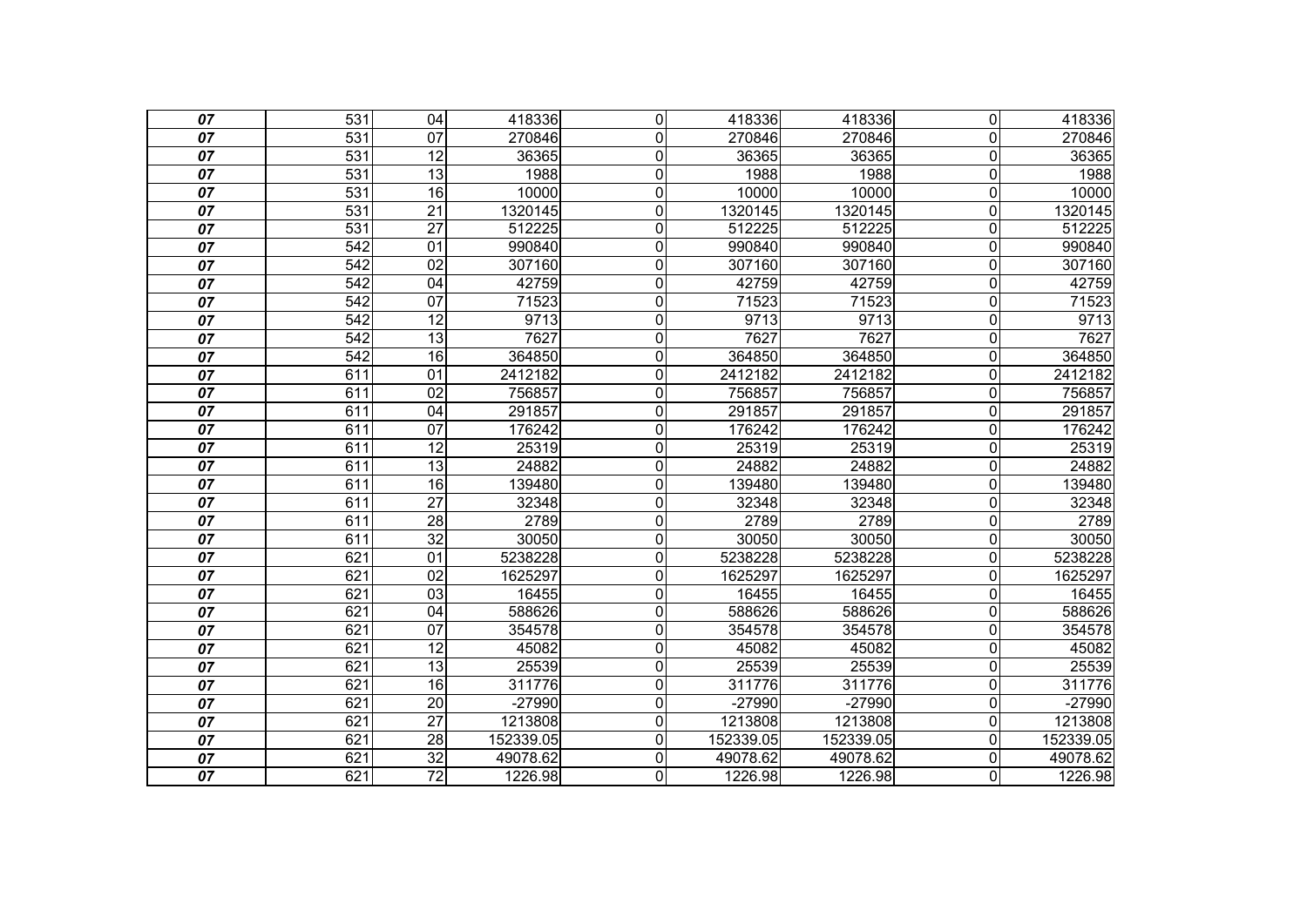| 07              | 621              | $\overline{73}$ | 1226.98    | 0              | 1226.98    | 1226.98    | $\overline{0}$          | 1226.98    |
|-----------------|------------------|-----------------|------------|----------------|------------|------------|-------------------------|------------|
| 07              | 621              | 75              | 18270.31   | $\mathbf{0}$   | 18270.31   | 18270.31   | $\Omega$                | 18270.31   |
| 07              | 634              | 01              | 6498885    | $\mathbf 0$    | 6498885    | 6498885    | $\mathbf 0$             | 6498885    |
| 07              | 634              | $\overline{02}$ | 1991474    | $\mathbf 0$    | 1991474    | 1991474    | $\mathbf 0$             | 1991474    |
| 07              | 634              | 03              | 15007      | $\mathbf 0$    | 15007      | 15007      | $\mathbf 0$             | 15007      |
| 07              | 634              | 04              | 562644     | $\overline{0}$ | 562644     | 562644     | $\overline{\mathsf{o}}$ | 562644     |
| 07              | 634              | 07              | 393359     | $\overline{0}$ | 393359     | 393359     | $\mathbf 0$             | 393359     |
| 07              | 634              | 12              | 37484      | 0              | 37484      | 37484      | $\overline{0}$          | 37484      |
| 07              | 634              | 13              | 17478      | $\mathbf 0$    | 17478      | 17478      | $\overline{\mathsf{o}}$ | 17478      |
| 07              | 634              | 16              | 890910     | $\mathbf 0$    | 890910     | 890910     | $\overline{0}$          | 890910     |
| 07              | 634              | $\overline{72}$ | 292        | $\mathbf 0$    | 292        | 292        | $\mathbf 0$             | 292        |
| 07              | 634              | $\overline{73}$ | 292        | $\mathbf 0$    | 292        | 292        | $\overline{\mathsf{o}}$ | 292        |
| 07              | 634              | 99              | 3246       | $\mathbf 0$    | 3246       | 3246       | $\mathbf 0$             | 3246       |
| 07              | 711              | 28              | 34572.04   | $\overline{0}$ | 34572.04   | 34572.04   | $\overline{\mathsf{o}}$ | 34572.04   |
| $\overline{07}$ | $\overline{711}$ | $\overline{72}$ | 3111.48    | $\overline{0}$ | 3111.48    | 3111.48    | $\overline{0}$          | 3111.48    |
| 07              | 711              | $\overline{73}$ | 3111.48    | 0              | 3111.48    | 3111.48    | $\overline{0}$          | 3111.48    |
| 07              | 750              | $\overline{72}$ | 30690      | $\mathbf 0$    | 30690      | 30690      | $\mathbf 0$             | 30690      |
| $\overline{07}$ | 750              | $\overline{73}$ | 30690      | $\mathbf 0$    | 30690      | 30690      | $\mathbf 0$             | 30690      |
| 07              | 750              | 99              | 341000     | $\mathbf 0$    | 341000     | 341000     | $\overline{0}$          | 341000     |
| 07              | 811              | $\overline{18}$ | 4000       | 0              | 4000       | 4000       | $\mathbf 0$             | 4000       |
| 07              | 811              | $\overline{27}$ | 419440     | $\mathbf 0$    | 419440     | 419440     | $\mathbf 0$             | 419440     |
| 07              | 811              | 28              | 1784525.99 | 0              | 1784525.99 | 1784525.99 | $\overline{0}$          | 1784525.99 |
| 07              | 811              | 32              | 669726.48  | 0              | 669726.48  | 669726.48  | $\mathbf 0$             | 669726.48  |
| 07              | 811              | $\overline{72}$ | 106113     | $\mathbf{0}$   | 106113     | 106113     | $\Omega$                | 106113     |
| 07              | 811              | 73              | 106113     | $\mathbf 0$    | 106113     | 106113     | $\mathbf 0$             | 106113     |
| $\overline{07}$ | 811              | $\overline{75}$ | 100443.39  | $\overline{0}$ | 100443.39  | 100443.39  | $\mathbf 0$             | 100443.39  |
| 07              | 831              | 99              | 9714437.32 | 0              | 9714437.32 | 9714437.32 | $\mathbf{0}$            | 9714437.32 |
| 07              | 836              | 99              | 3377205.35 | 0              | 3377205.35 | 3377205.35 | $\mathbf{0}$            | 3377205.35 |
| 07              | 841              | $\overline{01}$ | 392000     | 0              | 392000     | 392000     | $\mathbf 0$             | 392000     |
| 07              | 841              | 02              | 121520     | 0              | 121520     | 121520     | $\overline{0}$          | 121520     |
| 07              | 841              | 04              | 35280      | $\mathbf 0$    | 35280      | 35280      | $\mathbf 0$             | 35280      |
| 07              | 841              | $\overline{07}$ | 23580      | $\mathbf 0$    | 23580      | 23580      | $\mathbf 0$             | 23580      |
| 07              | 841              | 13              | 26472      | $\overline{0}$ | 26472      | 26472      | $\overline{\mathsf{o}}$ | 26472      |
| 07              | 841              | 16              | 19280      | $\overline{0}$ | 19280      | 19280      | $\overline{\mathsf{o}}$ | 19280      |
| 07              | 841              | 18              | 21100      | $\mathbf 0$    | 21100      | 21100      | $\mathbf 0$             | 21100      |
| 07              | 841              | $\overline{27}$ | 35384      | $\overline{0}$ | 35384      | 35384      | $\overline{\mathsf{o}}$ | 35384      |
| $\overline{07}$ | 841              | $\overline{28}$ | 38038.9    | $\overline{0}$ | 38038.9    | 38038.9    | O                       | 38038.9    |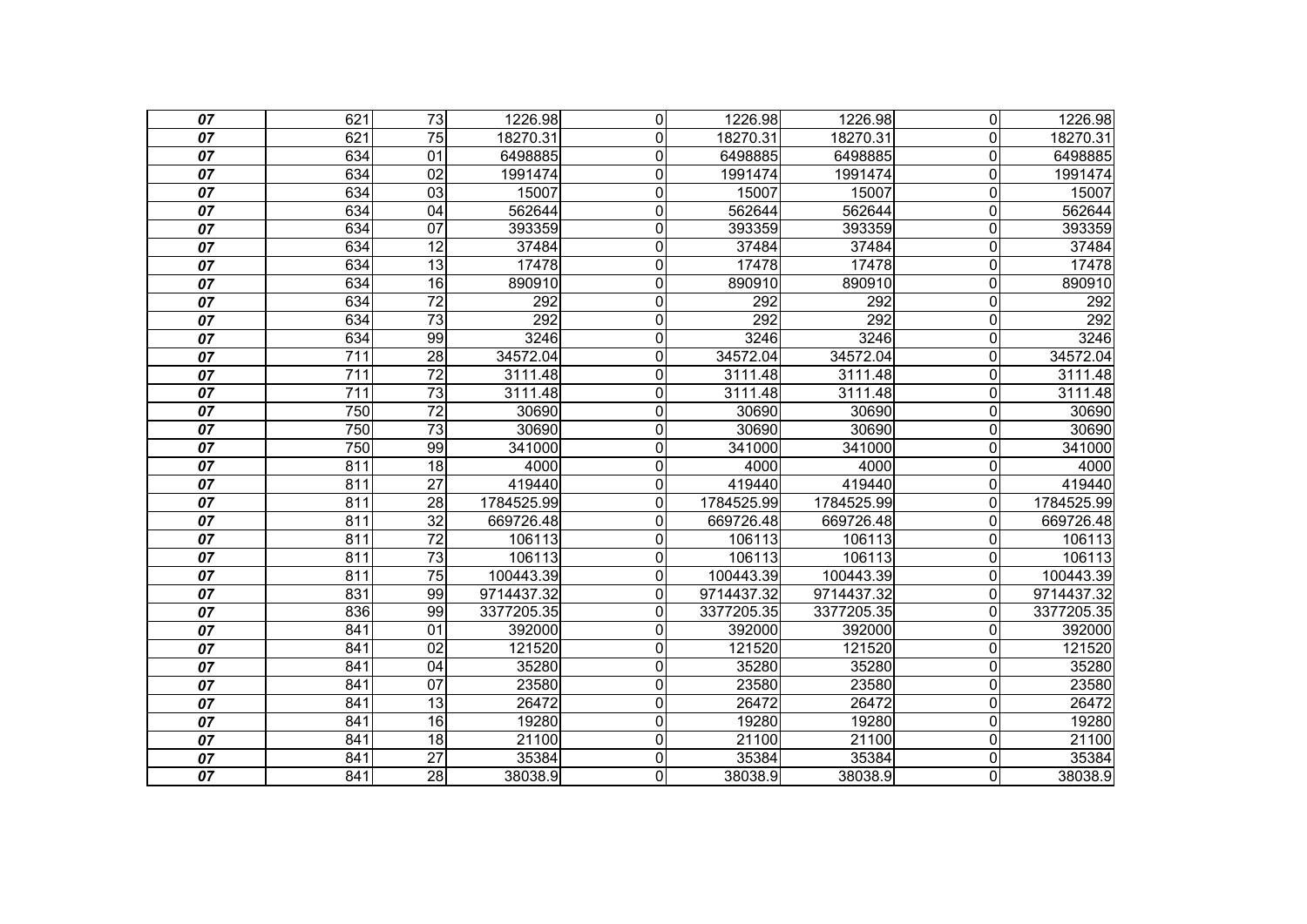| 07              | 841              | $\overline{72}$ | 1627.55   | $\overline{0}$ | 1627.55   | 1627.55   | $\overline{0}$          | 1627.55   |
|-----------------|------------------|-----------------|-----------|----------------|-----------|-----------|-------------------------|-----------|
| 07              | 841              | 73              | 1627.55   | 0              | 1627.55   | 1627.55   | $\overline{0}$          | 1627.55   |
| 07              | 871              | $\overline{01}$ | 49000     | $\mathbf 0$    | 49000     | 49000     | $\mathbf 0$             | 49000     |
| $\overline{07}$ | 871              | $\overline{02}$ | 15190     | 0              | 15190     | 15190     | $\mathbf 0$             | 15190     |
| 07              | 871              | $\overline{07}$ | 2358      | 0              | 2358      | 2358      | $\overline{0}$          | 2358      |
| 07              | 871              | 13              | 3309      | $\mathbf 0$    | 3309      | 3309      | $\mathbf 0$             | 3309      |
| 07              | 871              | 28              | 21629     | $\mathbf 0$    | 21629     | 21629     | $\mathbf 0$             | 21629     |
| 07              | 871              | $\overline{72}$ | 1946.5    | $\mathbf 0$    | 1946.5    | 1946.5    | $\overline{0}$          | 1946.5    |
| 07              | 871              | 73              | 1946.5    | $\mathbf 0$    | 1946.5    | 1946.5    | $\mathbf 0$             | 1946.5    |
| 07              | $\overline{922}$ | 98              | $-367649$ | $\mathbf 0$    | -367649   | $-367649$ | $\overline{0}$          | $-367649$ |
| 07              | 932              | $\overline{98}$ | 0         | 139062         | -139062   | 0         | 139062                  | $-139062$ |
| 08              | 211              | 01              | 8235443   | 0              | 8235443   | 8235443   | $\overline{0}$          | 8235443   |
| 08              | $\overline{211}$ | $\overline{02}$ | 2568806   | 0              | 2568806   | 2568806   | 0                       | 2568806   |
| 08              | $\overline{211}$ | $\overline{04}$ | 852832    | 0              | 852832    | 852832    | $\Omega$                | 852832    |
| 08              | 211              | 07              | 344185    | $\mathbf 0$    | 344185    | 344185    | $\mathbf 0$             | 344185    |
| 08              | $\overline{211}$ | 10              | 401964    | $\mathbf 0$    | 401964    | 401964    | $\mathbf 0$             | 401964    |
| 08              | $\overline{211}$ | 12              | 54218     | $\mathbf 0$    | 54218     | 54218     | $\overline{0}$          | 54218     |
| 08              | $\overline{211}$ | $\overline{13}$ | 19495     | $\mathbf 0$    | 19495     | 19495     | $\mathbf 0$             | 19495     |
| 08              | 211              | 16              | 38040     | $\overline{0}$ | 38040     | 38040     | $\overline{\mathsf{o}}$ | 38040     |
| 08              | $\overline{211}$ | $\overline{20}$ | 41089     | 0              | 41089     | 41089     | $\overline{0}$          | 41089     |
| 08              | $\overline{211}$ | $\overline{32}$ | 1208999   | $\mathbf 0$    | 1208999   | 1208999   | $\mathbf 0$             | 1208999   |
| 08              | 211              | $\overline{72}$ | 3800      | $\mathbf 0$    | 3800      | 3800      | $\overline{0}$          | 3800      |
| 08              | 211              | $\overline{73}$ | 3800      | 0              | 3800      | 3800      | $\overline{0}$          | 3800      |
| 08              | 212              | 01              | 149208950 | $\mathbf 0$    | 149208950 | 149208950 | $\mathbf 0$             | 149208950 |
| 08              | 212              | 02              | 58809768  | $\overline{0}$ | 58809768  | 58809768  | $\overline{0}$          | 58809768  |
| 08              | $\overline{212}$ | 03              | 5199      | 0              | 5199      | 5199      | $\mathbf{0}$            | 5199      |
| 08              | $\overline{212}$ | 04              | 23937319  | $\mathbf 0$    | 23937319  | 23937319  | $\mathbf 0$             | 23937319  |
| 08              | $\overline{212}$ | $\overline{07}$ | 9325182   | 0              | 9325182   | 9325182   | $\mathbf 0$             | 9325182   |
| 08              | 212              | 10              | 51670780  | $\mathbf{0}$   | 51670780  | 51670780  | $\Omega$                | 51670780  |
| 08              | 212              | 11              | 93598     | 0              | 93598     | 93598     | $\mathbf 0$             | 93598     |
| 08              | $\overline{212}$ | $\overline{12}$ | 3073739   | $\mathbf 0$    | 3073739   | 3073739   | $\mathbf 0$             | 3073739   |
| 08              | 212              | $\overline{13}$ | 8111276   | $\mathbf 0$    | 8111276   | 8111276   | $\overline{0}$          | 8111276   |
| 08              | 212              | 15              | 66304     | $\mathbf 0$    | 66304     | 66304     | $\mathbf 0$             | 66304     |
| 08              | $\overline{212}$ | 16              | 49040     | 0              | 49040     | 49040     | $\mathbf 0$             | 49040     |
| 08              | 212              | 19              | $-19$     | $\mathbf 0$    | $-19$     | $-19$     | $\overline{0}$          | $-19$     |
| 08              | 212              | $\overline{20}$ | 91067     | $\overline{0}$ | 91067     | 91067     | $\overline{\mathsf{o}}$ | 91067     |
| 08              | 241              | $\overline{01}$ | 23800     | $\overline{0}$ | 23800     | 23800     | O                       | 23800     |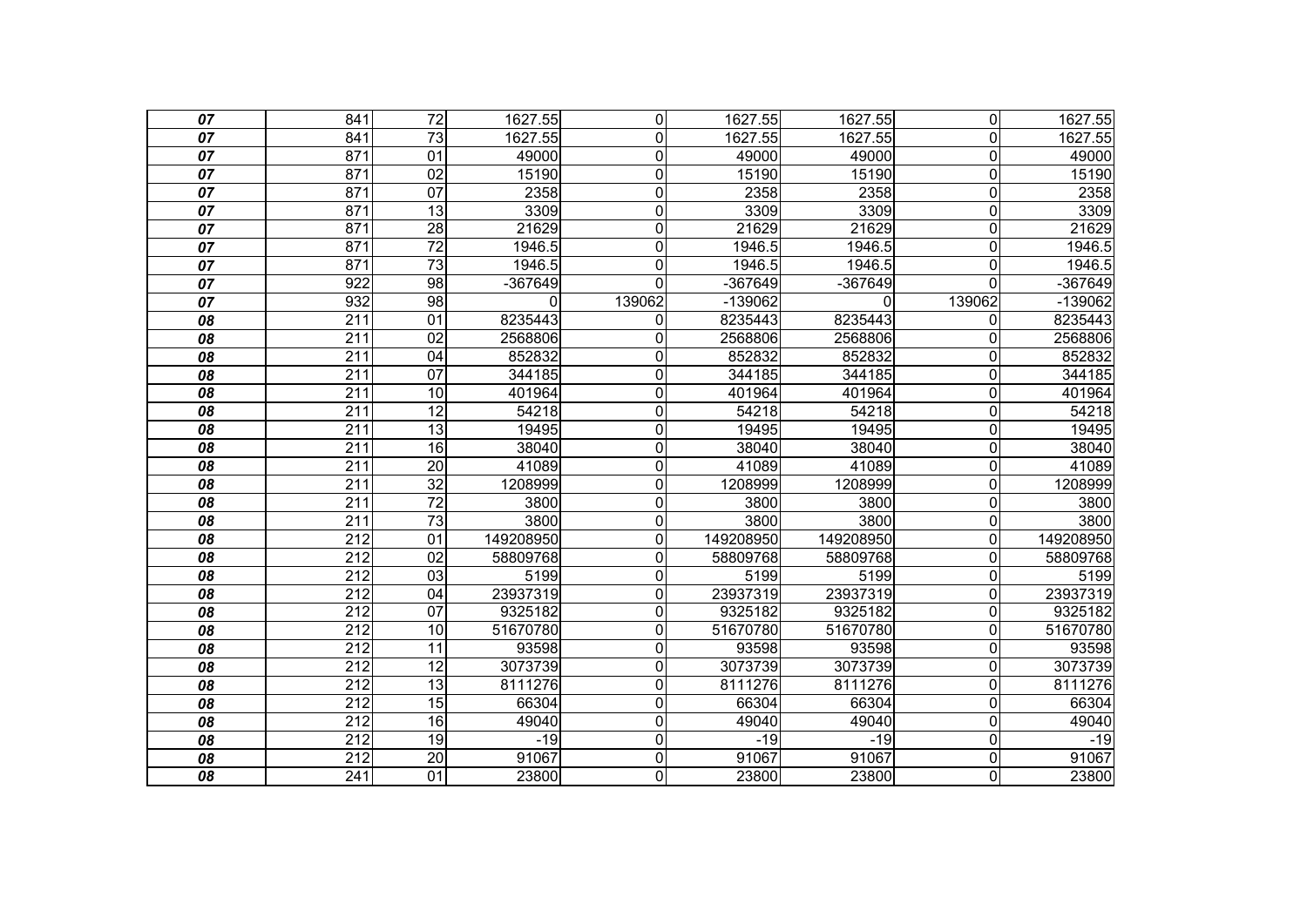| 08 | 241              | $\overline{02}$ | 7378       | $\overline{0}$ | 7378       | 7378       | $\overline{0}$          | 7378       |
|----|------------------|-----------------|------------|----------------|------------|------------|-------------------------|------------|
| 08 | 241              | 07              | 1179       | 0              | 1179       | 1179       | $\overline{0}$          | 1179       |
| 08 | $\overline{241}$ | 12              | 1559       | $\mathbf 0$    | 1559       | 1559       | $\mathbf 0$             | 1559       |
| 08 | $\overline{241}$ | 13              | 384        | $\mathbf 0$    | 384        | 384        | $\mathbf 0$             | 384        |
| 08 | 242              | $\overline{01}$ | 99800      | $\mathbf 0$    | 99800      | 99800      | $\mathbf 0$             | 99800      |
| 08 | 242              | 02              | 30938      | $\mathbf 0$    | 30938      | 30938      | $\mathbf 0$             | 30938      |
| 08 | $\overline{242}$ | $\overline{04}$ | 8982       | $\mathbf 0$    | 8982       | 8982       | $\mathbf 0$             | 8982       |
| 08 | 242              | 07              | 2358       | $\mathbf 0$    | 2358       | 2358       | $\mathbf 0$             | 2358       |
| 08 | $\overline{242}$ | $\overline{13}$ | 1260       | $\overline{0}$ | 1260       | 1260       | $\mathbf 0$             | 1260       |
| 08 | $\overline{242}$ | $\overline{18}$ | 4953       | $\mathbf 0$    | 4953       | 4953       | $\mathbf 0$             | 4953       |
| 08 | $\overline{242}$ | $\overline{27}$ | 4316889    | $\mathbf 0$    | 4316889    | 4316889    | $\mathbf 0$             | 4316889    |
| 08 | 242              | $\overline{28}$ | 135217.76  | $\mathbf 0$    | 135217.76  | 135217.76  | $\mathbf 0$             | 135217.76  |
| 08 | $\overline{242}$ | $\overline{72}$ | 13115.57   | 0              | 13115.57   | 13115.57   | $\mathbf 0$             | 13115.57   |
| 08 | $\overline{242}$ | $\overline{73}$ | 13115.57   | $\mathbf 0$    | 13115.57   | 13115.57   | $\overline{0}$          | 13115.57   |
| 08 | 242              | 99              | 1269473.1  | $\mathbf 0$    | 1269473.1  | 1269473.1  | $\mathbf 0$             | 1269473.1  |
| 08 | $\overline{243}$ | $\overline{18}$ | 7746       | $\mathbf 0$    | 7746       | 7746       | $\mathbf 0$             | 7746       |
| 08 | $\sqrt{243}$     | $\overline{27}$ | 34502      | $\mathbf 0$    | 34502      | 34502      | $\overline{0}$          | 34502      |
| 08 | 243              | 28              | 41355.94   | $\mathbf 0$    | 41355.94   | 41355.94   | $\mathbf 0$             | 41355.94   |
| 08 | 243              | $\overline{32}$ | 2431187.7  | $\overline{0}$ | 2431187.7  | 2431187.7  | $\overline{\mathsf{o}}$ | 2431187.7  |
| 08 | 243              | $\overline{72}$ | 191469.97  | $\mathbf 0$    | 191469.97  | 191469.97  | $\mathbf 0$             | 191469.97  |
| 08 | 243              | $\overline{73}$ | 191469.97  | $\mathbf 0$    | 191469.97  | 191469.97  | $\mathbf 0$             | 191469.97  |
| 08 | 243              | 99              | 96315      | 0              | 96315      | 96315      | $\mathbf 0$             | 96315      |
| 08 | 291              | 18              | 450296     | 0              | 450296     | 450296     | $\overline{0}$          | 450296     |
| 08 | 291              | $\overline{32}$ | 3669452.56 | $\mathbf 0$    | 3669452.56 | 3669452.56 | $\mathbf 0$             | 3669452.56 |
| 08 | 291              | $\overline{72}$ | 74291.52   | $\overline{0}$ | 74291.52   | 74291.52   | $\overline{0}$          | 74291.52   |
| 08 | 291              | $\overline{73}$ | 74291.52   | 0              | 74291.52   | 74291.52   | $\mathbf 0$             | 74291.52   |
| 08 | 291              | $\overline{75}$ | 274087.26  | $\mathbf 0$    | 274087.26  | 274087.26  | $\mathbf 0$             | 274087.26  |
| 08 | 295              | 28              | 132370.37  | $\overline{0}$ | 132370.37  | 132370.37  | $\overline{0}$          | 132370.37  |
| 08 | 295              | $\overline{72}$ | 3961.97    | 0              | 3961.97    | 3961.97    | $\Omega$                | 3961.97    |
| 08 | 295              | 73              | 3961.97    | $\mathbf 0$    | 3961.97    | 3961.97    | $\overline{\mathsf{o}}$ | 3961.97    |
| 08 | 295              | $\overline{75}$ | 15902.69   | $\mathbf 0$    | 15902.69   | 15902.69   | $\mathbf 0$             | 15902.69   |
| 08 | 510              | 01              | 15259689   | $\mathbf 0$    | 15259689   | 15259689   | $\mathbf 0$             | 15259689   |
| 08 | 510              | 02              | 4690250    | $\mathbf 0$    | 4690250    | 4690250    | $\mathbf 0$             | 4690250    |
| 08 | 510              | 03              | 16455      | $\overline{0}$ | 16455      | 16455      | $\mathbf 0$             | 16455      |
| 08 | 510              | 04              | 1252526    | $\mathbf 0$    | 1252526    | 1252526    | $\mathbf 0$             | 1252526    |
| 08 | 510              | 07              | 998753     | $\overline{0}$ | 998753     | 998753     | $\overline{\mathsf{o}}$ | 998753     |
| 08 | 510              | 11              | 4298       | $\overline{0}$ | 4298       | 4298       | O                       | 4298       |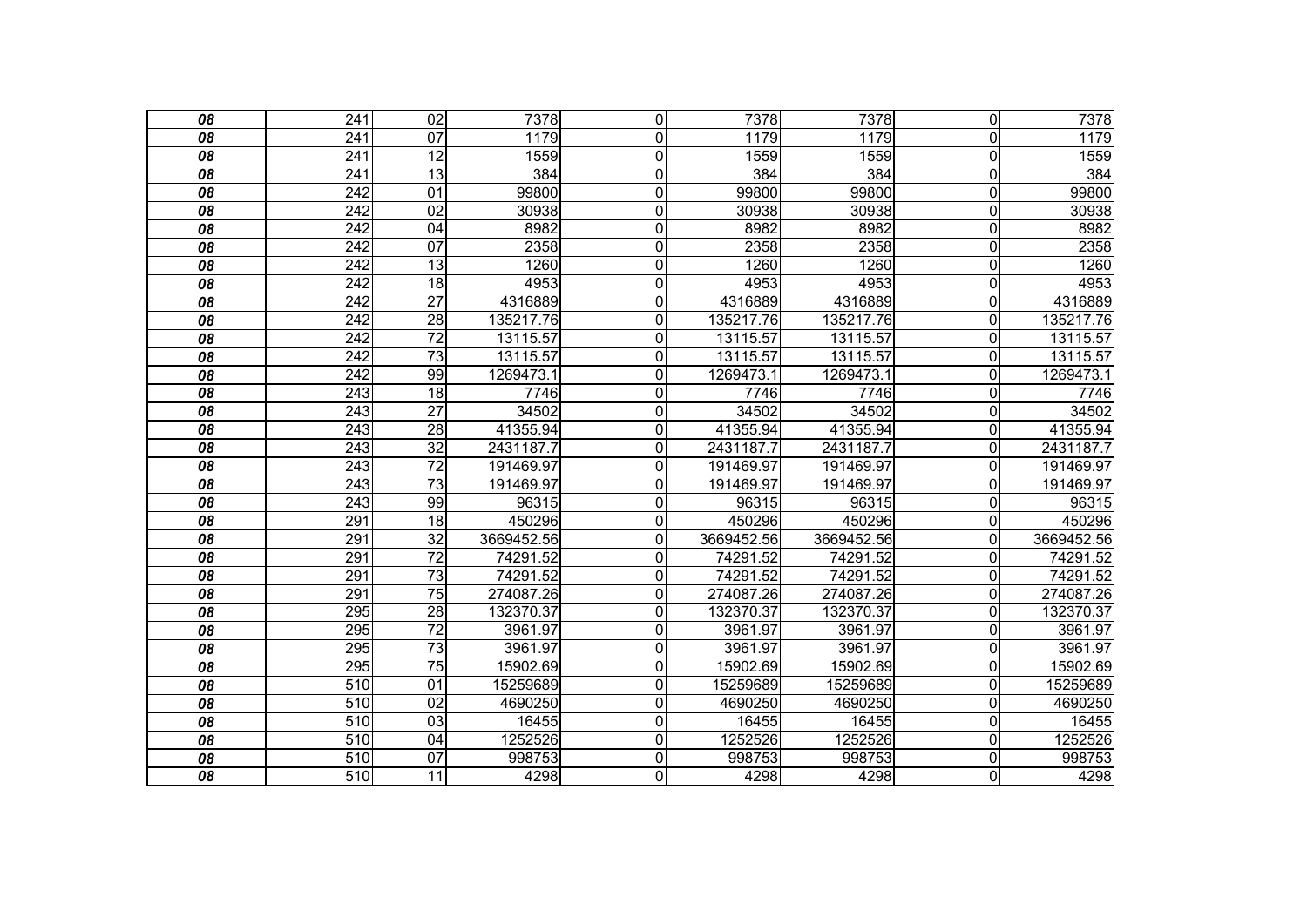| 08              | 510              | 12              | 38866       | $\mathbf 0$    | 38866       | 38866       | $\overline{0}$          | 38866       |
|-----------------|------------------|-----------------|-------------|----------------|-------------|-------------|-------------------------|-------------|
| 08              | 510              | 13              | 175472      | $\mathbf{0}$   | 175472      | 175472      | $\overline{0}$          | 175472      |
| 08              | 510              | 16              | 21600       | $\mathbf 0$    | 21600       | 21600       | $\overline{\mathsf{o}}$ | 21600       |
| $\overline{08}$ | 510              | $\overline{20}$ | 138510      | $\mathbf 0$    | 138510      | 138510      | $\overline{\mathsf{o}}$ | 138510      |
| 08              | $\overline{511}$ | $\overline{27}$ | 4634        | 0              | 4634        | 4634        | $\overline{0}$          | 4634        |
| 08              | 521              | 01              | 14652854    | $\overline{0}$ | 14652854    | 14652854    | $\overline{\mathsf{o}}$ | 14652854    |
| 08              | 521              | 02              | 4527898     | $\overline{0}$ | 4527898     | 4527898     | $\overline{0}$          | 4527898     |
| 08              | $\overline{521}$ | 04              | 1348102     | 0              | 1348102     | 1348102     | $\overline{0}$          | 1348102     |
| 08              | 521              | 07              | 942466      | $\overline{0}$ | 942466      | 942466      | $\overline{0}$          | 942466      |
| 08              | 521              | 12              | 427638      | 0              | 427638      | 427638      | $\overline{0}$          | 427638      |
| 08              | 521              | $\overline{13}$ | 54845       | 0              | 54845       | 54845       | $\overline{\mathsf{o}}$ | 54845       |
| 08              | 521              | $\overline{18}$ | 189902      | $\mathbf 0$    | 189902      | 189902      | $\overline{\mathsf{o}}$ | 189902      |
| 08              | 531              | $\overline{27}$ | 1031941     | $\mathbf 0$    | 1031941     | 1031941     | $\overline{0}$          | 1031941     |
| 08              | 532              | 18              | 33362       | $\overline{0}$ | 33362       | 33362       | $\overline{\mathsf{o}}$ | 33362       |
| 08              | 532              | $\overline{32}$ | 179818.88   | $\overline{0}$ | 179818.88   | 179818.88   | $\overline{0}$          | 179818.88   |
| 08              | 532              | $\overline{72}$ | 945.93      | 0              | 945.93      | 945.93      | $\overline{0}$          | 945.93      |
| 08              | 532              | 73              | 945.93      | 0              | 945.93      | 945.93      | $\mathbf 0$             | 945.93      |
| $\overline{08}$ | 541              | $\overline{72}$ | 668.5       | $\mathbf 0$    | 668.5       | 668.5       | $\overline{\mathsf{o}}$ | 668.5       |
| 08              | 541              | $\overline{73}$ | 668.5       | $\mathbf 0$    | 668.5       | 668.5       | $\overline{0}$          | 668.5       |
| 08              | 541              | 99              | 27705       | $\mathbf 0$    | 27705       | 27705       | $\mathbf 0$             | 27705       |
| 08              | 592              | $\overline{32}$ | 12985191.87 | $\mathbf 0$    | 12985191.87 | 12985191.87 | $\overline{0}$          | 12985191.87 |
| 08              | 592              | $\overline{72}$ | 713639.1    | $\mathbf 0$    | 713639.1    | 713639.1    | $\mathbf 0$             | 713639.1    |
| 08              | 592              | $\overline{73}$ | 713639.1    | 0              | 713639.1    | 713639.1    | $\mathbf 0$             | 713639.1    |
| 08              | 592              | $\overline{75}$ | 910056.28   | 0              | 910056.28   | 910056.28   | $\overline{0}$          | 910056.28   |
| 08              | 593              | $\overline{32}$ | 16313069.72 | $\mathbf 0$    | 16313069.72 | 16313069.72 | $\mathbf 0$             | 16313069.72 |
| 08              | 593              | $\overline{72}$ | 1256431.69  | $\overline{0}$ | 1256431.69  | 1256431.69  | $\mathbf 0$             | 1256431.69  |
| 08              | 593              | $\overline{73}$ | 1256431.69  | $\mathbf 0$    | 1256431.69  | 1256431.69  | $\mathbf{0}$            | 1256431.69  |
| 08              | 593              | $\overline{75}$ | 386552.21   | $\overline{0}$ | 386552.21   | 386552.21   | $\mathbf 0$             | 386552.21   |
| 08              | 626              | $\overline{30}$ | 16153496    | $\overline{0}$ | 16153496    | 16153496    | $\mathbf 0$             | 16153496    |
| 08              | 626              | 33              | -11103889   | $\mathbf 0$    | -11103889   | -11103889   | $\mathbf 0$             | $-11103889$ |
| 08              | 626              | 99              | 21490952    | $\overline{0}$ | 21490952    | 21490952    | $\overline{0}$          | 21490952    |
| 08              | 627              | 99              | $-24417630$ | $\overline{0}$ | -24417630   | $-24417630$ | $\overline{0}$          | -24417630   |
| 08              | 630              | $\overline{01}$ | 276300      | $\mathbf 0$    | 276300      | 276300      | $\mathbf 0$             | 276300      |
| 08              | 630              | $\overline{02}$ | 85653       | $\overline{0}$ | 85653       | 85653       | $\mathbf 0$             | 85653       |
| 08              | 630              | 04              | 38232       | $\mathbf 0$    | 38232       | 38232       | $\mathbf 0$             | 38232       |
| 08              | 630              | 07              | 24759       | $\overline{0}$ | 24759       | 24759       | $\overline{\mathsf{o}}$ | 24759       |
| $\overline{08}$ | 630              | $\overline{11}$ | 227091      | $\overline{0}$ | 227091      | 227091      | O                       | 227091      |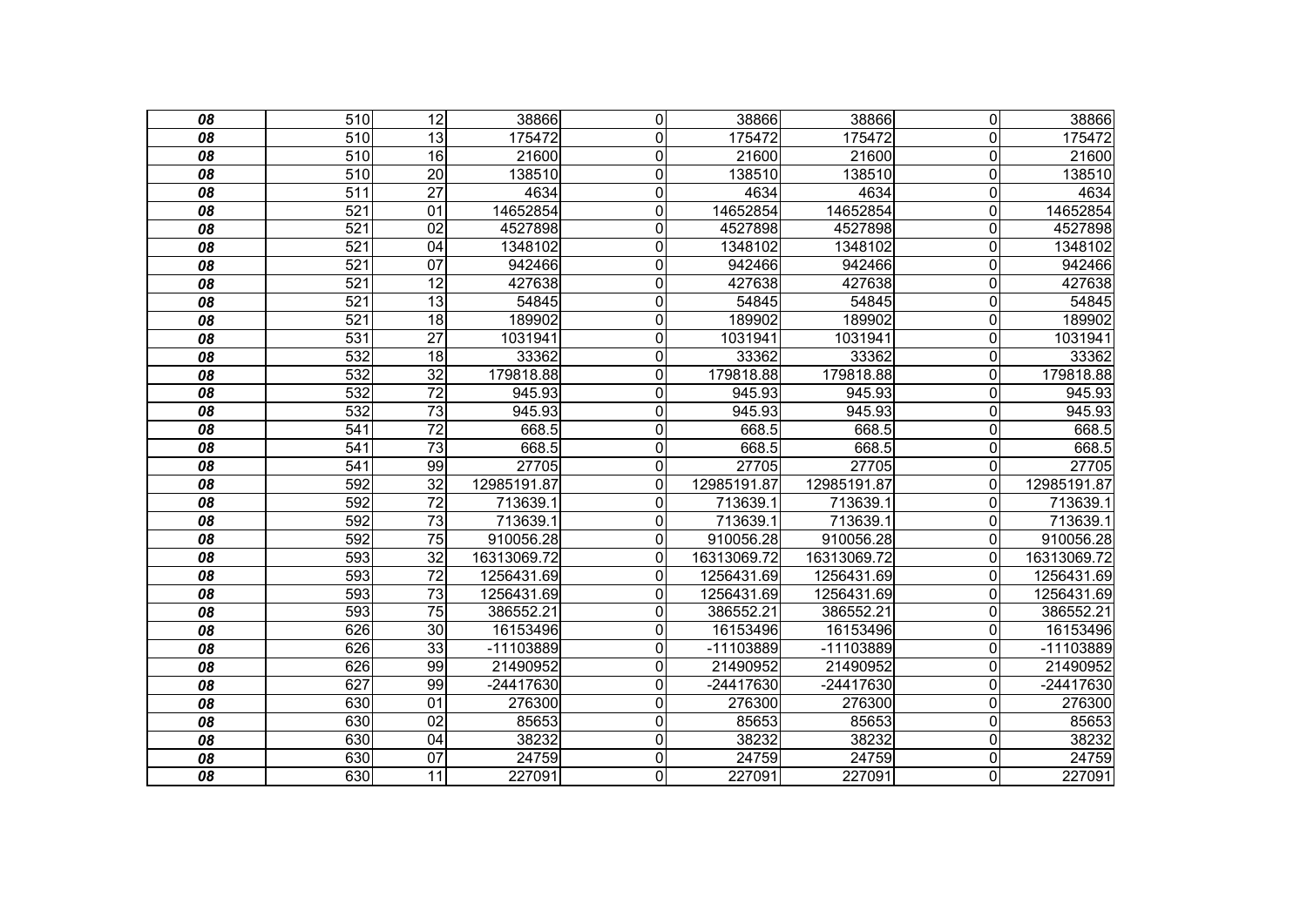| 08              | 630              | 12              | 18489       | $\mathbf 0$    | 18489      | 18489      | $\overline{0}$          | 18489      |
|-----------------|------------------|-----------------|-------------|----------------|------------|------------|-------------------------|------------|
| 08              | 630              | 13              | 5289        | 0              | 5289       | 5289       | $\overline{0}$          | 5289       |
| 08              | 630              | 16              | 13450       | $\overline{0}$ | 13450      | 13450      | $\overline{\mathsf{o}}$ | 13450      |
| $\overline{08}$ | 660              | $\overline{01}$ | 7981846     | $\mathbf 0$    | 7981846    | 7981846    | $\overline{\mathsf{o}}$ | 7981846    |
| 08              | 660              | 02              | 2470174     | $\mathbf 0$    | 2470174    | 2470174    | $\mathbf 0$             | 2470174    |
| 08              | 660              | 04              | 873554      | $\overline{0}$ | 873554     | 873554     | $\overline{\mathsf{o}}$ | 873554     |
| 08              | 660              | 07              | 530452      | $\overline{0}$ | 530452     | 530452     | $\mathbf 0$             | 530452     |
| 08              | 660              | 11              | 2221413     | 0              | 2221413    | 2221413    | $\overline{0}$          | 2221413    |
| 08              | 660              | $\overline{12}$ | 255673      | $\overline{0}$ | 255673     | 255673     | $\overline{0}$          | 255673     |
| 08              | 660              | 13              | 109668      | $\mathbf 0$    | 109668     | 109668     | $\overline{0}$          | 109668     |
| 08              | 660              | 16              | 423390      | $\mathbf 0$    | 423390     | 423390     | $\overline{\mathsf{o}}$ | 423390     |
| $\overline{08}$ | 660              | 30              | 3098733     | $\mathbf 0$    | 3098733    | 3098733    | $\overline{\mathsf{o}}$ | 3098733    |
| 08              | 660              | $\overline{31}$ | 29289992    | 0              | 29289992   | 29289992   | $\mathbf 0$             | 29289992   |
| 08              | 660              | $\overline{33}$ | $-1231374$  | $\overline{0}$ | $-1231374$ | $-1231374$ | $\overline{0}$          | $-1231374$ |
| $\overline{08}$ | 671              | $\overline{01}$ | 2725625     | $\overline{0}$ | 2725625    | 2725625    | $\overline{0}$          | 2725625    |
| 08              | 671              | 02              | 844634      | 0              | 844634     | 844634     | $\overline{0}$          | 844634     |
| 08              | 671              | 03              | 17951       | $\overline{0}$ | 17951      | 17951      | $\overline{\mathsf{o}}$ | 17951      |
| $\overline{08}$ | 671              | $\overline{04}$ | 279662      | $\mathbf 0$    | 279662     | 279662     | $\overline{\mathsf{o}}$ | 279662     |
| 08              | 671              | 07              | 181683      | $\mathbf 0$    | 181683     | 181683     | $\overline{0}$          | 181683     |
| 08              | 671              | $\overline{11}$ | 884271      | $\mathbf 0$    | 884271     | 884271     | $\mathbf 0$             | 884271     |
| 08              | $\overline{671}$ | $\overline{12}$ | 94441       | $\mathbf 0$    | 94441      | 94441      | $\overline{0}$          | 94441      |
| 08              | 671              | $\overline{13}$ | 32985       | $\overline{0}$ | 32985      | 32985      | $\overline{\mathsf{o}}$ | 32985      |
| 08              | 671              | 16              | 81260       | $\mathbf 0$    | 81260      | 81260      | $\mathbf 0$             | 81260      |
| 08              | $\overline{671}$ | $\overline{20}$ | 34615       | $\mathbf 0$    | 34615      | 34615      | $\mathbf 0$             | 34615      |
| 08              | 720              | 01              | 548800      | $\overline{0}$ | 548800     | 548800     | $\overline{\mathsf{o}}$ | 548800     |
| $\overline{08}$ | 720              | $\overline{02}$ | 170128      | $\mathbf 0$    | 170128     | 170128     | $\overline{0}$          | 170128     |
| 08              | 720              | 04              | 68310       | 0              | 68310      | 68310      | $\mathbf 0$             | 68310      |
| 08              | 720              | $\overline{07}$ | 25938       | $\overline{0}$ | 25938      | 25938      | 0                       | 25938      |
| 08              | $\overline{922}$ | 98              | 0           | 1425166        | $-1425166$ | 0          | 1425166                 | $-1425166$ |
| 08              | 923              | 98              | 0           | 571441         | $-571441$  | $\Omega$   | 571441                  | $-571441$  |
| 08              | $\overline{924}$ | 98              | $\mathbf 0$ | 1890004        | $-1890004$ | 0          | 1890004                 | $-1890004$ |
| 09              | 111              | 01              | $-210000$   | 0              | $-210000$  | $-210000$  | 0                       | $-210000$  |
| 09              | 111              | $\overline{02}$ | $-65100$    | 0              | $-65100$   | $-65100$   | $\mathbf{0}$            | $-65100$   |
| $\overline{09}$ | 111              | $\overline{04}$ | $-37800$    | $\overline{0}$ | $-37800$   | -37800     | $\mathbf 0$             | $-37800$   |
| 09              | 111              | 07              | $-7074$     | $\mathbf 0$    | $-7074$    | $-7074$    | $\overline{0}$          | $-7074$    |
| 09              | $\overline{111}$ | 13              | $-1500$     | $\overline{0}$ | $-1500$    | $-1500$    | $\overline{\mathsf{o}}$ | $-1500$    |
| $\overline{09}$ | 113              | $\overline{18}$ | 2981        | $\overline{0}$ | 2981       | 2981       | $\overline{\mathsf{o}}$ | 2981       |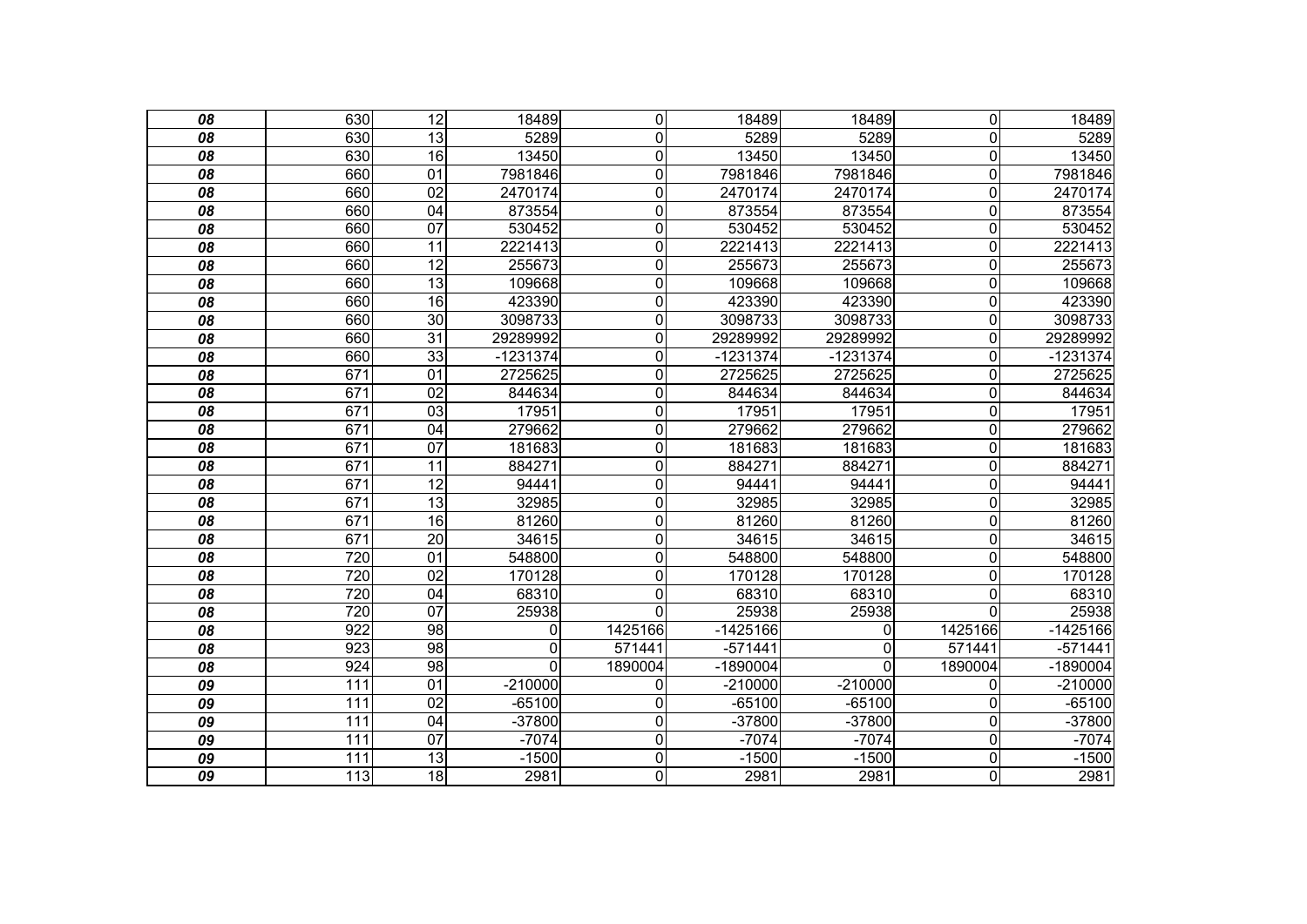| 09              | $\overline{211}$ | 01              | 192613116   | $\mathbf 0$    | 192613116 | 192613116   | $\overline{0}$ | 192613116 |
|-----------------|------------------|-----------------|-------------|----------------|-----------|-------------|----------------|-----------|
| 09              | 211              | 02              | 56797233    | $\mathbf{0}$   | 56797233  | 56797233    | $\Omega$       | 56797233  |
| 09              | 211              | $\overline{03}$ | 3810737     | 0              | 3810737   | 3810737     | $\mathbf 0$    | 3810737   |
| 09              | $\overline{211}$ | 04              | $-21074073$ | $\mathbf 0$    | -21074073 | $-21074073$ | $\overline{0}$ | -21074073 |
| 09              | 211              | 07              | 11964382    | 0              | 11964382  | 11964382    | $\mathbf 0$    | 11964382  |
| 09              | 211              | $\overline{10}$ | 1457996     | $\mathbf 0$    | 1457996   | 1457996     | $\mathbf 0$    | 1457996   |
| 09              | 211              | 11              | 966950      | $\overline{0}$ | 966950    | 966950      | $\mathbf 0$    | 966950    |
| 09              | 211              | $\overline{12}$ | 8320028     | 0              | 8320028   | 8320028     | $\overline{0}$ | 8320028   |
| 09              | 211              | 13              | 10192746    | $\mathbf 0$    | 10192746  | 10192746    | $\mathbf 0$    | 10192746  |
| 09              | 211              | 14              | 3800        | 0              | 3800      | 3800        | $\overline{0}$ | 3800      |
| 09              | 211              | 15              | 807896      | $\mathbf 0$    | 807896    | 807896      | $\mathbf 0$    | 807896    |
| 09              | $\overline{211}$ | 16              | 1617824     | $\mathbf 0$    | 1617824   | 1617824     | $\mathbf 0$    | 1617824   |
| 09              | 211              | $\overline{20}$ | 923808      | $\mathbf 0$    | 923808    | 923808      | $\mathbf 0$    | 923808    |
| 09              | 211              | $\overline{27}$ | 314727      | 0              | 314727    | 314727      | $\mathbf 0$    | 314727    |
| 09              | $\overline{211}$ | $\overline{32}$ | 2889977     | 0              | 2889977   | 2889977     | $\overline{0}$ | 2889977   |
| 09              | 211              | $\overline{42}$ | 824504      | 0              | 824504    | 824504      | $\overline{0}$ | 824504    |
| 09              | 211              | 43              | 187307      | $\mathbf 0$    | 187307    | 187307      | $\mathbf 0$    | 187307    |
| $\overline{09}$ | $\overline{211}$ | 44              | 90728       | $\mathbf 0$    | 90728     | 90728       | $\mathbf 0$    | 90728     |
| 09              | 212              | $\overline{01}$ | 52036405    | $\mathbf 0$    | 52036405  | 52036405    | $\overline{0}$ | 52036405  |
| 09              | $\overline{212}$ | $\overline{02}$ | 16028197    | $\overline{0}$ | 16028197  | 16028197    | $\overline{0}$ | 16028197  |
| 09              | 212              | 03              | 106         | $\mathbf 0$    | 106       | 106         | $\overline{0}$ | 106       |
| 09              | 212              | 04              | 4654203     | 0              | 4654203   | 4654203     | $\overline{0}$ | 4654203   |
| 09              | $\overline{212}$ | $\overline{07}$ | 3497721     | 0              | 3497721   | 3497721     | $\overline{0}$ | 3497721   |
| 09              | 212              | 12              | 1844446     | 0              | 1844446   | 1844446     | $\overline{0}$ | 1844446   |
| 09              | 212              | 13              | 846733      | $\mathbf 0$    | 846733    | 846733      | $\mathbf 0$    | 846733    |
| 09              | $\overline{212}$ | $\overline{15}$ | 130330      | $\mathbf 0$    | 130330    | 130330      | $\mathbf 0$    | 130330    |
| 09              | 212              | 16              | 1722470     | 0              | 1722470   | 1722470     | $\overline{0}$ | 1722470   |
| 09              | $\overline{212}$ | $\overline{20}$ | 35021       | 0              | 35021     | 35021       | $\mathbf 0$    | 35021     |
| 09              | $\overline{212}$ | 42              | 48894       | $\mathbf 0$    | 48894     | 48894       | $\mathbf 0$    | 48894     |
| 09              | 212              | 43              | 8689        | 0              | 8689      | 8689        | $\overline{0}$ | 8689      |
| 09              | $\overline{213}$ | $\overline{32}$ | 11408833    | $\mathbf 0$    | 11408833  | 11408833    | $\mathbf 0$    | 11408833  |
| 09              | 220              | 01              | 65506754    | $\mathbf 0$    | 65506754  | 65506754    | $\overline{0}$ | 65506754  |
| 09              | 220              | $\overline{02}$ | 20276459    | 0              | 20276459  | 20276459    | $\mathbf 0$    | 20276459  |
| 09              | 220              | 03              | 28423       | $\overline{0}$ | 28423     | 28423       | $\mathbf 0$    | 28423     |
| 09              | 220              | 04              | 6865197     | $\mathbf 0$    | 6865197   | 6865197     | $\mathbf 0$    | 6865197   |
| 09              | 220              | 07              | 4335291     | $\mathbf 0$    | 4335291   | 4335291     | $\mathbf 0$    | 4335291   |
| 09              | 220              | 10              | 83504       | $\overline{0}$ | 83504     | 83504       | O              | 83504     |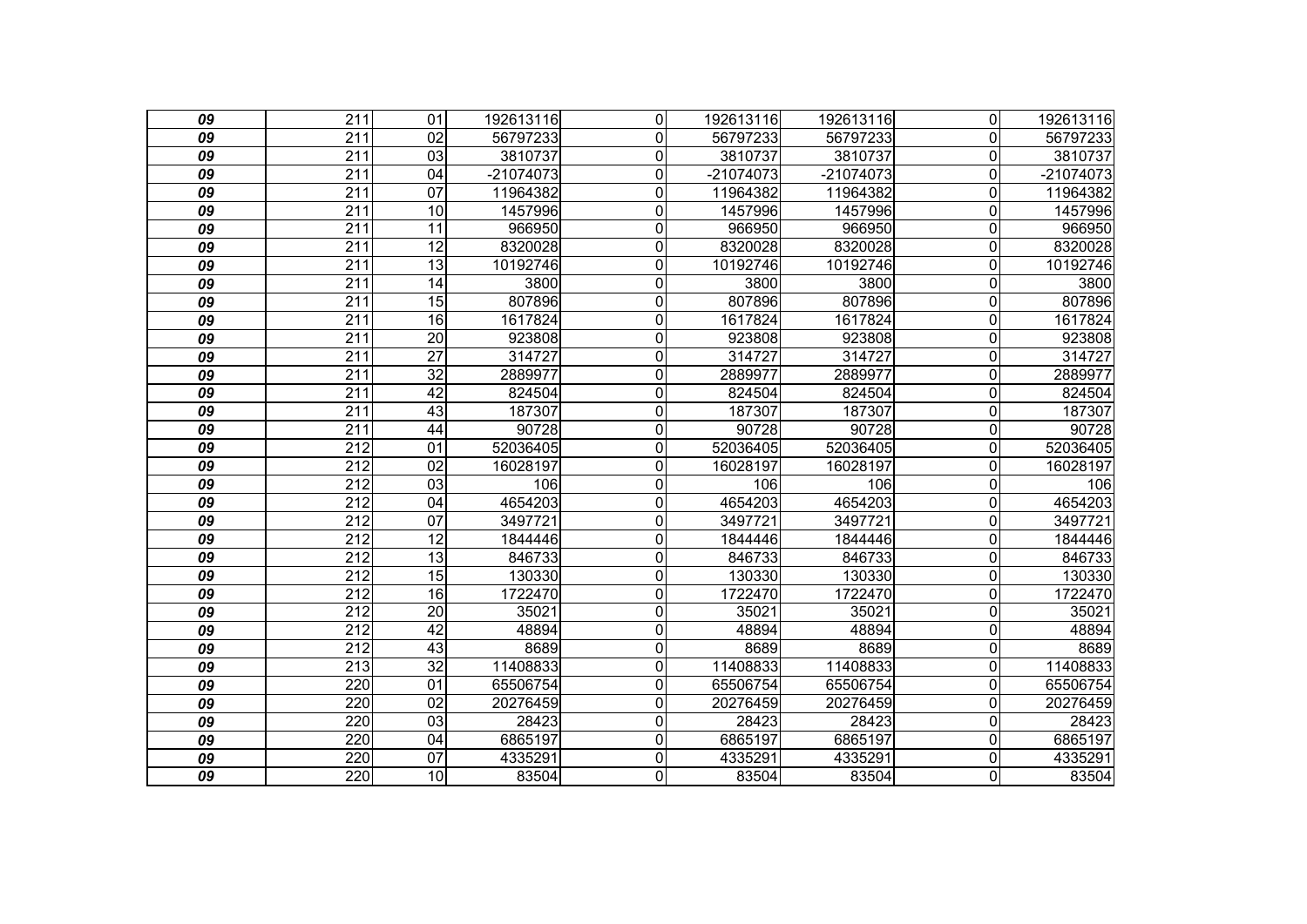| 09              | 220              | $\overline{12}$ | 947527      | $\overline{0}$   | 947527    | 947527      | $\overline{0}$          | 947527      |
|-----------------|------------------|-----------------|-------------|------------------|-----------|-------------|-------------------------|-------------|
| 09              | 220              | 13              | 743670      | 0                | 743670    | 743670      | $\overline{0}$          | 743670      |
| 09              | 220              | 15              | 129420      | $\boldsymbol{0}$ | 129420    | 129420      | $\mathbf 0$             | 129420      |
| 09              | 220              | $\overline{16}$ | 986814      | 0                | 986814    | 986814      | $\mathbf 0$             | 986814      |
| 09              | 220              | $\overline{20}$ | 127967      | 0                | 127967    | 127967      | $\overline{0}$          | 127967      |
| 09              | 220              | $\overline{21}$ | 140073.15   | $\mathbf 0$      | 140073.15 | 140073.15   | $\mathbf 0$             | 140073.15   |
| 09              | 220              | $\overline{27}$ | 116665      | 0                | 116665    | 116665      | $\mathbf 0$             | 116665      |
| 09              | 230              | 01              | 56900       | $\mathbf 0$      | 56900     | 56900       | $\overline{0}$          | 56900       |
| 09              | 230              | 02              | 17639       | $\boldsymbol{0}$ | 17639     | 17639       | $\mathbf 0$             | 17639       |
| 09              | 230              | $\overline{04}$ | 10242       | $\mathbf 0$      | 10242     | 10242       | $\mathbf 0$             | 10242       |
| 09              | 230              | 07              | 2358        | $\mathbf 0$      | 2358      | 2358        | $\overline{0}$          | 2358        |
| 09              | 240              | 01              | 1139400     | $\mathbf 0$      | 1139400   | 1139400     | $\mathbf 0$             | 1139400     |
| 09              | 240              | $\overline{02}$ | 353214      | 0                | 353214    | 353214      | $\mathbf 0$             | 353214      |
| 09              | 240              | $\overline{03}$ | 13463       | $\mathbf 0$      | 13463     | 13463       | $\Omega$                | 13463       |
| 09              | 240              | 04              | 155430      | $\mathbf 0$      | 155430    | 155430      | $\mathbf 0$             | 155430      |
| 09              | 240              | $\overline{07}$ | 55413       | $\mathbf 0$      | 55413     | 55413       | $\mathbf 0$             | 55413       |
| 09              | 240              | $\overline{12}$ | 5450        | $\mathbf 0$      | 5450      | 5450        | $\overline{0}$          | 5450        |
| 09              | 240              | $\overline{13}$ | 3519        | $\mathbf 0$      | 3519      | 3519        | $\mathbf 0$             | 3519        |
| 09              | 240              | 16              | 10588       | $\overline{0}$   | 10588     | 10588       | $\overline{\mathsf{o}}$ | 10588       |
| 09              | $\overline{250}$ | 01              | -50426273   | 0                | -50426273 | -50426273   | $\mathbf 0$             | -50426273   |
| 09              | 250              | 02              | $-13065740$ | $\mathbf 0$      | -13065740 | $-13065740$ | $\mathbf{0}$            | $-13065740$ |
| 09              | 250              | $\overline{03}$ | -3636962    | 0                | -3636962  | -3636962    | $\mathbf 0$             | -3636962    |
| 09              | 250              | 04              | 31696219    | 0                | 31696219  | 31696219    | $\Omega$                | 31696219    |
| 09              | 250              | 07              | -3587857    | $\mathbf 0$      | -3587857  | -3587857    | $\mathbf 0$             | -3587857    |
| 09              | 250              | 12              | -2324564    | $\mathbf 0$      | -2324564  | $-2324564$  | $\mathbf 0$             | $-2324564$  |
| 09              | $\overline{250}$ | $\overline{13}$ | -5735352    | 0                | -5735352  | -5735352    | $\mathbf 0$             | -5735352    |
| 09              | 250              | $\overline{15}$ | $-222190$   | 0                | $-222190$ | -222190     | $\mathbf 0$             | $-222190$   |
| 09              | 250              | $\overline{16}$ | -729660     | 0                | -729660   | -729660     | $\mathbf 0$             | $-729660$   |
| 09              | 250              | 20              | -48688      | $\mathbf{0}$     | -48688    | -48688      | $\overline{0}$          | -48688      |
| 09              | 250              | 42              | -283645     | 0                | -283645   | $-283645$   | $\mathbf 0$             | -283645     |
| 09              | 250              | 43              | $-131169$   | $\mathbf 0$      | $-131169$ | $-131169$   | $\mathbf 0$             | $-131169$   |
| 09              | 250              | 44              | $-83078$    | 0                | $-83078$  | $-83078$    | $\mathbf 0$             | $-83078$    |
| 09              | 251              | $\overline{27}$ | $-314727$   | $\mathbf 0$      | $-314727$ | $-314727$   | $\mathbf 0$             | $-314727$   |
| 09              | 281              | $\overline{01}$ | 4806222     | $\overline{0}$   | 4806222   | 4806222     | $\mathbf 0$             | 4806222     |
| 09              | 281              | 02              | 1515495     | 0                | 1515495   | 1515495     | $\overline{0}$          | 1515495     |
| 09              | 281              | $\overline{04}$ | 273213      | 0                | 273213    | 273213      | $\mathbf 0$             | 273213      |
| $\overline{09}$ | 281              | $\overline{07}$ | 301721      | $\overline{0}$   | 301721    | 301721      | O                       | 301721      |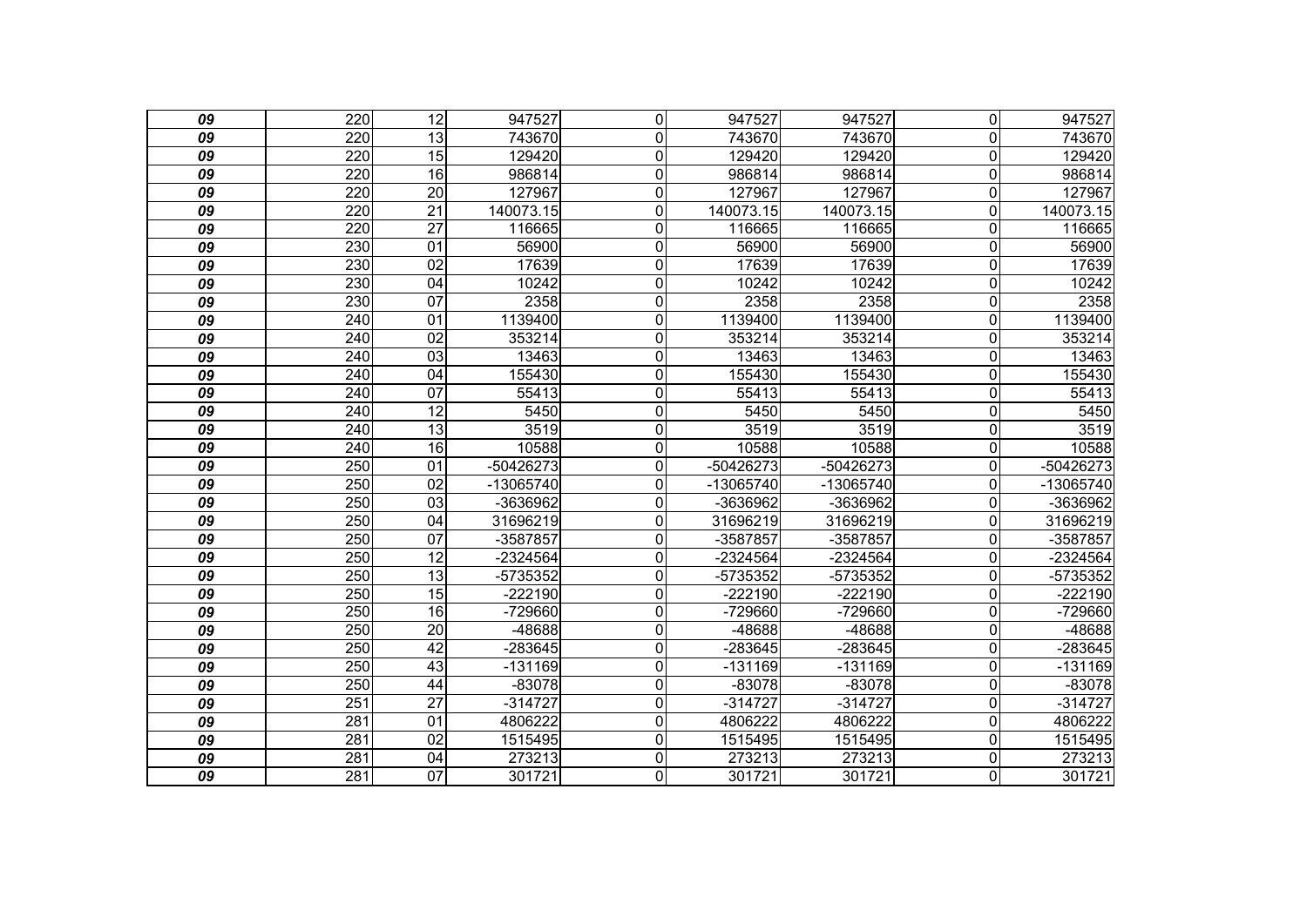| 09              | $\overline{281}$ | $\overline{13}$ | 207227      | $\mathbf 0$    | 207227      | 207227      | $\overline{0}$          | 207227      |
|-----------------|------------------|-----------------|-------------|----------------|-------------|-------------|-------------------------|-------------|
| 09              | 281              | 14              | 500         | $\mathbf{0}$   | 500         | 500         | $\Omega$                | 500         |
| 09              | 281              | 16              | 26040       | $\mathbf 0$    | 26040       | 26040       | $\overline{\mathsf{o}}$ | 26040       |
| $\overline{09}$ | 283              | $\overline{18}$ | 409333      | $\mathbf 0$    | 409333      | 409333      | $\mathbf 0$             | 409333      |
| 09              | 283              | $\overline{27}$ | 1492        | 0              | 1492        | 1492        | $\overline{0}$          | 1492        |
| 09              | 283              | 99              | 650734      | $\mathbf 0$    | 650734      | 650734      | $\overline{\mathsf{o}}$ | 650734      |
| 09              | 284              | $\overline{32}$ | 14618061.84 | $\overline{0}$ | 14618061.84 | 14618061.84 | $\mathbf 0$             | 14618061.84 |
| 09              | 284              | $\overline{72}$ | 615112.81   | 0              | 615112.81   | 615112.81   | $\Omega$                | 615112.81   |
| 09              | 284              | $\overline{73}$ | 615112.81   | 0              | 615112.81   | 615112.81   | $\mathbf 0$             | 615112.81   |
| 09              | 284              | $\overline{75}$ | 1151013.78  | 0              | 1151013.78  | 1151013.78  | $\Omega$                | 1151013.78  |
| 09              | 284              | 99              | 2879729     | $\mathbf 0$    | 2879729     | 2879729     | $\mathbf 0$             | 2879729     |
| 09              | 291              | $\overline{01}$ | 4308128     | $\mathbf 0$    | 4308128     | 4308128     | $\overline{0}$          | 4308128     |
| 09              | 291              | 02              | 1323573     | $\mathbf 0$    | 1323573     | 1323573     | $\mathbf 0$             | 1323573     |
| 09              | 291              | 04              | 556769      | $\overline{0}$ | 556769      | 556769      | $\overline{\mathsf{o}}$ | 556769      |
| 09              | 291              | $\overline{07}$ | 373544      | 0              | 373544      | 373544      | $\mathbf 0$             | 373544      |
| 09              | 291              | 12              | 8531        | 0              | 8531        | 8531        | $\overline{0}$          | 8531        |
| 09              | 291              | 13              | 57811       | $\overline{0}$ | 57811       | 57811       | $\overline{\mathsf{o}}$ | 57811       |
| $\overline{09}$ | 291              | $\overline{16}$ | 27240       | $\mathbf 0$    | 27240       | 27240       | $\overline{\mathsf{o}}$ | 27240       |
| 09              | 291              | $\overline{27}$ | 312749      | 0              | 312749      | 312749      | $\overline{0}$          | 312749      |
| 09              | 291              | $\overline{72}$ | 67.5        | 0              | 67.5        | 67.5        | $\mathbf 0$             | 67.5        |
| 09              | 291              | $\overline{73}$ | 67.5        | $\mathbf 0$    | 67.5        | 67.5        | $\mathbf 0$             | 67.5        |
| 09              | 291              | 99              | 1079070     | $\overline{0}$ | 1079070     | 1079070     | $\overline{\mathsf{o}}$ | 1079070     |
| 09              | 292              | 18              | 52701       | 0              | 52701       | 52701       | $\overline{0}$          | 52701       |
| 09              | 293              | $\overline{28}$ | 57953       | $\mathbf 0$    | 57953       | 57953       | $\mathbf 0$             | 57953       |
| 09              | 295              | 18              | 1649518     | $\mathbf 0$    | 1649518     | 1649518     | $\mathbf 0$             | 1649518     |
| 09              | 295              | 19              | 1825.32     | $\mathbf 0$    | 1825.32     | 1825.32     | $\mathbf 0$             | 1825.32     |
| 09              | 295              | $\overline{27}$ | 12578       | 0              | 12578       | 12578       | $\overline{0}$          | 12578       |
| 09              | 295              | $\overline{32}$ | 5185442.28  | $\mathbf 0$    | 5185442.28  | 5185442.28  | $\mathbf 0$             | 5185442.28  |
| 09              | 295              | $\overline{72}$ | 4690.84     | $\overline{0}$ | 4690.84     | 4690.84     | $\overline{0}$          | 4690.84     |
| 09              | 295              | $\overline{73}$ | 4690.84     | 0              | 4690.84     | 4690.84     | $\overline{0}$          | 4690.84     |
| 09              | 295              | $\overline{75}$ | 863176.22   | $\mathbf 0$    | 863176.22   | 863176.22   | $\overline{0}$          | 863176.22   |
| 09              | 295              | 99              | 130907      | $\overline{0}$ | 130907      | 130907      | $\overline{0}$          | 130907      |
| 09              | 310              | $\overline{01}$ | 202052      | 0              | 202052      | 202052      | $\overline{0}$          | 202052      |
| 09              | 310              | $\overline{02}$ | 59179       | 0              | 59179       | 59179       | $\mathbf 0$             | 59179       |
| 09              | 310              | 04              | 8964        | $\mathbf 0$    | 8964        | 8964        | $\mathbf 0$             | 8964        |
| 09              | 310              | 07              | 7074        | $\overline{0}$ | 7074        | 7074        | $\overline{\mathsf{o}}$ | 7074        |
| $\overline{09}$ | 310              | $\overline{12}$ | 7186        | $\overline{0}$ | 7186        | 7186        | $\overline{\mathsf{o}}$ | 7186        |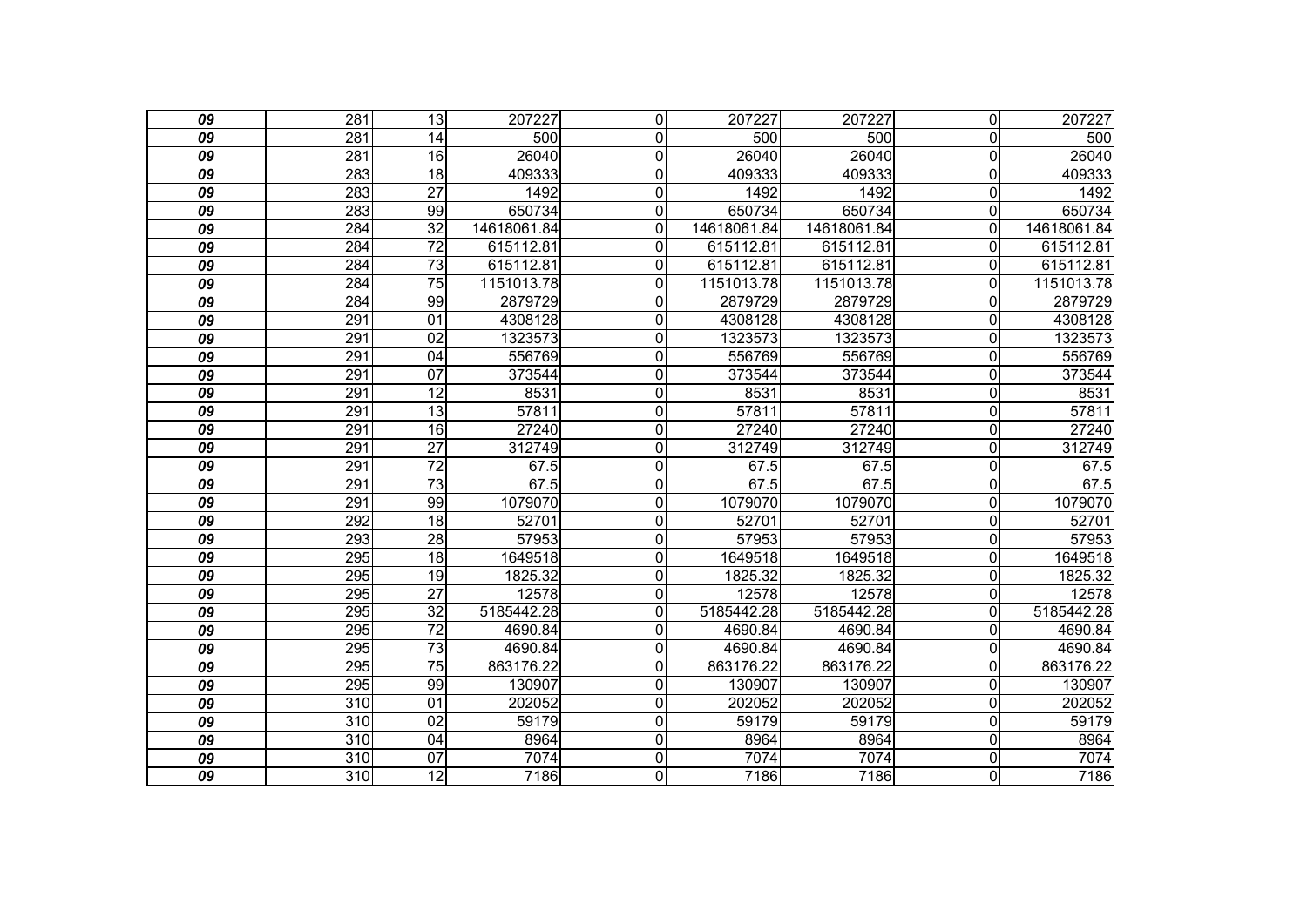| 09              | $\overline{310}$ | $\overline{13}$ | 1584     | $\overline{0}$ | 1584     | 1584     | $\mathbf 0$    | 1584     |
|-----------------|------------------|-----------------|----------|----------------|----------|----------|----------------|----------|
| 09              | 310              | 16              | 5840     | $\mathbf 0$    | 5840     | 5840     | 0              | 5840     |
| 09              | 510              | $\overline{01}$ | 51223056 | $\overline{0}$ | 51223056 | 51223056 | 0              | 51223056 |
| $\overline{09}$ | 510              | $\overline{02}$ | 20626262 | $\overline{0}$ | 20626262 | 20626262 | 0              | 20626262 |
| 09              | 510              | 04              | 8731780  | $\overline{0}$ | 8731780  | 8731780  | 0              | 8731780  |
| $\overline{09}$ | 510              | 07              | 2481722  | $\overline{0}$ | 2481722  | 2481722  | 0              | 2481722  |
| 09              | 510              | 10              | 15294714 | $\overline{0}$ | 15294714 | 15294714 | 0              | 15294714 |
| 09              | 510              | 11              | 22048    | $\overline{0}$ | 22048    | 22048    | 0              | 22048    |
| $\overline{09}$ | 510              | 12              | 799690   | $\overline{0}$ | 799690   | 799690   | $\overline{0}$ | 799690   |
| 09              | 510              | 13              | 2555300  | $\mathbf 0$    | 2555300  | 2555300  | 0              | 2555300  |
| 09              | 510              | $\overline{15}$ | 82270    | $\mathbf 0$    | 82270    | 82270    | 0              | 82270    |
| $\overline{09}$ | 510              | $\overline{19}$ | $-229$   | $\overline{0}$ | $-229$   | $-229$   | 0              | $-229$   |
| 09              | 510              | 20              | 222318   | $\mathbf 0$    | 222318   | 222318   | 0              | 222318   |
| 09              | 510              | 42              | 175512   | $\mathbf 0$    | 175512   | 175512   | 0              | 175512   |
| $\overline{09}$ | 510              | 43              | 28594    | $\overline{0}$ | 28594    | 28594    | 0              | 28594    |
| 09              | 510              | $\overline{44}$ | 4935     | $\overline{0}$ | 4935     | 4935     | 0              | 4935     |
| $\overline{09}$ | 530              | 01              | 17909934 | $\overline{0}$ | 17909934 | 17909934 | $\overline{0}$ | 17909934 |
| $\overline{09}$ | 530              | 02              | 5526882  | $\overline{0}$ | 5526882  | 5526882  | 0              | 5526882  |
| 09              | 530              | 03              | 37398    | $\mathbf 0$    | 37398    | 37398    | 0              | 37398    |
| $\overline{09}$ | 530              | $\overline{04}$ | 2397684  | $\overline{0}$ | 2397684  | 2397684  | 0              | 2397684  |
| 09              | 530              | 07              | 842909   | $\mathbf 0$    | 842909   | 842909   | 0              | 842909   |
| 09              | 530              | 12              | 168726   | $\mathbf 0$    | 168726   | 168726   | 0              | 168726   |
| $\overline{09}$ | 530              | 13              | 212882   | $\overline{0}$ | 212882   | 212882   | 0              | 212882   |
| 09              | 530              | $\overline{15}$ | 206160   | $\mathbf 0$    | 206160   | 206160   | 0              | 206160   |
| 09              | 530              | 16              | 2764820  | $\overline{0}$ | 2764820  | 2764820  | 0              | 2764820  |
| $\overline{09}$ | 530              | $\overline{20}$ | 54409    | $\overline{0}$ | 54409    | 54409    | 0              | 54409    |
| 09              | 540              | $\overline{01}$ | 113000   | $\overline{0}$ | 113000   | 113000   | 0              | 113000   |
| 09              | 540              | $\overline{02}$ | 35030    | $\mathbf 0$    | 35030    | 35030    | 0              | 35030    |
| 09              | 540              | $\overline{04}$ | 13374    | $\overline{0}$ | 13374    | 13374    | $\mathbf 0$    | 13374    |
| 09              | 540              | $\overline{07}$ | 4716     | $\mathbf 0$    | 4716     | 4716     | 0              | 4716     |
| $\overline{09}$ | 540              | $\overline{13}$ | 655      | $\overline{0}$ | 655      | 655      | 0              | 655      |
| 09              | 540              | 16              | 14640    | $\overline{0}$ | 14640    | 14640    | 0              | 14640    |
| 09              | 550              | $\overline{01}$ | 14878894 | $\mathbf 0$    | 14878894 | 14878894 | 0              | 14878894 |
| $\overline{09}$ | 550              | $\overline{02}$ | 4616908  | $\overline{0}$ | 4616908  | 4616908  | 0              | 4616908  |
| 09              | 550              | 04              | 1903085  | $\mathbf 0$    | 1903085  | 1903085  | 0              | 1903085  |
| 09              | 550              | 07              | 1084926  | $\overline{0}$ | 1084926  | 1084926  | 0              | 1084926  |
| $\overline{09}$ | 550              | $\overline{12}$ | 492197   | $\overline{0}$ | 492197   | 492197   | 0              | 492197   |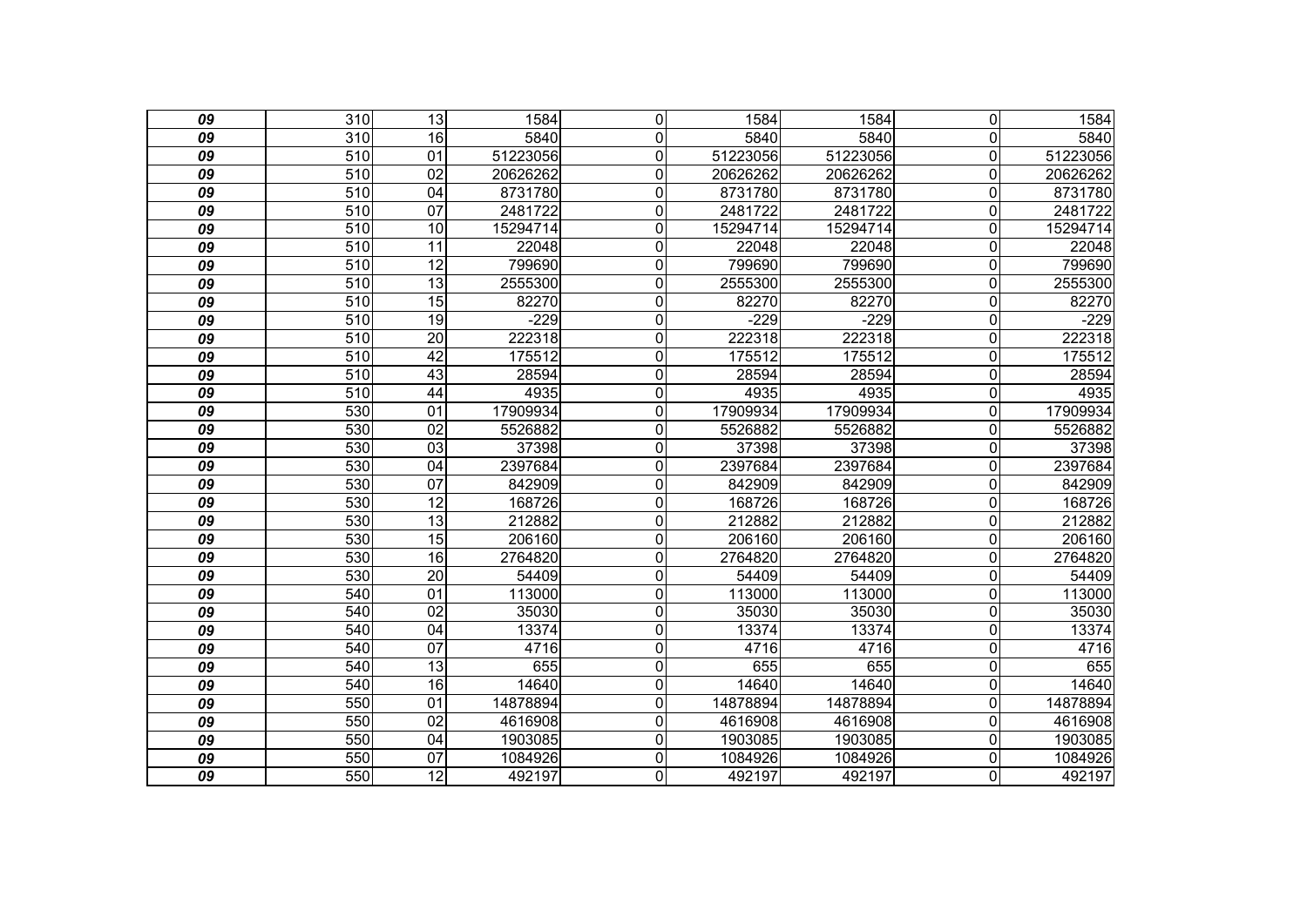| 09 | 550              | $\overline{13}$ | 249101      | $\mathbf 0$    | 249101      | 249101    | $\overline{0}$          | 249101      |
|----|------------------|-----------------|-------------|----------------|-------------|-----------|-------------------------|-------------|
| 09 | 550              | 16              | 3032641     | $\mathbf 0$    | 3032641     | 3032641   | $\mathbf 0$             | 3032641     |
| 09 | 550              | $\overline{20}$ | 52388       | $\mathbf 0$    | 52388       | 52388     | $\overline{0}$          | 52388       |
| 09 | 560              | 01              | 307300      | $\mathbf 0$    | 307300      | 307300    | $\mathbf 0$             | 307300      |
| 09 | 560              | $\overline{02}$ | 95263       | $\mathbf 0$    | 95263       | 95263     | $\mathbf 0$             | 95263       |
| 09 | 560              | $\overline{04}$ | 26676       | $\mathbf 0$    | 26676       | 26676     | $\mathbf 0$             | 26676       |
| 09 | 560              | 07              | 16506       | $\mathbf 0$    | 16506       | 16506     | $\mathbf 0$             | 16506       |
| 09 | 560              | $\overline{12}$ | 2130        | $\mathbf 0$    | 2130        | 2130      | $\mathbf 0$             | 2130        |
| 09 | 560              | 13              | 4488        | $\overline{0}$ | 4488        | 4488      | $\overline{\mathsf{o}}$ | 4488        |
| 09 | 715              | 32              | 5567417     | $\mathbf 0$    | 5567417     | 5567417   | $\mathsf{O}\xspace$     | 5567417     |
| 09 | 721              | 99              | 228882      | $\mathbf 0$    | 228882      | 228882    | $\mathbf 0$             | 228882      |
| 09 | 731              | 99              | 482624      | 0              | 482624      | 482624    | $\mathbf 0$             | 482624      |
| 09 | 741              | 33              | 21770024    | 0              | 21770024    | 21770024  | $\mathbf 0$             | 21770024    |
| 09 | $\overline{751}$ | 33              | 18520248    | 0              | 18520248    | 18520248  | $\overline{0}$          | 18520248    |
| 09 | 752              | 33              | 28538296    | $\mathbf 0$    | 28538296    | 28538296  | $\overline{0}$          | 28538296    |
| 09 | 753              | 33              | 2819795     | $\mathbf 0$    | 2819795     | 2819795   | $\overline{0}$          | 2819795     |
| 09 | 754              | $\overline{33}$ | 3838146     | $\overline{0}$ | 3838146     | 3838146   | $\overline{\mathsf{o}}$ | 3838146     |
| 09 | 755              | 32              | 740724      | $\mathbf 0$    | 740724      | 740724    | $\mathbf 0$             | 740724      |
| 09 | 755              | 33              | -39369167   | $\overline{0}$ | -39369167   | -39369167 | $\overline{0}$          | -39369167   |
| 09 | 756              | 33              | -5751319    | $\overline{0}$ | -5751319    | -5751319  | $\overline{0}$          | $-5751319$  |
| 10 | 211              | $\overline{27}$ | 63205820    | $\mathbf 0$    | 63205820    | 63205820  | $\overline{0}$          | 63205820    |
| 10 | $\overline{211}$ | 60              | 67974763    | $\overline{0}$ | 67974763    | 67974763  | $\overline{0}$          | 67974763    |
| 10 | 211              | 61              | 85142743    | $\mathbf 0$    | 85142743    | 85142743  | $\overline{0}$          | 85142743    |
| 10 | 212              | $\overline{27}$ | 13520118    | $\mathbf 0$    | 13520118    | 13520118  | $\overline{0}$          | 13520118    |
| 10 | $\overline{212}$ | 60              | 44825825    | $\overline{0}$ | 44825825    | 44825825  | $\overline{0}$          | 44825825    |
| 10 | $\overline{212}$ | 61              | 4444089     | $\mathbf 0$    | 4444089     | 4444089   | $\overline{0}$          | 4444089     |
| 10 | 214              | $\overline{27}$ | 1409371     | $\mathbf 0$    | 1409371     | 1409371   | $\overline{0}$          | 1409371     |
| 10 | 214              | 60              | 56885       | $\mathbf 0$    | 56885       | 56885     | $\mathbf 0$             | 56885       |
| 10 | $\overline{215}$ | $\overline{27}$ | 89055       | 0              | 89055       | 89055     | $\mathbf 0$             | 89055       |
| 10 | $\overline{221}$ | 33              | 912273      | 0              | 912273      | 912273    | $\overline{0}$          | 912273      |
| 10 | 221              | 61              | 791408      | 0              | 791408      | 791408    | $\mathbf 0$             | 791408      |
| 10 | 221              | 99              | $-10541755$ | 0              | $-10541755$ | -10541755 | $\Omega$                | $-10541755$ |
| 10 | 231              | $\overline{33}$ | 3550313     | 0              | 3550313     | 3550313   | 0                       | 3550313     |
| 10 | 231              | 61              | 33158233    | $\mathbf 0$    | 33158233    | 33158233  | $\mathbf 0$             | 33158233    |
| 10 | 231              | 99              | 15931469    | $\overline{0}$ | 15931469    | 15931469  | $\mathbf 0$             | 15931469    |
| 10 | 232              | $\overline{33}$ | 4497215     | $\mathbf 0$    | 4497215     | 4497215   | 0                       | 4497215     |
| 10 | 232              | 61              | 8029959     | $\overline{0}$ | 8029959     | 8029959   | $\overline{0}$          | 8029959     |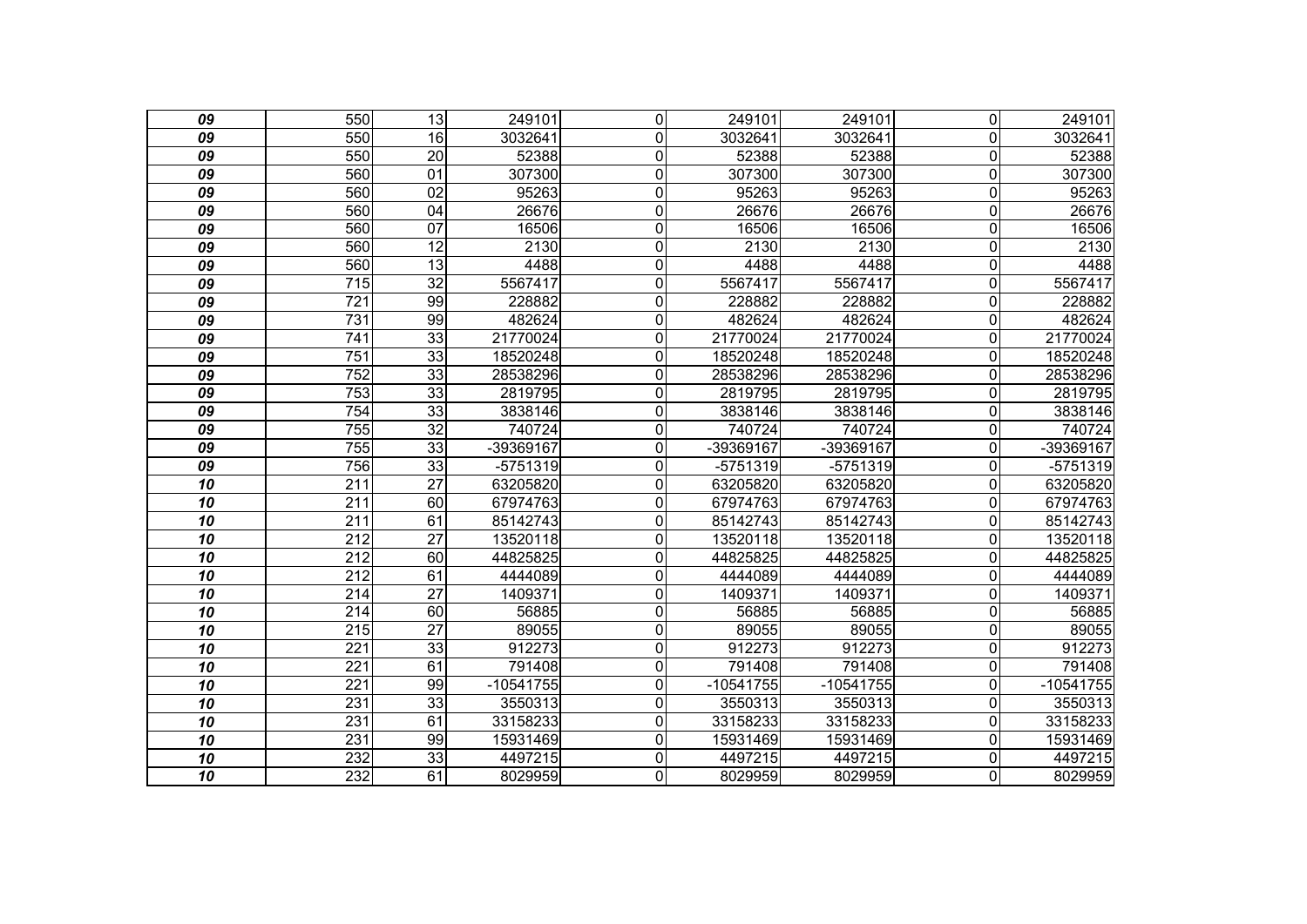| 10              | 232              | 99              | -229969480  | $\overline{0}$ | -229969480  | -229969480  | $\overline{0}$ | -229969480  |
|-----------------|------------------|-----------------|-------------|----------------|-------------|-------------|----------------|-------------|
| 10              | 233              | 33              | 2777245     | $\mathbf{0}$   | 2777245     | 2777245     | $\Omega$       | 2777245     |
| 10              | 233              | 61              | 3917631     | 0              | 3917631     | 3917631     | $\mathbf 0$    | 3917631     |
| $\overline{10}$ | 233              | 99              | -10956174   | $\mathbf 0$    | $-10956174$ | -10956174   | $\mathbf 0$    | $-10956174$ |
| 10              | 242              | 01              | 798400      | $\mathbf{0}$   | 798400      | 798400      | $\mathbf{0}$   | 798400      |
| 10              | 242              | 02              | 247504      | $\mathbf 0$    | 247504      | 247504      | $\mathbf 0$    | 247504      |
| 10              | 242              | 04              | 36486       | 0              | 36486       | 36486       | $\mathbf 0$    | 36486       |
| 10              | 242              | 07              | 51876       | 0              | 51876       | 51876       | $\overline{0}$ | 51876       |
| 10              | 242              | $\overline{12}$ | 26217       | $\mathbf 0$    | 26217       | 26217       | $\overline{0}$ | 26217       |
| 10              | 242              | 13              | 14781       | $\mathbf{0}$   | 14781       | 14781       | $\overline{0}$ | 14781       |
| 10              | 242              | 16              | 11590       | $\mathbf 0$    | 11590       | 11590       | $\Omega$       | 11590       |
| 10              | 331              | $\overline{30}$ | 137750654.9 | 0              | 137750654.9 | 137750654.9 | $\overline{0}$ | 137750654.9 |
| 10              | 912              | 98              | 13838974    | -472735        | 14311709    | 13838974    | -472735        | 14311709    |
| 11              | 111              | $\overline{01}$ | 275300      | 0              | 275300      | 275300      | $\Omega$       | 275300      |
| $\overline{11}$ | 111              | $\overline{02}$ | 85343       | 0              | 85343       | 85343       | $\overline{0}$ | 85343       |
| 11              | 111              | 04              | 34110       | $\mathbf{0}$   | 34110       | 34110       | $\Omega$       | 34110       |
| 11              | $\overline{111}$ | 07              | 14148       | $\mathbf 0$    | 14148       | 14148       | $\mathbf 0$    | 14148       |
| $\overline{11}$ | 112              | 01              | 6612890     | $\mathbf 0$    | 6612890     | 6612890     | $\mathbf 0$    | 6612890     |
| 11              | $\overline{112}$ | 02              | 1941909     | 0              | 1941909     | 1941909     | $\overline{0}$ | 1941909     |
| $\overline{11}$ | 112              | 04              | 801550      | 0              | 801550      | 801550      | $\mathbf 0$    | 801550      |
| 11              | 112              | 07              | 281655      | $\mathbf{0}$   | 281655      | 281655      | $\overline{0}$ | 281655      |
| 11              | $\overline{112}$ | 12              | 7203        | 0              | 7203        | 7203        | $\overline{0}$ | 7203        |
| $\overline{11}$ | 112              | $\overline{13}$ | 2380        | $\mathbf 0$    | 2380        | 2380        | $\mathbf 0$    | 2380        |
| 11              | 112              | 99              | 38968.09    | 0              | 38968.09    | 38968.09    | $\mathbf 0$    | 38968.09    |
| 11              | 114              | 18              | 1000        | $\mathbf 0$    | 1000        | 1000        | $\mathbf 0$    | 1000        |
| $\overline{11}$ | 114              | 99              | 96786       | $\mathbf 0$    | 96786       | 96786       | $\mathbf 0$    | 96786       |
| 11              | 120              | $\overline{25}$ | 26846250    | 0              | 26846250    | 26846250    | $\overline{0}$ | 26846250    |
| 11              | 211              | 01              | 13876116    | 0              | 13876116    | 13876116    | $\mathbf 0$    | 13876116    |
| 11              | $\overline{211}$ | $\overline{02}$ | 4079728     | 0              | 4079728     | 4079728     | $\overline{0}$ | 4079728     |
| 11              | 211              | $\overline{04}$ | 1121272     | 0              | 1121272     | 1121272     | $\overline{0}$ | 1121272     |
| $\overline{11}$ | 211              | $\overline{07}$ | 585720      | $\mathbf 0$    | 585720      | 585720      | $\mathbf 0$    | 585720      |
| 11              | 211              | 13              | 2287203     | $\mathbf 0$    | 2287203     | 2287203     | $\mathbf 0$    | 2287203     |
| 11              | $\overline{211}$ | 14              | 78000       | 0              | 78000       | 78000       | $\overline{0}$ | 78000       |
| $\overline{11}$ | $\overline{211}$ | 16              | 146770      | $\mathbf 0$    | 146770      | 146770      | $\mathbf 0$    | 146770      |
| 11              | 211              | $\overline{52}$ | 98500       | $\mathbf 0$    | 98500       | 98500       | $\overline{0}$ | 98500       |
| 11              | 211              | 99              | 115000      | $\mathbf 0$    | 115000      | 115000      | $\overline{0}$ | 115000      |
| $\overline{11}$ | $\overline{213}$ | 01              | 16373754    | $\overline{0}$ | 16373754    | 16373754    | O              | 16373754    |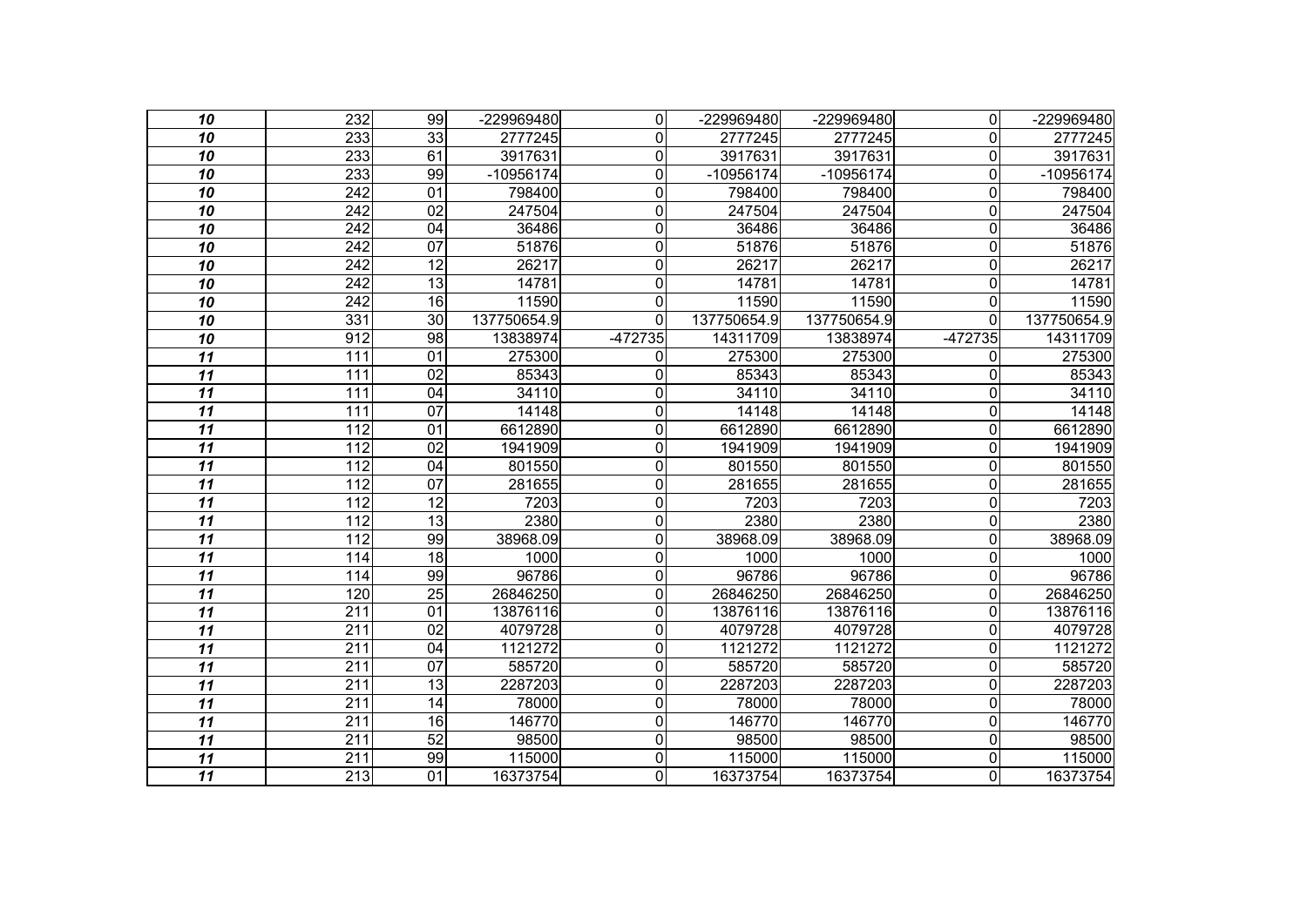| 11              | 213              | $\overline{02}$ | 5062246     | $\Omega$     | 5062246     | 5062246     | $\overline{0}$ | 5062246     |
|-----------------|------------------|-----------------|-------------|--------------|-------------|-------------|----------------|-------------|
| 11              | 213              | 03              | 425882      | 0            | 425882      | 425882      | $\Omega$       | 425882      |
| $\overline{11}$ | $\overline{213}$ | $\overline{04}$ | 1703383     | 0            | 1703383     | 1703383     | $\mathbf 0$    | 1703383     |
| $\overline{11}$ | 213              | $\overline{07}$ | 958449      | 0            | 958449      | 958449      | $\overline{0}$ | 958449      |
| 11              | 213              | 12              | 12426       | $\mathbf{0}$ | 12426       | 12426       | 0              | 12426       |
| $\overline{11}$ | 213              | 13              | 989235      | 0            | 989235      | 989235      | $\mathbf 0$    | 989235      |
| 11              | 213              | $\overline{14}$ | 1000        | $\mathbf 0$  | 1000        | 1000        | $\overline{0}$ | 1000        |
| 11              | 213              | $\overline{16}$ | 37466       | $\mathbf{0}$ | 37466       | 37466       | 0              | 37466       |
| $\overline{11}$ | 213              | $\overline{20}$ | 88162       | $\mathbf 0$  | 88162       | 88162       | $\mathbf 0$    | 88162       |
| 11              | 213              | 28              | 33          | 0            | 33          | 33          | $\mathbf 0$    | 33          |
| $\overline{11}$ | $\overline{214}$ | 01              | 24584372    | 0            | 24584372    | 24584372    | $\mathbf 0$    | 24584372    |
| $\overline{11}$ | 214              | $\overline{02}$ | 7621859     | $\mathbf 0$  | 7621859     | 7621859     | 0              | 7621859     |
| 11              | 214              | 03              | 274475      | 0            | 274475      | 274475      | $\Omega$       | 274475      |
| 11              | $\overline{214}$ | 04              | 2911219     | $\mathbf 0$  | 2911219     | 2911219     | $\mathbf 0$    | 2911219     |
| $\overline{11}$ | 214              | $\overline{07}$ | 1605312     | $\mathbf 0$  | 1605312     | 1605312     | $\overline{0}$ | 1605312     |
| 11              | 214              | 13              | 2807243     | $\mathbf{0}$ | 2807243     | 2807243     | 0              | 2807243     |
| $\overline{11}$ | $\overline{214}$ | 15              | 32800       | 0            | 32800       | 32800       | $\mathbf 0$    | 32800       |
| $\overline{11}$ | $\overline{214}$ | 16              | 82438       | $\mathbf 0$  | 82438       | 82438       | $\mathbf 0$    | 82438       |
| 11              | $\overline{214}$ | $\overline{20}$ | 44409       | 0            | 44409       | 44409       | 0              | 44409       |
| $\overline{11}$ | 214              | $\overline{32}$ | 352997      | 0            | 352997      | 352997      | $\mathbf 0$    | 352997      |
| 11              | 215              | 18              | 1356567.57  | 0            | 1356567.57  | 1356567.57  | $\Omega$       | 1356567.57  |
| 11              | $\overline{215}$ | $\overline{19}$ | 27159.4     | $\mathbf{0}$ | 27159.4     | 27159.4     | $\Omega$       | 27159.4     |
| $\overline{11}$ | 215              | $\overline{21}$ | 27412.35    | 0            | 27412.35    | 27412.35    | 0              | 27412.35    |
| 11              | 215              | $\overline{27}$ | 8           | $\mathbf 0$  | 8           | 8           | $\overline{0}$ |             |
| $\overline{11}$ | $\overline{215}$ | 28              | 259931.93   | $\mathbf 0$  | 259931.93   | 259931.93   | 0              | 259931.93   |
| $\overline{11}$ | $\overline{215}$ | 39              | 17343.8     | $\mathbf 0$  | 17343.8     | 17343.8     | 0              | 17343.8     |
| 11              | 215              | $\overline{72}$ | 17169.01    | $\mathbf{0}$ | 17169.01    | 17169.01    | $\Omega$       | 17169.01    |
| $\overline{11}$ | 215              | $\overline{73}$ | 14769.13    | 0            | 14769.13    | 14769.13    | 0              | 14769.13    |
| 11              | $\overline{215}$ | $\overline{74}$ | 2399.88     | $\mathbf 0$  | 2399.88     | 2399.88     | 0              | 2399.88     |
| $\overline{11}$ | $\overline{215}$ | $\overline{75}$ | 53319.34    | $\mathbf{0}$ | 53319.34    | 53319.34    | 0              | 53319.34    |
| $\overline{11}$ | 221              | $\overline{32}$ | 116741      | 0            | 116741      | 116741      | 0              | 116741      |
| 11              | 221              | 99              | 55891       | $\mathbf 0$  | 55891       | 55891       | $\overline{0}$ | 55891       |
| $\overline{11}$ | $\overline{223}$ | $\overline{28}$ | 7786        | 0            | 7786        | 7786        | $\overline{0}$ | 7786        |
| $\overline{11}$ | 231              | $\overline{28}$ | 18107835.91 | $\mathbf 0$  | 18107835.91 | 18107835.91 | $\mathbf 0$    | 18107835.91 |
| 11              | 231              | 72              | 823437.91   | 0            | 823437.91   | 823437.91   | $\Omega$       | 823437.91   |
| $\overline{11}$ | 231              | $\overline{73}$ | 823437.91   | 0            | 823437.91   | 823437.91   | 0              | 823437.91   |
| $\overline{11}$ | 231              | $\overline{75}$ | 102900.85   | $\Omega$     | 102900.85   | 102900.85   | $\Omega$       | 102900.85   |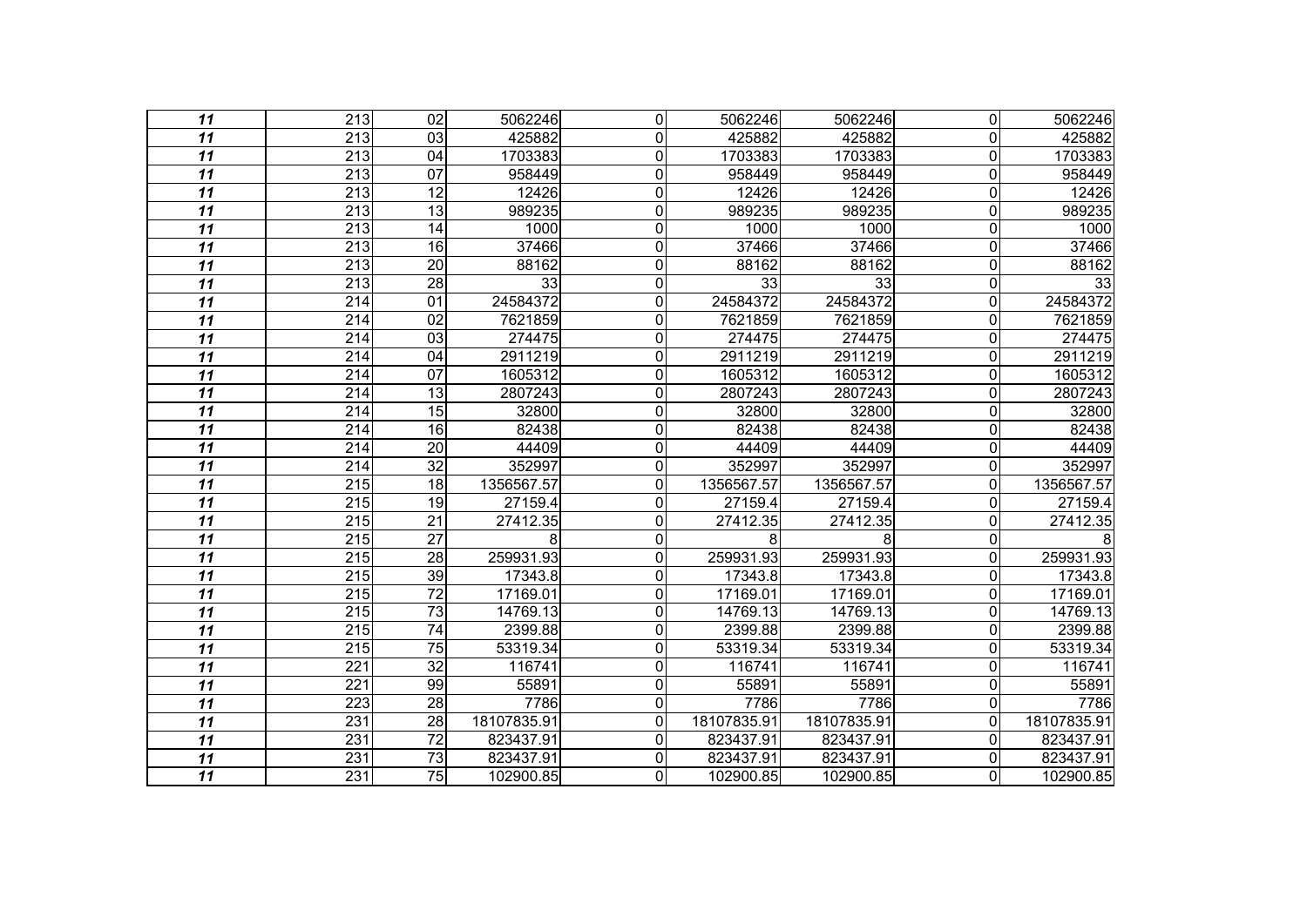| 11              | $\overline{232}$ | $\overline{27}$ | 79148      | $\overline{0}$ | 79148      | 79148      | $\overline{0}$          | 79148      |
|-----------------|------------------|-----------------|------------|----------------|------------|------------|-------------------------|------------|
| 11              | 232              | 28              | 3948743.05 | 0              | 3948743.05 | 3948743.05 | $\overline{0}$          | 3948743.05 |
| $\overline{11}$ | 232              | $\overline{72}$ | 57337.36   | $\overline{0}$ | 57337.36   | 57337.36   | 0                       | 57337.36   |
| $\overline{11}$ | 232              | $\overline{73}$ | 57337.36   | $\mathbf 0$    | 57337.36   | 57337.36   | $\overline{0}$          | 57337.36   |
| 11              | 232              | $\overline{75}$ | 10472.23   | $\mathbf 0$    | 10472.23   | 10472.23   | 0                       | 10472.23   |
| $\overline{11}$ | 241              | $\overline{26}$ | 62342642   | $\overline{0}$ | 62342642   | 62342642   | $\overline{0}$          | 62342642   |
| 11              | 245              | 18              | 368        | $\overline{0}$ | 368        | 368        | $\overline{0}$          | 368        |
| 11              | 246              | 99              | 2325955    | $\mathbf 0$    | 2325955    | 2325955    | $\overline{0}$          | 2325955    |
| $\overline{11}$ | 261              | 18              | 146750     | Ō              | 146750     | 146750     | $\overline{\mathsf{o}}$ | 146750     |
| $\overline{11}$ | 311              | 01              | 9723346    | $\mathbf 0$    | 9723346    | 9723346    | $\mathbf 0$             | 9723346    |
| $\overline{11}$ | $\overline{311}$ | $\overline{02}$ | 2503301    | $\overline{0}$ | 2503301    | 2503301    | $\overline{\mathsf{o}}$ | 2503301    |
| $\overline{11}$ | $\overline{311}$ | 03              | 206365     | 0              | 206365     | 206365     | $\overline{0}$          | 206365     |
| 11              | 311              | 04              | 721808     | $\mathbf 0$    | 721808     | 721808     | $\overline{0}$          | 721808     |
| $\overline{11}$ | 311              | 07              | 552333     | $\overline{0}$ | 552333     | 552333     | $\overline{\mathsf{o}}$ | 552333     |
| $\overline{11}$ | $\overline{311}$ | $\overline{13}$ | 123350     | $\mathbf 0$    | 123350     | 123350     | $\overline{0}$          | 123350     |
| 11              | 311              | 16              | 6026       | $\mathbf 0$    | 6026       | 6026       | $\overline{0}$          | 6026       |
| $\overline{11}$ | 311              | 20              | 39431      | $\overline{0}$ | 39431      | 39431      | $\overline{\mathsf{o}}$ | 39431      |
| $\overline{11}$ | $\overline{311}$ | 42              | 41094      | $\mathbf 0$    | 41094      | 41094      | $\overline{\mathsf{o}}$ | 41094      |
| 11              | 311              | 43              | 6325       | $\overline{0}$ | 6325       | 6325       | $\overline{\mathsf{o}}$ | 6325       |
| $\overline{11}$ | $\overline{311}$ | 44              | 2986       | $\mathbf 0$    | 2986       | 2986       | $\overline{\mathsf{o}}$ | 2986       |
| 11              | $\overline{312}$ | $\overline{27}$ | 413797     | $\mathbf 0$    | 413797     | 413797     | $\mathbf 0$             | 413797     |
| $\overline{11}$ | 312              | $\overline{32}$ | 394928.76  | $\overline{0}$ | 394928.76  | 394928.76  | $\overline{0}$          | 394928.76  |
| $\overline{11}$ | $\overline{312}$ | $\overline{72}$ | 13989.51   | $\overline{0}$ | 13989.51   | 13989.51   | $\overline{0}$          | 13989.51   |
| 11              | $\overline{312}$ | $\overline{73}$ | 13989.51   | $\mathbf 0$    | 13989.51   | 13989.51   | 0                       | 13989.51   |
| $\overline{11}$ | 314              | $\overline{32}$ | 510578.4   | $\overline{0}$ | 510578.4   | 510578.4   | $\overline{0}$          | 510578.4   |
| $\overline{11}$ | $\overline{314}$ | $\overline{72}$ | 37902.3    | $\mathbf 0$    | 37902.3    | 37902.3    | $\mathbf 0$             | 37902.3    |
| 11              | 314              | $\overline{73}$ | 37902.3    | $\mathbf 0$    | 37902.3    | 37902.3    | 0                       | 37902.3    |
| $\overline{11}$ | 330              | 99              | $-1013$    | $\mathbf 0$    | $-1013$    | $-1013$    | $\mathbf 0$             | $-1013$    |
| 11              | 353              | $\overline{27}$ | $-835$     | $\overline{0}$ | $-835$     | $-835$     | $\overline{\mathsf{o}}$ | $-835$     |
| 11              | 355              | 19              | 3032       | $\overline{0}$ | 3032       | 3032       | $\overline{0}$          | 3032       |
| $\overline{11}$ | 411              | $\overline{01}$ | 1101457    | $\mathbf 0$    | 1101457    | 1101457    | $\mathbf 0$             | 1101457    |
| 11              | 411              | 02              | 327806     | $\mathbf 0$    | 327806     | 327806     | $\overline{0}$          | 327806     |
| $\overline{11}$ | $\overline{411}$ | $\overline{04}$ | 130559     | $\overline{0}$ | 130559     | 130559     | $\overline{0}$          | 130559     |
| $\overline{11}$ | 411              | $\overline{07}$ | 71548      | $\mathbf 0$    | 71548      | 71548      | $\overline{\mathsf{o}}$ | 71548      |
| 11              | 411              | 13              | 19         | $\mathbf 0$    | 19         | 19         | $\mathbf 0$             | 19         |
| $\overline{11}$ | 411              | 15              | 32985      | Ō              | 32985      | 32985      | $\overline{\mathsf{o}}$ | 32985      |
| $\overline{11}$ | 411              | $\overline{20}$ | 15764      | $\overline{0}$ | 15764      | 15764      | $\overline{\mathsf{o}}$ | 15764      |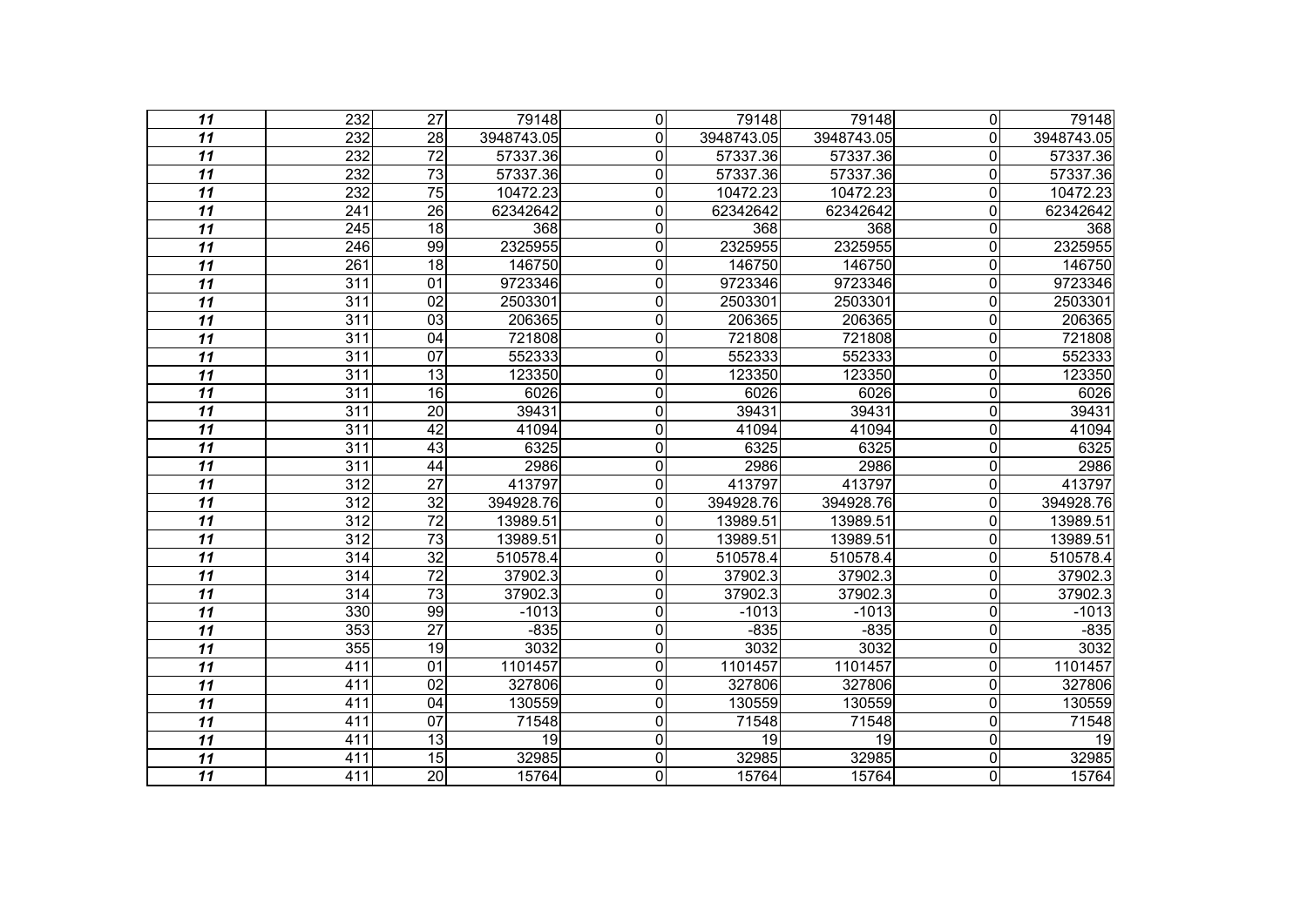| 11              | 411              | $\overline{72}$ |             |                |             |             |                         |                     |
|-----------------|------------------|-----------------|-------------|----------------|-------------|-------------|-------------------------|---------------------|
|                 |                  |                 | 524.56      | $\mathbf 0$    | 524.56      | 524.56      | $\Omega$                | $\overline{524.56}$ |
| 11              | 411              | 73              | 524.56      | 0              | 524.56      | 524.56      | $\Omega$                | 524.56              |
| $\overline{11}$ | 411              | 99              | 25792.88    | 0              | 25792.88    | 25792.88    | 0                       | 25792.88            |
| $\overline{11}$ | $\overline{511}$ | $\overline{01}$ | 5325065     | $\overline{0}$ | 5325065     | 5325065     | $\overline{0}$          | 5325065             |
| 11              | $\overline{511}$ | 02              | 1546198     | $\mathbf 0$    | 1546198     | 1546198     | 0                       | 1546198             |
| $\overline{11}$ | 511              | $\overline{04}$ | 444789      | $\mathbf 0$    | 444789      | 444789      | $\mathbf 0$             | 444789              |
| $\overline{11}$ | 511              | 07              | 336750      | 0              | 336750      | 336750      | 0                       | 336750              |
| 11              | $\overline{511}$ | $\overline{12}$ | 41433       | 0              | 41433       | 41433       | $\mathbf 0$             | 41433               |
| $\overline{11}$ | 511              | $\overline{13}$ | 11530       | $\overline{0}$ | 11530       | 11530       | 0                       | 11530               |
| $\overline{11}$ | $\overline{511}$ | $\overline{16}$ | 52744       | 0              | 52744       | 52744       | $\overline{0}$          | 52744               |
| $\overline{11}$ | 511              | 18              | 524125      | 0              | 524125      | 524125      | $\overline{0}$          | 524125              |
| $\overline{11}$ | 511              | $\overline{20}$ | 16341       | $\mathbf 0$    | 16341       | 16341       | 0                       | 16341               |
| $\overline{11}$ | $\overline{511}$ | $\overline{27}$ | 103812      | $\overline{0}$ | 103812      | 103812      | $\mathbf 0$             | 103812              |
| $\overline{11}$ | 511              | $\overline{28}$ | 25823       | $\mathbf 0$    | 25823       | 25823       | $\overline{0}$          | 25823               |
| $\overline{11}$ | 511              | $\overline{32}$ | 13425633.22 | $\mathbf 0$    | 13425633.22 | 13425633.22 | $\Omega$                | 13425633.22         |
| 11              | $\overline{511}$ | $\overline{72}$ | 831566.62   | 0              | 831566.62   | 831566.62   | $\mathbf 0$             | 831566.62           |
| 11              | $\overline{511}$ | $\overline{73}$ | 831566.62   | 0              | 831566.62   | 831566.62   | $\mathbf 0$             | 831566.62           |
| $\overline{11}$ | $\overline{512}$ | $\overline{01}$ | 30100       | 0              | 30100       | 30100       | $\mathbf 0$             | 30100               |
| $\overline{11}$ | 512              | 02              | 9331        | $\mathbf 0$    | 9331        | 9331        | $\mathbf 0$             | 9331                |
| $\overline{11}$ | $\overline{512}$ | 07              | 2358        | $\overline{0}$ | 2358        | 2358        | 0                       | 2358                |
| 11              | $\overline{512}$ | 16              | 10416       | $\mathbf 0$    | 10416       | 10416       | $\mathbf 0$             | 10416               |
| $\overline{11}$ | $\overline{513}$ | $\overline{01}$ | 2739387     | $\overline{0}$ | 2739387     | 2739387     | 0                       | 2739387             |
| $\overline{11}$ | $\overline{513}$ | 02              | 849211      | $\overline{0}$ | 849211      | 849211      | 0                       | 849211              |
| $\overline{11}$ | $\overline{513}$ | 03              | 22439       | $\overline{0}$ | 22439       | 22439       | $\mathbf 0$             | 22439               |
| $\overline{11}$ | 513              | $\overline{04}$ | 257148      | $\mathbf 0$    | 257148      | 257148      | 0                       | 257148              |
| $\overline{11}$ | $\overline{513}$ | $\overline{07}$ | 184553      | $\overline{0}$ | 184553      | 184553      | $\mathbf 0$             | 184553              |
| 11              | $\overline{513}$ | $\overline{11}$ | 13360       | $\overline{0}$ | 13360       | 13360       | $\mathbf 0$             | 13360               |
| $\overline{11}$ | $\overline{513}$ | $\overline{12}$ | 38571       | 0              | 38571       | 38571       | 0                       | 38571               |
| 11              | $\overline{513}$ | 13              | 20268       | 0              | 20268       | 20268       | $\mathbf 0$             | 20268               |
| 11              | $\overline{513}$ | 15              | 18480       | $\mathbf 0$    | 18480       | 18480       | 0                       | 18480               |
| $\overline{11}$ | $\overline{513}$ | $\overline{16}$ | 152866      | $\overline{0}$ | 152866      | 152866      | $\mathbf 0$             | 152866              |
| $\overline{11}$ | $\overline{513}$ | $\overline{20}$ | 41499       | $\overline{0}$ | 41499       | 41499       | $\mathbf 0$             | 41499               |
| $\overline{11}$ | 551              | 01              | 124371      | $\mathbf 0$    | 124371      | 124371      | 0                       | 124371              |
| $\overline{11}$ | $\overline{551}$ | $\overline{02}$ | 37654       | $\overline{0}$ | 37654       | 37654       | $\mathbf 0$             | 37654               |
| $\overline{11}$ | $\overline{551}$ | $\overline{04}$ | 16234       | $\overline{0}$ | 16234       | 16234       | $\overline{\mathsf{o}}$ | 16234               |
| $\overline{11}$ | 551              | $\overline{07}$ | 9094        | $\overline{0}$ | 9094        | 9094        | $\overline{\mathsf{o}}$ | 9094                |
| $\overline{11}$ | $\overline{551}$ | $\overline{12}$ | 1589        | $\overline{0}$ | 1589        | 1589        | $\overline{\mathsf{o}}$ | 1589                |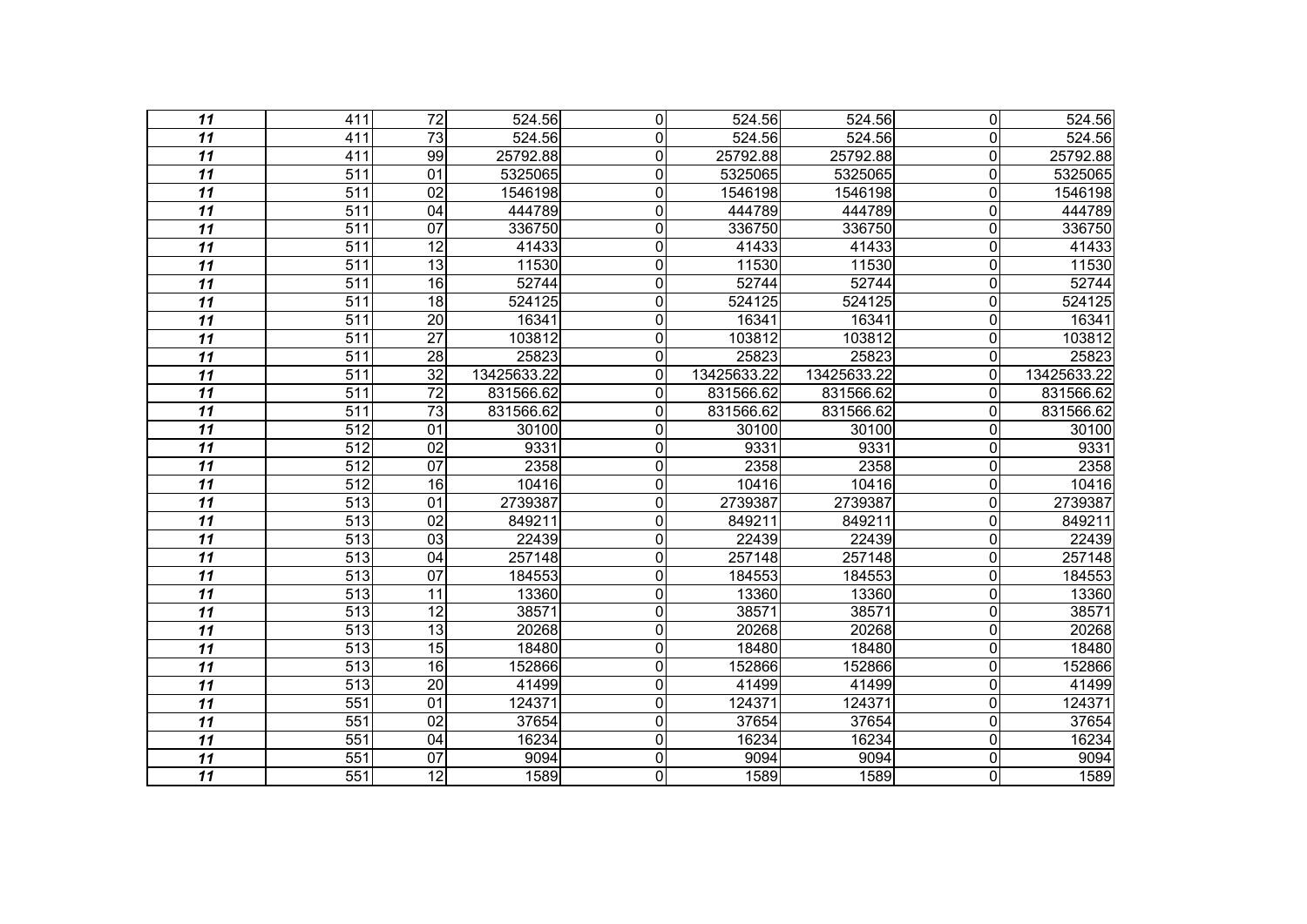| 11              | 551              | 13              | 458       | $\overline{0}$ | 458         | 458       | $\overline{\mathsf{o}}$ | 458       |
|-----------------|------------------|-----------------|-----------|----------------|-------------|-----------|-------------------------|-----------|
| 11              | 551              | 16              | 1590      | $\mathbf 0$    | 1590        | 1590      | 0                       | 1590      |
| $\overline{11}$ | 552              | 01              | 2987366   | $\overline{0}$ | 2987366     | 2987366   | $\overline{0}$          | 2987366   |
| $\overline{11}$ | 552              | $\overline{02}$ | 928915    | $\overline{0}$ | 928915      | 928915    | $\overline{0}$          | 928915    |
| 11              | 552              | 03              | 91334     | $\overline{0}$ | 91334       | 91334     | $\overline{0}$          | 91334     |
| $\overline{11}$ | 552              | 04              | 263736    | $\overline{0}$ | 263736      | 263736    | $\overline{0}$          | 263736    |
| $\overline{11}$ | 552              | 07              | 188051    | $\overline{0}$ | 188051      | 188051    | $\overline{0}$          | 188051    |
| 11              | 552              | 11              | 6584      | $\overline{0}$ | 6584        | 6584      | $\overline{0}$          | 6584      |
| $\overline{11}$ | 552              | $\overline{12}$ | 29529     | $\overline{0}$ | 29529       | 29529     | $\overline{\mathsf{o}}$ | 29529     |
| $\overline{11}$ | 552              | $\overline{13}$ | 13556     | $\overline{0}$ | 13556       | 13556     | $\mathbf 0$             | 13556     |
| $\overline{11}$ | 552              | 16              | 176142    | $\overline{0}$ | 176142      | 176142    | $\overline{0}$          | 176142    |
| $\overline{11}$ | 552              | $\overline{20}$ | 43827     | $\overline{0}$ | 43827       | 43827     | $\overline{0}$          | 43827     |
| 11              | 561              | 01              | 633520    | $\overline{0}$ | 633520      | 633520    | $\overline{0}$          | 633520    |
| $\overline{11}$ | 561              | 02              | 196391    | $\overline{0}$ | 196391      | 196391    | $\overline{0}$          | 196391    |
| $\overline{11}$ | 561              | $\overline{04}$ | 59854     | $\overline{0}$ | 59854       | 59854     | $\overline{0}$          | 59854     |
| 11              | $\overline{561}$ | $\overline{07}$ | 42444     | $\overline{0}$ | 42444       | 42444     | $\mathbf 0$             | 42444     |
| $\overline{11}$ | 561              | $\overline{12}$ | 2146      | $\overline{0}$ | 2146        | 2146      | $\overline{0}$          | 2146      |
| $\overline{11}$ | 562              | 01              | 332500    | $\overline{0}$ | 332500      | 332500    | $\overline{0}$          | 332500    |
| $\overline{11}$ | 562              | 02              | 103075    | $\overline{0}$ | 103075      | 103075    | $\overline{0}$          | 103075    |
| $\overline{11}$ | 562              | $\overline{03}$ | 49365     | $\overline{0}$ | 49365       | 49365     | $\overline{0}$          | 49365     |
| 11              | 562              | 04              | 42120     | $\overline{0}$ | 42120       | 42120     | $\mathbf 0$             | 42120     |
| $\overline{11}$ | 562              | $\overline{07}$ | 16506     | $\overline{0}$ | 16506       | 16506     | $\overline{0}$          | 16506     |
| $\overline{11}$ | 562              | $\overline{32}$ | 36683.7   | $\overline{0}$ | 36683.7     | 36683.7   | $\overline{0}$          | 36683.7   |
| 11              | 562              | $\overline{72}$ | 3301.65   | $\overline{0}$ | 3301.65     | 3301.65   | 0                       | 3301.65   |
| $\overline{11}$ | 562              | $\overline{73}$ | 3301.65   | $\overline{0}$ | 3301.65     | 3301.65   | $\overline{0}$          | 3301.65   |
| $\overline{11}$ | $\overline{581}$ | $\overline{30}$ | 62080842  | $\overline{0}$ | 62080842    | 62080842  | $\overline{0}$          | 62080842  |
| 11              | $\overline{581}$ | 99              | -30578346 | $\overline{0}$ | $-30578346$ | -30578346 | 0                       | -30578346 |
| $\overline{11}$ | 582              | $\overline{30}$ | -15623132 | $\overline{0}$ | -15623132   | -15623132 | $\mathbf 0$             | -15623132 |
| 11              | 582              | 99              | 3504715   | $\overline{0}$ | 3504715     | 3504715   | $\mathbf 0$             | 3504715   |
| $\overline{11}$ | 921              | 98              | 0         | 66175          | $-66175$    | 0         | 66175                   | $-66175$  |
| $\overline{12}$ | 111              | $\overline{01}$ | 1568700   | 0              | 1568700     | 1568700   | 0                       | 1568700   |
| 12              | 111              | 02              | 486297    | $\overline{0}$ | 486297      | 486297    | $\overline{0}$          | 486297    |
| $\overline{12}$ | 111              | 04              | 46998     | $\overline{0}$ | 46998       | 46998     | $\overline{0}$          | 46998     |
| $\overline{12}$ | 111              | $\overline{07}$ | 18864     | $\overline{0}$ | 18864       | 18864     | $\overline{0}$          | 18864     |
| 12              | 111              | 13              | 19356     | $\overline{0}$ | 19356       | 19356     | $\mathbf 0$             | 19356     |
| $\overline{12}$ | 111              | 16              | 45570     | $\overline{0}$ | 45570       | 45570     | $\overline{0}$          | 45570     |
| $\overline{12}$ | 111              | $\overline{27}$ | 60613     | $\overline{0}$ | 60613       | 60613     | $\overline{0}$          | 60613     |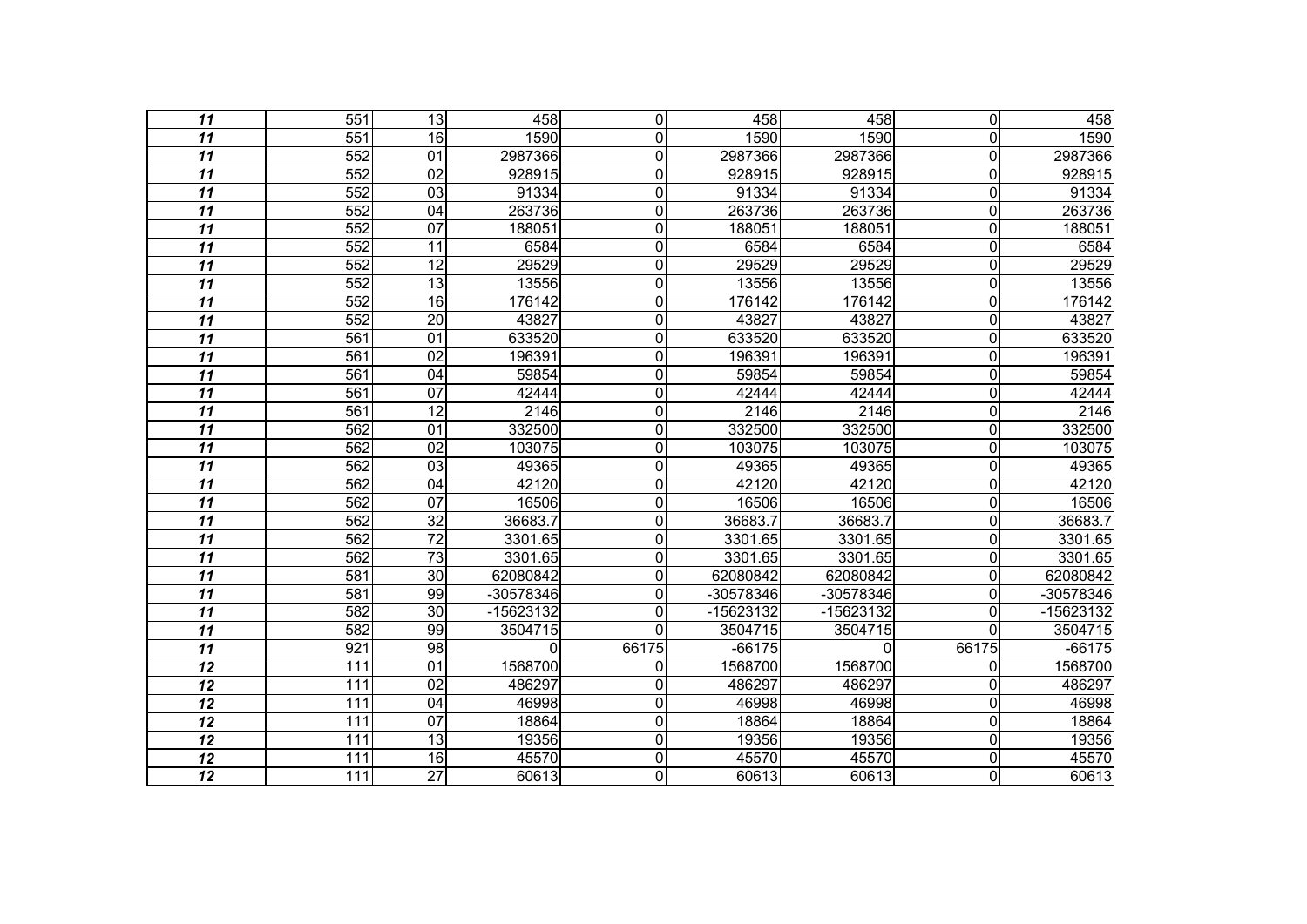| 12              | $\overline{112}$ | 01              | 7132500          | $\mathbf 0$    | 7132500    | 7132500          | $\overline{0}$ | 7132500    |
|-----------------|------------------|-----------------|------------------|----------------|------------|------------------|----------------|------------|
| 12              | 112              | 02              | 941681           | $\mathbf{0}$   | 941681     | 941681           | 0              | 941681     |
| 12              | 112              | $\overline{04}$ | 359658           | $\mathbf 0$    | 359658     | 359658           | $\mathbf 0$    | 359658     |
| $\overline{12}$ | $\overline{112}$ | $\overline{07}$ | 195125           | $\mathbf 0$    | 195125     | 195125           | $\mathbf 0$    | 195125     |
| 12              | 112              | 16              | 24292            | 0              | 24292      | 24292            | $\mathbf 0$    | 24292      |
| 12              | 112              | 19              | 8034             | $\mathbf 0$    | 8034       | 8034             | $\mathbf 0$    | 8034       |
| $\overline{12}$ | $\overline{112}$ | $\overline{20}$ | 22052            | $\mathbf 0$    | 22052      | 22052            | $\mathbf 0$    | 22052      |
| 12              | 112              | $\overline{72}$ | 226              | 0              | 226        | 226              | $\mathbf 0$    | 226        |
| 12              | 112              | $\overline{73}$ | $\overline{226}$ | $\mathbf 0$    | 226        | $\overline{226}$ | $\mathbf 0$    | 226        |
| $\overline{12}$ | $\overline{112}$ | 99              | 60901            | $\mathbf 0$    | 60901      | 60901            | $\mathbf 0$    | 60901      |
| 12              | $\overline{113}$ | $\overline{01}$ | 105562258        | 0              | 105562258  | 105562258        | $\Omega$       | 105562258  |
| 12              | 113              | 02              | 32758881         | $\mathbf 0$    | 32758881   | 32758881         | $\mathbf 0$    | 32758881   |
| 12              | $\frac{1}{13}$   | 03              | 110509           | 0              | 110509     | 110509           | 0              | 110509     |
| 12              | $\overline{113}$ | $\overline{04}$ | 10805077         | 0              | 10805077   | 10805077         | 0              | 10805077   |
| 12              | 113              | $\overline{07}$ | 7257654          | 0              | 7257654    | 7257654          | $\mathbf 0$    | 7257654    |
| 12              | $\frac{1}{13}$   | $\overline{13}$ | 9527813          | 0              | 9527813    | 9527813          | 0              | 9527813    |
| 12              | $\overline{113}$ | $\overline{14}$ | 14375            | $\mathbf{0}$   | 14375      | 14375            | 0              | 14375      |
| 12              | 113              | 15              | 1757855          | $\mathbf 0$    | 1757855    | 1757855          | 0              | 1757855    |
| $\overline{12}$ | 113              | 16              | 20491752         | $\mathbf 0$    | 20491752   | 20491752         | $\overline{0}$ | 20491752   |
| 12              | 113              | 20              | 18689            | $\mathbf{0}$   | 18689      | 18689            | 0              | 18689      |
| 12              | 113              | $\overline{27}$ | 20500            | $\mathbf 0$    | 20500      | 20500            | $\mathbf 0$    | 20500      |
| $\overline{12}$ | $\overline{113}$ | 99              | 6                | $\overline{0}$ | 6          | 6                | $\overline{0}$ |            |
| $\overline{12}$ | 114              | $\overline{27}$ | 12746            | 0              | 12746      | 12746            | $\mathbf 0$    | 12746      |
| 12              | 114              | $\overline{28}$ | 290034.94        | $\mathbf 0$    | 290034.94  | 290034.94        | $\mathbf 0$    | 290034.94  |
| $\overline{12}$ | 114              | $\overline{72}$ | 3943.53          | $\mathbf 0$    | 3943.53    | 3943.53          | 0              | 3943.53    |
| 12              | 114              | $\overline{73}$ | 3943.53          | $\mathbf{0}$   | 3943.53    | 3943.53          | $\Omega$       | 3943.53    |
| 12              | 114              | 99              | 24622            | $\mathbf 0$    | 24622      | 24622            | $\mathbf 0$    | 24622      |
| $\overline{12}$ | 115              | 99              | 50000            | $\mathbf 0$    | 50000      | 50000            | $\mathbf 0$    | 50000      |
| 12              | 116              | 18              | 694975.56        | $\mathbf 0$    | 694975.56  | 694975.56        | 0              | 694975.56  |
| $\overline{12}$ | 116              | 19              | 43729            | $\mathbf 0$    | 43729      | 43729            | $\mathbf 0$    | 43729      |
| $\overline{12}$ | 116              | $\overline{24}$ | 23238            | $\mathbf 0$    | 23238      | 23238            | $\mathbf 0$    | 23238      |
| 12              | 116              | $\overline{27}$ | 22217.78         | $\mathbf 0$    | 22217.78   | 22217.78         | $\mathbf 0$    | 22217.78   |
| $\overline{12}$ | 116              | 28              | 65975            | $\mathbf 0$    | 65975      | 65975            | $\mathbf 0$    | 65975      |
| $\overline{12}$ | 116              | $\overline{32}$ | 1334688.79       | $\overline{0}$ | 1334688.79 | 1334688.79       | 0              | 1334688.79 |
| 12              | 116              | 50              | 131505.92        | $\mathbf{0}$   | 131505.92  | 131505.92        | $\Omega$       | 131505.92  |
| $\overline{12}$ | 116              | $\overline{51}$ | 17157.56         | $\mathbf 0$    | 17157.56   | 17157.56         | $\mathbf 0$    | 17157.56   |
| $\overline{12}$ | 116              | $\overline{72}$ | 77326.43         | $\overline{0}$ | 77326.43   | 77326.43         | $\mathbf 0$    | 77326.43   |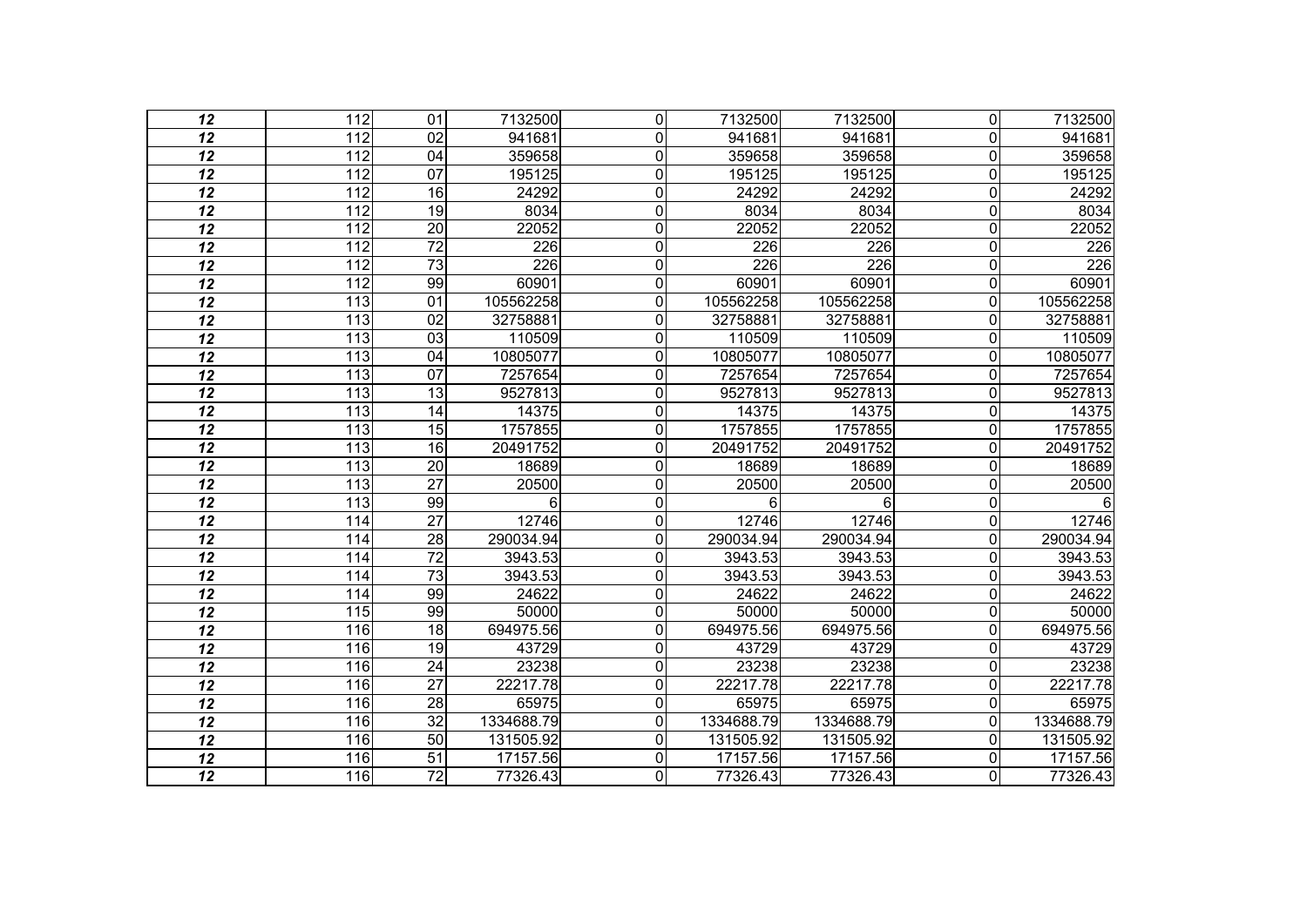| 12              | 116              | $\overline{73}$ | 77326.43 | $\overline{0}$ | 77326.43 | 77326.43 | $\overline{0}$          | 77326.43 |
|-----------------|------------------|-----------------|----------|----------------|----------|----------|-------------------------|----------|
| 12              | 116              | 75              | 6119.01  | 0              | 6119.01  | 6119.01  | $\overline{0}$          | 6119.01  |
| 12              | 116              | 99              | 19645    | $\pmb{0}$      | 19645    | 19645    | $\mathbf 0$             | 19645    |
| $\overline{12}$ | 121              | $\overline{01}$ | 437700   | $\mathbf 0$    | 437700   | 437700   | $\mathbf 0$             | 437700   |
| 12              | 121              | 02              | 135687   | 0              | 135687   | 135687   | $\overline{0}$          | 135687   |
| 12              | 121              | $\overline{04}$ | 47502    | 0              | 47502    | 47502    | $\mathbf 0$             | 47502    |
| $\overline{12}$ | 121              | $\overline{07}$ | 23580    | $\mathbf 0$    | 23580    | 23580    | $\mathbf 0$             | 23580    |
| 12              | 121              | 13              | 14300    | $\mathbf 0$    | 14300    | 14300    | $\overline{0}$          | 14300    |
| 12              | 121              | 16              | 24300    | $\pmb{0}$      | 24300    | 24300    | $\mathbf 0$             | 24300    |
| $\overline{12}$ | 121              | 33              | 3068     | $\mathbf 0$    | 3068     | 3068     | $\mathbf 0$             | 3068     |
| 12              | $\overline{122}$ | $\overline{01}$ | 241800   | $\mathbf 0$    | 241800   | 241800   | $\mathbf 0$             | 241800   |
| 12              | 122              | $\overline{02}$ | 74958    | $\mathbf 0$    | 74958    | 74958    | $\mathbf 0$             | 74958    |
| 12              | 122              | 04              | 8082     | $\mathbf 0$    | 8082     | 8082     | $\mathbf 0$             | 8082     |
| 12              | $\overline{122}$ | $\overline{07}$ | 11790    | $\mathbf 0$    | 11790    | 11790    | $\overline{0}$          | 11790    |
| 12              | 122              | 13              | 16545    | $\mathbf 0$    | 16545    | 16545    | $\mathbf 0$             | 16545    |
| 12              | $\overline{122}$ | $\overline{16}$ | 36416    | $\mathbf 0$    | 36416    | 36416    | $\mathbf 0$             | 36416    |
| 12              | 123              | $\overline{01}$ | 49986172 | $\mathbf 0$    | 49986172 | 49986172 | $\mathbf 0$             | 49986172 |
| 12              | 123              | 02              | 8595430  | $\mathbf 0$    | 8595430  | 8595430  | $\mathbf 0$             | 8595430  |
| $\overline{12}$ | 123              | $\overline{04}$ | 3370149  | $\overline{0}$ | 3370149  | 3370149  | $\mathbf 0$             | 3370149  |
| 12              | 123              | 07              | 482009   | 0              | 482009   | 482009   | $\overline{0}$          | 482009   |
| 12              | 123              | 13              | 2382614  | $\mathbf 0$    | 2382614  | 2382614  | $\mathbf 0$             | 2382614  |
| $\overline{12}$ | 123              | 16              | 7757418  | $\mathbf 0$    | 7757418  | 7757418  | $\mathbf 0$             | 7757418  |
| 12              | 123              | 20              | 19039    | 0              | 19039    | 19039    | $\overline{0}$          | 19039    |
| 12              | 126              | 18              | 77802    | $\mathbf 0$    | 77802    | 77802    | $\mathbf 0$             | 77802    |
| $\overline{12}$ | 126              | 24              | 40552    | $\overline{0}$ | 40552    | 40552    | $\overline{\mathsf{o}}$ | 40552    |
| 12              | 126              | $\overline{27}$ | 74952    | 0              | 74952    | 74952    | $\overline{0}$          | 74952    |
| 12              | 126              | $\overline{28}$ | 99406.77 | $\mathbf 0$    | 99406.77 | 99406.77 | $\mathbf 0$             | 99406.77 |
| $\overline{12}$ | 126              | $\overline{32}$ | 42847.62 | 0              | 42847.62 | 42847.62 | $\overline{0}$          | 42847.62 |
| 12              | 126              | $\overline{72}$ | 2463.64  | $\mathbf{0}$   | 2463.64  | 2463.64  | $\overline{0}$          | 2463.64  |
| $\overline{12}$ | 126              | $\overline{73}$ | 2463.64  | $\mathbf 0$    | 2463.64  | 2463.64  | $\mathbf 0$             | 2463.64  |
| $\overline{12}$ | 126              | $\overline{75}$ | 17893.23 | $\mathbf 0$    | 17893.23 | 17893.23 | $\mathbf 0$             | 17893.23 |
| 12              | 126              | 99              | 69222.36 | 0              | 69222.36 | 69222.36 | $\mathbf 0$             | 69222.36 |
| 12              | 213              | $\overline{01}$ | 1247173  | $\mathbf 0$    | 1247173  | 1247173  | $\mathbf 0$             | 1247173  |
| $\overline{12}$ | $\overline{213}$ | $\overline{02}$ | 482625   | 0              | 482625   | 482625   | $\mathbf 0$             | 482625   |
| 12              | 213              | 03              | 13463    | $\mathbf 0$    | 13463    | 13463    | $\mathbf 0$             | 13463    |
| $\overline{12}$ | 213              | $\overline{04}$ | 219960   | $\pmb{0}$      | 219960   | 219960   | $\mathbf 0$             | 219960   |
| $\overline{12}$ | $\overline{213}$ | $\overline{07}$ | 63666    | 0              | 63666    | 63666    | O                       | 63666    |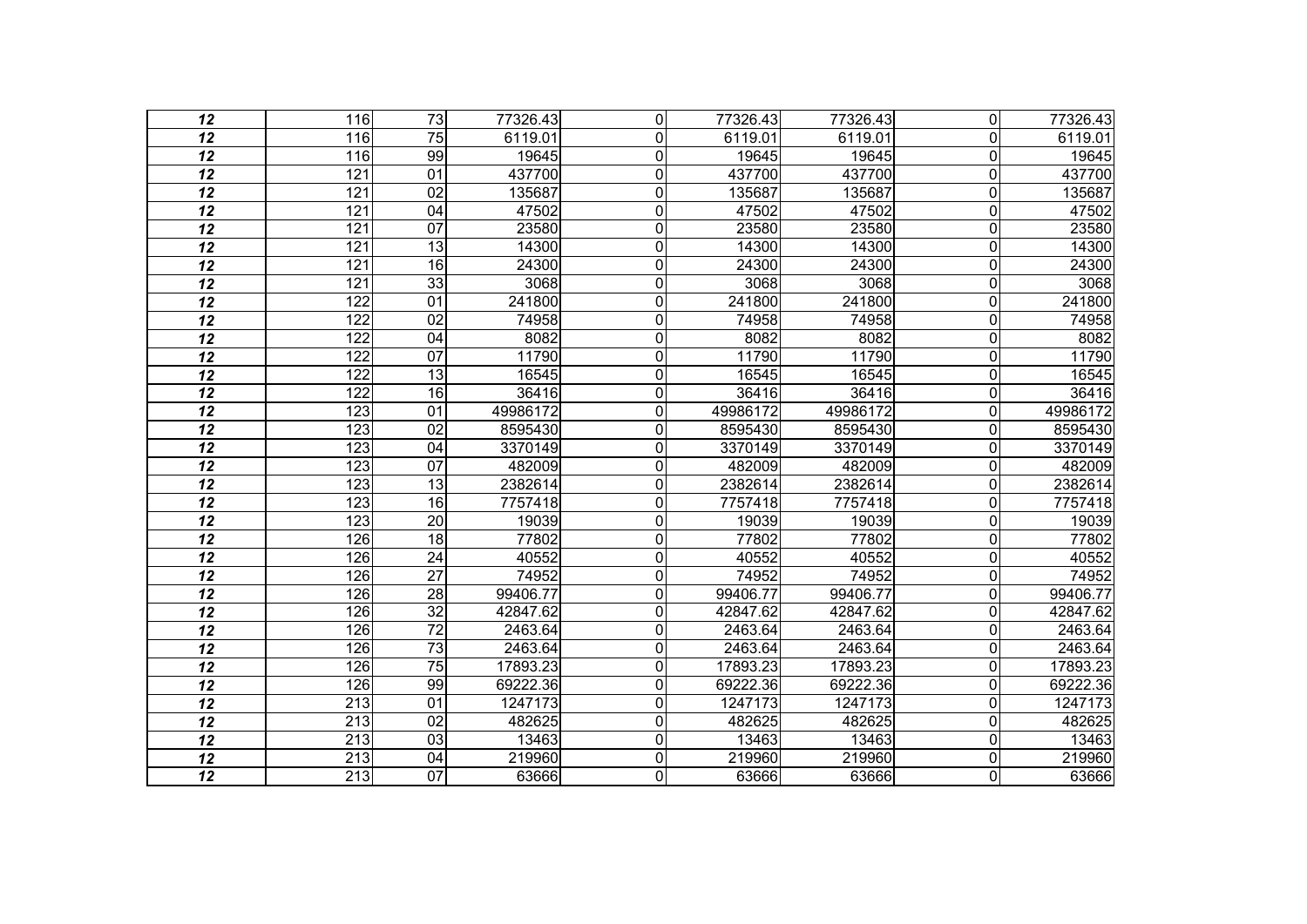| 12              | $\overline{213}$ | $\overline{12}$ | 13969    | $\mathbf 0$    | 13969    | 13969    | $\overline{0}$          | 13969    |
|-----------------|------------------|-----------------|----------|----------------|----------|----------|-------------------------|----------|
| 12              | 213              | 15              | 57680    | $\mathbf{0}$   | 57680    | 57680    | $\overline{0}$          | 57680    |
| $\overline{12}$ | 213              | 16              | 18216    | $\mathbf 0$    | 18216    | 18216    | $\overline{0}$          | 18216    |
| $\overline{12}$ | $\overline{252}$ | 99              | 15860160 | $\overline{0}$ | 15860160 | 15860160 | $\overline{0}$          | 15860160 |
| 12              | 321              | 99              | 26936    | $\mathbf 0$    | 26936    | 26936    | 0                       | 26936    |
| $\overline{12}$ | 411              | 01              | 462100   | $\overline{0}$ | 462100   | 462100   | $\overline{0}$          | 462100   |
| $\overline{12}$ | 411              | 02              | 143251   | $\overline{0}$ | 143251   | 143251   | $\mathbf 0$             | 143251   |
| 12              | 411              | 04              | 69606    | $\mathbf 0$    | 69606    | 69606    | $\mathbf 0$             | 69606    |
| $\overline{12}$ | 411              | $\overline{07}$ | 27117    | $\overline{0}$ | 27117    | 27117    | $\overline{\mathsf{o}}$ | 27117    |
| $\overline{12}$ | 411              | 16              | 11400    | $\overline{0}$ | 11400    | 11400    | $\mathbf 0$             | 11400    |
| $\overline{12}$ | $\overline{412}$ | 01              | 205800   | $\overline{0}$ | 205800   | 205800   | $\overline{0}$          | 205800   |
| $\overline{12}$ | 412              | $\overline{02}$ | 63798    | $\overline{0}$ | 63798    | 63798    | $\overline{0}$          | 63798    |
| 12              | 412              | 04              | 12996    | $\mathbf 0$    | 12996    | 12996    | $\overline{0}$          | 12996    |
| $\overline{12}$ | 412              | 07              | 22402    | $\overline{0}$ | 22402    | 22402    | $\overline{0}$          | 22402    |
| $\overline{12}$ | $\overline{412}$ | 12              | 4296     | $\overline{0}$ | 4296     | 4296     | $\overline{0}$          | 4296     |
| 12              | 412              | $\overline{13}$ | 2445     | $\overline{0}$ | 2445     | 2445     | $\mathbf 0$             | 2445     |
| $\overline{12}$ | 412              | 16              | 1000     | $\overline{0}$ | 1000     | 1000     | $\overline{0}$          | 1000     |
| $\overline{12}$ | $\overline{412}$ | $\overline{28}$ | 5831218  | $\overline{0}$ | 5831218  | 5831218  | $\overline{0}$          | 5831218  |
| $\overline{12}$ | 412              | 99              | 490446   | 0              | 490446   | 490446   | 0                       | 490446   |
| $\overline{12}$ | $\overline{511}$ | $\overline{01}$ | 7734580  | $\overline{0}$ | 7734580  | 7734580  | $\mathbf 0$             | 7734580  |
| 12              | $\overline{511}$ | 02              | 2382925  | $\mathbf 0$    | 2382925  | 2382925  | $\mathbf 0$             | 2382925  |
| $\overline{12}$ | 511              | $\overline{03}$ | 4487     | $\mathbf 0$    | 4487     | 4487     | $\overline{0}$          | 4487     |
| $\overline{12}$ | $\overline{511}$ | $\overline{04}$ | 844755   | $\overline{0}$ | 844755   | 844755   | $\mathbf 0$             | 844755   |
| 12              | 511              | 07              | 469170   | $\mathbf 0$    | 469170   | 469170   | 0                       | 469170   |
| $\overline{12}$ | 511              | 10              | 35276    | $\mathbf 0$    | 35276    | 35276    | $\overline{0}$          | 35276    |
| $\overline{12}$ | $\overline{511}$ | 12              | 15838    | $\overline{0}$ | 15838    | 15838    | $\overline{0}$          | 15838    |
| 12              | $\overline{511}$ | $\overline{13}$ | 773428   | $\overline{0}$ | 773428   | 773428   | $\mathbf 0$             | 773428   |
| $\overline{12}$ | $\overline{511}$ | $\overline{14}$ | 10000    | $\overline{0}$ | 10000    | 10000    | $\mathbf 0$             | 10000    |
| $\overline{12}$ | $\overline{511}$ | 16              | 103152   | $\overline{0}$ | 103152   | 103152   | $\mathbf 0$             | 103152   |
| $\overline{12}$ | $\overline{511}$ | 18              | 37997.94 | $\mathbf 0$    | 37997.94 | 37997.94 | 0                       | 37997.94 |
| $\overline{12}$ | $\overline{511}$ | $\overline{20}$ | 15283    | $\overline{0}$ | 15283    | 15283    | $\mathbf 0$             | 15283    |
| 12              | 511              | $\overline{27}$ | 150192   | $\overline{0}$ | 150192   | 150192   | $\mathbf 0$             | 150192   |
| $\overline{12}$ | 511              | 28              | 3980     | $\mathbf 0$    | 3980     | 3980     | $\overline{0}$          | 3980     |
| $\overline{12}$ | $\overline{511}$ | $\overline{72}$ | 136.02   | $\overline{0}$ | 136.02   | 136.02   | $\overline{0}$          | 136.02   |
| 12              | $\overline{511}$ | $\overline{73}$ | 136.02   | $\mathbf 0$    | 136.02   | 136.02   | $\mathbf 0$             | 136.02   |
| $\overline{12}$ | 511              | 99              | 10390    | $\overline{0}$ | 10390    | 10390    | $\mathbf 0$             | 10390    |
| $\overline{12}$ | $\overline{512}$ | $\overline{01}$ | 6126361  | $\overline{0}$ | 6126361  | 6126361  | $\overline{\mathsf{o}}$ | 6126361  |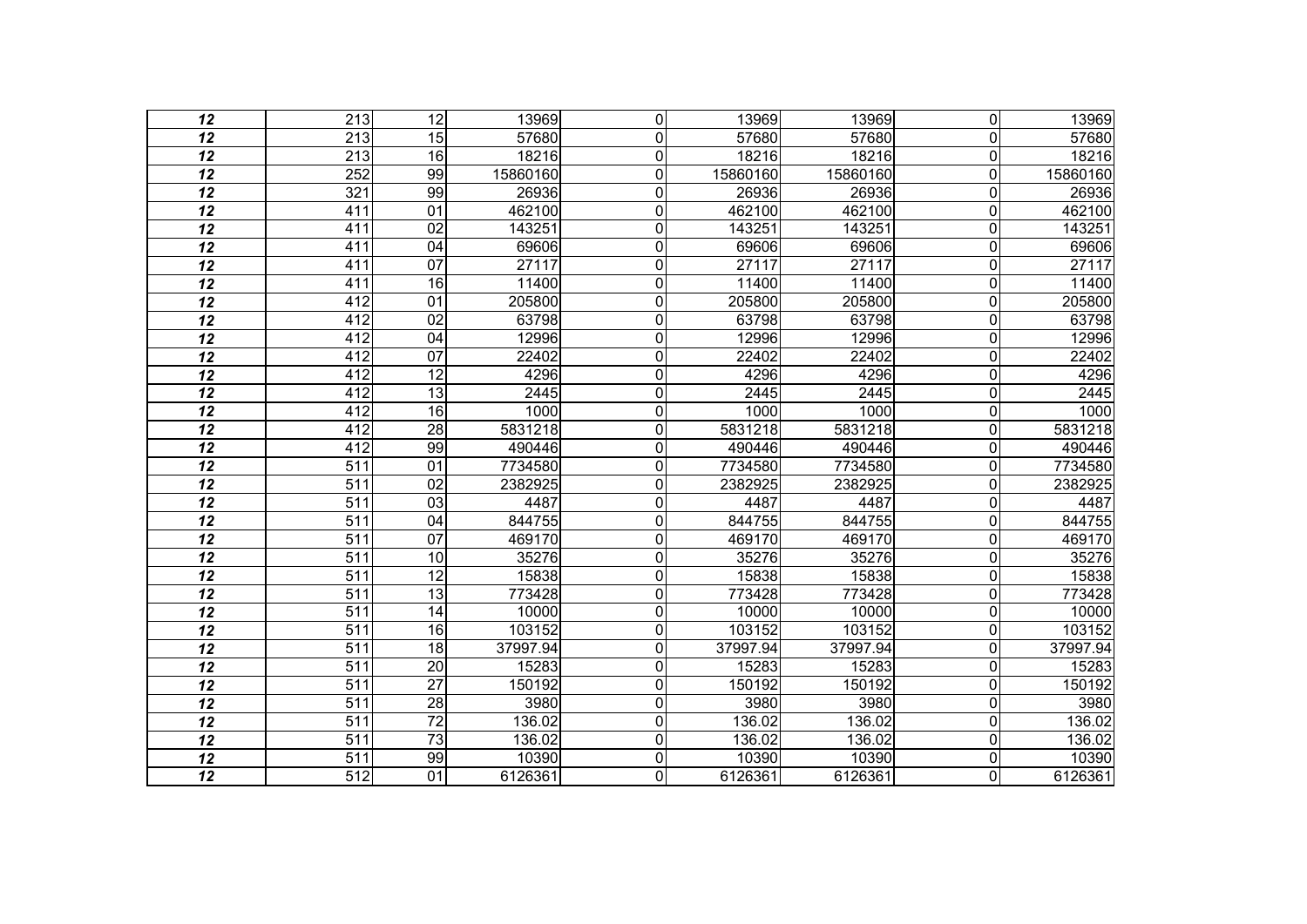| 12              | $\overline{512}$ | $\overline{02}$ | 1317254    | $\Omega$       | 1317254    | 1317254    | $\overline{0}$ | 1317254    |
|-----------------|------------------|-----------------|------------|----------------|------------|------------|----------------|------------|
| 12              | 512              | 04              | 548474     | $\mathbf{0}$   | 548474     | 548474     | $\Omega$       | 548474     |
| $\overline{12}$ | 512              | 07              | 221240     | 0              | 221240     | 221240     | $\mathbf 0$    | 221240     |
| $\overline{12}$ | $\overline{512}$ | 10              | 62964      | $\mathbf 0$    | 62964      | 62964      | $\mathbf 0$    | 62964      |
| 12              | $\overline{512}$ | $\overline{12}$ | 14443      | 0              | 14443      | 14443      | $\mathbf 0$    | 14443      |
| $\overline{12}$ | 512              | 13              | 161686     | $\mathbf 0$    | 161686     | 161686     | $\mathbf 0$    | 161686     |
| 12              | $\overline{512}$ | 14              | 1600       | $\overline{0}$ | 1600       | 1600       | $\overline{0}$ | 1600       |
| 12              | $\overline{512}$ | 16              | 248086     | 0              | 248086     | 248086     | $\overline{0}$ | 248086     |
| $\overline{12}$ | 512              | 20              | 55943      | 0              | 55943      | 55943      | $\mathbf 0$    | 55943      |
| 12              | 512              | 24              | 29964      | $\mathbf{0}$   | 29964      | 29964      | $\overline{0}$ | 29964      |
| 12              | 512              | 28              | 5590       | $\mathbf 0$    | 5590       | 5590       | $\mathbf 0$    | 5590       |
| $\overline{12}$ | $\overline{512}$ | $\overline{32}$ | 517926.13  | $\overline{0}$ | 517926.13  | 517926.13  | $\mathbf 0$    | 517926.13  |
| 12              | $\overline{512}$ | $\overline{72}$ | 7199.94    | 0              | 7199.94    | 7199.94    | $\mathbf{0}$   | 7199.94    |
| $\overline{12}$ | 512              | 73              | 7199.94    | 0              | 7199.94    | 7199.94    | $\mathbf 0$    | 7199.94    |
| $\overline{12}$ | $\overline{512}$ | $\overline{75}$ | 93226.68   | 0              | 93226.68   | 93226.68   | $\overline{0}$ | 93226.68   |
| 12              | 512              | 99              | 189739.12  | $\mathbf{0}$   | 189739.12  | 189739.12  | $\Omega$       | 189739.12  |
| $\overline{12}$ | 522              | 18              | 4454       | 0              | 4454       | 4454       | $\mathbf 0$    | 4454       |
| $\overline{12}$ | $\overline{522}$ | 99              | 142952     | $\mathbf 0$    | 142952     | 142952     | $\mathbf 0$    | 142952     |
| 12              | 621              | $\overline{01}$ | 1000       | 0              | 1000       | 1000       | $\overline{0}$ | 1000       |
| $\overline{12}$ | 624              | 01              | 72100      | $\overline{0}$ | 72100      | 72100      | $\mathbf 0$    | 72100      |
| 12              | 624              | 02              | 22351      | $\mathbf 0$    | 22351      | 22351      | $\overline{0}$ | 22351      |
| 12              | 624              | 04              | 12978      | 0              | 12978      | 12978      | $\overline{0}$ | 12978      |
| $\overline{12}$ | 624              | $\overline{07}$ | 2358       | 0              | 2358       | 2358       | $\overline{0}$ | 2358       |
| 12              | 624              | 13              | 4100       | 0              | 4100       | 4100       | $\overline{0}$ | 4100       |
| 12              | 624              | 99              | 44407      | $\mathbf 0$    | 44407      | 44407      | $\mathbf 0$    | 44407      |
| $\overline{12}$ | $\overline{671}$ | $\overline{32}$ | 1624565.88 | $\mathbf 0$    | 1624565.88 | 1624565.88 | $\mathbf 0$    | 1624565.88 |
| 12              | 671              | $\overline{72}$ | 92348.82   | 0              | 92348.82   | 92348.82   | 0              | 92348.82   |
| $\overline{12}$ | 671              | $\overline{73}$ | 92348.82   | 0              | 92348.82   | 92348.82   | 0              | 92348.82   |
| $\overline{12}$ | $\overline{671}$ | 99              | 98064.68   | 0              | 98064.68   | 98064.68   | 0              | 98064.68   |
| $\overline{12}$ | 673              | $\overline{75}$ | 192500     | 0              | 192500     | 192500     | $\mathbf{0}$   | 192500     |
| $\overline{12}$ | 673              | 99              | 1062618    | 0              | 1062618    | 1062618    | $\mathbf 0$    | 1062618    |
| 12              | 681              | 99              | 2458430    | $\mathbf 0$    | 2458430    | 2458430    | $\mathbf 0$    | 2458430    |
| 12              | 693              | 99              | $-656$     | 0              | $-656$     | $-656$     | $\Omega$       | $-656$     |
| $\overline{12}$ | 710              | 99              | 69009      | $\mathbf 0$    | 69009      | 69009      | $\mathbf 0$    | 69009      |
| 13              | 110              | 99              | 102162858  | $\mathbf{0}$   | 102162858  | 102162858  | $\Omega$       | 102162858  |
| $\overline{13}$ | 120              | 99              | 5155243    | $\mathbf 0$    | 5155243    | 5155243    | 0              | 5155243    |
| $\overline{13}$ | 210              | 99              | 207308094  | 0              | 207308094  | 207308094  | $\Omega$       | 207308094  |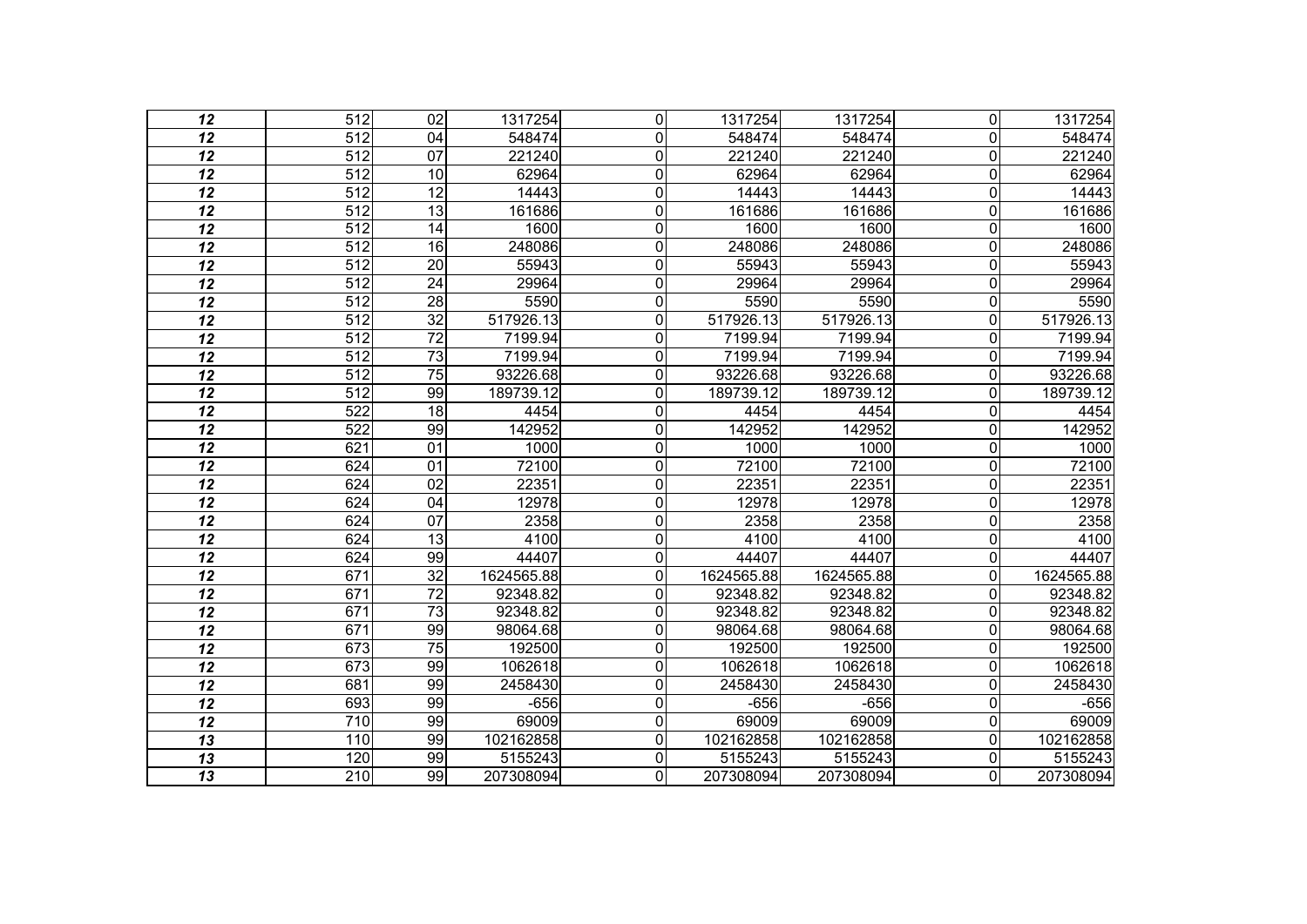| 13              | 310              | 99              | 6873657      | 0              | 6873657       | 6873657    | 0            | 6873657       |
|-----------------|------------------|-----------------|--------------|----------------|---------------|------------|--------------|---------------|
| 13              | 410              | 99              | 55116618     | $\Omega$       | 55116618      | 55116618   | 0            | 55116618      |
| $\overline{13}$ | $\overline{510}$ | 99              | 244676496    | $\mathbf 0$    | 244676496     | 244676496  | $\Omega$     | 244676496     |
| $\overline{13}$ | 640              | 99              | 1718414      | $\overline{0}$ | 1718414       | 1718414    | $\Omega$     | 1718414       |
| 13              | 651              | 99              | 7871630      | $\mathbf 0$    | 7871630       | 7871630    | $\Omega$     | 7871630       |
| $\overline{13}$ | 655              | 99              | 5402397      | $\mathbf 0$    | 5402397       | 5402397    | 0            | 5402397       |
| 13              | 710              | 99              | 140063703    | $\mathbf 0$    | 140063703     | 140063703  | 0            | 140063703     |
| 13              | 720              | 99              | -209932      | $\mathbf 0$    | -209932       | -209932    | 0            | $-209932$     |
| $\overline{13}$ | 850              | 99              | 1192968      | $\mathbf 0$    | 1192968       | 1192968    | $\Omega$     | 1192968       |
| $\overline{13}$ | 890              | $\overline{08}$ | 168861945    | $\Omega$       | 168861945     | 168861945  | $\Omega$     | 168861945     |
| $\overline{13}$ | 910              | $\overline{98}$ | $\mathbf{0}$ | 16895          | $-16895$      | ΩI         | 16895        | $-16895$      |
| 13              | 930              | $\overline{98}$ | 0            | 729620037.36   | -729620037.36 | 01         | 729620037.36 | -729620037.36 |
| 13              | 941              | $\overline{98}$ | 3805046.21   | 23221072       | -19416025.79  | 3805046.21 | 23221072     | -19416025.79  |
| $\overline{13}$ | 942              | 98              | 4964893.84   | 32051113.69    | -27086219.85  | 4964893.84 | 32051113.69  | -27086219.85  |
| 14              | 110              | 99              | 7680751      | 0              | 7680751       | 7680751    | 0            | 7680751       |
| 14              | 122              | 99              | 810667       | $\mathbf 0$    | 810667        | 810667     | 0            | 810667        |
| 14              | 131              | 99              | 2523833      | $\mathbf 0$    | 2523833       | 2523833    | 0            | 2523833       |
| 14              | 132              | 99              | 1781250      | $\mathbf 0$    | 1781250       | 1781250    | $\Omega$     | 1781250       |
| 14              | $\overline{141}$ | 99              | 34833        | $\mathbf 0$    | 34833         | 34833      | 0            | 34833         |
| 14              | 142              | 99              | 334083       | $\mathbf 0$    | 334083        | 334083     | 0            | 334083        |
| 14              | 143              | 99              | 223250       | $\overline{0}$ | 223250        | 223250     | 0            | 223250        |
| 14              | $\overline{144}$ | 99              | 128250       | $\overline{0}$ | 128250        | 128250     | 0            | 128250        |
| 14              | 145              | 99              | 508250       | $\mathbf 0$    | 508250        | 508250     | 0            | 508250        |
| 14              | 146              | 99              | 514583       | $\mathbf 0$    | 514583        | 514583     | 0            | 514583        |
| 14              | $\overline{147}$ | 99              | 52250        | $\mathbf 0$    | 52250         | 52250      | 0            | 52250         |
| 14              | 151              | 99              | 684000       | $\mathbf 0$    | 684000        | 684000     | 0            | 684000        |
| 14              | 152              | 99              | 28500        | $\overline{0}$ | 28500         | 28500      | 0            | 28500         |
| 14              | 160              | 99              | 528834       | $\mathbf 0$    | 528834        | 528834     | 0            | 528834        |
| 14              | 211              | 99              | 11524001     | $\overline{0}$ | 11524001      | 11524001   | 0            | 11524001      |
| 14              | $\overline{212}$ | 99              | 65016000     | $\mathbf 0$    | 65016000      | 65016000   | 0            | 65016000      |
| 14              | 213              | 99              | 35432000     | $\mathbf 0$    | 35432000      | 35432000   | 0            | 35432000      |
| 14              | $\overline{214}$ | 99              | 28380000     | $\overline{0}$ | 28380000      | 28380000   | 0            | 28380000      |
| 14              | 215              | 99              | 66048000     | $\mathbf 0$    | 66048000      | 66048000   | $\Omega$     | 66048000      |
| 14              | 216              | 99              | 126420000    | $\mathbf 0$    | 126420000     | 126420000  | 0            | 126420000     |
| 14              | 220              | 99              | 404716000    | $\overline{0}$ | 404716000     | 404716000  | 0            | 404716000     |
| 14              | 231              | 99              | 264880000    | $\mathbf 0$    | 264880000     | 264880000  | $\Omega$     | 264880000     |
| $\overline{14}$ | 232              | 99              | 120400000    | $\overline{0}$ | 120400000     | 120400000  | $\Omega$     | 120400000     |
|                 |                  |                 |              |                |               |            |              |               |